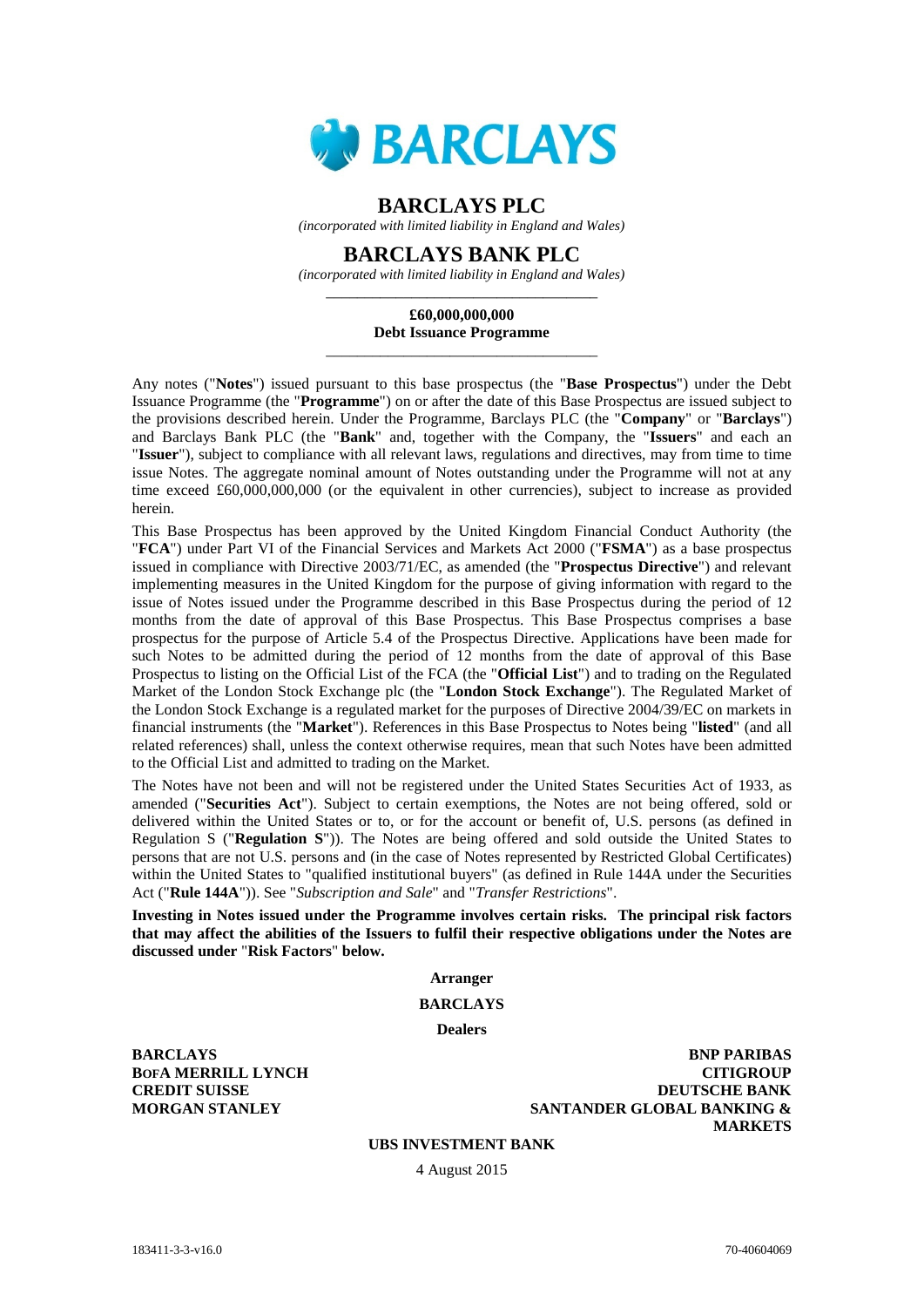# **IMPORTANT NOTICES**

#### *Responsibility for this Base Prospectus*

Each of the Issuers (together, the "**Responsible Persons**" and each a "**Responsible Person**") accepts responsibility for the information contained in this Base Prospectus and the Final Terms (as defined below) for each tranche of Notes issued under the Programme and declares that, having taken all reasonable care to ensure that such is the case, the information contained in this Base Prospectus (or the Final Terms as the case may be) is, to the best of its knowledge, in accordance with the facts and contains no omission likely to affect its import.

### *Final Terms/Drawdown Prospectus*

Each Tranche (as defined herein) of Notes will be issued on the terms set out herein under "*Terms and Conditions of the Notes*" (the "**Conditions**") as completed by a document specific to such Tranche called final terms (the "**Final Terms**") or in a separate prospectus specific to such Tranche (the "**Drawdown Prospectus**") as described under "*Final Terms and Drawdown Prospectuses*" below.

# *The Notes*

Notes may be issued under the Programme which have a denomination of at least  $\epsilon 100,000$  (or its equivalent in any other currency).

Each Tranche of Notes in registered form ("**Registered Notes**") will be represented by either (i) individual note certificates in registered form ("**Individual Certificates**"); or (ii) one or more unrestricted global note certificates ("**Unrestricted Global Certificates**") in the case of Registered Notes sold outside the United States to non-U.S. persons in reliance on Regulation S under the Securities Act and/or one or more restricted global note certificates ("**Restricted Global Certificates**") (together with the Unrestricted Global Certificate(s), the "**Global Certificates**") in the case of Registered Notes sold to "qualified institutional buyers" (each, a "**QIB**") in reliance on Rule 144A under the Securities Act.

Each Note represented by an Unrestricted Global Certificate will either be: (a) in the case of a Global Certificate which is not to be held under the new safekeeping structure ("**NSS**"), registered in the name of a common depositary (or its nominee) for Euroclear Bank S.A./N.V. ("**Euroclear**") and/or Clearstream Banking S.A. ("**Clearstream, Luxembourg**") and/or a sub-custodian for the Central Moneymarkets Unit Service (the "**CMU Service**") operated by the Hong Kong Monetary Authority (the "**HKMA**") and/or any other relevant clearing system and the relevant Unrestricted Global Certificate will be deposited on or about the issue date with the common depositary and/or the sub-custodian; or (b) in the case of a Global Certificate to be held under the NSS, registered in the name of a common safekeeper (or its nominee) for Euroclear and/or Clearstream, Luxembourg and/or any other relevant clearing system and the relevant Unrestricted Global Certificate will be deposited on or about the issue date with the common safekeeper for Euroclear and/or Clearstream, Luxembourg. Each Note represented by a Restricted Global Certificate will be registered in the name of Cede & Co. as nominee for the Depository Trust Company ("**DTC**") and the relevant Restricted Global Certificate will be deposited on or about the issue date with the custodian for DTC (the "**DTC Custodian**"). Beneficial interests in Notes represented by a Restricted Global Certificate may only be held through DTC at any time.

Each Tranche of Notes in bearer form ("**Bearer Notes**") will initially be in the form of either a temporary global note in bearer form (the "**Temporary Global Note**"), without interest coupons, or a permanent global note in bearer form (the "**Permanent Global Note**"), without interest coupons, in each case as specified in the relevant Final Terms. Each Temporary Global Note or, as the case may be, Permanent Global Note (each a "**Global Note**") which is not intended to be issued in new global note ("**NGN**") form, as specified in the relevant Final Terms, will be deposited on or around the issue date of the relevant Tranche of the Notes with a depositary or a common depositary for Euroclear and/or Clearstream, Luxembourg, and/or a sub-custodian for the CMU Service and/or any other relevant clearing system and each Global Note which is intended to be issued in NGN form, as specified in the relevant Final Terms, will be deposited on or around the issue date of the relevant Tranche of the Notes with a common safekeeper for Euroclear and/or Clearstream, Luxembourg.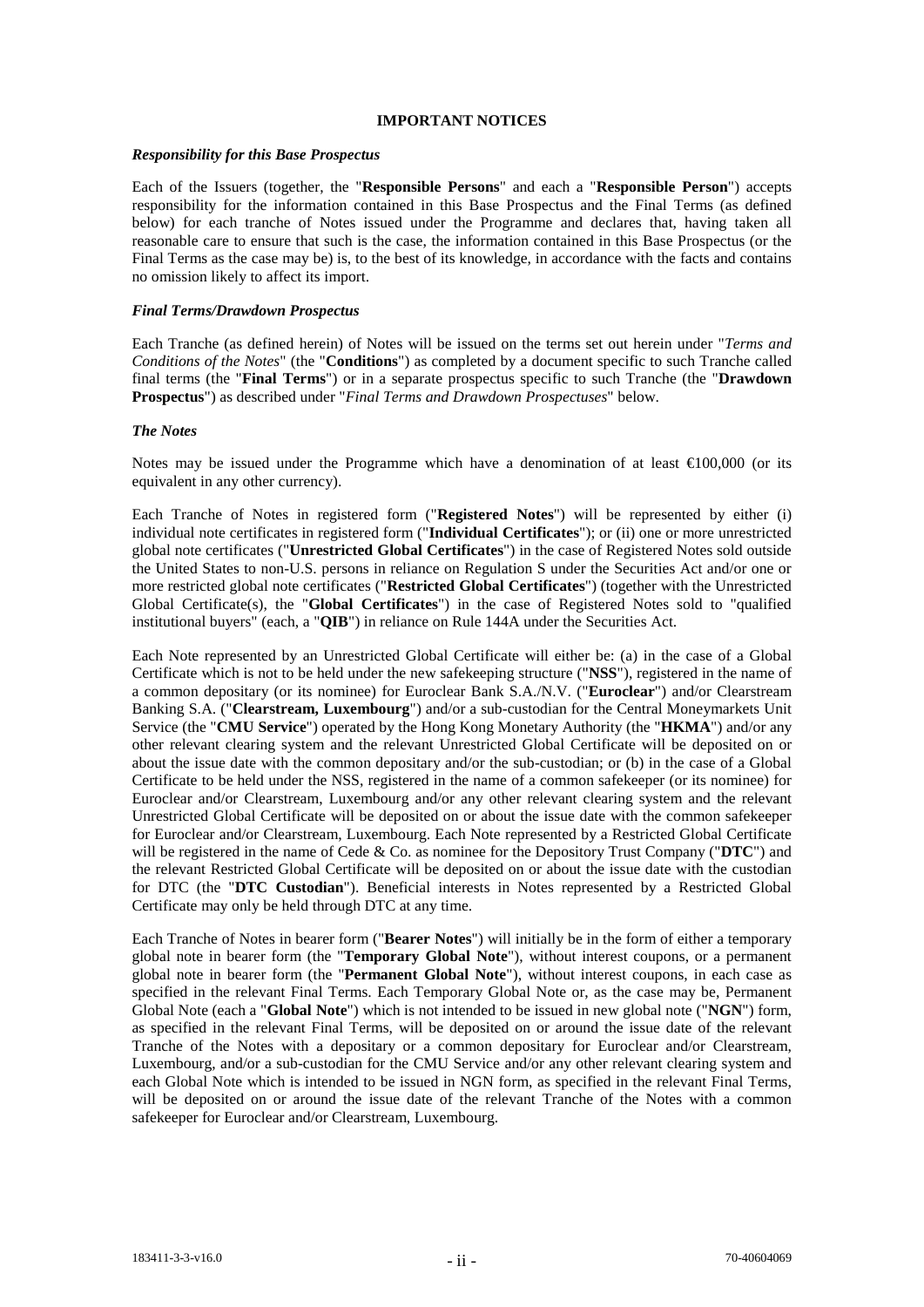# *Other relevant information*

This Base Prospectus must be read and construed together with any amendments or supplements hereto and with any information incorporated by reference herein and, in relation to any Tranche of Notes, must be read and construed together with the relevant Final Terms. In the case of a Tranche of Notes which is the subject of a Drawdown Prospectus, each reference in this Base Prospectus to information being specified or identified in the relevant Final Terms shall be read and construed as a reference to such information being specified or identified in the relevant Drawdown Prospectus unless the context requires otherwise.

Each of the Issuers have confirmed to the Dealers named under "*Subscription and Sale*" below that this Base Prospectus contains all information with regard to it and its subsidiaries which is (in the context of the Programme or the issue, offering and sale of the Notes) material, that such information is true and accurate in all material respects and not misleading and does not omit to state any other fact required (in the context of the Programme or the issue, offering and sale of the Notes) to be stated therein or the omission of which would make any information contained herein misleading in any material respect and all reasonable enquiries have been made to ascertain such facts and to verify the accuracy of all such information.

To the fullest extent permitted by law, none of the Dealers, the Arranger or The Bank of New York Mellon, London Branch (the "**Trustee**") accept any responsibility for the contents of this Base Prospectus or for any other statement, made or purported to be made by the Arranger, the Trustee or a Dealer or on its behalf in connection with the Issuers or the issue and offering of the Notes. The Arranger, the Trustee and each Dealer accordingly disclaims all and any liability whether arising in tort or contract or otherwise (save as referred to above) which it might otherwise have in respect of this Base Prospectus or any such statement. The statements made in this paragraph are without prejudice to the responsibilities of the Issuers under or in connection with the Notes.

# *Unauthorised Information*

No person has been authorised to give any information or to make any representation not contained in or not consistent with this Base Prospectus or such other information as is in the public domain and, if given or made, such information or representation should not be relied upon as having been authorised by the Issuers, the Arranger, the Trustee or any Dealer.

Neither the Dealers nor any of their respective affiliates, the Arranger, nor the Trustee have authorised the whole or any part of this Base Prospectus and none of them makes any representation or warranty or accepts any responsibility as to the accuracy or completeness of the information contained in this Base Prospectus. Neither the delivery of this Base Prospectus or any Final Terms nor the offering, sale or delivery of any Note shall, in any circumstances, create any implication that the information contained in this Base Prospectus is true subsequent to the date hereof or the date upon which this Base Prospectus has been most recently amended or supplemented or that there has been no adverse change, or any event reasonably likely to involve any adverse change, in the prospects or financial or trading position of the Company or the Bank since the date thereof or, if later, the date upon which this Base Prospectus has been most recently amended or supplemented or that any other information supplied in connection with the Programme is correct at any time subsequent to the date on which it is supplied or, if different, the date indicated in the document containing the same. The Dealers and the Trustee expressly do not undertake to review the financial condition or affairs of the Issuers during the life of the Programme nor to advise any investor or potential investor in the Notes of any information coming to the attention of any of the Dealers or the Trustee. Investors should review, *inter alia*, the most recent published financial statements of the relevant Issuer when evaluating the Notes.

# *Restrictions on distribution*

The distribution of this Base Prospectus and any Final Terms and the offering, sale and delivery of the Notes in certain jurisdictions may be restricted by law. Persons into whose possession this Base Prospectus or any Final Terms comes are required by the Issuers and the Dealers to inform themselves about and to observe any such restrictions. For a description of certain restrictions on offers, sales and deliveries of Notes and on the distribution of this Base Prospectus or any Final Terms and other offering material relating to the Notes, see "*Subscription and Sale*" and "*Transfer Restrictions*".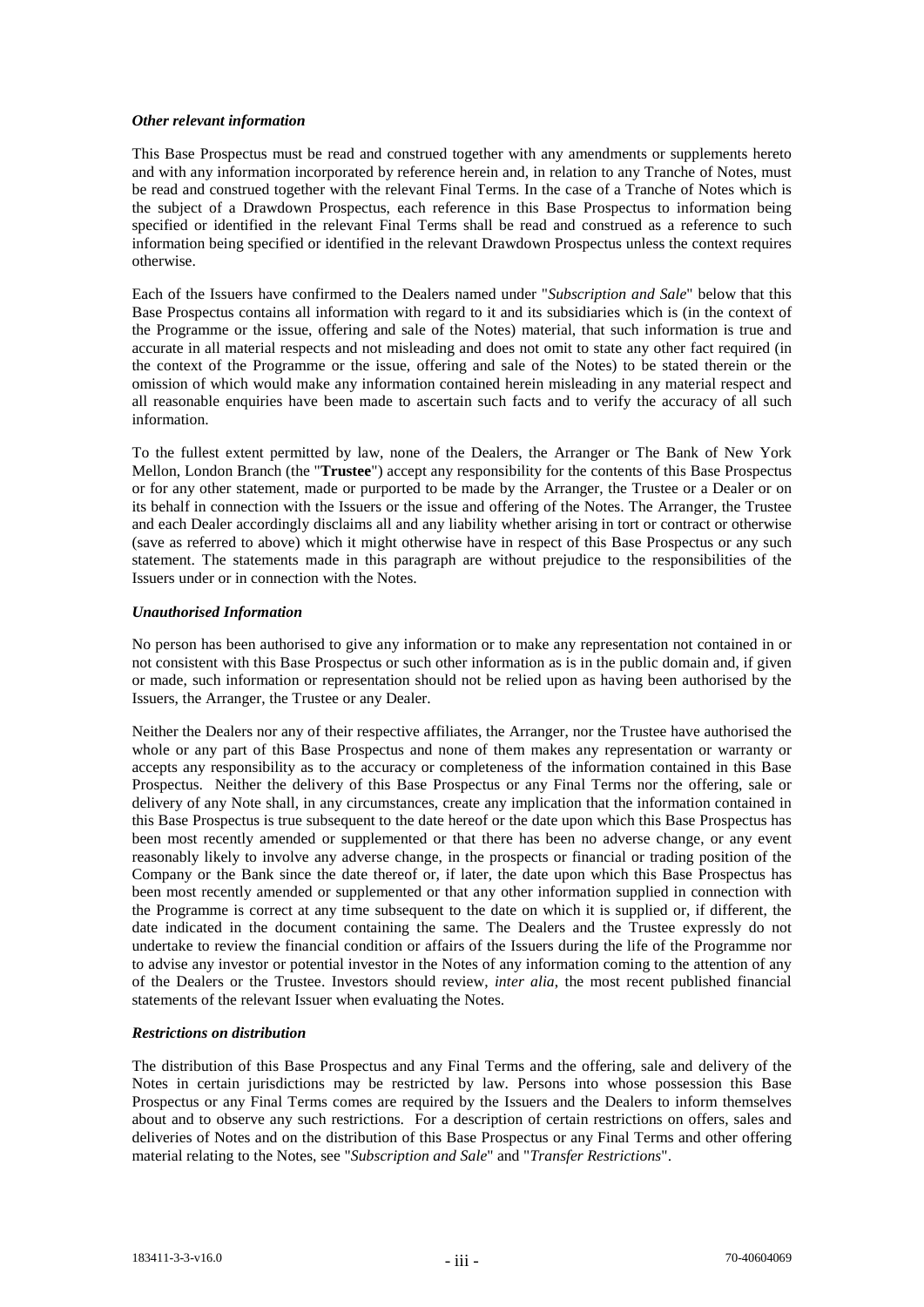The Notes have not been and will not be registered under the Securities Act or with any securities regulatory authority of any state or other jurisdiction of the United States, and Notes in bearer form are subject to U.S. tax law requirements. The Notes may not be offered or sold within the United States or to, or for the account or benefit of, U.S. persons except pursuant to an exemption from, or in a transaction not subject to, the registration requirements of the Securities Act. The Unrestricted Registered Notes are being offered and sold outside the United States to non-U.S. persons in reliance on Regulation S and the Restricted Registered Notes are being offered and sold within the United States to QIBs that are also qualified purchasers in reliance on the exemption from registration under the Securities Act provided by Rule 144A. Prospective purchasers are hereby notified that sellers of the Notes may be relying on the exemption from the provisions of Section 5 of the Securities Act provided by Rule 144A.

To permit compliance with Rule 144A under the Securities Act in connection with resale of Notes that are "Restricted Securities" (as defined in Rule 144(a)(3) under the Securities Act), the Issuers will furnish upon the request of a holder of such Notes or of a beneficial owner of an interest therein, to such holder or beneficial owner or to a prospective purchaser designated by such holder or beneficial owner, the information required to be delivered under Rule 144A(d)(4) under the Securities Act and will otherwise comply with the requirements of Rule  $144A(d)(4)$  under the Securities Act, if at the time of such request, the relevant Issuer is not a reporting company under Section 13 or Section 15(d) of the U.S. Securities Exchange Act of 1934, as amended (the "**Exchange Act**"), or exempt from reporting pursuant to Rule 12g3-2(b) under the Exchange Act.

**NEITHER THE PROGRAMME NOR THE NOTES HAVE BEEN APPROVED OR DISAPPROVED BY THE U.S. SECURITIES AND EXCHANGE COMMISSION (THE** "**SEC**"**), ANY STATE SECURITIES COMMISSION IN THE UNITED STATES OR ANY OTHER U.S. REGULATORY AUTHORITY, NOR HAS ANY OF THE FOREGOING AUTHORITIES PASSED UPON OR ENDORSED THE MERITS OF ANY OFFERING OF NOTES OR THE ACCURACY OR ADEQUACY OF THIS BASE PROSPECTUS. ANY REPRESENTATION TO THE CONTRARY IS A CRIMINAL OFFENCE IN THE UNITED STATES.**

Neither this Base Prospectus nor any Final Terms nor any of the documents incorporated by reference constitutes an offer or an invitation to subscribe for or purchase any Notes and are not intended to provide the basis of any credit or other evaluation and should not be considered as a recommendation by any of the Issuers, the Trustee, the Arranger or any of the Dealers or any of them that any recipient of this Base Prospectus or any Final Terms should subscribe for or purchase any Notes. Each recipient of this Base Prospectus or any Final Terms shall be taken to have made its own investigation and appraisal of the condition (financial or otherwise) of the Issuers.

The Notes are complex financial instruments and such instruments may be purchased by investors as a way to reduce risk or enhance yield with an understood, measured, appropriate addition of risk to their overall portfolios. Each potential investor in the Notes must determine the suitability of that investment in light of its own circumstances. In particular, each potential investor should:

- (i) have sufficient knowledge and experience to make a meaningful evaluation of the relevant Notes, the merits and risk of investing in the relevant Notes and the information contained or incorporated by reference in this Base Prospectus or any applicable supplement;
- (ii) have access to, and knowledge of, appropriate analytical tools to evaluate, in the context of its particular financial situation, an investment in the relevant Notes and the impact such investment will have on its overall investment portfolio;
- (iii) have sufficient financial resources and liquidity to bear all of the risks of an investment in the relevant Notes or where the currency for principal or interest payments is different from the currency in which such investor's financial activities are principally denominated;
- (iv) understand thoroughly the terms of the relevant Notes and be familiar with the behaviour of any relevant indices and financial markets; and
- (v) be able to evaluate (either alone or with the help of a financial adviser) possible scenarios for economic, interest rate and other factors that may affect its investment and its ability to bear the applicable risks.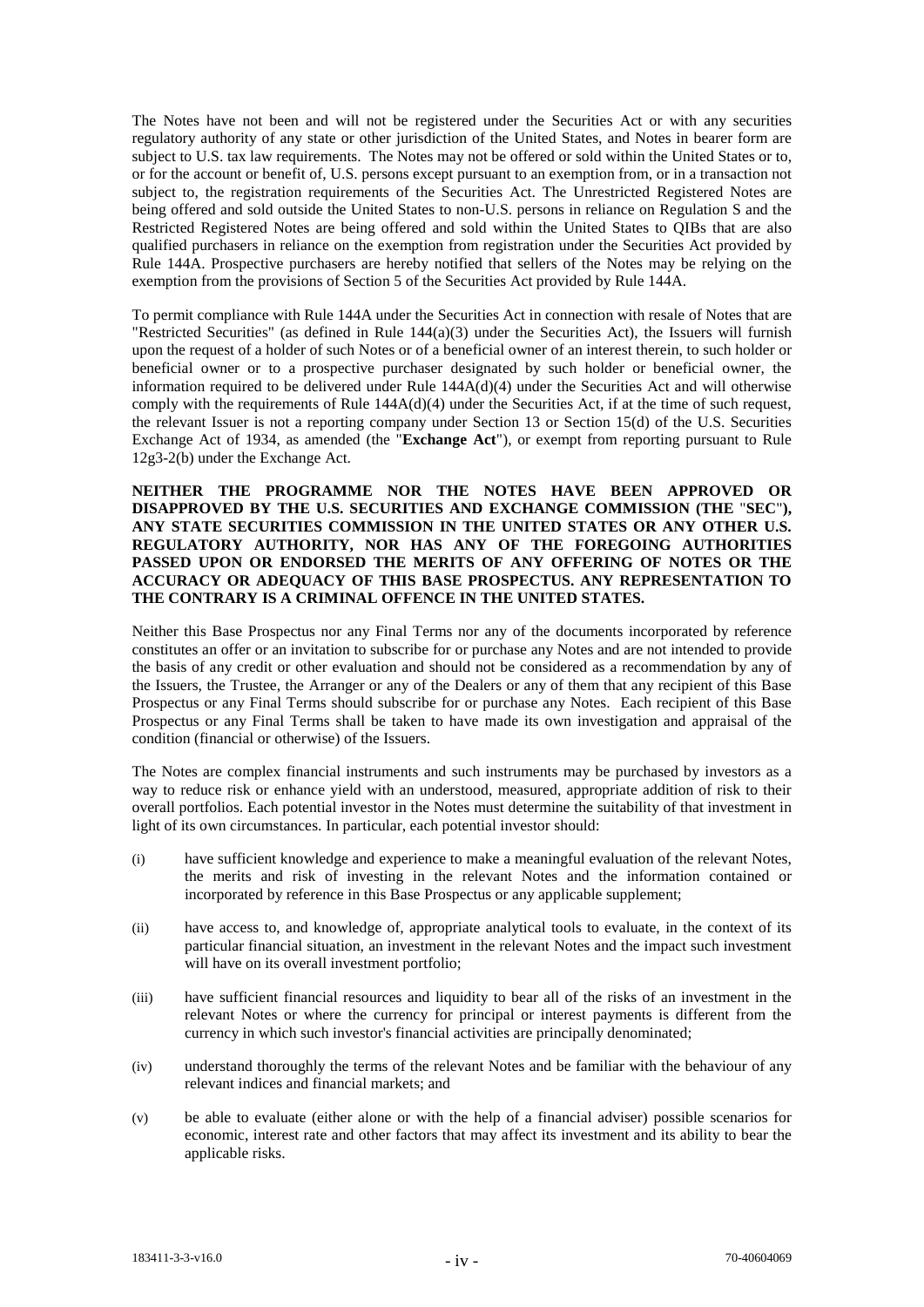The investment activities of certain investors are subject to legal investment laws and regulations, or review or regulation by certain authorities. Each potential investor should consult its legal advisers to determine whether and to what extent: (i) Notes are legal investments for it; (ii) Notes can be used as collateral for various types of borrowing; and (iii) other restrictions apply to its purchase or pledge of any Notes. Financial institutions should consult their legal advisors or the appropriate regulators to determine the appropriate treatment of Notes under any applicable risk-based capital or similar rules.

# *Renminbi-denominated Notes*

Renminbi is currently not freely convertible and conversion of Renminbi outside the PRC is subject to certain restrictions. Investors should be reminded of the conversion risk with Renminbi-denominated Notes. In addition, there is a liquidity risk associated with Renminbi-denominated Notes, particularly if such investments do not have an active secondary market and their prices have large bid/offer spreads. Renminbi-denominated Notes are denominated and settled in Renminbi available outside the PRC, which represents a market which is different from that of Renminbi available in the PRC (as defined below).

# *Currency definitions*

In this Base Prospectus, references to (i) "**£**", "**GBP**" or "**pounds sterling**" are to the lawful currency for the time being of the United Kingdom and Northern Ireland; (ii) "**€**", "**EUR**" or "**euro**" are to the currency introduced at the start of the third stage of European economic and monetary union, and as defined in Article 2 of Council Regulation (EC) No. 974/98 of 3 May 1998 on the introduction of the euro; (iii) "**USD**", "**U.S.\$**" or "**U.S. Dollars**" are to the lawful currency for the time being of the United States of America, its territories and possessions, any state of the United States of America and the District of Columbia; (iv) "**¥**", "**JPY**" or "**Yen**" are to the lawful currency for the time being of Japan; (v) "**Renminbi**", "**RMB**" and "**CNY**" are to the lawful currency for the time being of the People's Republic of China (excluding the Hong Kong Special Administrative Region of the PRC, the Macau Special Administrative Region of the PRC and Taiwan) (the "**PRC**"); (vi) "**HKD**", "**Hong Kong dollars**", "**Hong Kong dollar**" and "**HK\$**" are to the lawful currency for the time being of Hong Kong; and (vii) "**NOK**" and "**Norwegian Kroner**" are to the lawful currency for the time being of the Kingdom of Norway.

Certain figures included in this Base Prospectus have been subject to rounding adjustments; accordingly, figures shown for the same category presented in different tables may vary slightly and figures shown as totals in certain tables may not be an arithmetic aggregation of the figures which precede them.

# *Ratings*

Tranches of Notes issued under the Programme will be rated or unrated. Where a Tranche of Notes is rated, such rating will not necessarily be the same as the rating(s) applicable to the relevant Issuer or the rating(s) assigned to Notes already issued. Where a Tranche of Notes is rated, the applicable rating(s) will be specified in the relevant Final Terms. Whether or not each credit rating applied for in relation to a relevant Tranche of Notes will be (1) issued by a credit rating agency established in the European Economic Area (the "**EEA**") and registered under Regulation (EC) No. 1060/2009 (as amended) (the "**CRA Regulation**"), or (2) issued by a credit rating agency which is not established in the EEA but will be endorsed by a credit rating agency which is established in the EEA and registered under the CRA Regulation or (3) issued by a credit rating agency which is not established in the EEA but which is certified under the CRA Regulation, will be disclosed in the Final Terms.

**A rating is not a recommendation to buy, sell or hold securities and may be subject to suspension, reduction or withdrawal at any time by the assigning rating agency.**

# *Stabilisation*

**In connection with the issue of any Tranche of Notes, the Dealer or Dealers (if any) acting as the Stabilising Manager(s) may over allot Notes or effect transactions with a view to supporting the market price of the Notes at a level higher than that which might otherwise prevail. However, there is no assurance that the Stabilising Manager(s) (or persons acting on behalf of a Stabilising Manager) will undertake stabilisation action. Any stabilisation action may begin on or after the date on which adequate public disclosure of the terms of the offer of the relevant Tranche of Notes is made and, if begun, may be ended at any time, but it must end no later than the earlier of 30 days**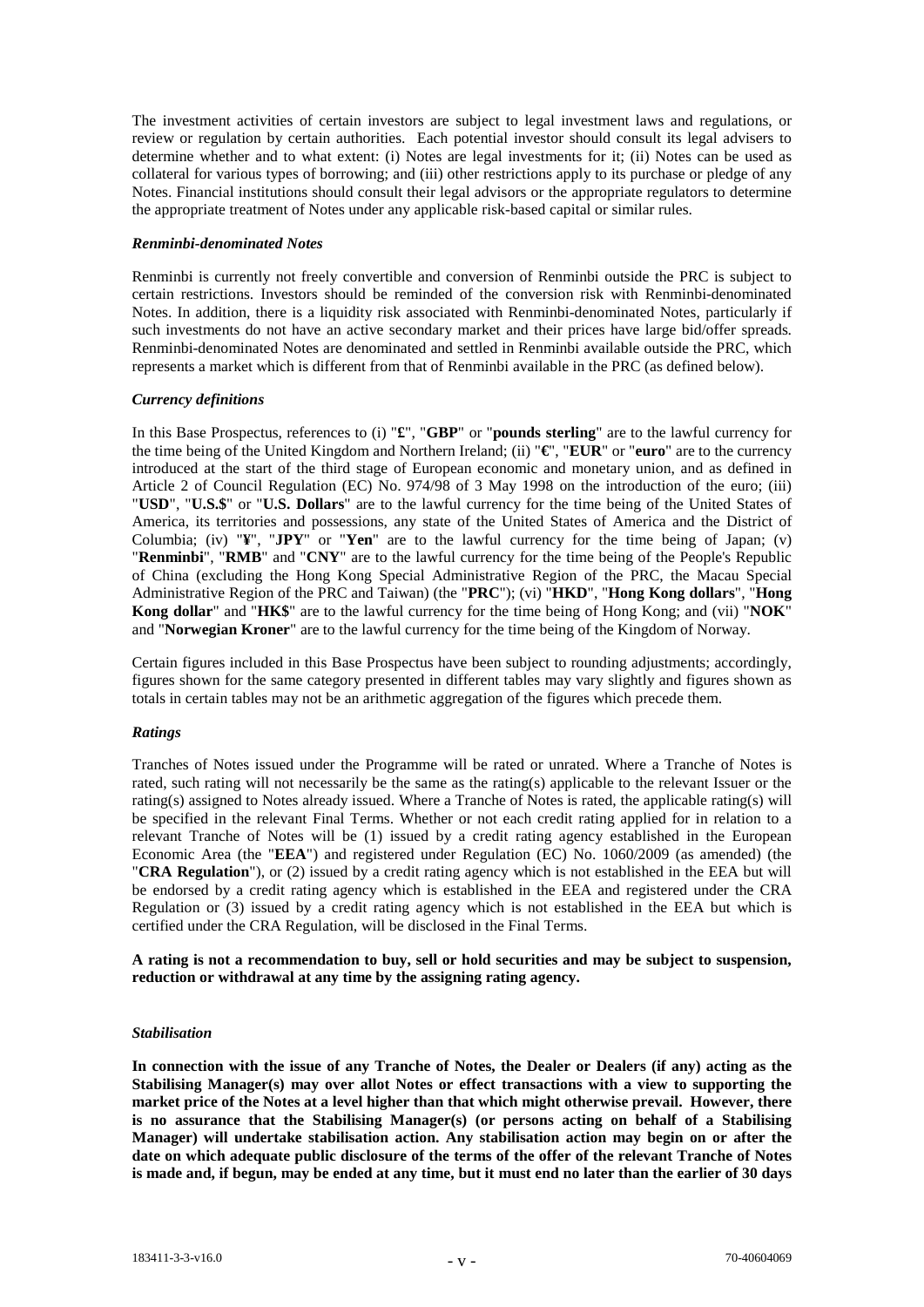**after the issue date of the relevant Tranche of Notes and 60 days after the date of the allotment of the relevant Tranche of Notes. Any stabilisation action or over-allotment must be conducted by the Stabilising Manager(s) (or person(s) acting on behalf of any Stabilising Manager(s)) in accordance with all applicable laws and rules.** 

# **SERVICE OF PROCESS AND ENFORCEMENT OF LIABILITIES**

The Company is duly incorporated as a public limited company incorporated under the laws of England and Wales and the Bank is duly incorporated as a public limited company under the laws of England and Wales. Substantially all of each Issuer's directors and executive officers are non-residents of the United States. All or a substantial portion of the assets of the Company and the Bank and of their respective directors and officers are located outside the United States. As a result, it may not be possible for an investor to effect service of process within the United States upon those persons or to enforce against them judgements of U.S. courts based upon the civil liability provisions of the federal securities laws of the United States.

#### **NOTICE TO NEW HAMPSHIRE RESIDENTS**

**NEITHER THE FACT THAT A REGISTRATION STATEMENT NOR AN APPLICATION FOR A LICENCE HAS BEEN FILED UNDER CHAPTER 421-B OF THE NEW HAMPSHIRE REVISED STATUTES ANNOTATED, 1955 (**"**RSA 421-B**"**) WITH THE STATE OF NEW HAMPSHIRE OR THE FACT THAT A SECURITY IS EFFECTIVELY REGISTERED OR A PERSON IS LICENSED IN THE STATE OF NEW HAMPSHIRE CONSTITUTES A FINDING BY THE SECRETARY OF STATE OF THE STATE OF NEW HAMPSHIRE THAT ANY DOCUMENT FILED UNDER RSA 421-B IS TRUE, COMPLETE AND NOT MISLEADING. NEITHER ANY SUCH FACT NOR THE FACT THAT AN EXEMPTION OR EXCEPTION IS AVAILABLE FOR A SECURITY OR A TRANSACTION MEANS THAT THE SECRETARY OF STATE HAS PASSED IN ANY WAY UPON THE MERITS OR QUALIFICATIONS OF, OR RECOMMENDED OR GIVEN APPROVAL TO, ANY PERSON, SECURITY OR TRANSACTION. IT IS UNLAWFUL TO MAKE, OR CAUSE TO BE MADE, TO ANY PROSPECTIVE PURCHASER, CUSTOMER OR CLIENT ANY REPRESENTATION INCONSISTENT WITH THE PROVISIONS OF THIS PARAGRAPH.**

# **SUPPLEMENTAL BASE PROSPECTUS**

If at any time either of the Issuers shall be required to prepare a supplement to the Base Prospectus pursuant to Section 87 of the FSMA, or to give effect to the provisions of Article 16(1) of the Prospectus Directive, such Issuer will prepare and make available an appropriate amendment or supplement to this Base Prospectus or a further base prospectus which, in respect of any subsequent issue of Notes to be listed on the Official List and admitted to trading on the Regulated Market of the London Stock Exchange, shall constitute a supplemental base prospectus as required by the FCA and Section 87 of the FSMA.

# **FORWARD-LOOKING STATEMENTS**

This Base Prospectus and certain documents incorporated by reference herein contain certain forwardlooking statements within the meaning of Section 21E of the Exchange Act, and Section 27A of the Securities Act, with respect to the Company and its consolidated subsidiaries (the "**Group**"). The Issuers caution readers that no forward-looking statement is a guarantee of future performance and that actual results or other financial condition or performance measures could differ materially from those contained in the forward-looking statements. These forward-looking statements can be identified by the fact that they do not relate only to historical or current facts. Forward-looking statements sometimes use words such as "may", "will", "seek", "continue", "aim", "anticipate", "target", "projected", "expect", "estimate", "intend", "plan", "goal", "believe", "achieve" or other words of similar meaning. Examples of forwardlooking statements include, among others, statements regarding the Group's future financial position, income growth, assets, impairment charges and provisions, business strategy, capital, leverage and other regulatory ratios, payment of dividends (including dividend pay-out ratios), projected levels of growth in the banking and financial markets, projected costs or savings, original and revised commitments and targets in connection with the strategic cost programme (as initially described in the Barclays Strategic Review announcement on 12 February 2013, as amended) and the Group Strategy Update (as described in the Group Strategy Update announcement on 8 May 2014, as amended), run-down of assets and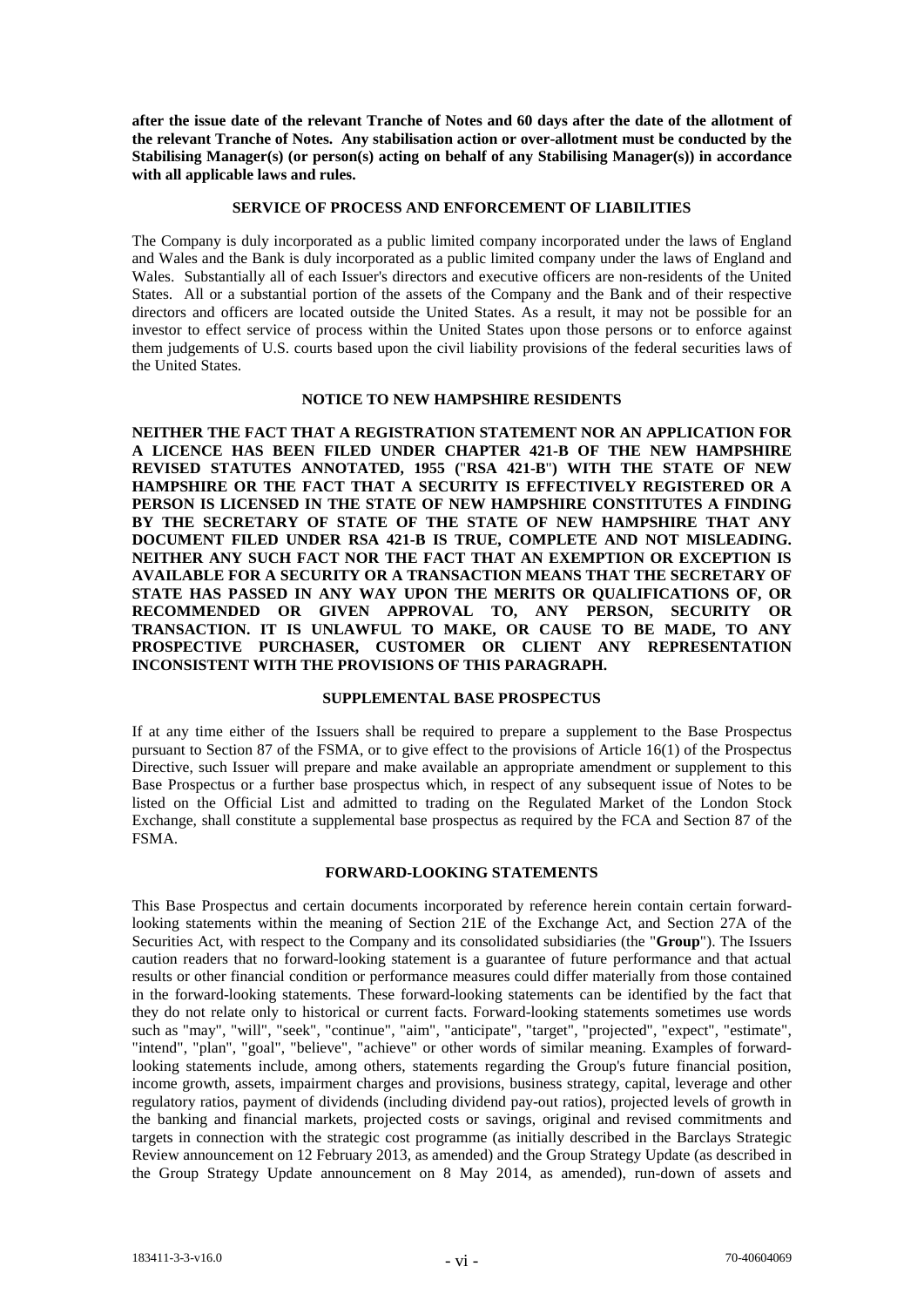businesses within Barclays Non-Core (as described in the Group Strategy Update), estimates of capital expenditures and plans and objectives for future operations, projected employee numbers and other statements that are not historical fact. By their nature, forward-looking statements involve risk and uncertainty because they relate to future events and circumstances. These may be affected by changes in legislation, the development of standards and interpretations under International Financial Reporting Standards as issued by the International Accounting Standards Board ("**IFRS**"), evolving practices with regard to the interpretation and application of accounting and regulatory standards, the outcome of current and future legal proceedings and regulatory investigations, future levels of conduct provisions, the policies and actions of governmental and regulatory authorities, geopolitical risks and the impact of competition. In addition, factors including (but not limited to) the following may have an effect: capital, leverage and other regulatory rules (including with regard to the future structure of the Group) applicable to past, current and future periods; U.K., United States, Africa, Eurozone and global macroeconomic and business conditions; the effects of continued volatility in credit markets; market related risks such as changes in interest rates and foreign exchange rates; effects of changes in valuation of credit market exposures; changes in valuation of issued securities; volatility in capital markets; changes in credit ratings of any entities within the Group or any securities issued by such entities; the potential for one or more countries exiting the Eurozone; the implementation of the strategic cost programme; and the success of future acquisitions, disposals and other strategic transactions. A number of these influences and factors are beyond the Group's control. As a result, the Group's actual future results, dividend payments, and capital and leverage ratios may differ materially from the plans, goals, and expectations set forth in the Group's forward-looking statements. Additional risks and factors which may impact the Group's future financial condition and performance are identified in the Group's filings with the SEC (including, without limitation, the Joint Annual Report and the 2015 Interim Results Announcement (each as defined in the "*Information Incorporated by Reference*" section below)), both of which are available on the SEC's website at http://www.sec.gov.

Subject to the Issuers' obligations under the applicable laws and regulations of the United Kingdom and the United States in relation to disclosure and ongoing information, neither of the Issuers undertakes any obligation to update publicly or revise any forward looking statements, whether as a result of new information, future events or otherwise.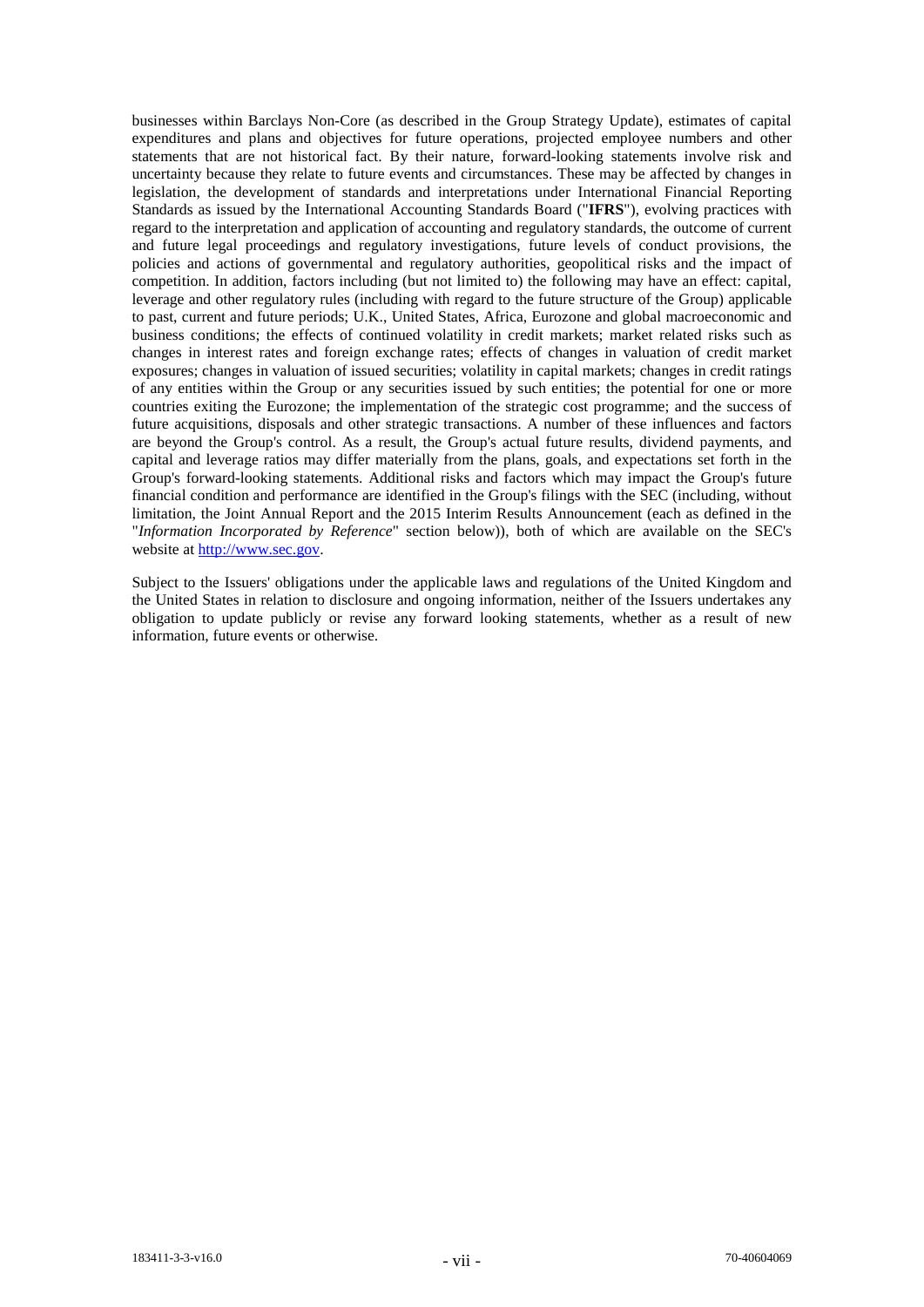# **CONTENTS**

# Page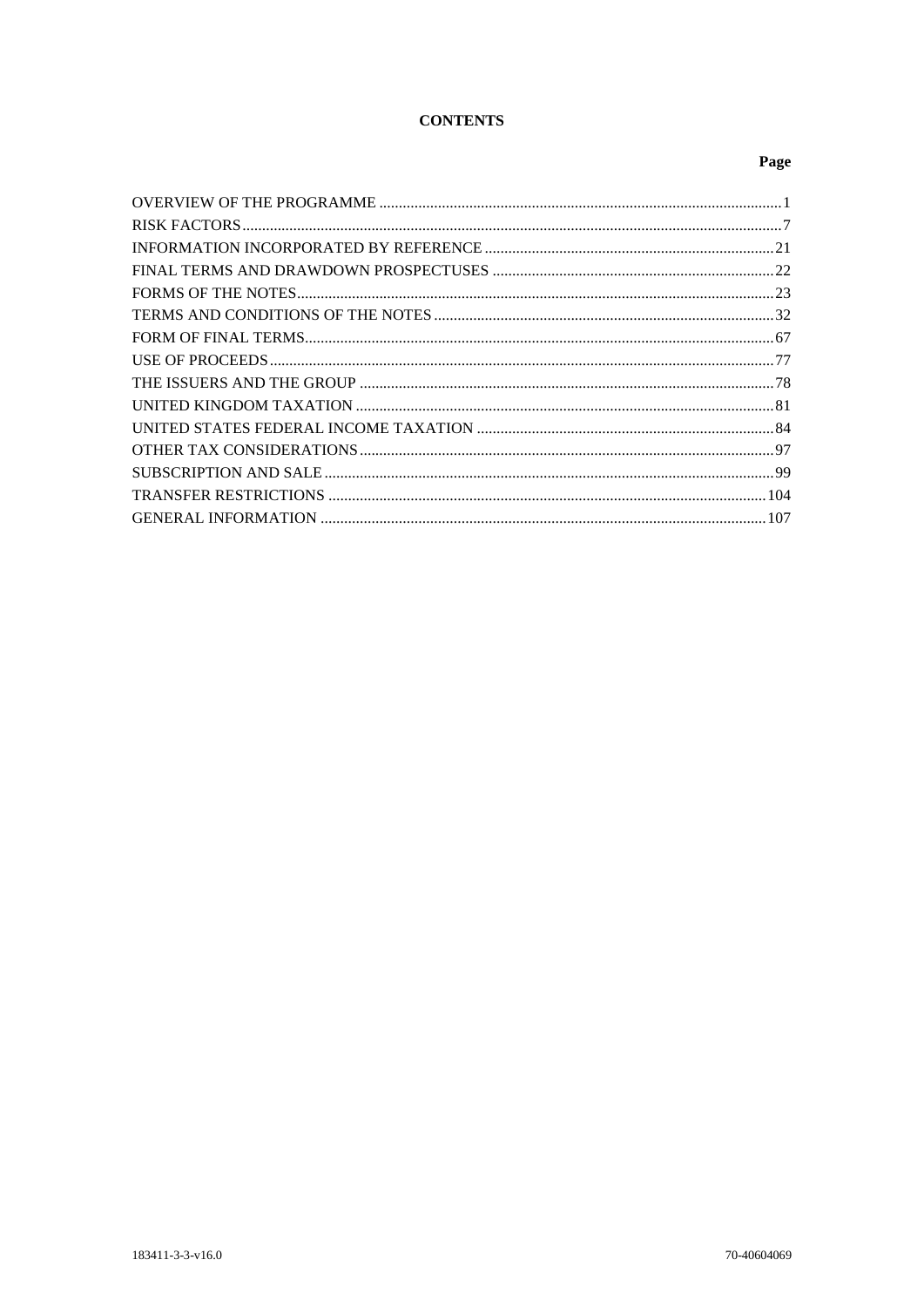#### **OVERVIEW OF THE PROGRAMME**

*The following overview is a general description of the Programme, must be read as an introduction to this Base Prospectus, and is qualified in its entirety by the remainder of this Base Prospectus and the information incorporated by reference herein (and, in relation to any Tranche of Notes, the relevant Final Terms). Words and expressions defined in "Forms of the Notes" or "Terms and Conditions of the Notes" below shall have the same meanings in this overview of the Programme.*

| <b>Issuers:</b>                                                                                                                                                                                                      | Barclays PLC (the "Company" or "Barclays") and Barclays Bank<br>PLC (the "Bank" and together with the Company, the "Issuers"<br>and each an "Issuer").                                                                                                                                                                                                                                                                                                                                                                                                                                                                                                                                  |
|----------------------------------------------------------------------------------------------------------------------------------------------------------------------------------------------------------------------|-----------------------------------------------------------------------------------------------------------------------------------------------------------------------------------------------------------------------------------------------------------------------------------------------------------------------------------------------------------------------------------------------------------------------------------------------------------------------------------------------------------------------------------------------------------------------------------------------------------------------------------------------------------------------------------------|
|                                                                                                                                                                                                                      | The Group is engaged in personal banking, credit cards, corporate<br>and investment banking, and wealth and investment management<br>with an extensive international presence in Europe, the United<br>States, Africa and Asia. The Group is structured around four core<br>businesses: Personal and Corporate Banking, Barclaycard, Africa<br>Banking and the Investment Bank. Businesses and assets which no<br>longer fit the Group's strategic objectives, are not expected to meet<br>the returns criteria and/or offer limited growth opportunities to the<br>Group, have been reorganised into Barclays Non-Core. These<br>assets are designated for exit or run-down over time. |
|                                                                                                                                                                                                                      | The Company is the ultimate holding company of the Group and<br>beneficially owns the whole of the issued ordinary share capital of<br>the Bank.                                                                                                                                                                                                                                                                                                                                                                                                                                                                                                                                        |
| <b>Risk Factors:</b>                                                                                                                                                                                                 | Investing in Notes issued under the Programme involves certain<br>risks. The principal risk factors that may affect the abilities of the<br>Issuers to fulfil their respective obligations under the Notes are<br>discussed under "Risk Factors" below.                                                                                                                                                                                                                                                                                                                                                                                                                                 |
| Arranger:                                                                                                                                                                                                            | Barclays Bank PLC.                                                                                                                                                                                                                                                                                                                                                                                                                                                                                                                                                                                                                                                                      |
| <b>Dealers:</b>                                                                                                                                                                                                      | Barclays Bank PLC, Banco Santander, S.A., BNP Paribas,<br>Citigroup Global Markets Limited, Credit Suisse Securities<br>(Europe) Limited, Deutsche Bank AG, London Branch, Merrill<br>Lynch International, Morgan Stanley & Co. International plc and<br>UBS Limited and any other Dealer appointed from time to time by<br>the Issuers generally in respect of the Programme or by any of the<br>Issuers in relation to a particular Tranche of Notes.                                                                                                                                                                                                                                 |
| <b>Trustee:</b>                                                                                                                                                                                                      | The Bank of New York Mellon, London Branch.                                                                                                                                                                                                                                                                                                                                                                                                                                                                                                                                                                                                                                             |
| <b>Principal Paying Agent, Foreign</b><br><b>Exchange Agent and Agent Bank:</b><br><b>ICSD Registrar, ICSD Paying</b><br><b>Agent and ICSD Transfer Agent in</b><br>respect of Notes other than CMU<br><b>Notes:</b> | The Bank of New York Mellon, London Branch.<br>The Bank of New York Mellon (Luxembourg) S.A.                                                                                                                                                                                                                                                                                                                                                                                                                                                                                                                                                                                            |
| <b>CMU Lodging and Paying Agent,</b>                                                                                                                                                                                 |                                                                                                                                                                                                                                                                                                                                                                                                                                                                                                                                                                                                                                                                                         |
| <b>CMU Registrar and CMU Transfer</b><br><b>Agent in respect of CMU Notes:</b>                                                                                                                                       | The Bank of New York Mellon, Hong Kong Branch.                                                                                                                                                                                                                                                                                                                                                                                                                                                                                                                                                                                                                                          |
| <b>Admission to Listing and Trading:</b>                                                                                                                                                                             | Applications have been made for Notes to be admitted during the<br>period of 12 months from the date of approval of this Base<br>Prospectus to listing on the Official List of the Financial Conduct<br>Authority ("FCA") and to trading on the Regulated Market of the<br>London Stock Exchange.                                                                                                                                                                                                                                                                                                                                                                                       |
| <b>Clearing Systems:</b>                                                                                                                                                                                             | In respect of Notes other than CMU Notes, Euroclear and/or<br>Clearstream, Luxembourg and/or DTC and, in respect of CMU                                                                                                                                                                                                                                                                                                                                                                                                                                                                                                                                                                 |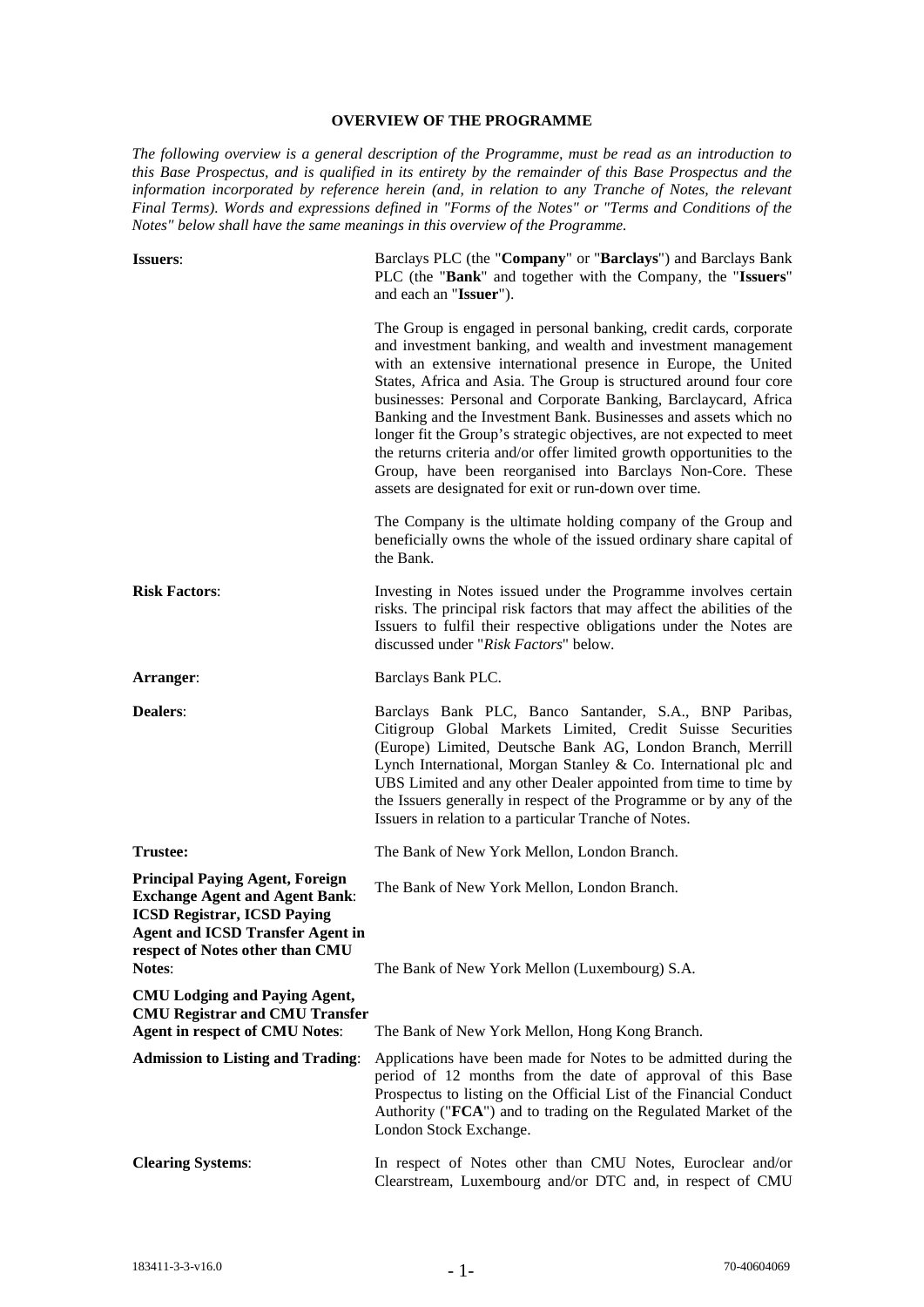|                            | Notes, the CMU Service and/or, in relation to any Tranche of<br>Notes, any other clearing system as may be specified in the<br>relevant Final Terms.                                                                                                                                                                                                                                                                                                                                                                                 |
|----------------------------|--------------------------------------------------------------------------------------------------------------------------------------------------------------------------------------------------------------------------------------------------------------------------------------------------------------------------------------------------------------------------------------------------------------------------------------------------------------------------------------------------------------------------------------|
| <b>Programme Amount:</b>   | Up to $\text{\pounds}60,000,000,000$ (or its equivalent in other currencies)<br>aggregate principal amount of Notes outstanding at any one time.<br>The Issuers may increase the amount of the Programme in<br>accordance with the terms of the Distribution Agreement.                                                                                                                                                                                                                                                              |
| <b>Issuance in Series:</b> | Notes will be issued in series (each a "Series"). Each Series may<br>comprise one or more tranches (each a " <b>Tranche</b> ") issued on<br>different issue dates. The Notes of each Series will all be subject to<br>identical terms, except that the issue date and the amount of the<br>first payment of interest may be different in respect of different<br>Tranches. The Notes of each Tranche will all be subject to<br>identical terms in all respects save that a Tranche may comprise<br>Notes of different denominations. |
| <b>Final Terms:</b>        | Each Tranche of Notes will be issued on the terms set out in the<br>Conditions as completed by the relevant Final Terms or<br>Drawdown Prospectus.                                                                                                                                                                                                                                                                                                                                                                                   |
| <b>Forms of Notes:</b>     | Notes may be issued in bearer form (" <b>Bearer Notes</b> ") or in                                                                                                                                                                                                                                                                                                                                                                                                                                                                   |

registered form ("**Registered Notes**").

#### *Bearer Notes*

Bearer Notes will be sold outside the United States to non-U.S. persons in "offshore transactions" within the meaning of Regulation S. In respect of each Tranche of Bearer Notes, the relevant Issuer will deliver a temporary global Note (a "**Temporary Global Note**") or (if TEFRA is specified as nonapplicable or if the TEFRA C Rules are specified as applicable) a permanent global note (a "**Permanent Global Note**" and, together with the Temporary Global Note, the "**Bearer Global Note**").

Each Temporary Global Note will be exchangeable for a Permanent Global Note or, if so specified in the relevant Final Terms, for Notes in definitive bearer form ("**Definitive Bearer Notes**"). Each Permanent Global Note will be exchangeable for Definitive Bearer Notes in accordance with its terms. Definitive Bearer Notes will, if interest-bearing, have interest coupons ("**Coupons**") attached and, if appropriate, a talon ("**Talon**") for further Coupons and will, if the principal thereof is repayable by instalments, have payment receipts ("**Receipts**") attached.

Each global note which is intended to be issued in new global note ("**NGN**" or "**New Global Note**") form, as specified in the relevant Final Terms, will be deposited on or around the relevant issue date with a common safekeeper (or its nominee) for Euroclear, Clearstream, Luxembourg and each global Note which is not intended to be issued in NGN form (a "**Classic Global Note**" or "**CGN**"), as specified in the relevant Final Terms, will be deposited on or before the relevant issue date therefore with a common depositary (or its nominee) for Euroclear and/or Clearstream, Luxembourg and/or a sub-custodian for the CMU Service operated by the HKMA and/or any other relevant clearing system.

#### *Registered Notes*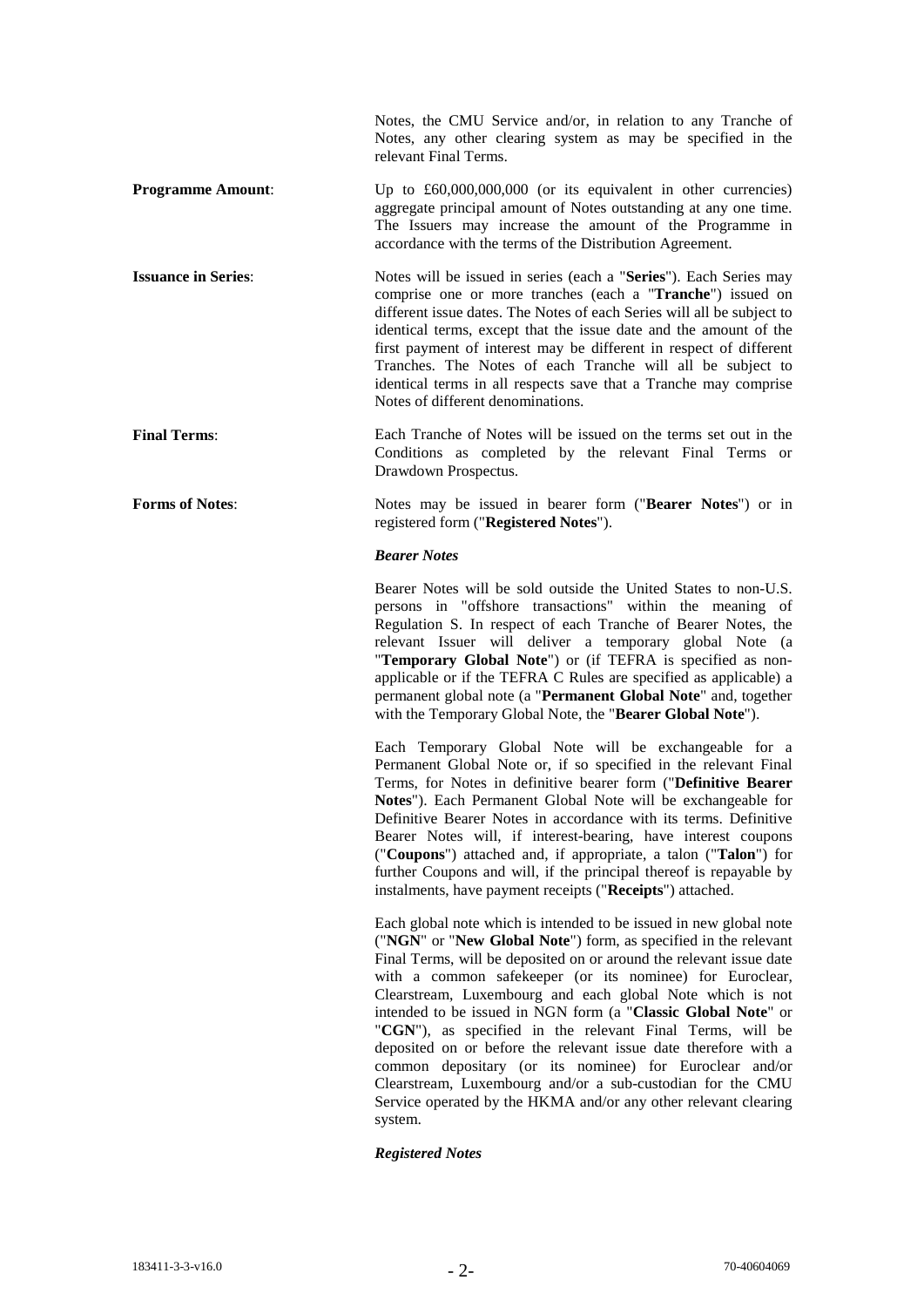Each Tranche of Registered Notes will be represented by either (i) individual note certificates in registered form ("**Individual Certificates**"); or (ii) one or more unrestricted global note certificates ("**Unrestricted Global Certificates**") in the case of Registered Notes sold outside the United States to non-U.S. persons in reliance on Regulation S under the Securities Act and/or one or more restricted global note certificates ("**Restricted Global Certificates**") Certificate(s), the "**Global Certificates**") in the case of Registered Notes sold to "qualified institutional buyers" (each, a "**QIB**") in reliance on Rule 144A under the Securities Act.

Each Note represented by an Unrestricted Global Certificate will either be: (a) in the case of a Global Certificate which is not to be held under the new safekeeping structure ("**NSS**"), registered in the name of a common depositary (or its nominee) for Euroclear and/or Clearstream, Luxembourg and/or a sub-custodian for the CMU Service and/or any other relevant clearing system and the relevant Unrestricted Global Certificate will be deposited on or about the issue date with the common depositary and/or the subcustodian; or (b) in the case of a Global Certificate to be held under the NSS, registered in the name of a common safekeeper (or its nominee) for Euroclear and/or Clearstream, Luxembourg and/or any other relevant clearing system and the relevant Unrestricted Global Certificate will be deposited on or about the issue date with the common safekeeper for Euroclear and/or Clearstream, Luxembourg. Each Note represented by a Restricted Global Certificate will be registered in the name of Cede & Co. as nominee for DTC and the relevant Restricted Global Certificate will be deposited on or about the issue date with the custodian for DTC (the "**DTC Custodian**"). Beneficial interests in Notes represented by a Restricted Global Certificate may only be held through DTC at any time.

**Currencies:** Notes may be denominated in euro, U.S. Dollars, pounds sterling, Yen, RMB, HKD, NOK or in any other currency or currencies, subject to compliance with all applicable legal and/or regulatory and/or central bank requirements.

**Status of the Senior Notes:** The Notes of each Series issued on an unsubordinated basis ("**Senior Notes**") (and the Coupons relating thereto, if any) will constitute direct, unconditional, unsecured and unsubordinated obligations of the relevant Issuer which will at all times rank *pari passu* among themselves and, in the event of the winding up or administration of the Issuer will rank *pari passu* with all other present and future unsecured and unsubordinated obligations of the relevant Issuer, save for such obligations as may be preferred by provisions of law.

**Status of the Tier 2 Capital Notes:** The Notes of each Series issued on a subordinated basis ("**Tier 2 Capital Notes**") (and the Coupons relating thereto, if any) constitute direct, unsecured and subordinated obligations of the relevant Issuer ranking *pari passu* without any preference among themselves. In the event of the winding up or administration of the relevant Issuer, the claims of the Trustee (on behalf of Noteholders but not the rights and claims of the Trustee in its personal capacity under the Trust Deed), the Holders of Tier 2 Capital Notes and any related Coupons against the relevant Issuer in respect of such Notes and Coupons (including any damages or other amounts (if payable)) shall (i) be subordinated in the manner provided in the Trust Deed to the claims of all Senior Creditors; (ii) rank at least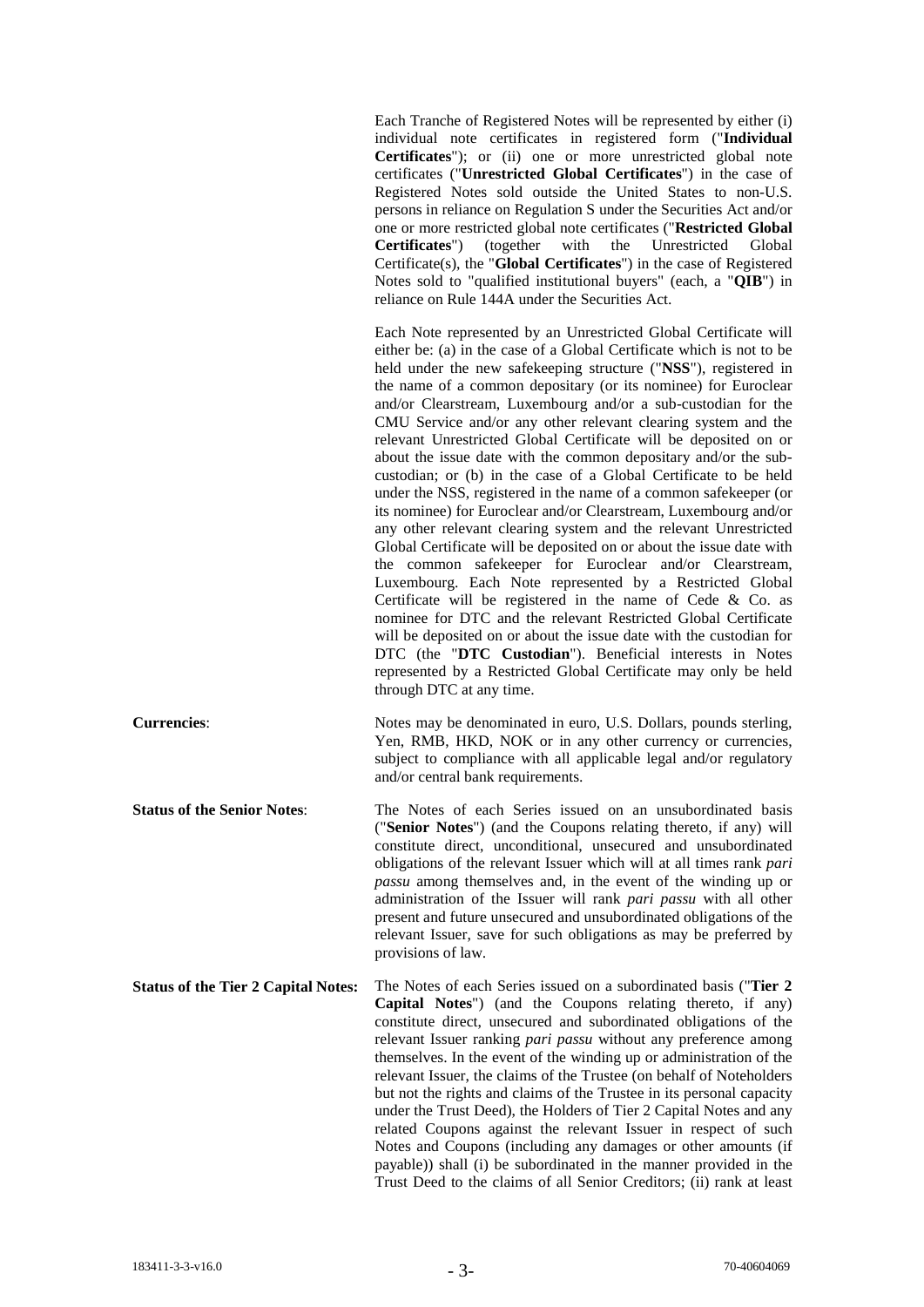|                                 | pari passu with the claims in respect of Parity Obligations (as<br>defined in the Trust Deed) and with the claims of all other<br>subordinated creditors of the relevant Issuer which in each case by<br>law rank, or by their terms are expressed to rank, pari passu with<br>the Tier 2 Capital Notes; and (iii) rank senior to the relevant<br>Issuer's ordinary shares, preference shares and any junior<br>subordinated obligations (including the Junior Obligations (as<br>defined in the Trust Deed)) or other securities of the relevant<br>Issuer which by law rank, or by their terms are expressed to rank,<br>junior to the Tier 2 Capital Notes.                                                                                                                                                                                                                                                                                                                                                                                                                                                             |
|---------------------------------|----------------------------------------------------------------------------------------------------------------------------------------------------------------------------------------------------------------------------------------------------------------------------------------------------------------------------------------------------------------------------------------------------------------------------------------------------------------------------------------------------------------------------------------------------------------------------------------------------------------------------------------------------------------------------------------------------------------------------------------------------------------------------------------------------------------------------------------------------------------------------------------------------------------------------------------------------------------------------------------------------------------------------------------------------------------------------------------------------------------------------|
| <b>Issue Price:</b>             | Notes may be issued at any price on a fully paid basis, as specified<br>in the relevant Final Terms. The price and amount of Notes to be<br>issued under the Programme will be determined by the relevant<br>Issuer and the relevant Dealers at the time of issue in accordance<br>with prevailing market conditions.                                                                                                                                                                                                                                                                                                                                                                                                                                                                                                                                                                                                                                                                                                                                                                                                      |
| <b>Specified Denominations:</b> | The Notes may be issued in such denominations as may be<br>specified in the relevant Final Terms, save that no Notes may be<br>issued under the Programme which have a denomination of less<br>than $\epsilon 00,000$ (or its equivalent in any other currency at the date<br>of issue).                                                                                                                                                                                                                                                                                                                                                                                                                                                                                                                                                                                                                                                                                                                                                                                                                                   |
| Interest:                       | Notes may be interest-bearing or non-interest bearing. Interest (if<br>any) may accrue at a fixed rate, a resetting rate or a floating rate<br>(or a fixed/floating or floating/fixed rate) based upon EURIBOR,<br>LIBOR, BBSW, SHIBOR, CHIBOR, CNH HIBOR, TIBOR,<br>STIBOR, SIBOR, HIBOR, CDOR or NIBOR. In respect of each<br>Tranche of Notes, the date from which interest becomes payable<br>and the due dates for interest, the maturity date, the repayment<br>procedures and an indication of yield will be specified in the<br>relevant Final Terms.                                                                                                                                                                                                                                                                                                                                                                                                                                                                                                                                                              |
| <b>Maturities:</b>              | Subject to all applicable legal and regulatory requirements, Notes<br>may have any maturity subject to a minimum maturity of three<br>months. Under current requirements, any Tier 2 Capital Notes<br>shall have a minimum maturity of five years. Any Notes issued by<br>the Company having a maturity of less than one year must (a) have<br>a minimum redemption value of $£100,000$ (or the equivalent in<br>other currencies at the date of issue) and be issued only to persons<br>whose ordinary activities involve them in acquiring, holding,<br>managing or disposing of investments (as principal or agent) for<br>the purposes of their businesses; or who it is reasonable to expect<br>will acquire, hold, manage or dispose of investments (as principal<br>or agent) for the purposes of their businesses or (b) be issued in<br>other circumstances which do not constitute a contravention of<br>section 19 of the FSMA by the Company. Such minimum<br>maturities may be subject to increase or decrease from time to time<br>as a result of changes in applicable legal or regulatory<br>requirements. |
| <b>Redemption:</b>              | Notes may be redeemable at par or at such other Redemption<br>Amount as may be specified in the relevant Final Terms. Notes<br>may also be redeemable in two or more instalments on such dates<br>and in such manner as may be specified in the relevant Final<br>Terms.                                                                                                                                                                                                                                                                                                                                                                                                                                                                                                                                                                                                                                                                                                                                                                                                                                                   |
| <b>Optional Redemption:</b>     | There will be no optional right to redeem Notes of any Series,<br>except for taxation reasons or where the relevant Final Terms<br>provide for early redemption at the option of the relevant Issuer<br>and/or, in the case of Senior Notes only, the relevant Noteholders                                                                                                                                                                                                                                                                                                                                                                                                                                                                                                                                                                                                                                                                                                                                                                                                                                                 |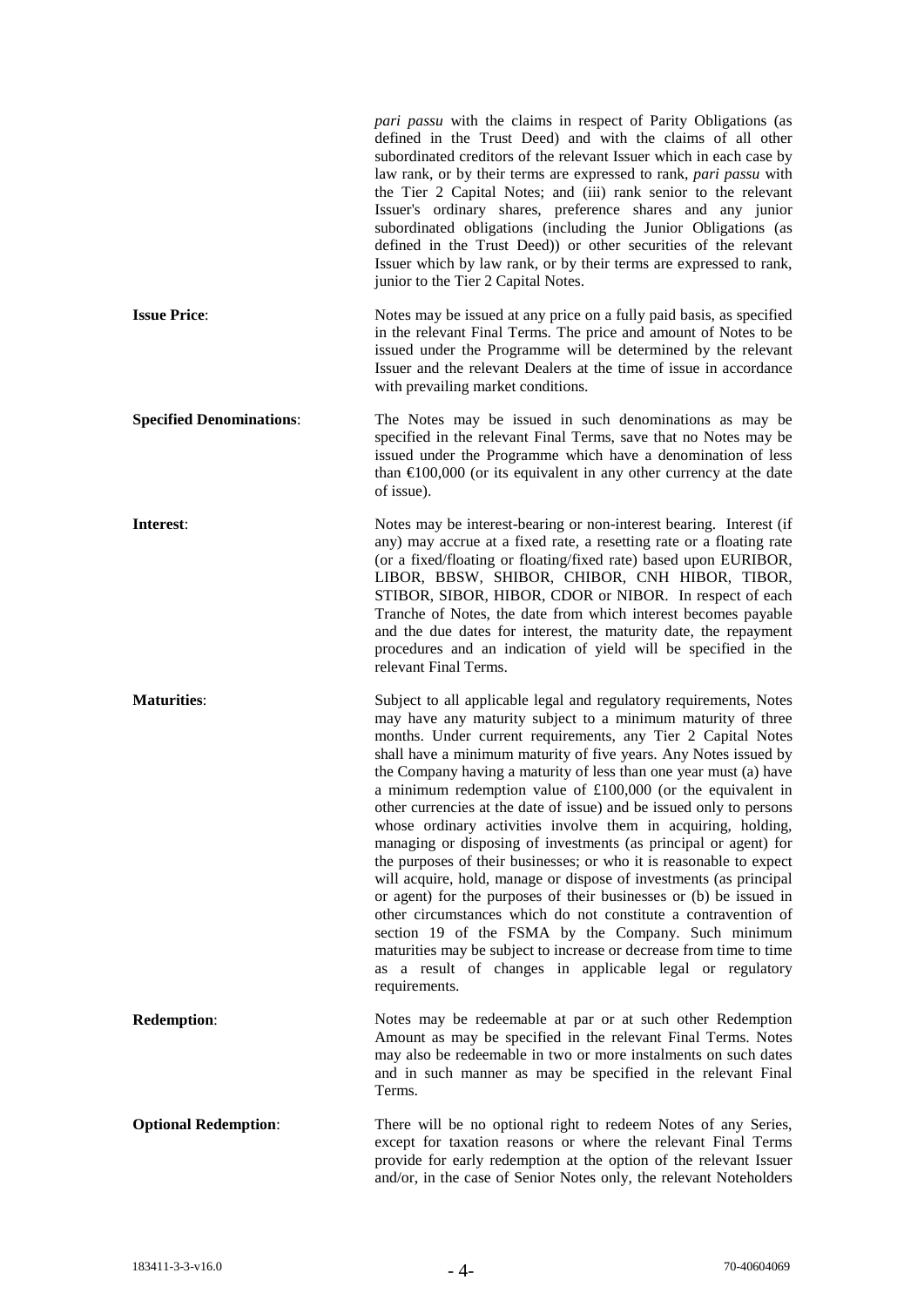and/or, in the case of Tier 2 Capital Notes, for regulatory reasons.

**Tax Redemption: Subject to certain conditions, the Notes may be redeemed at the** relevant Issuer's option in whole, but not in part, at their Early Redemption Amount (Tax), together with any accrued but unpaid interest to the date fixed for redemption if the relevant Issuer determines that as a result of a change in, or amendment to, the laws or regulations of a Taxing Jurisdiction, including any treaty to which the relevant Taxing Jurisdiction is a party, or a change in an official application of those laws or regulations on or after the Issue Date of the first Tranche of Notes, including a decision of any court or tribunal which becomes effective on or after the Issue Date of the first Tranche of Notes (and, in the event of the substitution of any subsidiary of the Issuer or of the Company in place of the Issuer as principal debtor under such Notes and in each case the Coupons (if any) appertaining thereto and the Trust Deed in so far as it relates to such Notes, which becomes effective on or after the date of that entity's assumption of the Issuer's obligations):

- (i) the relevant Issuer has or will become obliged to pay certain additional amounts; or
- (ii) in the case of Tier 2 Capital Notes only, interest payments under or with respect to the Notes are no longer fully deductible for United Kingdom corporation tax purposes; or
- (iii) in the case of Tier 2 Capital Notes only, the relevant Issuer would not, as a result of the Notes being in issue, be able to have losses or deductions set against the profits or gains, or profits or gains offset by the losses or deductions, of companies with which the relevant Issuer is or would otherwise be so grouped for applicable United Kingdom tax purposes (whether under the group relief system current as at the date of issue of the Notes or any similar system or systems having like effect as may from time to time exist);

(each such change in tax law or regulation or the official application thereof, a "**Tax Event**"); and

in the case of each of (i), (ii) and (iii), such consequences cannot be avoided by the relevant Issuer taking reasonable measures available to it.

**Regulatory Redemption:** Subject to certain conditions and in the case of Tier 2 Capital Notes only, the Tier 2 Capital Notes may be redeemed at the relevant Issuer's option if there is a change in the regulatory classification of the relevant Tier 2 Capital Notes that occurs on or after the issue date of the first Tranche of the Tier 2 Capital Notes and that does, or would be likely to, result in the whole or any part of the outstanding aggregate principal amount of the Tier 2 Capital Notes at any time being excluded from or ceasing to count towards, the Tier 2 Capital of the Group (a "**Regulatory Event**"), in whole but not in part, at the relevant Optional Redemption Amount (Regulatory Event) together with any accrued but unpaid interest to the date fixed for redemption.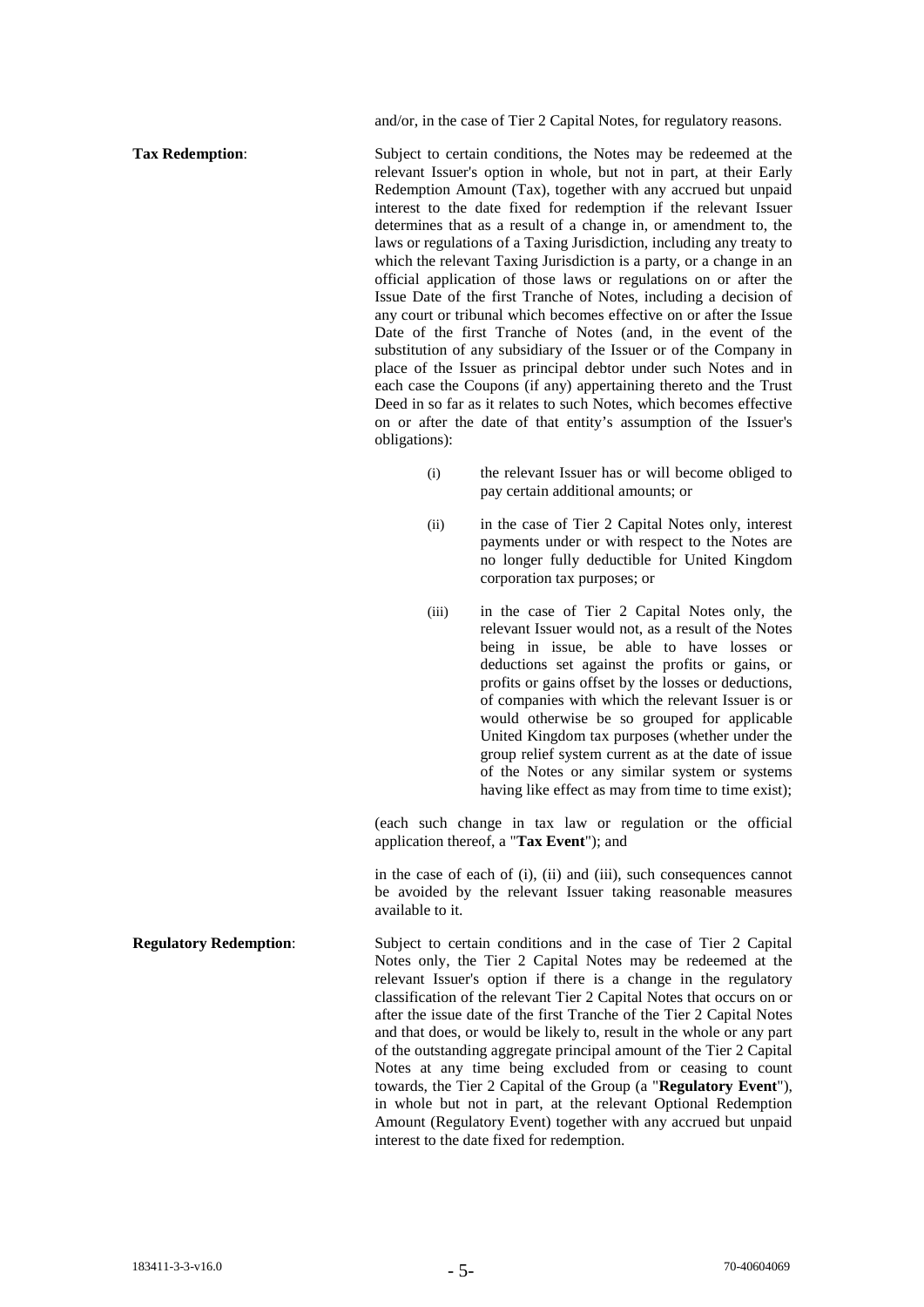| <b>Conditions to Redemption:</b> | Notwithstanding any other provisions, the relevant Issuer may<br>redeem the Tier 2 Capital Notes (and give notice thereof to the<br>Holders) in accordance with the requirements set out in the<br>applicable Capital Regulations at such time and only if it has<br>obtained the prior consent of the Prudential Regulation Authority<br>("PRA") (if such consent is then required by the Capital<br>Regulations) for the redemption of the relevant Tier 2 Capital<br>Notes.                                                                                                                                                                                                                                                                                                                                                                                                          |
|----------------------------------|-----------------------------------------------------------------------------------------------------------------------------------------------------------------------------------------------------------------------------------------------------------------------------------------------------------------------------------------------------------------------------------------------------------------------------------------------------------------------------------------------------------------------------------------------------------------------------------------------------------------------------------------------------------------------------------------------------------------------------------------------------------------------------------------------------------------------------------------------------------------------------------------|
| <b>Negative Pledge:</b>          | None.                                                                                                                                                                                                                                                                                                                                                                                                                                                                                                                                                                                                                                                                                                                                                                                                                                                                                   |
| <b>Cross Default:</b>            | None.                                                                                                                                                                                                                                                                                                                                                                                                                                                                                                                                                                                                                                                                                                                                                                                                                                                                                   |
| <b>Taxation:</b>                 | Except as otherwise specified in the relevant Final Terms, all<br>payments in respect of Notes will be made free and clear of<br>withholding taxes of the United Kingdom unless the withholding is<br>required by law. In that event, the relevant Issuer will, subject to<br>customary exceptions, pay such additional amounts as will result<br>in the Noteholders receiving such amounts as they would have<br>received in respect of such Notes had no such withholding been<br>required.                                                                                                                                                                                                                                                                                                                                                                                           |
| <b>Governing Law:</b>            | English Law.                                                                                                                                                                                                                                                                                                                                                                                                                                                                                                                                                                                                                                                                                                                                                                                                                                                                            |
| <b>Ratings:</b>                  | Tranches of Notes issued under the Programme may be rated or<br>unrated. Where a Tranche of Notes is rated, the applicable<br>rating(s), which will not necessarily be the same as the ratings<br>applicable to the relevant Issuer, will be specified in the relevant<br>Final Terms. Whether or not each credit rating applied for in<br>relation to a relevant Tranche of Notes will be (1) issued by a<br>credit rating agency established in the EEA and registered under<br>the CRA Regulation, (2) issued by a credit rating agency which is<br>not established in the EEA but will be endorsed by a credit rating<br>agency which is established in the EEA and registered under the<br>CRA Regulation or (3) issued by a credit rating agency which is<br>not established in the EEA but which is certified under the CRA<br>Regulation, will be disclosed in the Final Terms. |
|                                  | A rating is not a recommendation to buy, sell or hold securities and<br>may be subject to suspension, change or withdrawal at any time by<br>the assigning rating agency.                                                                                                                                                                                                                                                                                                                                                                                                                                                                                                                                                                                                                                                                                                               |
| <b>Selling Restrictions:</b>     | For a description of certain restrictions on offers, sales and<br>deliveries of Notes and on the distribution of offering material in<br>the United States of America, the United Kingdom, France, Japan,<br>The People's Republic of China, Hong Kong and Norway see<br>"Subscription and Sale" below.                                                                                                                                                                                                                                                                                                                                                                                                                                                                                                                                                                                 |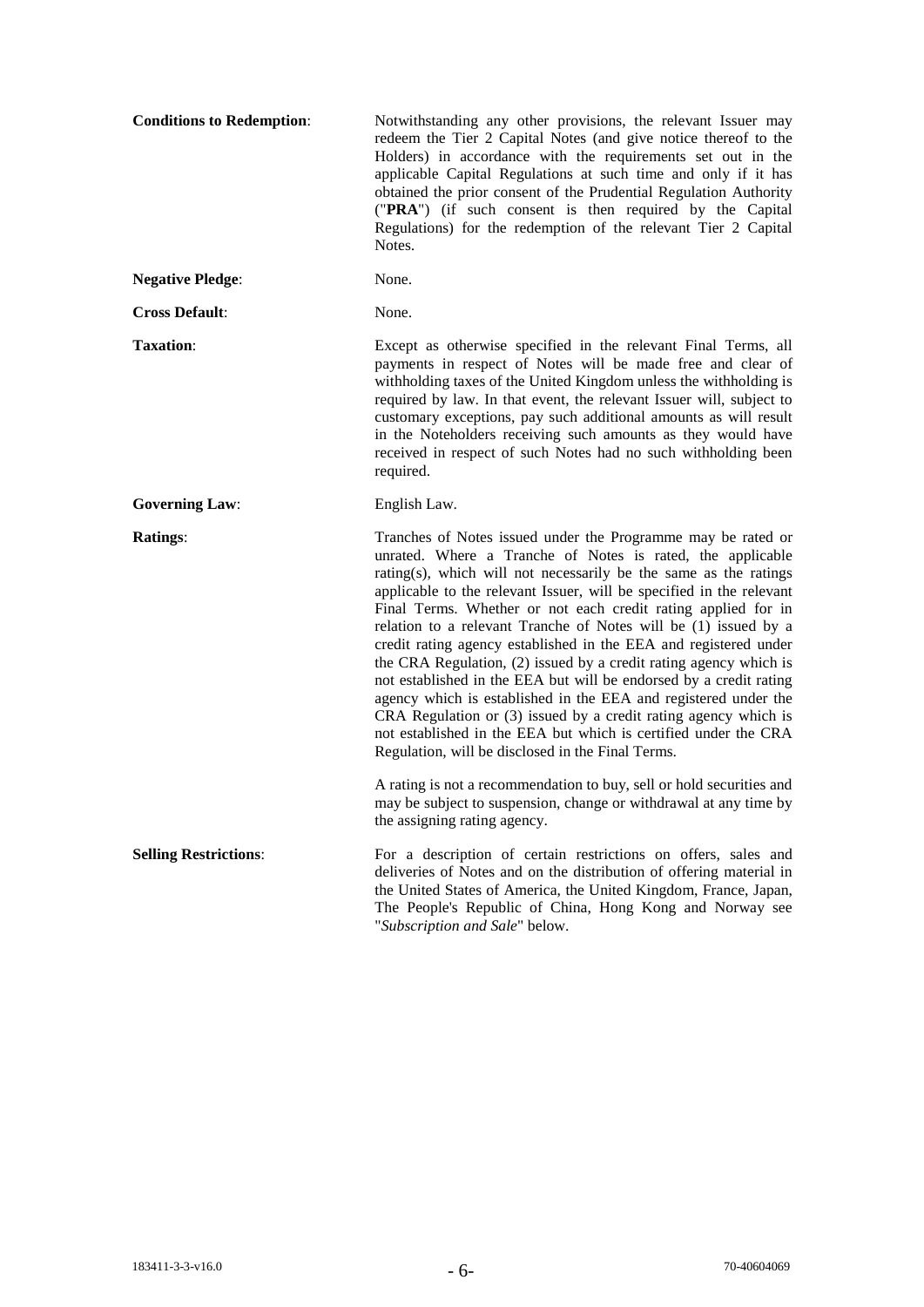### **RISK FACTORS**

*Prospective investors should consider carefully the risks set forth below and the other information contained in this Base Prospectus prior to making any investment decision with respect to the Notes. Each of the risks highlighted below could have a material adverse effect on the Issuers' business, operations, financial condition or prospects, which, in turn, could have a material adverse effect on the amount of principal and interest which investors will receive in respect of the Notes. In addition, each of the risks highlighted below could adversely affect the trading price of the Notes or the rights of investors under the Notes and, as a result, investors could lose some or all of their investment.*

*Prospective investors should note that the risks described below are not the only risks the Issuers face. The Issuers have described only those risks relating to their operations that they consider to be material. There may be additional risks that the Issuers currently consider not to be material or of which they are not currently aware, and any of these risks could have the effects set forth above.*

#### **Risks Relating to the Notes**

# **Factors which are material for the purpose of assessing the market risks associated with Notes issued under the Programme**

## *Risks related to the structure of a particular issue of Notes*

A wide range of Notes may be issued under the Programme. A number of these Notes may have features which contain particular risks for potential investors. Set out below is a description of certain such features:

## *Certain Notes may be redeemed prior to maturity*

Unless in the case of any particular Tranche of Notes the relevant Final Terms specify otherwise, in the event that due to a change in law the relevant Issuer would be obliged to increase the amounts payable in respect of any Notes due to any withholding or deduction for or on account of any present or future taxes, duties, assessments or governmental charges of whatever nature imposed or levied by or on behalf of the United Kingdom or any political subdivision thereof or any authority therein or thereof having power to tax, the relevant Issuer may redeem all outstanding Notes in accordance with the Conditions, subject to the prior consent of the PRA (if such consent is then required by the Capital Regulations) in the case of the Tier 2 Capital Notes. Furthermore, the relevant Issuer may be entitled to redeem the Tier 2 Capital Notes if the tax treatment for such Issuer in respect of the Tier 2 Capital Notes is negatively altered after their issue date or if a change in the regulatory classification of the relevant Tier 2 Capital Notes occurs on or after their issue date, in each case subject to the prior consent of the PRA (if such consent is then required by the Capital Regulations).

In addition, if in the case of any particular Tranche of Notes, the relevant Final Terms specify that the Notes are redeemable at the relevant Issuer's option in certain other circumstances or at any time, subject to the prior consent of the PRA (if such consent is then required by the Capital Regulations) in the case of Tier 2 Capital Notes, the relevant Issuer may be expected to choose to redeem the Notes at times when prevailing interest rates may be relatively low. In such circumstances an investor may not be able to reinvest the redemption proceeds in a comparable security at an effective interest rate as high as that of the relevant Notes.

Furthermore, unless, in the case of any particular Tranche of Senior Notes, the relevant Final Terms specify that the Notes are redeemable at the option of the Noteholders, Noteholders will have no right to request the redemption of the Notes and should not invest in the Notes in the expectation that the relevant Issuer would exercise its option to redeem the Notes. Any decision by the relevant Issuer as to whether it will exercise its option to redeem the Notes in respect of the Notes will be taken at the absolute discretion of the relevant Issuer with regard to factors such as, but not limited to, the economic impact of exercising such option to redeem the Notes, any tax consequences, the regulatory capital requirements and the prevailing market conditions. Noteholders should be aware that they may be required to bear the financial risks of an investment in the Notes until maturity.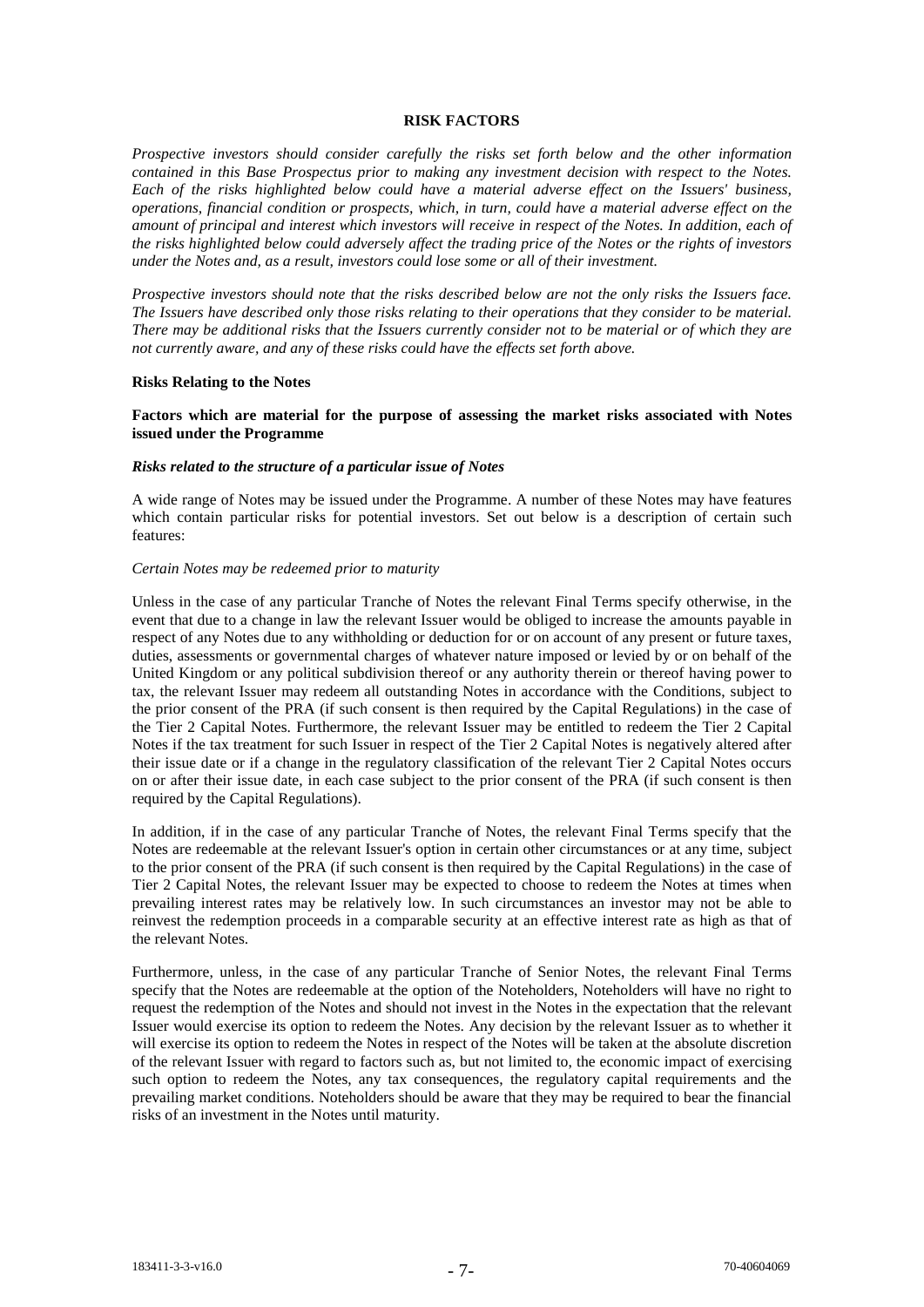# *Tier 2 Capital Notes are subordinated to most of the relevant Issuer's liabilities*

Tier 2 Capital Notes will constitute unsecured and subordinated obligations of the relevant Issuer. On a winding-up or administration of the relevant Issuer, all claims in respect of the Notes will rank junior to the claims of all Senior Creditors (as defined in the Conditions) of the relevant Issuer. If, on a winding-up or administration of the relevant Issuer, the assets of the relevant Issuer are insufficient to enable the relevant Issuer to repay the claims of more senior-ranking creditors in full, the holders of the Tier 2 Capital Notes will lose their entire investment in the Tier 2 Capital Notes. If there are sufficient assets to enable the relevant Issuer to pay the claims of senior-ranking creditors in full but insufficient assets to enable it to pay claims in respect of its obligations in respect of the Tier 2 Capital Notes and all other claims that rank *pari passu* with the Tier 2 Capital Notes, holders of the Tier 2 Capital Notes will lose some (which may be substantially all) of their investment in the Tier 2 Capital Notes. See "*Regulatory action in the event a bank or investment firm in the Group is failing or likely to fail could materially adversely affect the value of the Notes*" below.

## *Holders of Tier 2 Capital Notes will have limited remedies*

Payment of principal and accrued but unpaid interest on the Tier 2 Capital Notes shall only be accelerated in the event of the occurrence of a Winding-up Event in respect of the relevant Issuer. There is no right of acceleration in the case of non-payment of principal or interest on the Tier 2 Capital Notes or of the relevant Issuer's failure to perform any of its obligations under or in respect of the Tier 2 Capital Notes.

The sole remedy against the relevant Issuer available for recovery of amounts owing in respect of any non-payment of any amount that has become due and payable under the Tier 2 Capital Notes is, subject to certain conditions and to the provisions set forth in Condition 15 (*Events of Default)*, for the Trustee to institute proceedings in England (or such other jurisdiction in which the relevant Issuer may be organised) (but not elsewhere) for the winding-up of such Issuer and/or prove in the winding-up of such Issuer and/or claim in such Issuer's liquidation or administration.

Although the Trustee may institute such proceedings against the relevant Issuer as it may think fit to enforce any term, obligation or condition binding on such Issuer under the Tier 2 Capital Notes or the Trust Deed (other than any payment obligation of such Issuer under or arising from the Tier 2 Capital Notes or the Trust Deed, including, without limitation, payment of any principal or interest, excluding any amount due to the Trustee in respect of its fees and/or expenses) (referred to herein as "**Performance Obligations**"), the Trustee (acting on behalf of the Noteholders but not the Trustee acting in its personal capacity under the Trust Deed) and the Noteholders shall not enforce, and shall not be entitled to enforce or otherwise claim, against the relevant Issuer any judgment or other award given in such proceedings that requires the payment of money by the relevant Issuer, whether by way of damages or otherwise (a "**Monetary Judgment**"), except by proving such Monetary Judgment in a winding-up of the relevant Issuer and/or claiming such Monetary Judgment in an administration of the relevant Issuer.

# *The Company is a holding company, which means that its right to participate in the assets of any of its subsidiaries (including those of the Bank) upon the liquidation of such subsidiaries may be subject to prior claims of some of such subsidiary's creditors and preference shareholders.*

The Company is a holding company that currently has no significant assets other than its loans to, and investments in, the Bank. As a holder of ordinary shares in the Bank (or any of its other subsidiaries), the Company's right to participate in the assets of the Bank (or any other subsidiary) if such subsidiary is liquidated will be subject to the prior claims of such subsidiary's creditors and preference shareholders, except where the Company is a creditor with claims that are recognised to be ranked ahead of or *pari passu* with such claims of the subsidiary's creditors and/or preference shareholders against such subsidiary. For example, the Company has in the past made, and may continue to make, loans to the Bank with the proceeds received from the Company's issuance of debt instruments. Such loans to the Bank by the Company have, to date, had a legal ranking in the insolvency of the Bank that corresponds to the legal ranking of such debt instruments in the insolvency of the Company. However, the Company retains its absolute discretion to restructure such loans to and any other investments in the Bank at any time and for any purpose including, without limitation, in order to provide different amounts or types of capital or funding to the Bank or other Group subsidiaries, as part of wider changes made to the Group's corporate structure for the purposes of structural reform, or otherwise as part of meeting regulatory requirements, such as the implementation of the European Banking Authority's (the "**EBA**") minimum requirement for own funds and eligible liabilities ("**MREL**") in respect of the Bank or other Group subsidiaries. A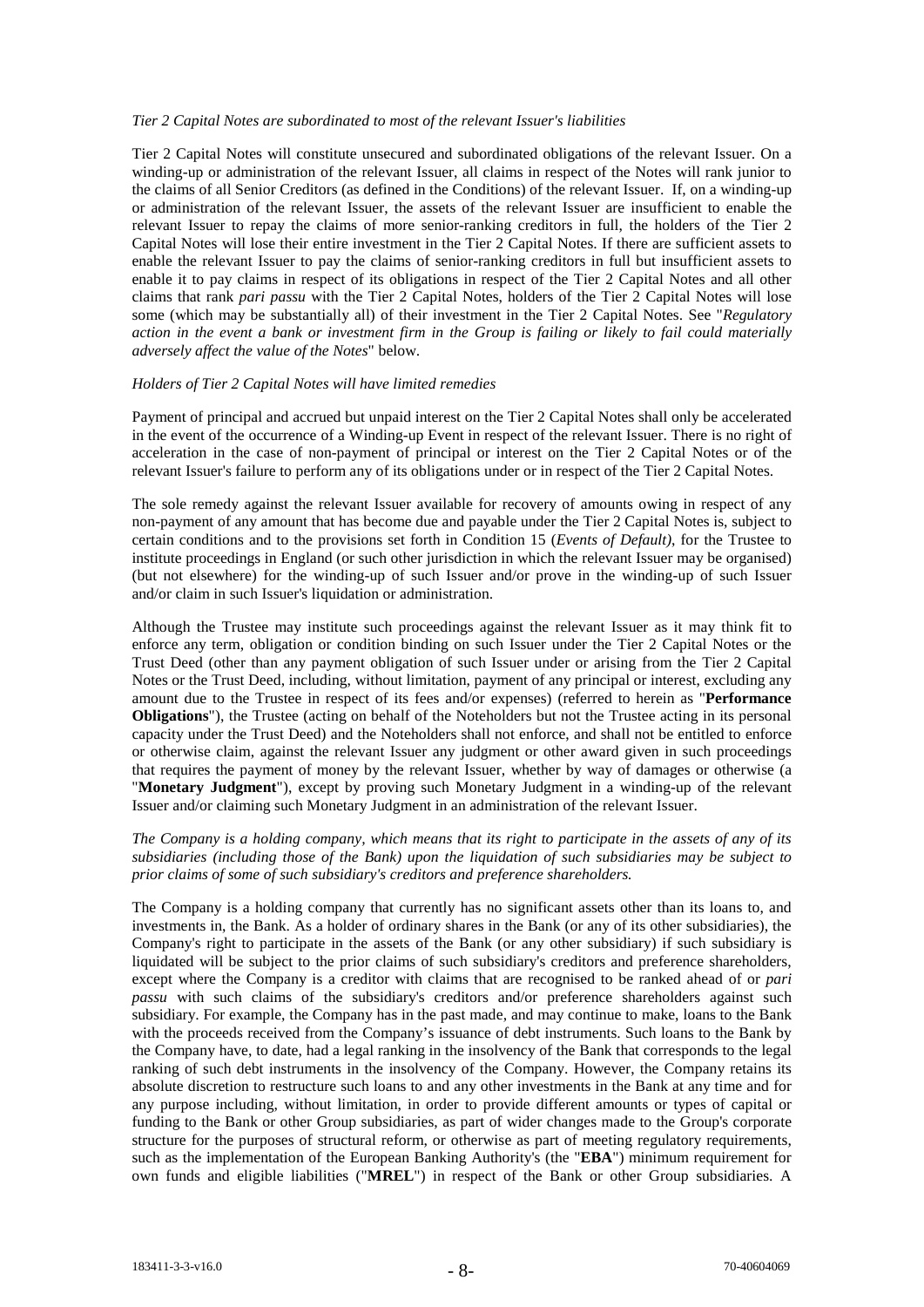restructuring of a loan or investment made by the Company in a Group subsidiary could include changes to any or all features of such loan or investment, including its legal or regulatory form and how it would rank in the insolvency hierarchy as a claim in the liquidation or administration of the subsidiary. Any restructuring of the Company's loans to, and investments in, the Bank or other Group subsidiaries may be implemented by the Company without prior notification to, or consent of, Noteholders. In addition, the terms of some loans or investments made by the Company in capital instruments issued by the Bank or other Group subsidiaries may contain contractual mechanisms that, upon the occurrence of a trigger related to the prudential or financial condition of such subsidiary would result in a change in the ranking and type of claim the Company has against such subsidiary. Such loans to, and investments in, the Bank or other Group subsidiaries may also be subject to the statutory write down and conversion powers or the bail-in tool – see "*Regulatory action in the event a bank or investment firm in the Group is failing or likely to fail could materially adversely affect the value of the Notes*" below. Any changes in the legal or regulatory form and/or ranking of the loan or investment could also impact its treatment in resolution.

For the reasons described above, if the Bank or any other Group subsidiaries were to be wound up, liquidated or dissolved, (i) the Noteholders of the Notes issued by the Company would have no right to proceed against the assets of the Bank or such other subsidiary, and (ii) the liquidator of the Bank or such other subsidiary would first apply the assets of the Bank or such other subsidiary to settle the claims of the creditors of the Bank or such other subsidiary, including holders (which may include the Company) of preference shares, tier 1 capital instruments ranking ahead of the holders of ordinary shares of the Bank or such other subsidiary and tier 2 capital instruments of the Bank or such other subsidiary, before the Company, to the extent it is as an ordinary shareholder of the Bank or such other subsidiary, would be entitled to receive any distributions from the Bank or such other subsidiary in respect of such ordinary shares.

# *Fixed/Floating Rate Notes*

Fixed/Floating Rate Notes may bear interest at a rate that the relevant Issuer may elect to convert from a fixed rate to a floating rate, or from a floating rate to a fixed rate. The relevant Issuer's ability to convert the interest rate will affect the secondary market and the market value of such Notes since the relevant Issuer may be expected to convert the rate when it is likely to produce a lower overall cost of borrowing. If the relevant Issuer converts from a fixed rate to a floating rate, the spread on the Fixed/Floating Rate Notes may be less favourable than the prevailing spreads on comparable Floating Rate Notes tied to the same reference rate. In addition, the new floating rate at any time may be lower than the rates on other Notes. If the relevant Issuer converts from a floating rate to a fixed rate, the fixed rate may be lower than then prevailing rates on its Notes.

# *The interest rate on Reset Notes will reset on each Reset Date, which can be expected to affect the interest payment on an investment in Reset Notes and could affect the market value of Reset Notes*

Reset Notes will initially bear interest at the Initial Rate of Interest until (but excluding) the First Reset Date. On the First Reset Date and each Subsequent Reset Date (if any) thereafter, the interest rate will be reset to the sum of the applicable Mid-Swap Rate and the First Margin or Subsequent Margin (as applicable) as determined by the Agent Bank on the relevant Reset Determination Date (each such interest rate, a "**Subsequent Reset Rate**"). The Subsequent Reset Rate for any Reset Period could be less than the Initial Rate of Interest or the Subsequent Reset Rate for prior Reset Periods and could affect the market value of an investment in the Reset Notes.

## *Notes where denominations involve integral multiples*

In relation to any issue of Notes which have a denomination consisting of the minimum Specified Denomination plus a higher integral multiple of another smaller amount, it is possible that the Notes may be traded in amounts in excess of that minimum Specified Denomination that are not integral multiples of that minimum Specified Denomination. In such a case a Noteholder who, as a result of trading such amounts, holds a principal amount of less than the minimum Specified Denomination may not receive a definitive Note in respect of such holding (should definitive Notes be printed) and would need to purchase a principal amount of Notes such that its holding amounts to a Specified Denomination.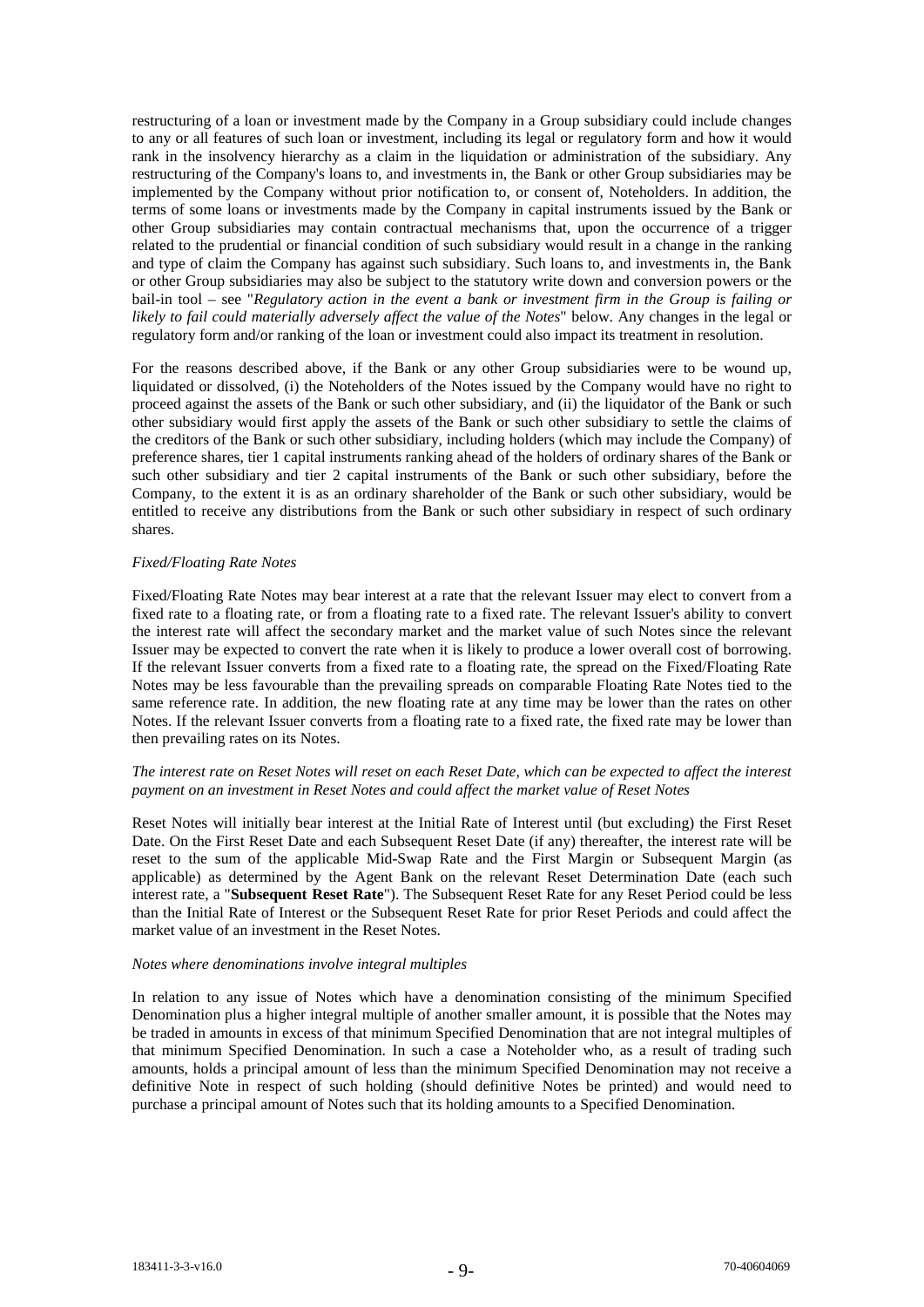# *Risks related to Notes generally*

Set out below is a brief description of certain risks relating to the Notes generally:

*Regulatory action in the event a bank or investment firm in the Group is failing or likely to fail could materially adversely affect the value of the Notes*

The EU Bank Recovery and Resolution Directive (the "**BRRD**") provides an EU-wide framework for the recovery and resolution of credit institutions and investment firms, their subsidiaries and certain holding companies. The BRRD requires all EEA member states to provide their relevant resolution authorities with a set of tools to intervene sufficiently early and quickly in an unsound or failing institution so as to ensure the continuity of the institution's critical financial and economic functions, while minimising the impact of an institution's failure on the broader economy and financial system.

In the United Kingdom, the majority of the requirements of the BRRD have been implemented into national law in the Banking Act 2009, as amended (the "**Banking Act**"). The U.K. implementation of the BRRD included the introduction of the bail-in tool as of 1 January 2015. For more information on the bail-in tool, see "*The relevant U.K. resolution authority may exercise the bail-in tool in respect of the relevant Issuer and the Notes, which may result in holders of the Notes losing some or all of their investment*" below. The U.K. has deferred the implementation of the MREL regime, pending, amongst other things, further developments via the Financial Stability Board ("**FSB**") for harmonising key principles for Total Loss-Absorbing Capacity ("**TLAC**") globally. See "*Minimum requirement for own funds and eligible liabilities*" below.

(i) *The Banking Act confers substantial powers on a number of U.K. authorities designed to enable them to take a range of actions in relation to U.K. banks or investment firms and certain of their affiliates in the event a bank or investment firm in the same group is considered to be failing or*  likely to fail. The exercise of any of these actions in relation to the relevant Issuer could *materially adversely affect the value of any Notes*

Under the Banking Act, substantial powers are granted to the Bank of England (or, in certain circumstances, HM Treasury), in consultation with the PRA, the FCA and HM Treasury, as appropriate as part of a special resolution regime (the "**SRR**"). These powers enable the relevant U.K. resolution authority to implement resolution measures with respect to a U.K. bank or investment firm and certain of its affiliates (including, for example, the Company) (each a "relevant entity") in circumstances in which the relevant U.K. resolution authority is satisfied that the resolution conditions are met. The stabilisation options available to the relevant U.K. resolution authority under the SRR provide for:

- (a) private sector transfer of all or part of the business of the relevant entity;
- (b) transfer of all or part of the business of the relevant entity to a "bridge bank" established by the Bank of England;
- (c) transfer to an asset management vehicle;
- (d) the bail-in tool; and
- (e) temporary public ownership (nationalisation).

Each of these stabilisation options is achieved through the exercise of one or more "stabilisation powers", which include (i) the power to make share transfer orders pursuant to which all or some of the securities issued by a relevant entity may be transferred to a commercial purchaser, a bridge bank or, in the case of certain relevant entities, the U.K. government; (ii) the resolution instrument power which includes the exercise of the bail-in tool; (iii) the power to transfer all or some of the property, rights and liabilities of a relevant entity to a commercial purchaser or Bank of England entity; and (iv) the third country instrument powers that recognise the effect of similar special resolution action taken under the law of a country outside the EEA (a "**third country**"). A share transfer order can extend to a wide range of securities, including shares and bonds issued by a relevant entity and warrants for such shares and bonds and could, therefore, apply to the Notes. In addition, the Banking Act grants powers to modify contractual arrangements in certain circumstances, powers to suspend enforcement or termination rights that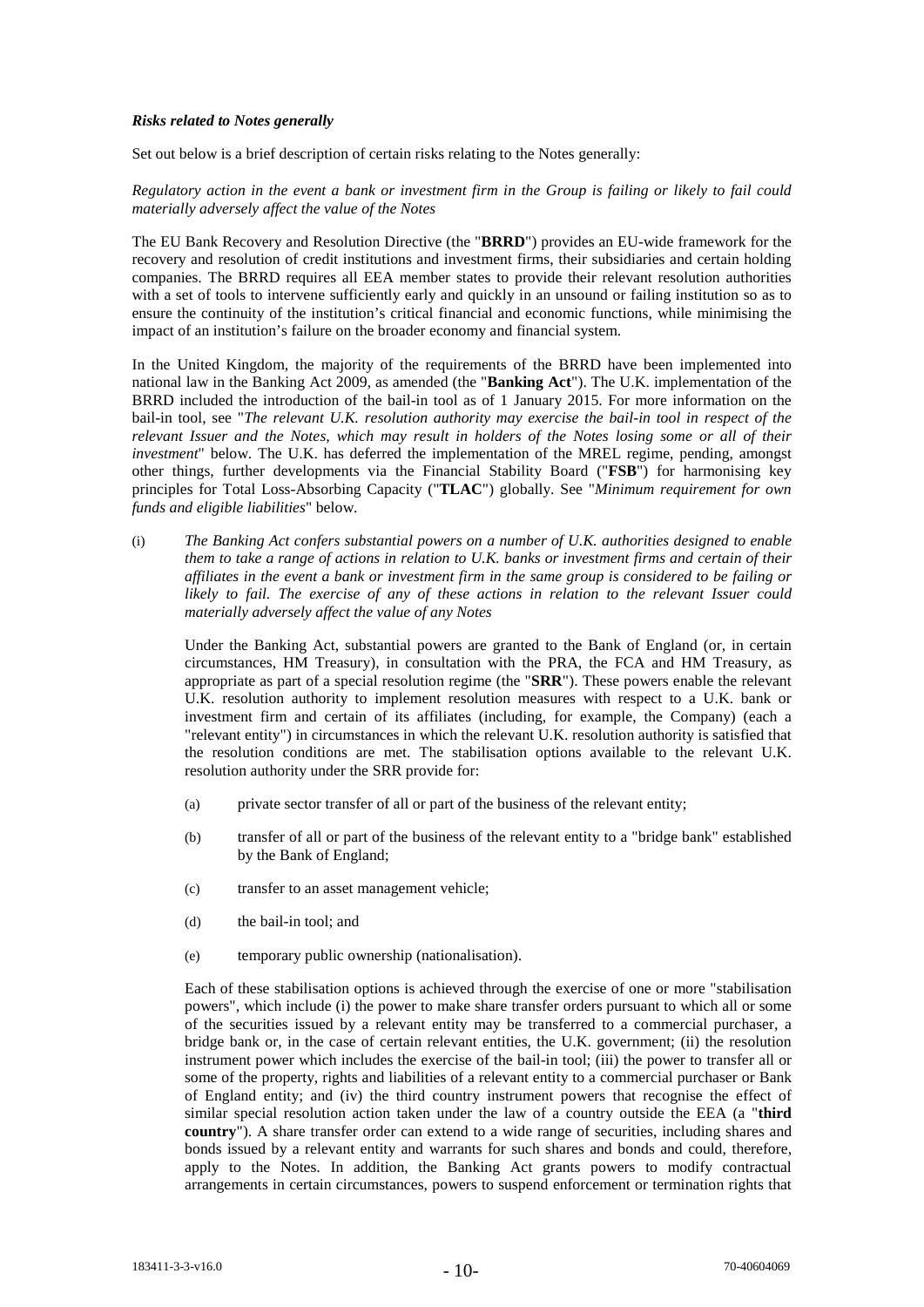might be invoked as a result of the exercise of the resolution powers and powers for the relevant U.K. resolution authority to disapply or modify laws in the U.K. (with possible retrospective effect) to enable the powers under the Banking Act to be used effectively.

The exercise of any resolution power or any suggestion of any such exercise could materially adversely affect the value of any Notes and could lead to Noteholders losing some or all of the value of their investment in the Notes.

(ii) *The SRR is designed to be triggered prior to insolvency of the relevant Issuer, and holders of the Notes may not be able to anticipate the exercise of any resolution power by the relevant U.K. resolution authority* 

The stabilisation options are intended to be used prior to the point at which any insolvency proceedings with respect to the relevant entity could have been initiated. The purpose of the stabilisation options is to address the situation where all or part of a business of a relevant entity has encountered, or is likely to encounter, financial difficulties, giving rise to wider public interest concerns. Accordingly, the stabilisation options may be exercised if the relevant U.K. resolution authority: (i) is satisfied that a U.K. bank or investment firm is failing, or is likely to fail; (ii) determines that it is not reasonably likely that (ignoring the stabilisation powers) action will be taken by or in respect of a U.K. bank or investment firm that will result in condition (i) above ceasing to be met; (iii) considers the exercise of the stabilisation powers to be necessary, having regard to certain public interest considerations (such as the stability of the U.K. financial system, public confidence in the U.K. banking system and the protection of depositors, being some of the special resolution objectives) and (iv) considers that the special resolution objectives would not be met to the same extent by the winding-up of the U.K. bank or investment firm. In the event that the relevant U.K. resolution authority seeks to exercise its powers in relation to a U.K. banking group company (such as the Company), the relevant U.K. resolution authority has to be satisfied that (A) the conditions set out in (i) to (iv) above are met in respect of a U.K. bank or investment firm in the same banking group (or, in respect of an EEA or third country credit institution or investment firm in the same banking group, the relevant EEA or third country resolution authority is satisfied that the conditions for resolution applicable in its jurisdiction are met) and (B) certain criteria are met, such as the exercise of the powers in relation to such U.K. banking group company being necessary having regard to public interest considerations. The use of different stabilisation powers is also subject to further "specific conditions" that vary according to the relevant stabilisation power being used.

On 26 May 2015, the EBA published its final guidelines on the circumstances in which an institution shall be deemed as 'failing or likely to fail' by supervisors and resolution authorities. These will apply from 1 January 2016. The guidelines set out the objective elements and criteria which should apply when supervisors and resolution authorities make such a determination and further provide guidance on the approach to consultation and exchange of information between supervisors and resolution authorities in such scenarios.

Although the Banking Act provides for the above described conditions to the exercise of any resolution powers and the EBA guidelines mentioned above set out the objective elements for determining whether an institution is failing or likely to fail, it is uncertain how the relevant U.K. resolution authority would assess such conditions in any particular pre-insolvency scenario affecting the relevant Issuer and/or other members of the Group and in deciding whether to exercise a resolution power. The relevant U.K. resolution authority is also not required to provide any advance notice to holders of the Notes of its decision to exercise any resolution power. Therefore, holders of the Notes may not be able to anticipate a potential exercise of any such powers nor the potential effect of any exercise of such powers on the relevant Issuer, the Group and the Notes.

# (iii) *Noteholders may have only very limited rights to challenge the exercise of any resolution powers by the relevant U.K. resolution authority*

Noteholders may have only very limited rights to challenge and/or seek a suspension of any decision of the relevant U.K. resolution authority to exercise its resolution powers or to have that decision reviewed by a judicial or administrative process or otherwise.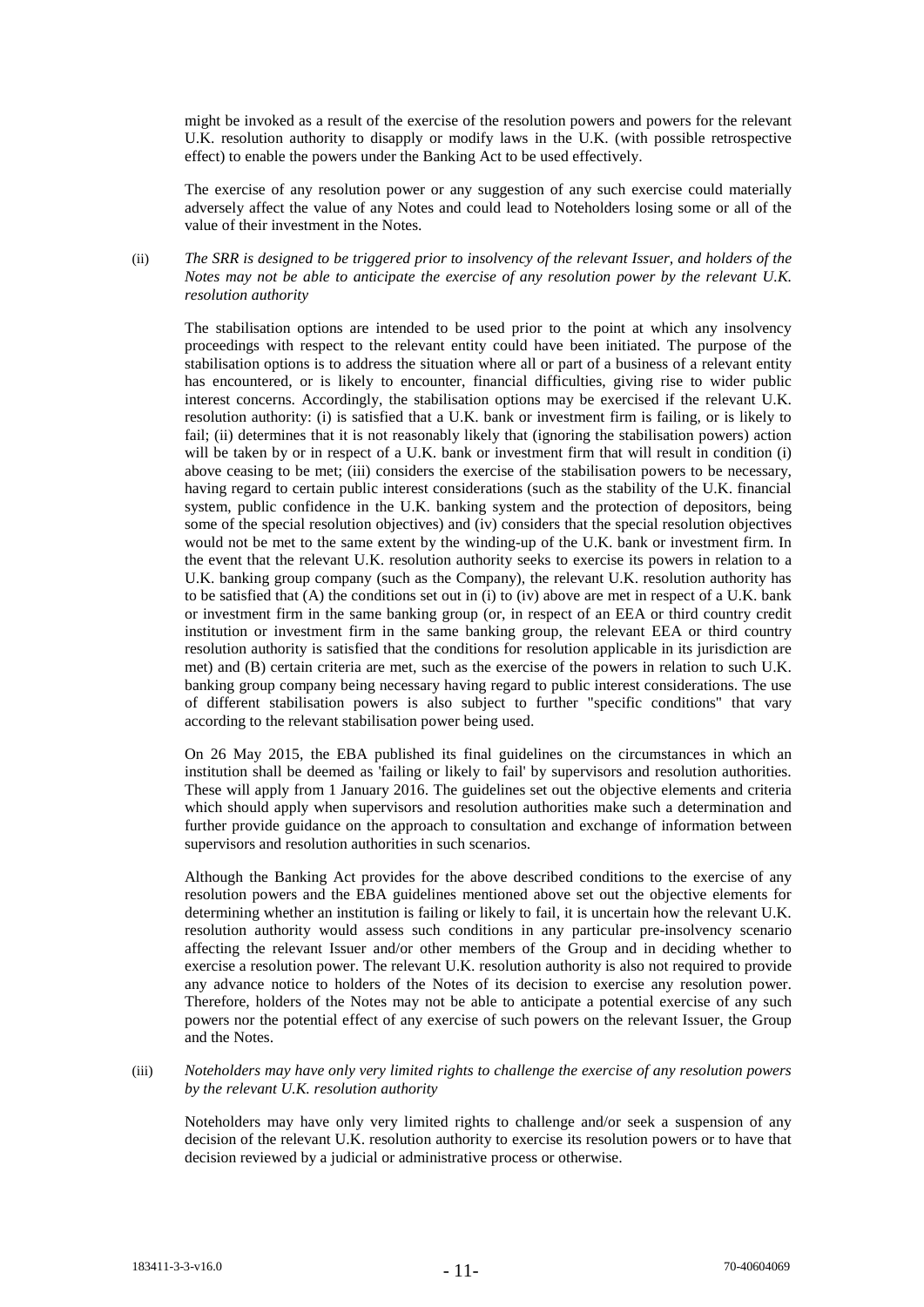(iv) *The relevant U.K. resolution authority may exercise the bail-in tool in respect of the relevant Issuer and the Notes, which may result in holders of the Notes losing some or all of their investment*

The relevant U.K. resolution authority may exercise the bail-in tool to enable it to recapitalise an institution in resolution by allocating losses to its shareholders and unsecured creditors (which include holders of the Notes) in a manner that (i) reflects the hierarchy of capital instruments under CRD IV and otherwise ought to respect the hierarchy of claims in an ordinary insolvency and (ii) is consistent with shareholders and creditors not receiving a less favourable treatment than they would have received in ordinary insolvency proceedings of the relevant entity (known as the "no creditor worse off" safeguard). Certain liabilities are excluded from the scope of the bail-in tool, such as insured deposits and liabilities to the extent they are secured. The Banking Act also grants the power for the relevant U.K. resolution authority to exclude any liability or class of liabilities on certain prescribed grounds (including financial stability grounds) and subject to specified conditions.

The bail-in tool includes the power to cancel a liability or modify the terms of contracts for the purposes of reducing or deferring the liabilities of the relevant entity under resolution and the power to convert a liability from one form or class to another. The exercise of such powers may result in the cancellation of all, or a portion, of the principal amount of, interest on, or any other amounts payable on, the Notes and/or the conversion of all or a portion of the principal amount of, interest on, or any other amounts payable on, the Notes into shares or other securities or other obligations of the relevant Issuer or another person, including by means of a variation to the terms of the Notes, in each case, to give effect to the exercise by the relevant U.K. resolution authority of such power.

Where the relevant statutory conditions for intervention under the SRR and the use of the bail-in tool have been met, the relevant U.K. resolution authority would be expected to exercise these powers without the consent of the Noteholders.

The exercise of any resolution power, including the power to exercise the bail-in tool in respect of the relevant Issuer and the Notes or any suggestion of any such exercise could materially adversely affect the rights of the Noteholders, the price or value of their investment in the Notes and/or the ability of the relevant Issuer to satisfy its obligations under the Notes and could lead to Noteholders losing some or all of the value of their investment in such Notes. In addition, even in circumstances where a claim for compensation is established under the "no creditor worse off" safeguard in accordance with a valuation performed after the resolution action has been taken, it is unlikely that such compensation would be equivalent to the full losses incurred by the Noteholders in the resolution and there can be no assurance that Noteholders would recover such compensation promptly.

(v) *As insured deposits are excluded from the scope of the bail-in tool and other preferred deposits (and insured deposits) rank ahead of any Notes issued by the Bank, such Notes would be more likely to be bailed-in than certain other unsubordinated liabilities of the Bank (such as other preferred deposits)*

As part of the reforms required by the BRRD, amendments have been made to relevant legislation in the U.K. (including the U.K. Insolvency Act 1986) to establish in the insolvency hierarchy a statutory preference (i) firstly, for deposits that are insured under the U.K. Financial Services Compensation Scheme ("**insured deposits**") to rank with existing preferred claims as 'ordinary' preferred claims and (ii) secondly, for all other deposits of individuals and micro, small and medium sized enterprises held in EEA or non-EEA branches of an EEA bank ("**other preferred deposits**"), to rank as 'secondary' preferred claims only after the 'ordinary' preferred claims. In addition, the UK implementation of the EU Deposit Guarantee Scheme Directive increased, from July 2015, the nature and quantum of insured deposits to cover a wide range of deposits, including corporate deposits (unless the depositor is a public sector body or financial institution) and some temporary high value deposits. The effect of these changes is to increase the size of the class of preferred creditors. All such preferred deposits will rank in the insolvency hierarchy ahead of all other unsecured senior creditors of the Bank, including the holders of the Notes. Furthermore, insured deposits are excluded from the scope of the bail-in tool. As a result, if the bail-in tool were exercised by the relevant U.K. resolution authority, the Notes would be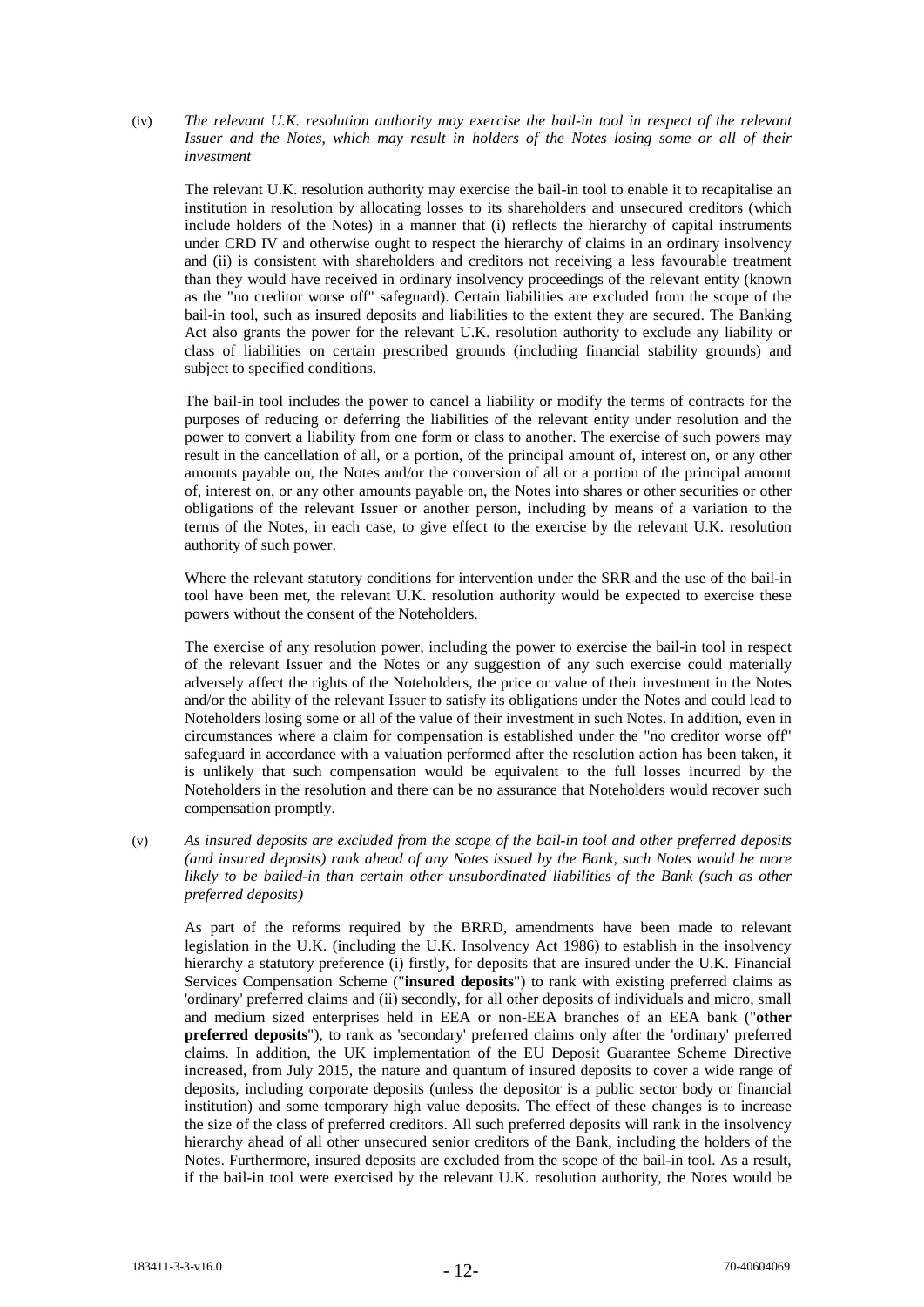more likely to be bailed-in than certain other unsubordinated liabilities of the Bank such as other preferred deposits.

# (vi) *Mandatory write-down and conversion of capital instruments may affect the Tier 2 Capital Notes*

In addition, the Banking Act requires the relevant U.K. resolution authority to permanently writedown, or convert into equity, tier 1 capital instruments and tier 2 capital instruments (such as the Tier 2 Capital Notes) at the point of non-viability of the relevant entity and before, or together with, the exercise of any stabilisation power (except in the case where the bail-in tool is to be utilised for other liabilities, in which case such instrument would be written down or converted into equity pursuant to the exercise of the bail-in tool, as described above, rather than the mandatory write-down and conversion power applicable only to capital instruments).

For the purposes of the application of such mandatory write-down and conversion power, the point of non-viability is the point at which the relevant U.K. resolution authority determines that the relevant entity meets the conditions for resolution (but no resolution action has yet been taken) or that the relevant entity will no longer be viable unless the relevant capital instruments are written-down or converted or the relevant entity requires extraordinary public support without which, the relevant U.K. resolution authority determines that, the relevant entity would no longer be viable.

Holders of Tier 2 Capital Notes may be subject to write-down or conversion into equity on application of such powers (without requiring such Noteholders' consent), which may result in such Noteholders losing some or all of their investment. The "no creditor worse off" safeguard would not apply in relation to an application of such powers in circumstances where resolution powers are not also exercised. The exercise of such mandatory write-down and conversion power under the Banking Act or any suggestion of such exercise could, therefore, materially adversely affect the rights of Holders of Tier 2 Capital Notes, the price or value of their investment in the Tier 2 Capital Notes and/or the ability of the relevant Issuer to satisfy its obligations under the Notes.

# (vii) *Minimum requirement for own funds and eligible liabilities*

To support the effectiveness of bail-in and other resolution tools, the BRRD requires that all institutions must meet an individual MREL requirement, calculated as a percentage of total liabilities and own funds and set by the relevant resolution authorities. Items eligible for inclusion in MREL will include an institution's own funds, along with "eligible liabilities". The U.K. has opted to defer until 1 January 2016 the implementation of the MREL regime and the Bank of England is required use its power of direction under section 3A(4) of the Banking Act to implement the MREL requirement by that date. Such direction will need to take into account the regulatory technical standards developed by the EBA and will be accompanied by a statement of policy.

Although the EBA has published the final draft regulatory technical standards on the criteria for determining MREL under the BRRD, the precise impact of the MREL requirements on individual firms in the U.K. will remain a matter of some uncertainty until the final measures are adopted. In addition, while the EBA has stated that it expects such regulatory technical standards to be broadly compatible with the proposals published in November 2014 by the FSB for a new international standard on TLAC for globally systemically important banks ("**G-SIBs**") (including Barclays, based on the latest FSB list of G-SIBs published in November 2014), it remains unclear whether such proposals will affect the way in which the authorities implement the MREL regime.

Until these measures are finally applied to the Issuers and the Group, it is not possible to determine the ultimate scope and nature of any resulting obligations for the Issuers or the Group, nor the impact that they will have on the Issuers or the Group once implemented. If the FSB's and EBA's proposals are implemented in their current form however, it is possible that, the Issuers and/or other members of the Group may have to issue MREL eligible liabilities in order to meet the new requirements within the required timeframes and/or alter the quantity and type of internal capital and funding arrangements within the Group. During periods of market dislocation, or when there is significant competition for the type of funding that the Group needs, a requirement to increase the Group's MREL eligible liabilities in order to meet MREL targets may prove more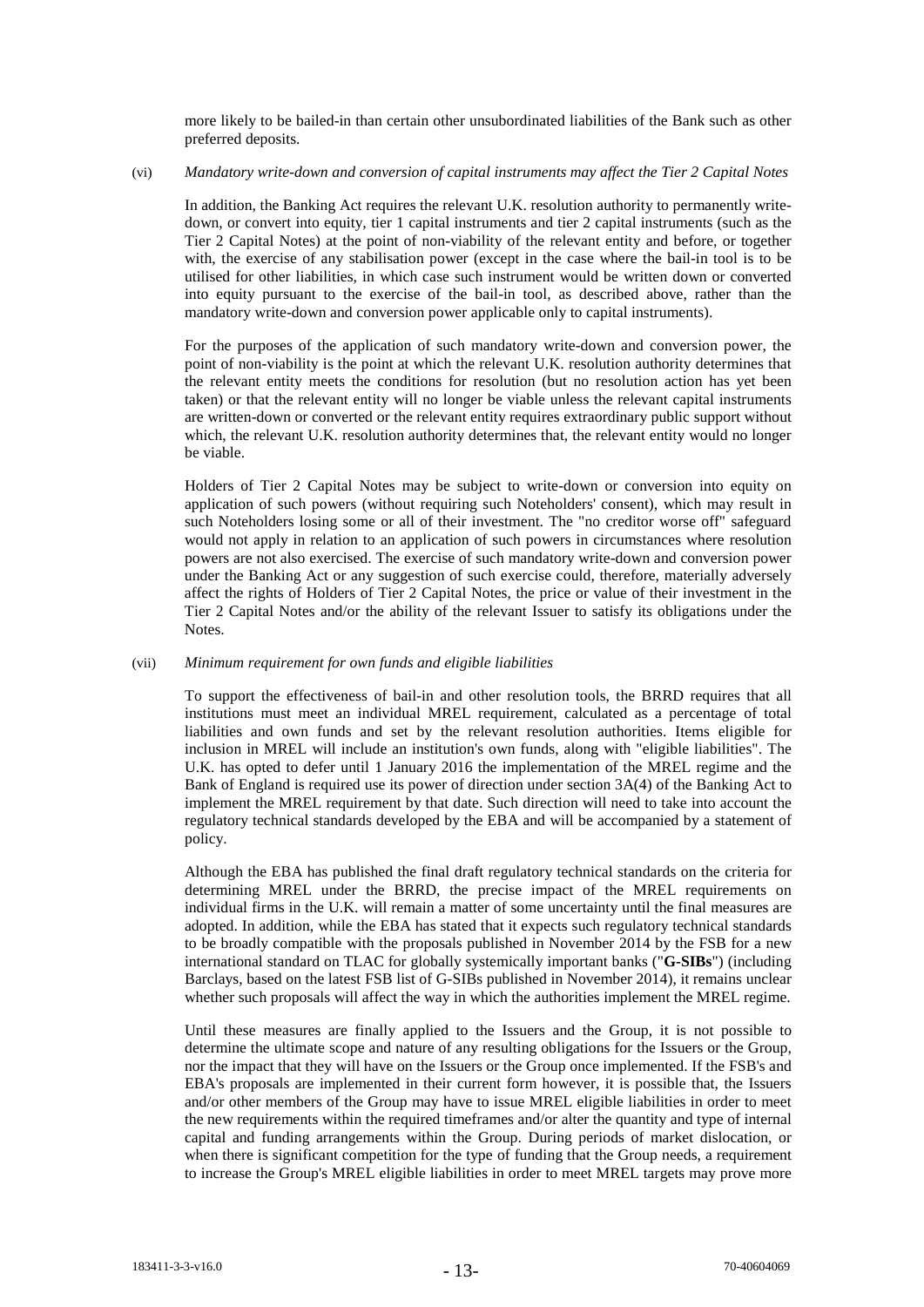difficult and/or costly. More generally, these proposals could increase the Group's costs and may lead to asset sales and/or other balance sheet reductions. The effects of these proposals could all adversely impact the results of operations, financial condition and prospects of the Group and, in turn, adversely affect the value of the Notes.

*A downgrade of the rating assigned by any credit rating agency to the relevant Issuer or, if applicable, to the Notes could adversely affect the liquidity or market value of the Notes. Ratings downgrades could occur as a result of, among other causes, changes in the ratings methodologies used by credit rating agencies. Changes in credit rating agencies' views of the level of implicit sovereign support for European banks and their groups are likely to lead to ratings downgrades*

Tranches of Notes issued under the Programme may be rated by credit rating agencies and may in the future be rated by additional credit rating agencies, although the Issuers are under no obligation to ensure that any Notes issued by them under the Programme are rated by any credit rating agency. Credit ratings may not reflect the potential impact of all risks related to structure, market, additional factors discussed in these Risk Factors and other factors that may affect the liquidity or market value of the Notes. A credit rating is not a recommendation to buy, sell or hold securities and may be revised, suspended or withdrawn by the credit rating agency at any time.

Any rating assigned to the relevant Issuer and/or, if applicable, the Notes may be withdrawn entirely by a credit rating agency, may be suspended or may be lowered, if, in that credit rating agency's judgment, circumstances relating to the basis of the rating so warrant. Ratings may be impacted by a number of factors which can change over time, including the credit rating agency's assessment of: the relevant issuer's strategy and management's capability; the relevant issuer's financial condition including in respect of capital, funding and liquidity; competitive and economic conditions in the relevant issuer's key markets; the level of political support for the industries in which the relevant issuer operates; and legal and regulatory frameworks affecting the relevant issuer's legal structure, business activities and the rights of its creditors. The credit rating agencies may also revise the ratings methodologies applicable to issuers within a particular industry or political or economic region. If credit rating agencies perceive there to be adverse changes in the factors affecting an issuer's credit rating, including by virtue of changes to applicable ratings methodologies, the credit rating agencies may downgrade, suspend or withdraw the ratings assigned to an issuer and/or its securities. In particular, Moody's Investors Service Ltd. ("**Moody's**"), Standard & Poor's Credit Market Services Europe Limited ("**Standard & Poor's**") and Fitch Ratings Limited ("**Fitch**") each published revised methodologies applicable to bank ratings (including the Company and the Bank) during 2015 which resulted in credit rating actions being taken on the Company's ratings and the Bank's ratings. Further revisions to ratings methodologies and actions on the Company's ratings or the Bank's ratings by the credit rating agencies may occur in the future.

If the relevant Issuer determines to no longer maintain one or more ratings, or if any credit rating agency withdraws, suspends or downgrades the credit ratings of the relevant Issuer or the Notes, or if such a withdrawal, suspension or downgrade is anticipated (or any credit rating agency places the credit ratings of the relevant Issuer or, if applicable, the Notes on "credit watch" status in contemplation of a downgrade, suspension or withdrawal), whether as a result of the factors described above or otherwise, such event could adversely affect the liquidity or market value of the Notes (whether or not the Notes had an assigned rating prior to such event).

# *Modification, waivers and substitution*

The Conditions contain provisions for calling meetings of Noteholders to consider matters affecting interests generally. These provisions permit defined majorities to bind all Noteholders including Noteholders who did not attend and vote at the relevant meeting and Noteholders who voted in a manner contrary to the majority.

The Conditions also provide that the Trustee may, without the consent of the Noteholders, agree to (i) any modification of, or waiver or authorisation of any breach or proposed breach of, any of the Conditions which, in each case, in the opinion of the Trustee is not materially prejudicial to the interest of the Noteholders or, in the case of a modification, in the opinion of the Trustee is of a formal, minor or technical nature or to correct a manifest error (except that the provisions relating to the Tier 2 Capital Notes shall only be capable of modification, waiver or substitution if such modification, waiver or substitution is in accordance with all other rules and requirements of the PRA applicable from time to time); or (ii) determine without the consent of the Noteholders that any Event of Default or Potential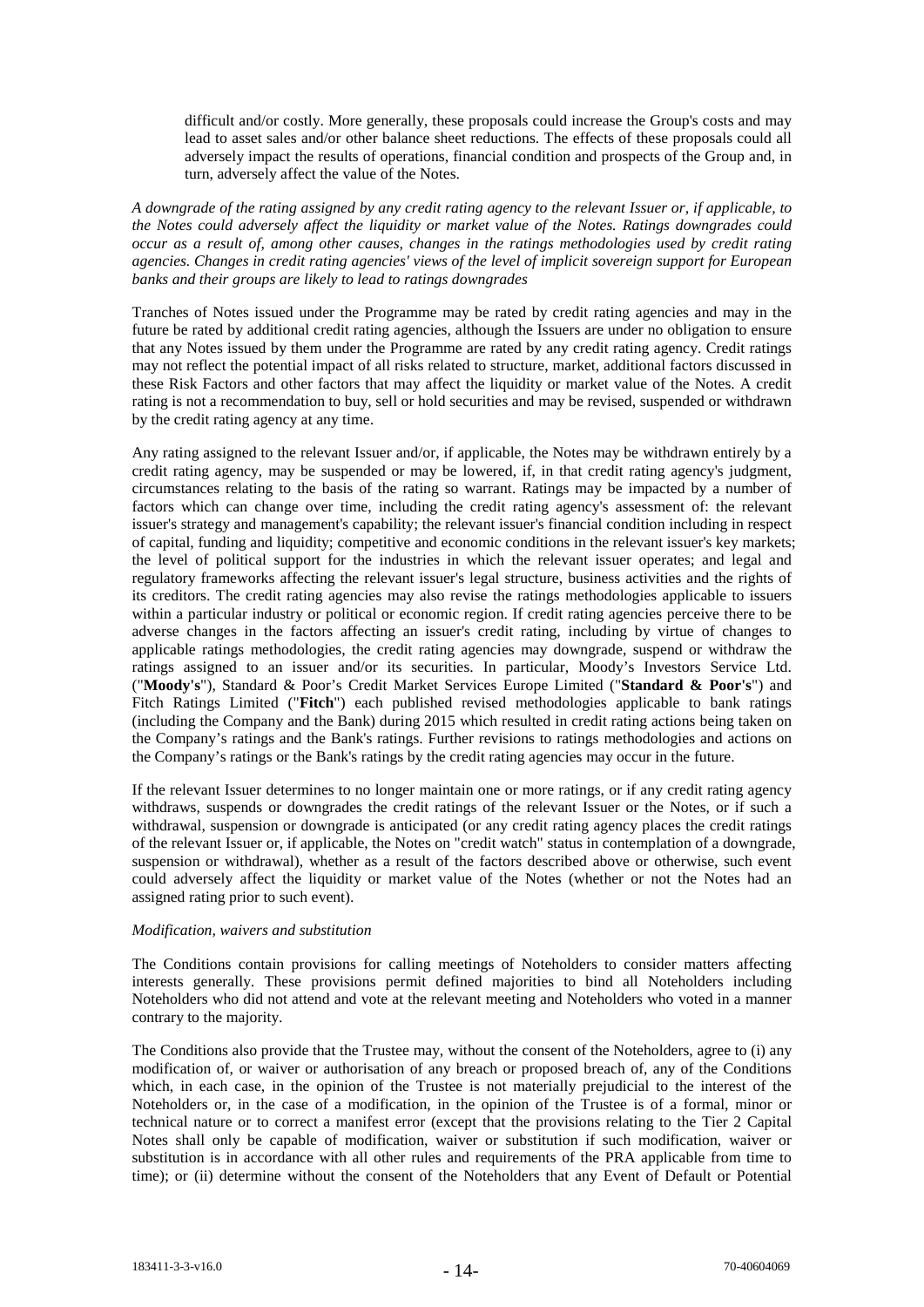Event of Default (as defined in the Trust Deed) shall not be treated as such; or (iii) the substitution of any Subsidiary of the Company, or in the case of the Bank, of any other Subsidiary of the Bank as principal debtor under any Notes in place of the relevant Issuer, in the circumstances described in Condition 19 (*Meetings of Noteholders; Modification and Waiver; Substitution*) of the Conditions.

### *Change of law*

The Conditions are based on English law in effect as at the date of issue of the relevant Notes. No assurance can be given as to the impact of any possible judicial decision or change to English law or administrative practice after the date of issue of the relevant Notes.

## *In certain circumstances payments on or with respect to the Notes may be subject to U.S. withholding tax under FATCA*

The Hiring Incentives to Restore Employment Act was signed into US law on 18 March 2010 and includes Foreign Account Tax Compliance Act provisions generally known as "FATCA".

FATCA aims to prevent US tax evasion by requiring foreign (non-US) financial institutions to comply with FATCA and report to the US Internal Revenue Service information on financial accounts held outside the United States by certain US investors (both individuals and entities), US-owned non-US investors and non-US financial institutions.

Non-US financial institutions that do not comply with the FATCA regime are subject to a US tax withholding of 30 per cent. on US source income (including interest and dividends). Beginning from 1 January 2017, the 30 per cent. withholding tax is extended to include the gross proceeds of sales of certain US assets that can produce US source income.

The United States has entered into Intergovernmental Agreements ("**IGA**") with other jurisdictions to ease the implementation of FATCA, and financial institutions in those Intergovernmental Agreement jurisdictions will be required to comply with FATCA under local law.

Under the UK / US IGA, which was agreed on 12 September 2012, the Issuers are not required to subject non-US source payments made on or with respect to the Notes to withholding under FATCA. An investor should be aware that if any payments in relation to a Note were subject to withholding or deduction under FATCA, the Issuers would not have an obligation to pay any additional amounts in relation to such withholding or deduction in accordance with Condition 14 (*Taxation*) of the Notes. Prospective investors should consult their own tax advisers regarding the potential impact of FATCA.

## *EU Savings Tax Directive*

Under EC Council Directive 2003/48/EC on the taxation of savings income ("**EU Savings Directive**"), each EU Member State ("**EU Member State**") is required to provide to the tax authorities of another EU Member State details of payments of interest or other similar income paid by a person within its jurisdiction to, or collected by such a person for, an individual resident or certain limited types of entity established in that other EU Member State; however, for a transitional period, Austria may instead apply a withholding system in relation to such payments, deducting tax at a rate of 35 per cent. (subject to a procedure whereby on meeting certain conditions the beneficial owner of the interest or other income may request that no tax be withheld) unless during such period it elects otherwise. The transitional period is to terminate at the end of the first full fiscal year following agreement by certain non-EU countries to the exchange of information relating to such payments.

A number of non-EU countries including Switzerland, and certain dependent or associated territories of certain EU Member States, have adopted similar measures (either provision of information or transitional withholding) in relation to payments made by a person within its jurisdiction to, or collected by such a person for, an individual resident or certain limited types of entity established in an EU Member State. In addition, the EU Member States have entered into provision of information or transitional withholding arrangements with certain of those dependent or associated territories in relation to payments made by a person in an EU Member State to, or collected by such a person for, an individual resident or certain limited types of entity established in one of those territories.

The Council of the European Union formally adopted a Council Directive amending the EU Savings Directive on 24 March 2014 (the "**Amending Directive**"). The Amending Directive broadens the scope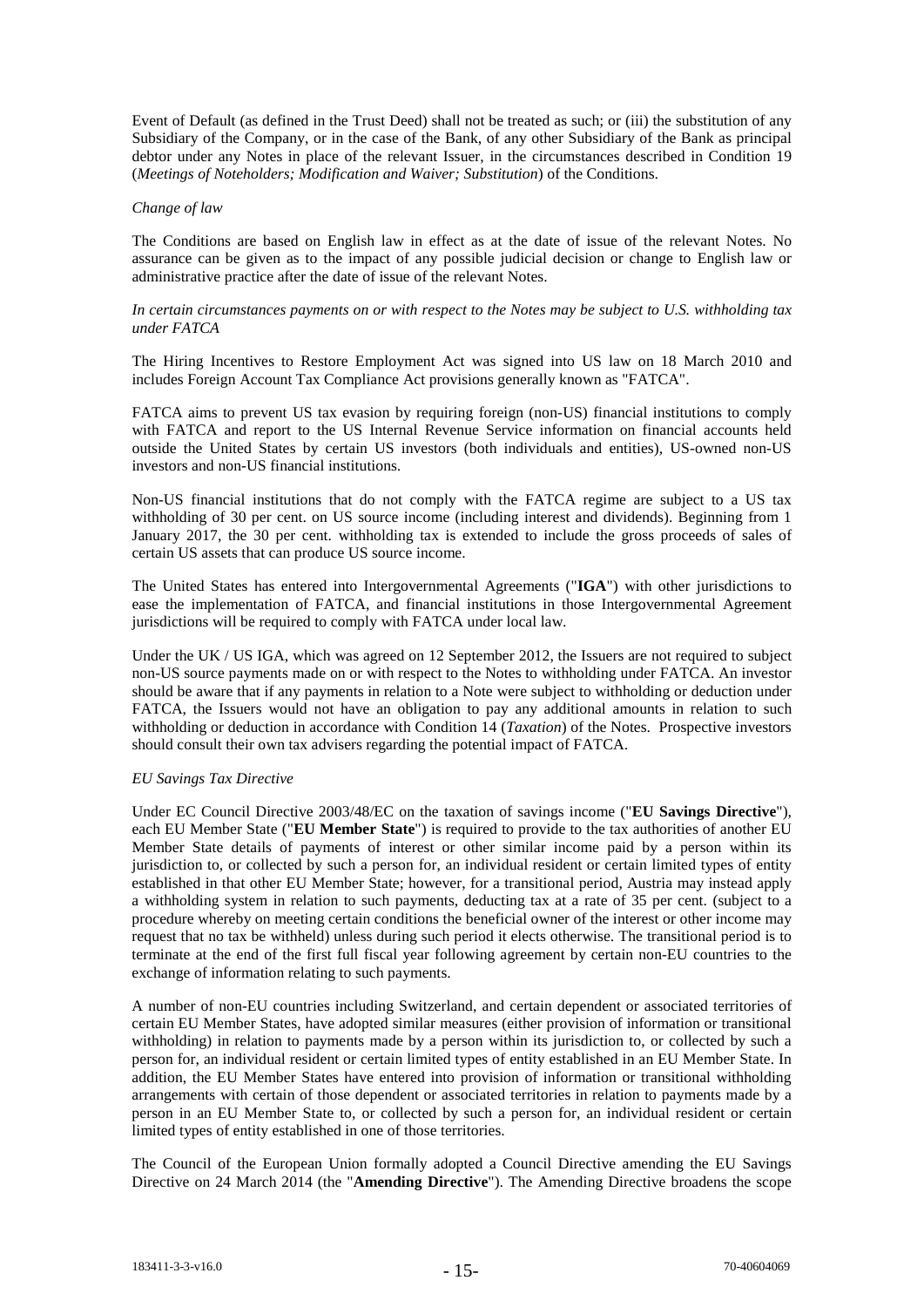of the requirements described in the first paragraph above. EU Member States have until 1 January 2016 to adopt the national legislation necessary to comply with the Amending Directive (which national legislation must apply from 1 January 2017). The changes made under the Amending Directive include extending the scope of the EU Savings Directive to payments made to, or collected for, certain other entities and legal arrangements. They also broaden the definition of "interest payment" to cover income that is equivalent to interest.

However, the European Commission has proposed the repeal of the EU Savings Directive from 1 January 2017 in the case of Austria and from 1 January 2016 in the case of all other EU Member States (subject to on-going requirements to fulfil administrative obligations such as the reporting and exchange of information relating to, and accounting for withholding taxes on, payments made before those dates). This is to prevent overlap between the EU Savings Directive and a new automatic exchange of information regime to be implemented under Council Directive 2011/16/EU on Administrative Cooperation in the field of Taxation (as amended by Council Directive 2014/107/EU). The proposal also provides that, if it proceeds, EU Member States will not be required to apply the new requirements of the Amending Directive.

Investors who are in any doubt as to their position should consult their professional advisers.

Where a deduction or withholding is imposed on a payment to an individual as described above pursuant to the EU Savings Directive or any law implementing or complying with, or introduced in order to conform to the EU Savings Directive, the relevant Issuer is under no obligation to pay additional amounts to ensure that the net amounts received by the Noteholder after such deduction or withholding are equal to the amounts which would have been receivable in the absence of such deduction or withholding.

The relevant Issuer will, however, ensure that at all times it maintains a paying agent in an EU Member State that will not be obliged to withhold or deduct tax pursuant to the EU Savings Directive or any law implementing or complying with, or introduced to conform to, the EU Savings Directive.

# *Risks relating to Notes denominated in Renminbi*

Notes denominated in Renminbi ("**Renminbi Notes**") may be issued under the Programme. A description of risks which may be relevant to an investor in Renminbi Notes are set out below.

# *Renminbi is not freely convertible and there are significant restrictions on the remittance of Renminbi into and out of the PRC which may adversely affect the liquidity of Renminbi Notes*

Renminbi is not freely convertible at present. The government of the PRC (the "**PRC Government**") continues to regulate conversion between Renminbi and foreign currencies, including the Hong Kong dollar.

There has been significant reduction in control by the PRC Government in recent years, particularly over trade transactions involving import and export of goods and services as well as other frequent routine foreign exchange transactions. These transactions are known as current account items.

However, remittance of Renminbi by foreign investors into the PRC for the settlement of capital account items, such as capital contributions, is generally only permitted upon obtaining specific approvals from, or completing specific registrations or filings with, the relevant authorities on a case-by-case basis and is subject to a strict monitoring system. Regulations in the PRC on the remittance of Renminbi into the PRC for settlement of capital account items are being developed.

There is no assurance that the PRC Government will continue to gradually liberalise control over crossborder remittance of Renminbi in the future, that the schemes for Renminbi cross-border utilisation will not be discontinued or that new regulations in the PRC will not be promulgated in the future which have the effect of restricting or eliminating the remittance of Renminbi into or out of the PRC. In the event that funds cannot be repatriated out of the PRC in Renminbi, this may affect the overall availability of Renminbi outside the PRC and the ability of the relevant Issuer to source Renminbi to finance its obligations under Notes denominated in Renminbi.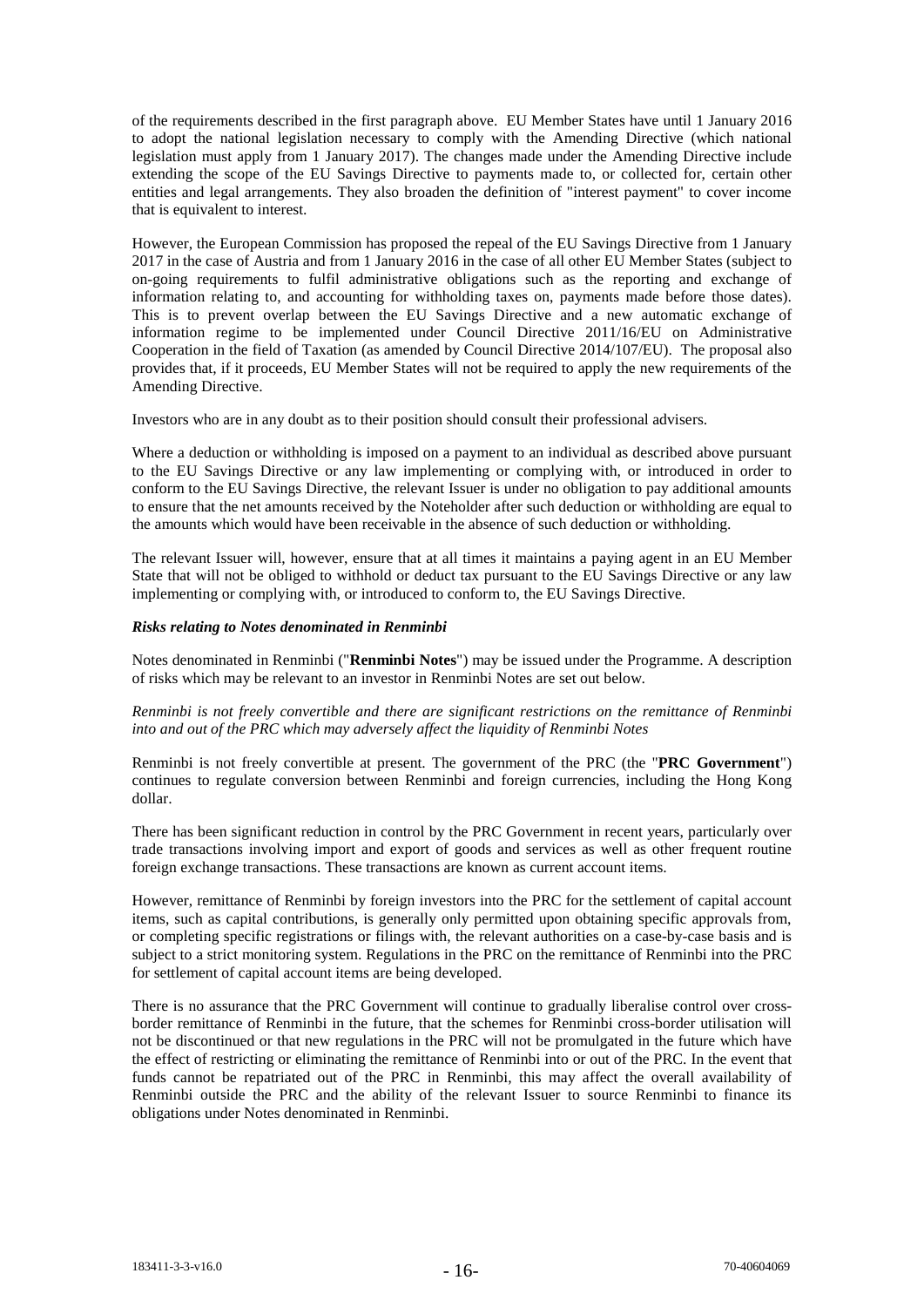*There is only limited availability of Renminbi outside the PRC, which may affect the liquidity of the Renminbi Notes and the relevant Issuer's ability to source Renminbi outside the PRC to service Renminbi Notes*

As a result of the restrictions by the PRC Government on cross-border Renminbi fund flows, the availability of Renminbi outside the PRC is limited.

While the People's Bank of China ("**PBoC**") has entered into agreements on the clearing of Renminbi business with financial institutions in a number of financial centres and cities (the "**Renminbi Clearing Banks**") and are in the process of establishing Renminbi clearing and settlement mechanisms in several other jurisdictions (the "**Settlement Arrangements**"), the current size of Renminbi denominated financial assets outside the PRC is limited.

There are restrictions imposed by PBoC on Renminbi business participating banks in respect of crossborder Renminbi settlement, such as those relating to direct transactions with PRC enterprises. Furthermore, Renminbi business participating banks do not have direct Renminbi liquidity support from PBoC. The Renminbi Clearing Banks only have access to onshore liquidity support from PBoC for the purpose of squaring open positions of participating banks for limited types of transactions and are not obliged to square for participating banks any open positions resulting from other foreign exchange transactions or conversion services. In such cases, the participating banks will need to source Renminbi from outside the PRC to square such open positions.

Although it is expected that the offshore Renminbi market will continue to grow in depth and size, its growth is subject to many constraints as a result of PRC laws and regulations on foreign exchange. There is no assurance that new PRC regulations will not be promulgated or the Settlement Arrangements will not be terminated or amended in the future which will have the effect of restricting availability of Renminbi outside the PRC. The limited availability of Renminbi outside the PRC may affect the liquidity of the Renminbi Notes. To the extent the relevant Issuer is required to source Renminbi in the offshore market to service the Renminbi Notes, there is no assurance that such Issuer will be able to source such Renminbi on satisfactory terms, if at all.

#### *Investment in the Renminbi Notes is subject to exchange rate risks*

The value of Renminbi against other foreign currencies fluctuates from time to time and is affected by changes in the PRC and international political and economic conditions as well as many other factors. The relevant Issuer will make all payments of interest and principal with respect to the Renminbi Notes in Renminbi unless otherwise specified. As a result, the value of these Renminbi payments may vary with the changes in the prevailing exchange rates in the marketplace. If the value of Renminbi depreciates against another foreign currency, the value of the investment made by a holder of the Renminbi Notes in that foreign currency will decline.

#### *Investment in the Renminbi Notes is subject to currency risk*

If the relevant Issuer is not able, or it is impracticable for it, to satisfy its obligation to pay interest and principal on the Renminbi Notes as a result of Inconvertibility, Non-transferability or Illiquidity (each, as defined in the Conditions), such Issuer shall be entitled, on giving not less than eight Business Days or more than 30 Business Days' irrevocable notice to the investors prior to the due date for payment, to settle any such payment in U.S. Dollars on the due date at the U.S. Dollar Equivalent (as defined in the Conditions) of any such interest or principal, as the case may be.

# *Investment in the Renminbi Notes is subject to interest rate risks*

The PRC Government has gradually liberalised its regulation of interest rates in recent years. Further liberalisation may increase interest rate volatility. In addition, the interest rate for Renminbi in markets outside the PRC may significantly deviate from the interest rate for Renminbi in the PRC as a result of foreign exchange controls imposed by PRC law and regulations and prevailing market conditions.

As Renminbi Notes may carry a fixed interest rate, the trading price of the Renminbi Notes will consequently vary with the fluctuations in the Renminbi interest rates. If holders of the Renminbi Notes propose to sell their Renminbi Notes before their maturity, they may receive an offer lower than the amount they have invested.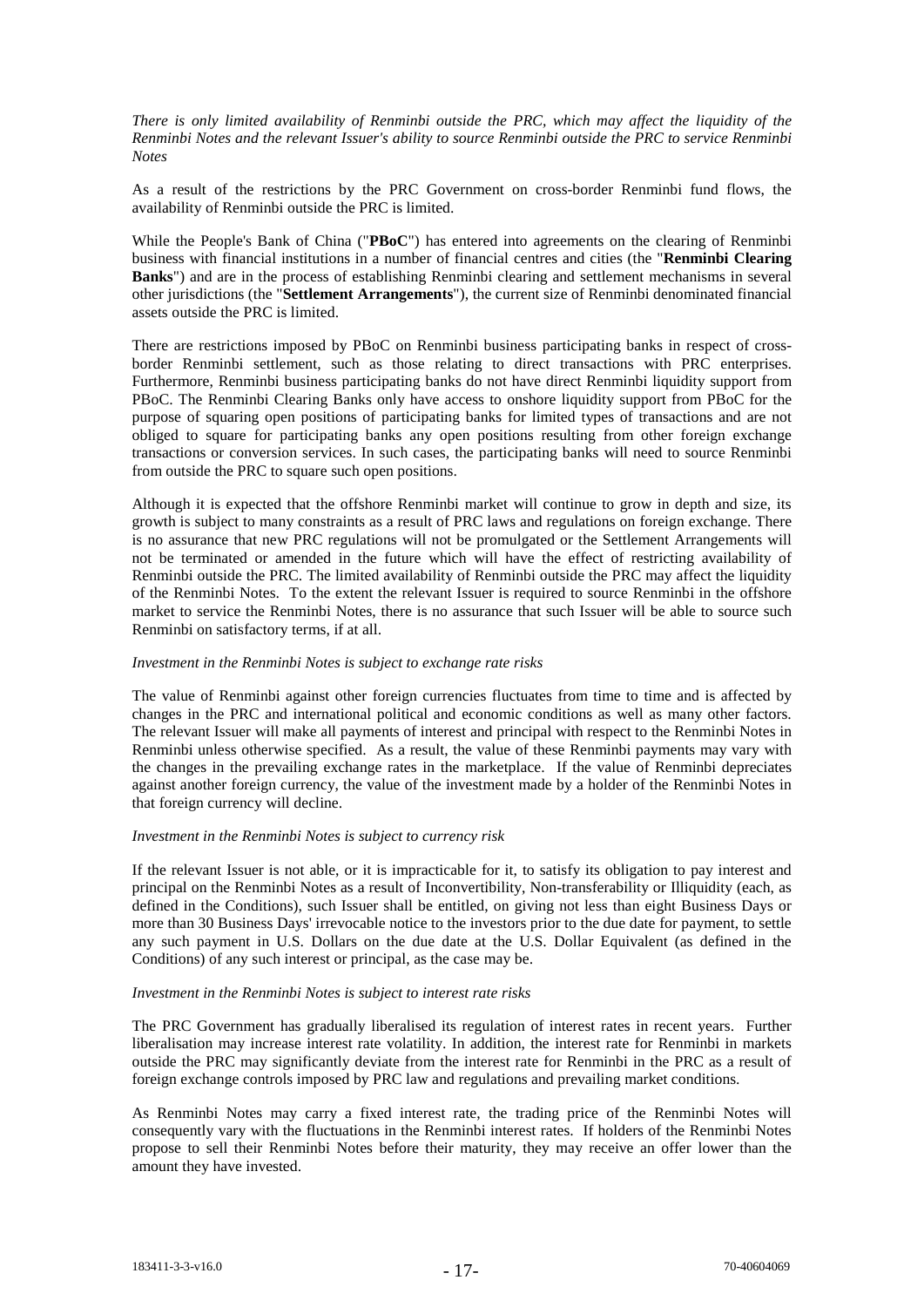# *Payments with respect to the Renminbi Notes may be made only in the manner designated in the Renminbi Notes*

All payments to investors in respect of the Renminbi Notes will be made solely (i) for so long as the Renminbi Notes are represented by global certificates held with the common depositary or common safekeeper, as the case may be, for Clearsteam, Luxembourg and Euroclear or any alternative clearing system, by transfer to a Renminbi bank account maintained in Hong Kong or a financial centre in which a Renminbi Clearing Bank clears and settles Renminbi, if so specified in the Final Terms (ii) for so long as the Renminbi Notes are represented by global certificates lodged with a sub-custodian for or registered with the CMU Service, by transfer to a Renminbi bank account maintained in Hong Kong in accordance with prevailing CMU rules and procedures or (iii) for so long as the Renminbi Notes are in definitive form, by transfer to a Renminbi bank account maintained in Hong Kong or a financial centre in which a Renminbi Clearing Bank clears and settles Renminbi, if so specified in the Final Terms in accordance with prevailing rules and regulations. The relevant Issuer cannot be required to make payment by any other means (including in any other currency or by transfer to a bank account in the PRC).

# *Gains on the transfer of the Renminbi Notes may become subject to income taxes under PRC tax laws*

Under the PRC Enterprise Income Tax Law, the PRC Individual Income Tax Law and the relevant implementing rules, as amended from time to time, any gain realised on the transfer of Renminbi Notes by non-PRC resident enterprise or individual Holders may be subject to PRC enterprise income tax ("**EIT**") or PRC individual income tax ("**IIT**") if such gain is regarded as income derived from sources within the PRC. The PRC Enterprise Income Tax Law levies EIT at the rate of 20 per cent. of the gains derived by such non-PRC resident enterprise or individual Holder from the transfer of Renminbi Notes but its implementation rules have reduced the enterprise income tax rate to 10 per cent. The PRC Individual Income Tax Law levies IIT at a rate of 20 per cent. of the gains derived by such non-PRC resident or individual Holder from the transfer of Renminbi Notes.

However, uncertainty remains as to whether the gain realised from the transfer of Renminbi Notes by non-PRC resident enterprise or individual Holders would be treated as income derived from sources within the PRC and become subject to the EIT or IIT. This will depend on how the PRC tax authorities interpret, apply or enforce the PRC Enterprise Income Tax Law, the PRC Individual Income Tax Law and the relevant implementing rules. According to the arrangement between the PRC and Hong Kong, for avoidance of double taxation, Holders who are residents of Hong Kong, including enterprise Holders and individual Holders, will not be subject to EIT or IIT on capital gains derived from a sale or exchange of the Renminbi Notes.

Therefore, if non-PRC enterprise or individual resident Holders are required to pay PRC income tax on gains derived from the transfer of Renminbi Notes, unless there is an applicable tax treaty between PRC and the jurisdiction in which such non-PRC enterprise or individual resident holders of Renminbi Notes reside that reduces or exempts the relevant EIT or IIT), the value of their investment in Renminbi Notes may be materially and adversely affected.

# *Remittance of proceeds in Renminbi into or out of the PRC*

In the event that the Issuers decide to remit some or all of the proceeds into the PRC in Renminbi, their ability to do so will be subject to obtaining all necessary approvals from, and/or registration or filing with, the relevant PRC government authorities. However, there is no assurance that the necessary approvals from, and/or registration or filing with, the relevant PRC government authorities will be obtained at all or, if obtained, they will not be revoked or amended in the future.

There is no assurance that the PRC Government will continue to gradually liberalise the control over cross-border Renminbi remittances in the future, that the pilot schemes introduced will not be discontinued or that new PRC regulations will not be promulgated in the future which have the effect of restricting or eliminating the remittance of Renminbi into or outside the PRC. In the event that the relevant Issuer does remit some or all of the proceeds into the PRC in Renminbi and the relevant Issuer subsequently is not able to repatriate funds out of the PRC in Renminbi, it will need to source Renminbi outside the PRC to finance its obligations under the Renminbi Notes, and its ability to do so will be subject to the overall availability of Renminbi outside the PRC.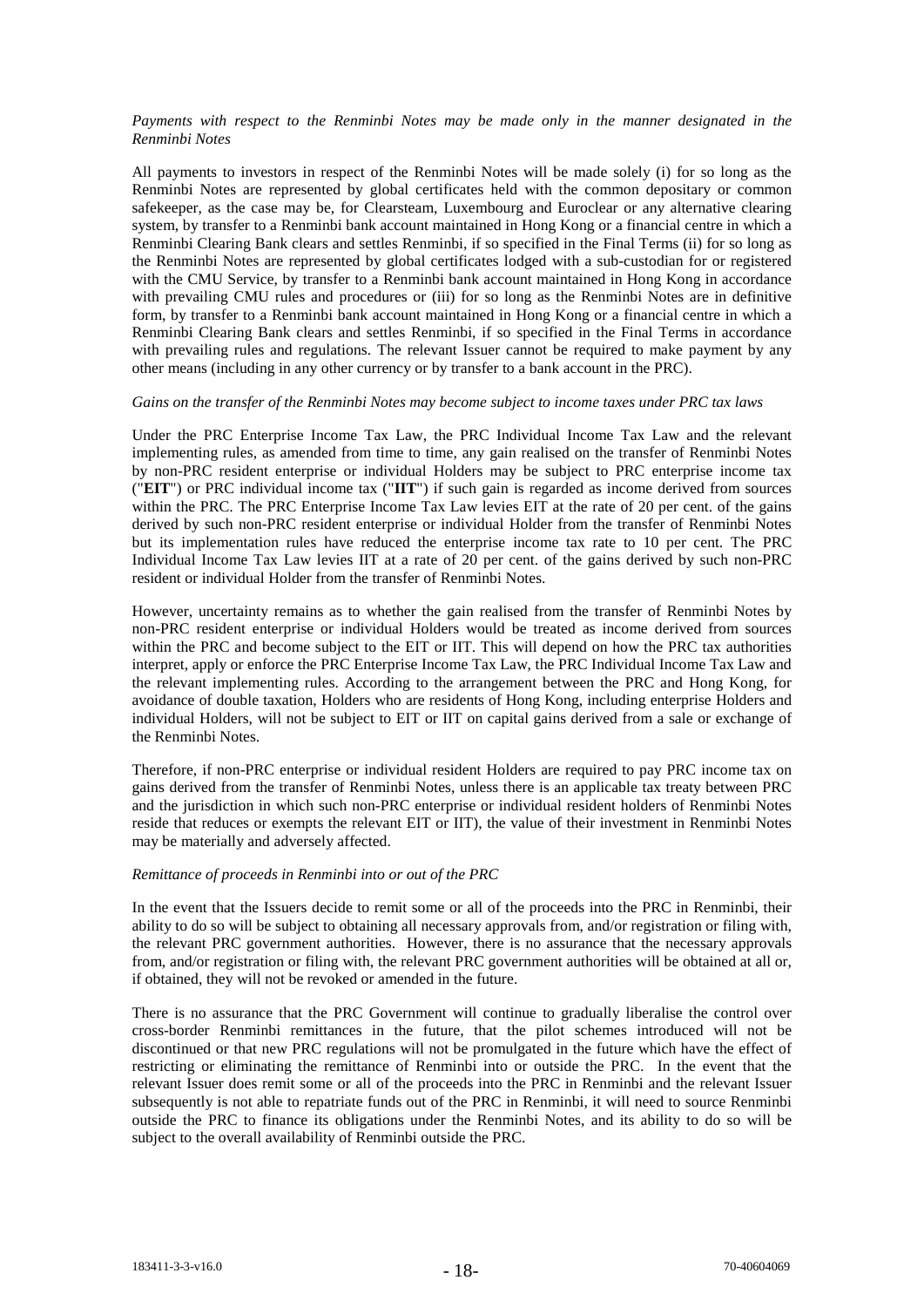# *Risks related to the market generally*

Set out below is a brief description of the principal market risks, including liquidity risk, exchange rate risk, interest rate risk and credit risk:

#### *There is no active trading market for the Notes*

Notes issued under the Programme will be new securities which may not be widely distributed and for which there is currently no active trading market (unless in the case of any particular Tranche, such Tranche is to be consolidated with and form a single series with a Tranche of Notes which is already issued). If the Notes are traded after their initial issuance, they may trade at a discount to their initial offering price, depending upon prevailing interest rates, the market for similar securities, general economic conditions and the financial condition of the relevant Issuer. Although application has been made for the Notes issued under the Programme to be admitted to trading on the London Stock Exchange, if so specified in the relevant Final Terms, there is no assurance that such application will be accepted, that any particular Tranche of Notes will be so admitted or that an active trading market will develop. Accordingly, there is no assurance as to the development or liquidity of any trading market for any particular Tranche of Notes.

# *The trading market for debt securities may be volatile and may be adversely impacted by many events*

The market for debt securities issued by the Issuers is influenced by economic, political and market conditions and, to varying degrees, market conditions, interest rates, currency exchange rates and inflation rates. There can be no assurance that events in the United Kingdom or elsewhere will not cause market volatility or that such volatility will not adversely affect the price of Notes or that economic and market conditions will not have any other adverse effect.

# *Investors to rely on the procedures of Euroclear, Clearstream, Luxembourg, the CMU Service and DTC for transfer, payment and communication with the Issuers*

Notes issued under the Programme may be represented by one or more Global Notes or Global Certificates which may be deposited with a common depositary for Euroclear and Clearstream Luxembourg, with DTC or lodged with the CMU Service (each of Euroclear, Clearstream, Luxembourg, DTC and the CMU Service, a "**Clearing System**"). If the Global Notes are NGN or if the Unrestricted Global Certificates are to be held under the NSS, they will be deposited with a common safekeeper for Euroclear and Clearstream, Luxembourg and, in the case of Restricted Global Certificates will be deposited with a custodian for and registered in the name of a nominee of DTC. Except in the circumstances described in the relevant Global Note or Global Certificate, investors will not be entitled to receive definitive Notes. The relevant Clearing System will maintain records of the beneficial interests in the Global Notes or, as the case may be, Global Certificates. While the Notes are represented by one or more Global Notes, or as the case may be, Global Certificates, investors will be able to trade their beneficial interests only through the relevant Clearing System or, in the case of Restricted Global Certificates, DTC.

While the Notes are represented by one or more Global Notes or, as the case may be, Global Certificates, the Issuers will discharge their payment obligations under the Notes by making payments to the common depositary or, for Global Notes that are NGN and Global Certificates to be held under the NSS, the common safekeeper for Euroclear and Clearstream, Luxembourg or, as appropriate, the Custodian for DTC, for distribution to their account holders or in the case of Notes to be cleared through the CMU Service to the person for whose account(s) interests in such Global Notes or Global Certificates are credited as being held by the CMU Service in accordance with the CMU Rules as notified by the CMU Service to the CMU Lodging and Paying Agent in a relevant CMU instrument report or any other notification by the CMU Service. A holder of a beneficial interest in a Global Note or Unrestricted Global Certificate must rely on the procedures of the relevant Clearing System or, in the case of Restricted Global Certificates, DTC, to receive payments under the relevant Notes. The Issuers have no responsibility or liability for the records relating to, or payments made in respect of, beneficial interests in the Global Notes or Restricted Global Certificates.

Holders of beneficial interests in the Global Notes or Global Certificates will not have a direct right to vote in respect of the relevant Notes. Instead, such holders will be permitted to act only to the extent that they are enabled by the relevant Clearing System to appoint appropriate proxies.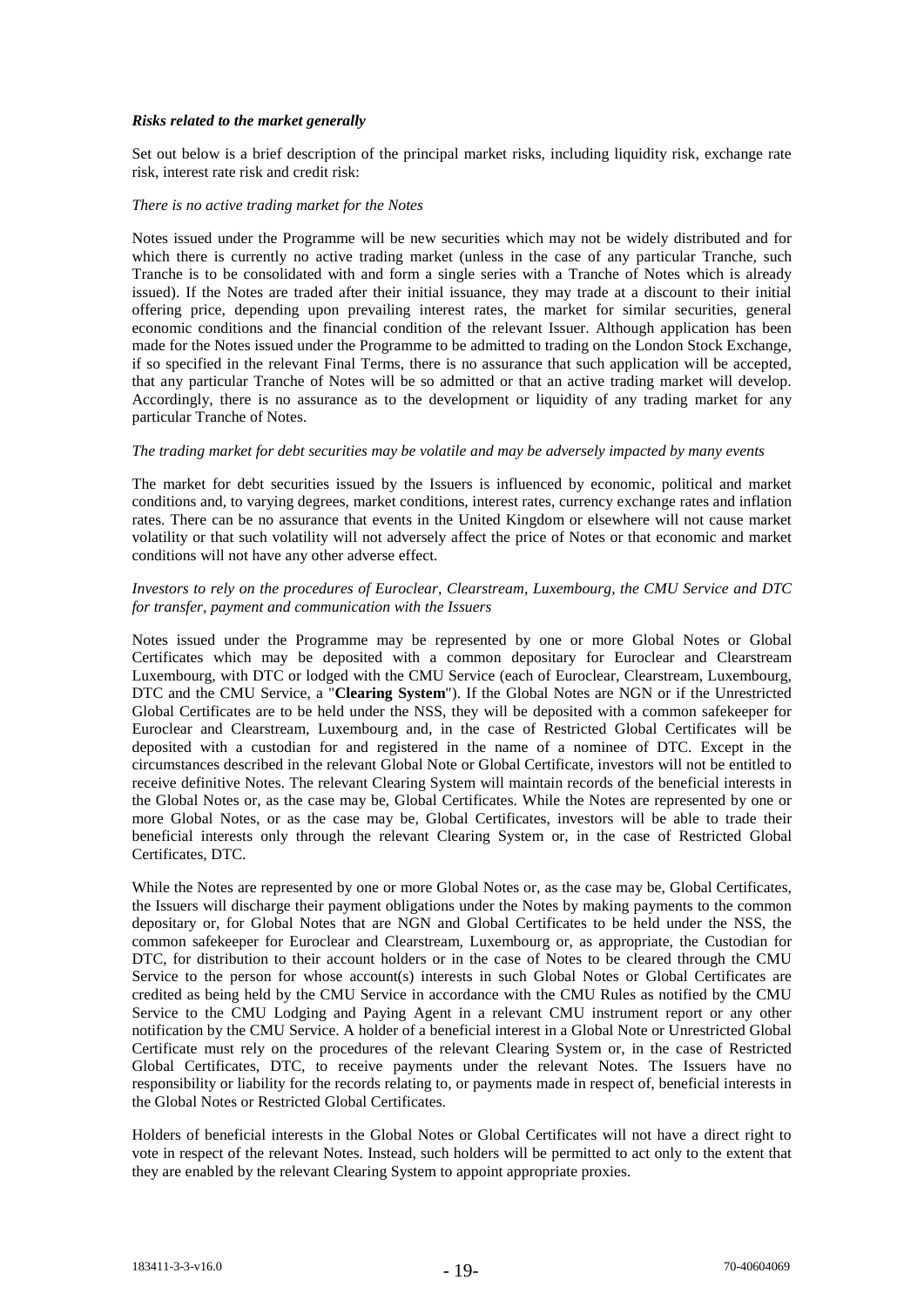## *Exchange rate risks and exchange controls*

The Issuers will pay principal and interest on the Notes in the Specified Currency. This presents certain risks relating to currency conversions if an investor's financial activities are denominated principally in a currency or currency unit (the "**Investor's Currency**") other than the Specified Currency. These include the risk that exchange rates may significantly change (including changes due to devaluation of the Specified Currency or revaluation of the Investor's Currency) and the risk that authorities with jurisdiction over the Investor's Currency may impose or modify exchange controls. An appreciation in the value of the Investor's Currency relative to the Specified Currency would decrease (1) the Investor's Currencyequivalent yield on the Notes, (2) the Investor's Currency equivalent value of the principal payable on the Notes and (3) the Investor's Currency equivalent market value of the Notes.

Government and monetary authorities may impose (as some have done in the past) exchange controls that could adversely affect an applicable exchange rate. As a result, investors may receive less interest or principal than expected, or no interest or principal.

## *Interest rate risks*

Investment in Fixed Rate Notes involves the risk that the subsequent changes in market interest rates may adversely affect the value of Fixed Rate Notes.

# *Credit ratings may not reflect all risks*

One or more independent credit rating agencies may assign credit ratings to an issue of Notes. The ratings may not reflect the potential impact of all risks related to structure, market, additional factors discussed above, and other factors that may affect the value of the Notes. A credit rating is not a recommendation to buy, sell or hold securities and may be revised or withdrawn by the rating agency at any time.

# **Risks relating to the Issuers and the Group**

For risks relating to the Issuers and the Group and their impact, see the section entitled "*Risk review*" on pages 82 to 91 of the Joint Annual Report (as defined below), which is incorporated by reference herein.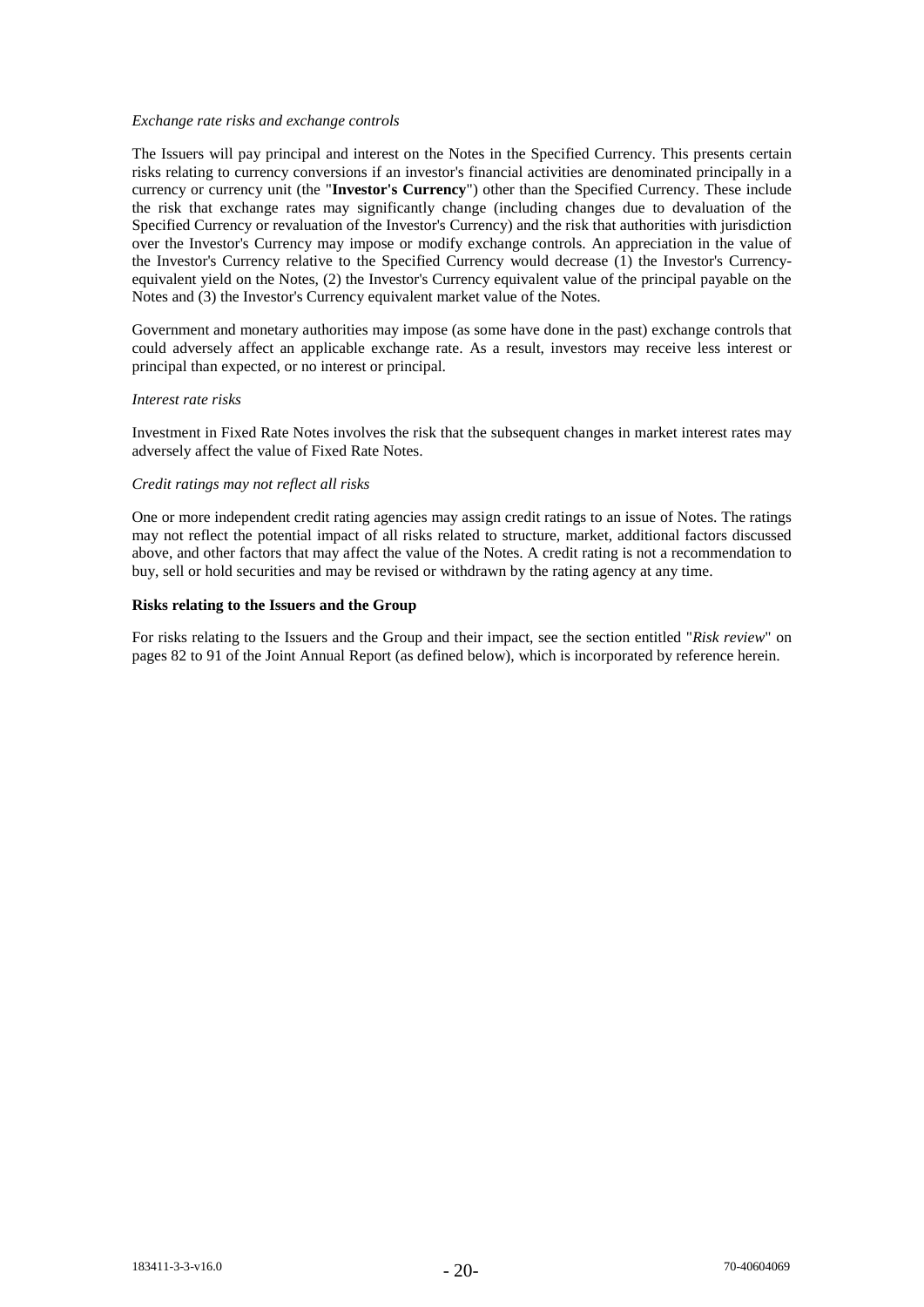# **INFORMATION INCORPORATED BY REFERENCE**

The following information has been filed with the FCA and shall be deemed to be incorporated in, and to form part of, this Base Prospectus:

- (a) the joint Annual Report of the Company and the Bank, as filed with the SEC on Form 20-F on 3 March 2015 in respect of the financial years ended 31 December 2013 and 31 December 2014 (the "**Joint Annual Report**");
- (b) the Annual Reports of the Bank containing the audited consolidated financial statements and the independent auditors' report of the Bank in respect of the years ended 31 December 2013 (the "**2013 Bank Annual Report**") and 31 December 2014 (the "**2014 Bank Annual Report**"), respectively;
- (c) the joint unaudited Interim Results Announcement of the Company and the Bank as filed with the SEC on Form 6-K on 29 July 2015 in respect of the six months ended 30 June 2015 (the "**2015 Interim Results Announcement**"); and
- (d) the terms and conditions set out on pages 52 to 85 of the base prospectus dated 13 August 2014 (the "**2014 Conditions**"), pages 58 to 90 of the base prospectus dated 26 November 2013 (the "**2013 Conditions**"), pages 32 to 57 of the base prospectus dated 1 June 2012 (the "**2012 Conditions**"), the terms and conditions set out on pages 47 to 71 of the base prospectus dated 22 June 2011 (the "**2011 Conditions**"); the terms and conditions set out on pages 47 to 71 of the base prospectus dated 15 June 2010 (the "**2010 Conditions**") and the terms and conditions set out on pages 36 to 61 of the base prospectus dated 8 June 2009 (the "**2009 Conditions**"), each relating to the Programme under the heading "*Conditions of the Notes*".

The above documents may be inspected as described in paragraph 6 of "*General Information*" herein. The documents listed above under (a) and (c), that have been filed with the SEC, are available on the SEC's website at http://www.sec.gov/cgi-bin/browseedgar?company=barclays+plc&owner=exclude&action=getcompany. The documents listed above under (b) and (d) are available at http://www.barclays.com/InvestorRelations. Any information incorporated by reference in the documents specified above does not form part of this Base Prospectus. Any information contained in any of the documents specified above which is not incorporated by reference in this Base Prospectus is either not relevant for prospective investors for the purposes of Article 5(1) of the Prospectus Directive or is covered elsewhere in this Base Prospectus.

Each of the Company and the Bank has applied IFRS/IAS as issued by the International Accounting Standards Board and as adopted by the European Union ("**EU**") in the financial statements incorporated by reference above. A summary of the significant accounting policies for each of the Company and the Bank is included in each of the Joint Annual Report, the 2013 Bank Annual Report and the 2014 Bank Annual Report.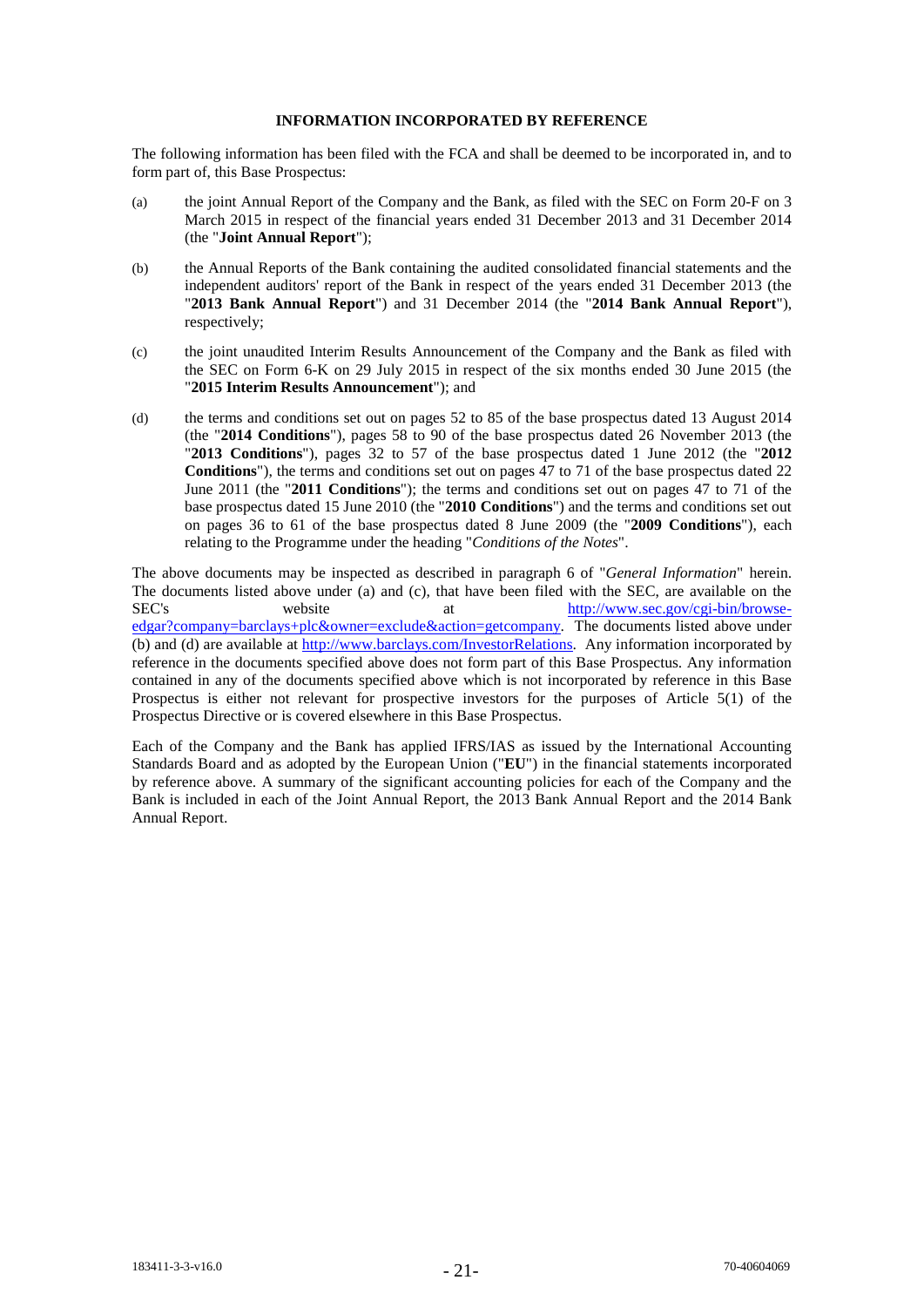## **FINAL TERMS AND DRAWDOWN PROSPECTUSES**

In this section the expression "necessary information" means, in relation to any Tranche of Notes, the information necessary to enable investors to make an informed assessment of the assets and liabilities, financial position, profits and losses and prospects of the Company and the Bank and of the rights attaching to the Notes. In relation to the different types of Notes which may be issued under the Programme, the Company and the Bank have included in this Base Prospectus all of the necessary information except for information relating to the Notes which is not known at the date of this Base Prospectus and which can only be determined at the time of an individual issue of a Tranche of Notes.

Any information relating to the Notes which is not included in this Base Prospectus and which is required in order to complete the necessary information in relation to a Tranche of Notes will be contained either in the relevant Final Terms or in a Drawdown Prospectus.

For a Tranche of Notes which is the subject of Final Terms, those Final Terms will, for the purposes of that Tranche only, supplement this Base Prospectus and must be read in conjunction with this Base Prospectus. The terms and conditions applicable to any particular Tranche of Notes which is the subject of Final Terms are the Conditions described in the relevant Final Terms as supplemented to the extent described in the relevant Final Terms.

The terms and conditions applicable to any particular Tranche of Notes which is the subject of a Drawdown Prospectus will be the Conditions as supplemented, amended and/or replaced to the extent described in the relevant Drawdown Prospectus. In the case of a Tranche of Notes which is the subject of a Drawdown Prospectus, each reference in this Base Prospectus to information being specified or identified in the relevant Final Terms shall be read and construed as a reference to such information being specified or identified in the relevant Drawdown Prospectus unless the context requires otherwise.

Each Drawdown Prospectus will be constituted either (1) by a single document containing the necessary information relating to the Company and/or the Bank and the relevant Notes or (2) by a registration document (the "**Registration Document**") containing the necessary information relating to the Company and/or the Bank and a securities note (the "**Securities Note**") containing the necessary information relating to the relevant Notes.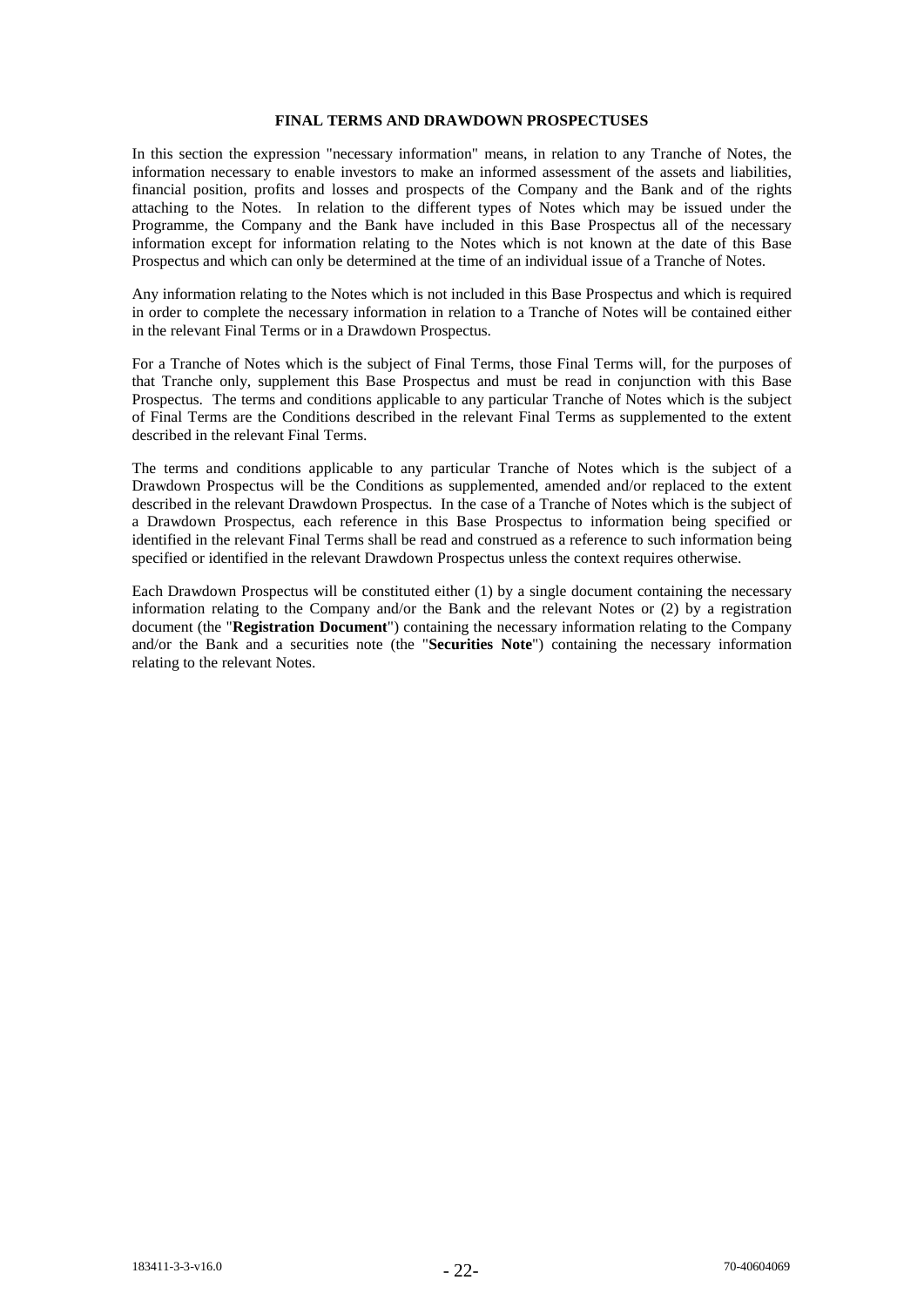# **FORMS OF THE NOTES**

# **Bearer Notes**

Each Tranche of Notes in bearer form ("**Bearer Notes**") will initially be in the form of either a temporary global note in bearer form (the "**Temporary Global Note**"), without interest coupons, or a permanent global note in bearer form (the "**Permanent Global Note**"), without interest coupons, in each case as specified in the relevant Final Terms. Each Temporary Global Note or, as the case may be, Permanent Global Note (each a "**Global Note**") which is not intended to be issued in NGN form, as specified in the relevant Final Terms, will be deposited on or around the issue date of the relevant Tranche of the Notes with a depositary or a common depositary for Euroclear and/or Clearstream, Luxembourg and/or a subcustodian for the CMU Service and/or any other relevant clearing system and each Global Note which is intended to be issued in NGN form, as specified in the relevant Final Terms, will be deposited on or around the issue date of the relevant Tranche of the Notes with a common safekeeper for Euroclear and/or Clearstream, Luxembourg.

On 13 June 2006, the European Central Bank (the "**ECB**") announced that Notes in NGN form are in compliance with the "*Standards for the use of EU securities settlement systems in ESCB credit operations*" of the central banking system for the euro (the "**Eurosystem**"), provided that certain other criteria are fulfilled. At the same time the ECB also announced that arrangements for Notes in NGN form will be offered by Euroclear and Clearstream, Luxembourg from 30 June 2006 and that debt securities in global bearer form issued through Euroclear and Clearstream, Luxembourg after 31 December 2006 will only be eligible as collateral for Eurosystem operations if the NGN form is used.

In the case of each Tranche of Bearer Notes, the relevant Final Terms will also specify whether United States Treasury Regulation §1.163-5(c)(2)(i)(C) (or a successor provision) (the "**TEFRA C Rules**") or United States Treasury Regulation §1.163-5(c)(2)(i)(D) (or a successor provision) (the "**TEFRA D Rules**") are applicable in relation to the Notes or that neither the TEFRA C Rules nor the TEFRA D Rules are applicable.

# *Temporary Global Note exchangeable for Permanent Global Note*

If the relevant Final Terms specifies the form of Notes as being "Temporary Global Note exchangeable for a Permanent Global Note", then the Notes will initially be in the form of a Temporary Global Note which will be exchangeable, in whole or in part, for interests in a Permanent Global Note, without interest coupons, not earlier than 40 days after the issue date of the relevant Tranche of the Notes upon certification as to non-U.S. beneficial ownership. No payments will be made under the Temporary Global Note unless exchange for interests in the Permanent Global Note is improperly withheld or refused. In addition, interest payments in respect of the Notes cannot be collected without such certification of non-U.S. beneficial ownership.

Whenever any interest in the Temporary Global Note is to be exchanged for an interest in a Permanent Global Note, the Issuers shall procure (in the case of first exchange) the delivery (free of charge to the bearer) of a Permanent Global Note, duly authenticated and, in the case of a NGN, effectuated, to the bearer of the Temporary Global Note or (in the case of any subsequent exchange) an increase in the principal amount of the Permanent Global Note in accordance with its terms against:

- (i) presentation and (in the case of final exchange) presentation and surrender of the Temporary Global Note to or to the order of the Principal Paying Agent; and
- (ii) receipt by the Principal Paying Agent of a certificate or certificates of non-U.S. beneficial ownership,

within 7 days of the bearer requesting such exchange. In the case of the CMU Service, no such exchange will be effected until all relevant account holders (as set out in a CMU Instrument Position Report) (as defined in the rules of the CMU Service) or any other relevant notification supplied to the CMU Lodging and Paying Agent by the CMU Service have provided certification of non-U.S. beneficial ownership.

# *Temporary Global Note exchangeable for Definitive Notes*

If the relevant Final Terms specifies the form of Notes as being "Temporary Global Note exchangeable for Definitive Notes" and also specifies that the TEFRA C Rules are applicable or that neither the TEFRA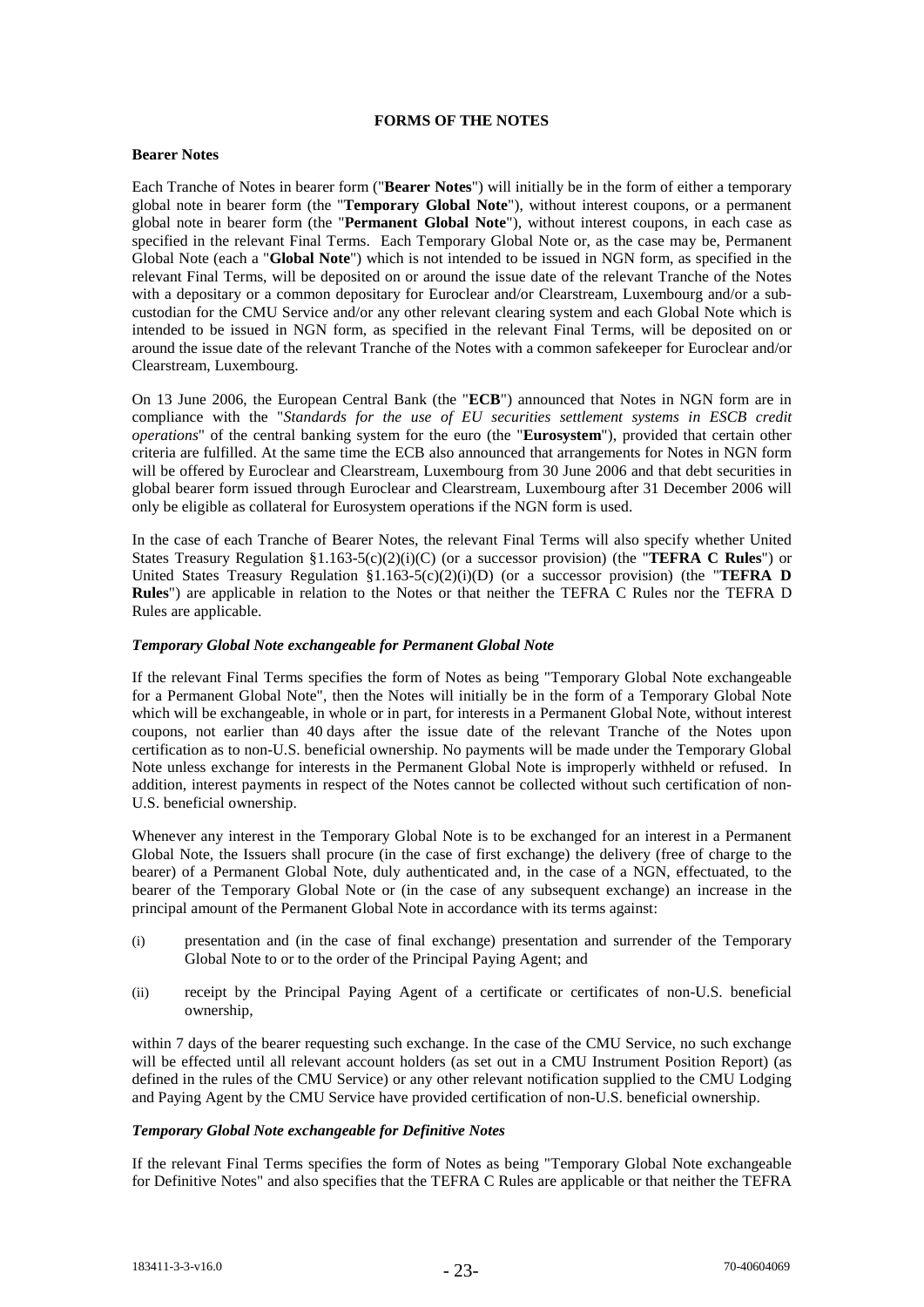C Rules nor the TEFRA D Rules are applicable, then the Notes will initially be in the form of a Temporary Global Note which will be exchangeable, in whole but not in part, for Bearer Notes in definitive form ("**Definitive Notes**") not earlier than 40 days after the issue date of the relevant Tranche of the Notes.

If the relevant Final Terms specifies the form of Notes as being "Temporary Global Note exchangeable for Definitive Notes" and also specifies that the TEFRA D Rules are applicable, then the Notes will initially be in the form of a Temporary Global Note which will be exchangeable, in whole or in part, for Definitive Notes not earlier than 40 days after the issue date of the relevant Tranche of the Notes upon certification as to non-U.S. beneficial ownership. Interest payments in respect of the Notes cannot be collected without such certification of non-U.S. beneficial ownership.

In relation to any Notes issued with a denomination of EUR100,000 (or equivalent) and integral multiples of EUR1,000 (or equivalent), the Temporary Global Note representing such Notes shall only be exchangeable for Definitive Notes in the limited circumstances described above.

Whenever the Temporary Global Note is to be exchanged for Definitive Notes, the Issuers shall procure the prompt delivery (free of charge to the bearer) of such Definitive Notes, duly authenticated and with Coupons and Talons attached (if so specified in the relevant Final Terms), in an aggregate principal amount equal to the principal amount of the Temporary Global Note to (or to the order of) the bearer of the Temporary Global Note against the surrender of the Temporary Global Note to or to the order of the Principal Paying Agent or the CMU Lodging and Paying Agent (as the case may be) within 30 days of the bearer requesting such exchange.

# *Permanent Global Note exchangeable for Definitive Notes*

If the relevant Final Terms specifies the form of Notes as being "Permanent Global Note exchangeable for Definitive Notes", then the Notes will initially be in the form of a Permanent Global Note which will be exchangeable in whole, but not in part, for Definitive Notes:

- (i) on the expiry of such period of notice as may be specified in the relevant Final Terms; or
- (ii) at any time, if so specified in the relevant Final Terms; or
- (iii) if the relevant Final Terms specifies "in the limited circumstances described in the Permanent Global Note", then if either of the following events occurs:
	- (a) Euroclear, Clearstream, Luxembourg, the CMU Service or any other relevant clearing system is closed for business for a continuous period of 14 days (other than by reason of legal holidays) or announces an intention permanently to cease business;
	- (b) any of the circumstances described in Condition 15 (*Events of Default*) occurs;
- (iv) if the Trustee is satisfied that, on the occasion of the next payment due in respect of the Notes of the relevant Series, the relevant Issuer or any of the Paying Agents would be required to make any deduction or withholding from any payment in respect of such Notes which would not be required were such Notes in definitive form.

In relation to any Notes issued with a denomination of EUR100,000 (or equivalent) and integral multiples of EUR1,000 (or equivalent), the Permanent Global Note representing such Notes shall only be exchangeable for Definitive Notes in the limited circumstances described above.

Whenever the Permanent Global Note is to be exchanged for Definitive Notes, the relevant Issuer shall procure the prompt delivery (free of charge to the bearer) of such Definitive Notes, duly authenticated and with Coupons and Talons attached (if so specified in the relevant Final Terms), in an aggregate principal amount equal to the principal amount of the Permanent Global Note to (or to the order of) the bearer of the Permanent Global Note against the surrender of the Permanent Global Note to or to the order of the Principal Paying Agent or the CMU Lodging and Paying Agent (as the case may be) within 30 days of the bearer requesting such exchange.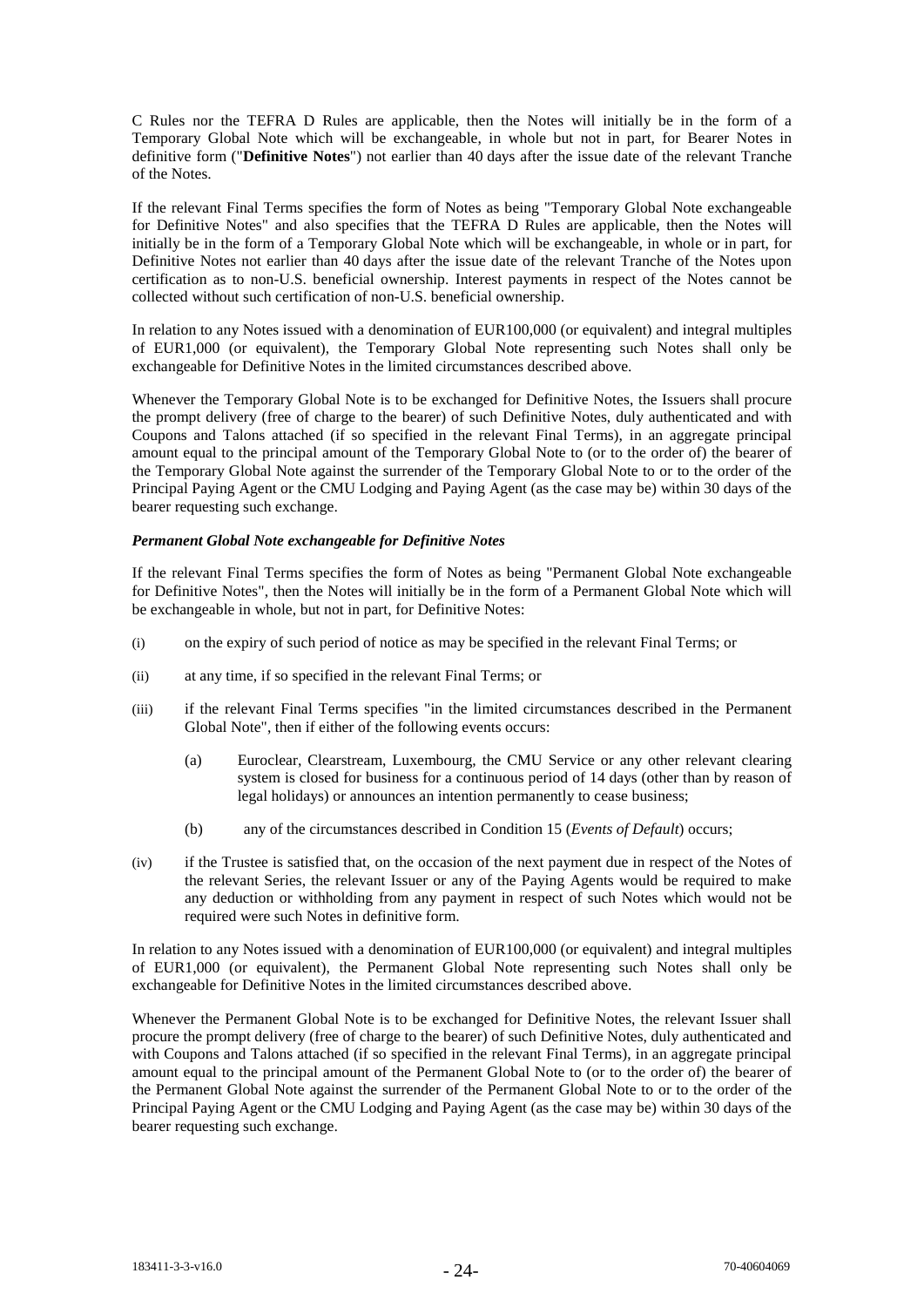# *Terms and Conditions applicable to the Bearer Notes*

The terms and conditions applicable to any Definitive Note will be endorsed on that Note and will consist of the terms and conditions set out under "*Terms and Conditions of the Notes*" below and the provisions of the relevant Final Terms which supplement, amend and/or replace those terms and conditions.

The terms and conditions applicable to any Note in global form will differ from those terms and conditions which would apply to the Note were it in definitive form to the extent described under "*— Summary of Provisions Relating to the Notes while in Global Form*" below.

# *Legend concerning United States persons*

In the case of any Tranche of Bearer Notes having a maturity of more than 365 days, the Notes in global form, the Notes in definitive form and any Coupons and Talons appertaining thereto will bear a legend to the following effect:

"*Any United States person who holds this obligation will be subject to limitations under the United States income tax laws, including the limitations provided in Sections 165(j) and 1287(a) of the Internal Revenue Code.*"

# **Registered Notes**

Each Tranche of Notes in registered form ("**Registered Notes**") will be represented by either:

- (i) individual note certificates in registered form ("**Individual Certificates**"); or
- (ii) one or more unrestricted global note certificates ("**Unrestricted Global Certificate(s)**") in the case of Registered Notes sold outside the United States to non-U.S. persons in reliance on Regulation S ("**Unrestricted Registered Notes**") and/or one or more restricted global note certificates ("**Restricted Global Certificate(s)**") in the case of Registered Notes sold to QIBs in reliance on Rule 144A ("**Restricted Registered Notes**"),

in each case as specified in the relevant Final Terms. A certificate ("**Certificate**") will be issued to each Holder of Registered Notes in respect of its registered holding. References in this Base Prospectus to "**Global Certificates**" shall be construed as a reference to Unrestricted Global Certificates and/or Restricted Global Certificates.

In a press release dated 22 October 2008, "*Evolution of the custody arrangement for international debt securities and their eligibility in Eurosystem credit operations*", the ECB announced that it has assessed the new holding structure and custody arrangements for registered notes which the ICSDs had designed in cooperation with market participants and that Notes to be held under the NSS would be in compliance with the "*Standards for the use of EU securities settlement systems in ESCB credit operations*" of the Eurosystem, subject to the conclusion of the necessary legal and contractual arrangements. The press release also stated that the new arrangements for Notes to be held in NSS form will be offered by Euroclear and Clearstream, Luxembourg from 30 June 2010 and that registered debt securities in global registered form issued through Euroclear and Clearstream, Luxembourg after 30 September 2010 will only be eligible as collateral in Eurosystem operations if the NSS is used.

Each Note represented by an Unrestricted Global Certificate will either be: (a) in the case of a Certificate which is not to be held under the NSS, registered in the name of a common depositary (or its nominee) for Euroclear and/or Clearstream, Luxembourg and/or the HKMA in its capacity as operator of the CMU Service and/or any other relevant clearing system and the relevant Unrestricted Global Certificate will be deposited on or about the issue date with the common depositary or a sub-custodian for the CMU Service; or (b) in the case of a Certificate to be held under the NSS, be registered in the name of a common safekeeper (or its nominee) for Euroclear and/or Clearstream, Luxembourg and/or any other relevant clearing system and the relevant Unrestricted Global Certificate will be deposited on or about the issue date with the common safekeeper for Euroclear and/or Clearstream, Luxembourg.

Each Note represented by a Restricted Global Certificate will be registered in the name of Cede & Co. (or such other entity as is specified in the applicable Final Terms) as nominee for DTC and the relevant Restricted Global Certificate will be deposited on or about the issue date with the custodian for DTC (the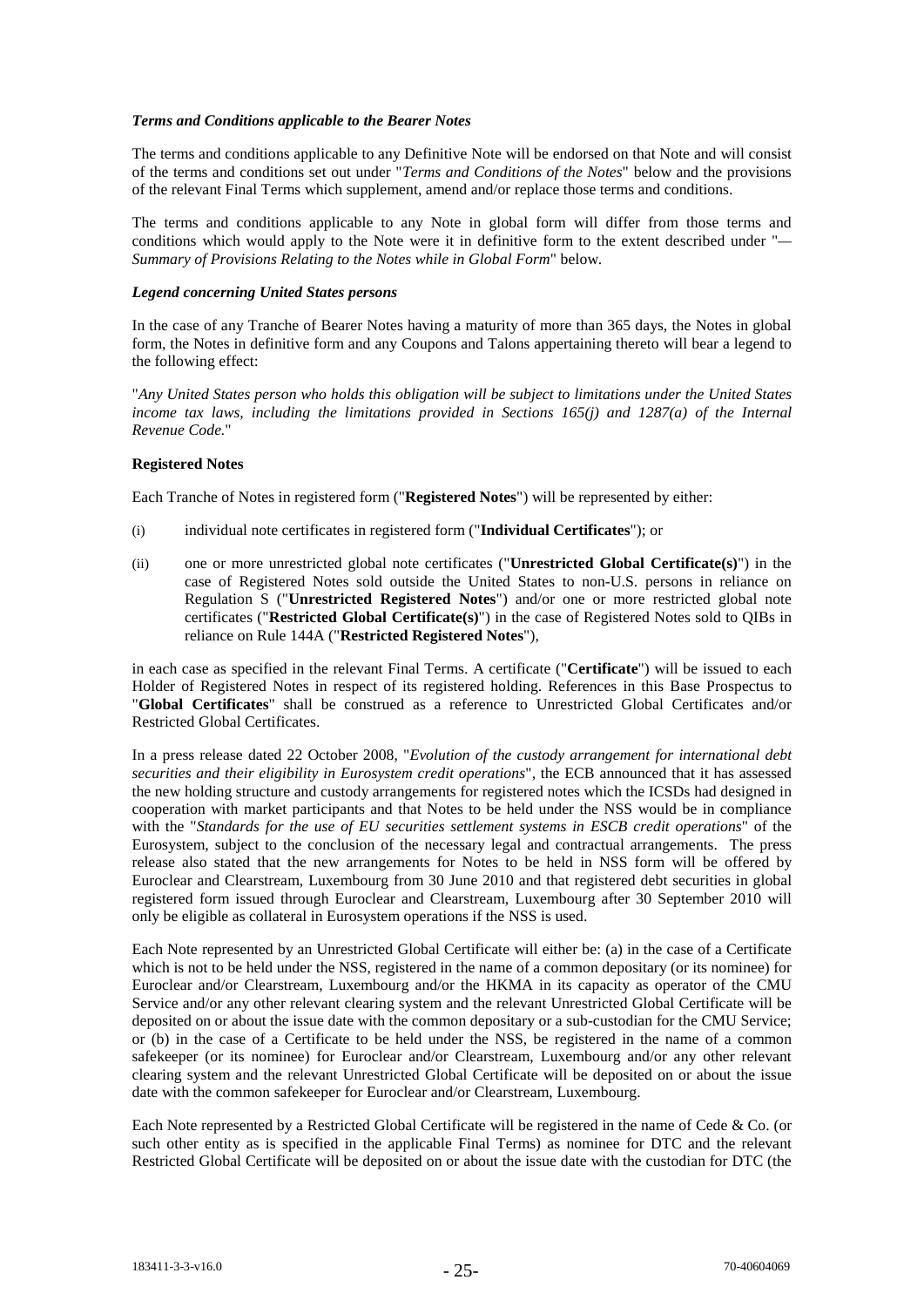"**DTC Custodian**"). Beneficial interests in Notes represented by a Restricted Global Certificate may only be held through DTC at any time.

If the relevant Final Terms specifies the form of Notes as being "Individual Certificates", then the Notes will at all times be represented by Individual Certificates issued to each Noteholder in respect of their respective holdings.

# *Global Certificate exchangeable for Individual Certificates*

If the relevant Final Terms specifies the form of Notes as being "Global Certificate exchangeable for Individual Certificates", then the Notes will initially be represented by one or more Global Certificates each of which will be exchangeable in whole, but not in part, for Individual Certificates:

- (i) on the expiry of such period of notice as may be specified in the relevant Final Terms; or
- (ii) at any time, if so specified in the relevant Final Terms; or
- (iii) if the relevant Final Terms specifies "in the limited circumstances described in the Global Certificate", then:
	- (a) in the case of any Global Certificate held by or on behalf of DTC, if DTC notifies the Issuers that it is no longer willing or able to discharge properly its responsibilities as depositary with respect to the Global Certificate or DTC ceases to be a "clearing agency" registered under the Exchange Act or if at any time DTC is no longer eligible to act as such, and the relevant Issuer is unable to locate a qualified successor within 90 days of receiving notice or becoming aware of such ineligibility on the part of DTC;
	- (b) in the case of any Unrestricted Global Certificate, if Euroclear, Clearstream, Luxembourg, the CMU Service or any other relevant clearing system is closed for business for a continuous period of 14 days (other than by reason of legal holidays) or announces an intention permanently to cease business;
	- (c) in any case, if any of the circumstances described in Condition 15 (*Events of Default*) occurs; or
	- (d) if the Trustee is satisfied that, on the occasion of the next payment due in respect of the notes of the relevant Series, the relevant Issuer or any of the Paying Agents would be required to make any deduction or withholding from any payment in respect of such Notes which would not be required were such Notes in definitive form.

Whenever a Global Certificate is to be exchanged for Individual Certificates, each person having an interest in a Global Certificate must provide the relevant Registrar (through the relevant clearing system) with such information as the relevant Issuer and the relevant Registrar may require to complete and deliver Individual Certificates (including the name and address of each person in which the Notes represented by the Individual Certificates are to be registered and the principal amount of each such person's holding). In addition, whenever a Restricted Global Certificate is to be exchanged for Individual Certificates, each person having an interest in the Restricted Global Certificate must provide the relevant Registrar (through the relevant clearing system) with a certificate given by or on behalf of the holder of each beneficial interest in the Restricted Global Certificate stating either (i) that such holder is not transferring its interest at the time of such exchange; or (ii) that the transfer or exchange of such interest has been made in compliance with the transfer restrictions applicable to the Notes and that the person transferring such interest reasonably believes that the person acquiring such interest is a QIB and is obtaining such beneficial interest in a transaction meeting the requirements of Rule 144A. Individual Certificates issued in exchange for interests in the Restricted Global Certificate will bear the legends and be subject to the transfer restrictions set out under "*Transfer Restrictions*".

Whenever a Global Certificate is to be exchanged for Individual Certificates, the relevant Issuer shall procure that Individual Certificates will be issued in an aggregate principal amount equal to the principal amount of the Global Certificate within five business days of the delivery, by or on behalf of the registered holder of the Global Certificate to the relevant Registrar of such information as is required to complete and deliver such Individual Certificates against the surrender of the Global Certificate at the specified office of the relevant Registrar.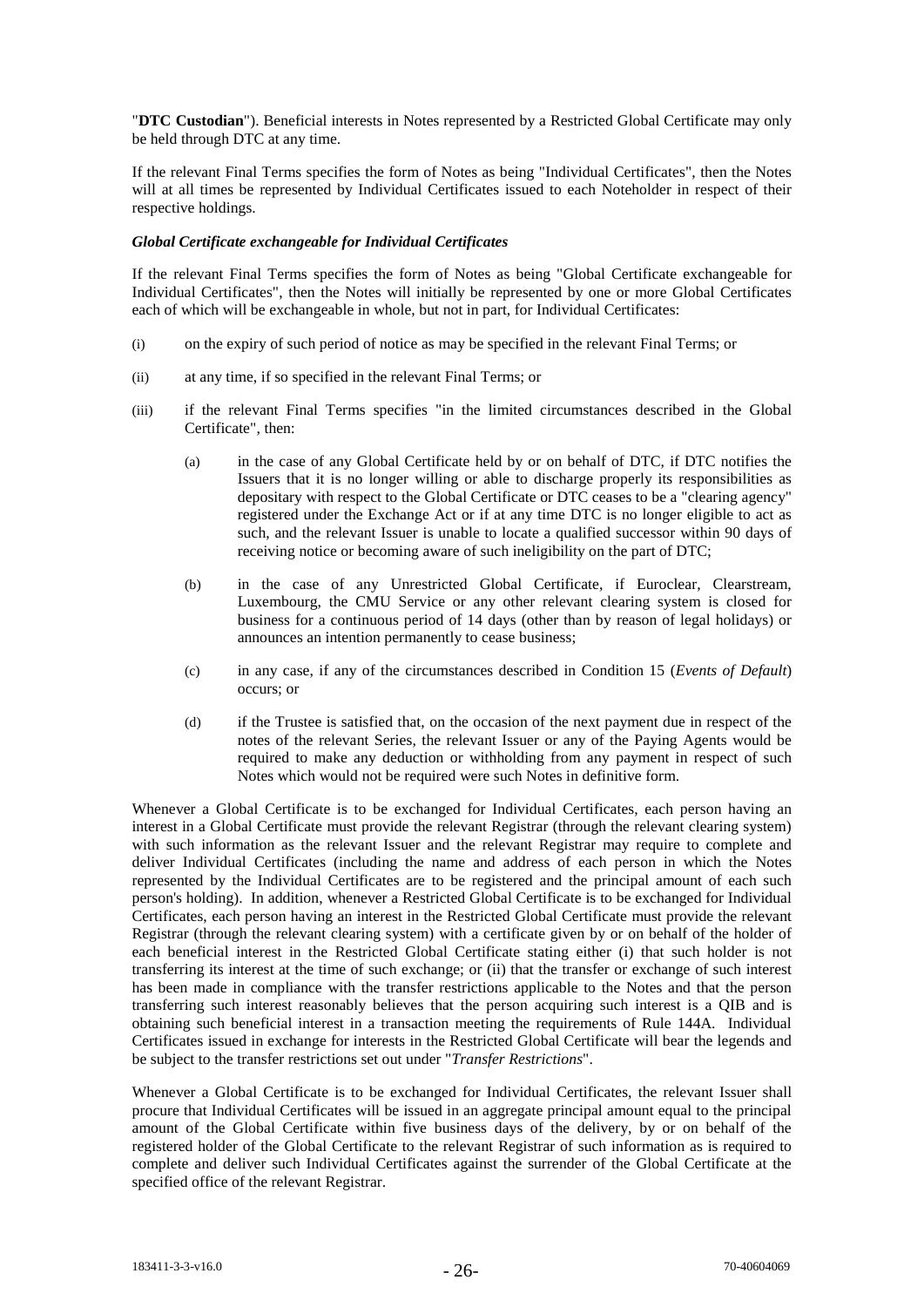Such exchange will be effected in accordance with the provisions of the Trust Deed and the Agency Agreement and the regulations concerning the transfer and registration of Notes scheduled to the Agency Agreement and, in particular, shall be effected without charge to any holder, but against such indemnity as the relevant Registrar may require in respect of any tax or other duty of whatsoever nature which may be levied or imposed in connection with such exchange.

# *Terms and Conditions applicable to the Registered Notes*

The terms and conditions applicable to any Individual Certificate will be endorsed on that Individual Certificate and will consist of the terms and conditions set out under "*Terms and Conditions of the Notes*" below and the provisions of the relevant Final Terms which supplement, amend and/or replace those terms and conditions.

The terms and conditions applicable to any Global Certificate will differ from those terms and conditions which would apply to the Note were it in definitive form to the extent described under "*— Summary of Provisions Relating to the Notes while in Global Form*" below.

# **CMU Service**

The CMU Service is a central depositary service provided by the Central Moneymarkets Unit of the HKMA for the safe custody and electronic trading between the members of this service (''**CMU Members**'') of capital markets instruments (''**CMU Instruments**'') which are specified in the CMU Reference Manual as capable of being held within the CMU Service.

The CMU Service is only available to CMU Instruments issued by a CMU Member or by a person for whom a CMU Member acts as agent for the purposes of lodging instruments issued by such persons. Membership of the CMU Service is open to all members of the Hong Kong Capital Markets Association and ''authorised institutions'' under the Banking Ordinance (Cap. 155) of Hong Kong.

Compared to clearing services provided by Euroclear and Clearstream, Luxembourg, the standard custody and clearing service provided by the CMU Service is limited. In particular (and unlike the European Clearing Systems), the HKMA does not as part of this service provide any facilities for the dissemination to the relevant CMU Members of payments (of interest or principal) under, or notices pursuant to the notice provisions of, the CMU Instruments. Instead, the HKMA advises the lodging CMU Member (or a designated paying agent) of the identities of the CMU Members to whose accounts payments in respect of the relevant CMU Instruments are credited, whereupon the lodging CMU Member (or the designated paying agent) will make the necessary payments of interest or principal or send notices directly to the relevant CMU Members. Similarly, the HKMA will not obtain certificates of non U.S. beneficial ownership from CMU Members or provide any such certificates on behalf of CMU Members. The CMU Lodging and Paying Agent will collect such certificates from the relevant CMU Members identified from an instrument position report obtained by request from the HKMA for this purpose.

An investor holding an interest through an account with either Euroclear or Clearstream, Luxembourg in any Notes held in the CMU Service will hold that interest through the respective accounts which Euroclear and Clearstream, Luxembourg each have with the CMU Service.

#### **Summary of Provisions relating to the Notes while in Global Form**

#### *Clearing System Accountholders*

In relation to any Tranche of Notes represented by a Global Note, references in the Conditions to "**Noteholder**" are references to the bearer of the relevant Global Note which, for so long as the Global Note is held by a depositary or a common depositary and/or a sub-custodian for the CMU Service, in the case of a CGN, or a common safekeeper, in the case of an NGN for Euroclear and/or Clearstream, Luxembourg and/or any other relevant clearing system, will be that depositary, common depositary, subcustodian or, as the case may be, common safekeeper.

In relation to any Tranche of Notes represented by one or more Global Certificates, references in the Conditions to "Noteholder" are references to the person in whose name the relevant Global Certificate is for the time being registered in the Register which (a) in the case of a Restricted Global Certificate held by or on behalf of DTC, will be Cede & Co. (or such other entity as is specified in the applicable Final Terms) as nominee for DTC; and (b) in the case of any Unrestricted Global Certificate which is held by or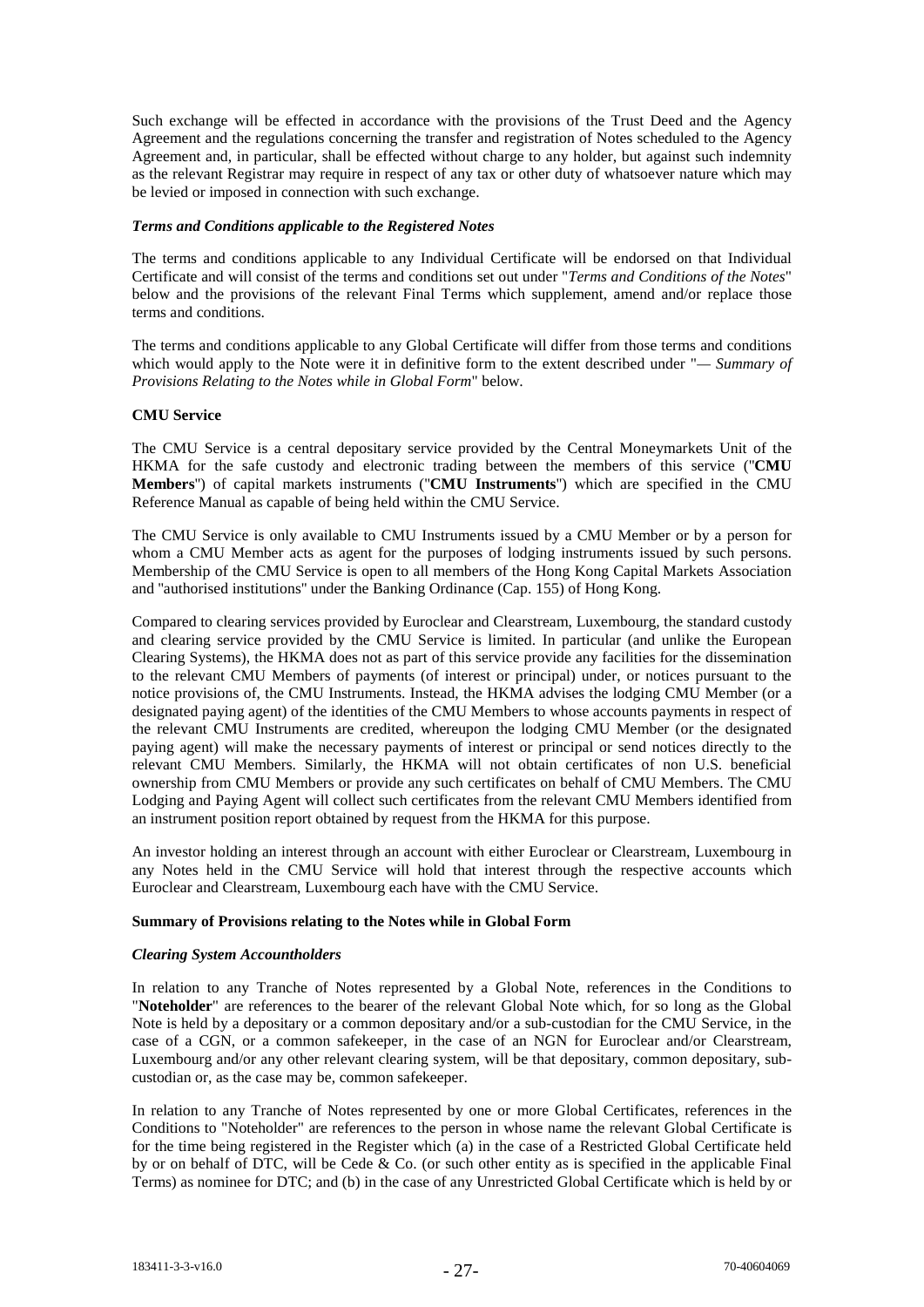on behalf of a depositary or a common depositary or a common safekeeper for Euroclear and/or Clearstream, Luxembourg and/or a sub-custodian for the CMU Service and/or any other relevant clearing system, will be that depositary or sub-custodian or common depositary or common safekeeper or a nominee for that depositary or common depositary or sub-custodian or common safekeeper, as the case may be.

Each of the persons shown in the records of DTC, Euroclear, Clearstream, Luxembourg and/or any other relevant clearing system as being entitled to an interest in a Global Note or a Global Certificate (each an "**Accountholder**") must look solely to DTC, Euroclear, Clearstream, Luxembourg and/or such other relevant clearing system (as the case may be) for such Accountholder's share of each payment made by the relevant Issuer to the holder of such Global Note or Global Certificate and in relation to all other rights arising under such Global Note or Global Certificate. The extent to which, and the manner in which, Accountholders may exercise any rights arising under a Global Note or Global Certificate will be determined by the respective rules and procedures of DTC, Euroclear and Clearstream, Luxembourg and any other relevant clearing system from time to time. For so long as the relevant Notes are represented by a Global Note or Global Certificate, Accountholders shall have no claim directly against the relevant Issuer in respect of payments due under the Notes and such obligations of the relevant Issuer will be discharged by payment to the holder of such Global Note or Global Certificate.

If a Global Note or a Global Certificate is lodged with a sub-custodian for the CMU Service or registered with the HKMA in its capacity as operator of the CMU Service, the person(s) for whose account(s) interests in such Global Note or Global Certificate are credited as being held in the CMU Service in accordance with the CMU Rules as notified by the CMU Service to the CMU Lodging and Paying Agent in a relevant CMU Instrument Position Report or any other relevant notification by the CMU Service (which notification, in either case, shall be conclusive evidence of the records of the CMU Service save in the case of manifest error) shall be the only person(s) entitled or in the case of Registered Notes, directed by the registered holder as entitled on its behalf to receive payments in respect of Notes represented by such Global Note or Global Certificate and the relevant Issuer will be discharged by payment to, or to the order of, such person(s) for whose account(s) interests in such Global Note or Global Certificate are credited as being held in the CMU Service in respect of each amount so paid. Each of the persons shown in the records of the CMU Service, as the beneficial holder of a particular nominal amount of Notes represented by such Global Note or Global Certificate must look solely to the CMU Lodging and Paying Agent for his share of each payment so made by the relevant Issuer in respect of such Global Note or Global Certificate.

# *Transfers of Interests in Global Notes and Global Certificates*

Transfers of interests in Global Notes and Global Certificates within DTC, Euroclear and Clearstream, Luxembourg, the CMU Service or any other relevant clearing system will be in accordance with their respective rules and operating procedures. None of the Company, the Bank, the Trustee, the Registrars, the Dealers or the Agents will have any responsibility or liability for any aspect of the records of any of DTC, Euroclear and Clearstream, Luxembourg, the CMU Service or any other relevant clearing system or any of their respective participants relating to payments made on account of beneficial ownership interests in a Global Note or Global Certificate or for maintaining, supervising or reviewing any of the records of DTC, Euroclear and Clearstream, Luxembourg, the CMU Service or any other relevant clearing system or the records of their respective participants relating to such beneficial ownership interests.

The laws of some states of the United States require that certain persons receive individual certificates in respect of their holdings of Notes. Consequently, the ability to transfer interests in a Global Certificate to such persons will be limited. Because clearing systems only act on behalf of participants, who in turn act on behalf of indirect participants, the ability of a person having an interest in a Global Certificate to pledge such interest to persons or entities which do not participate in the relevant clearing systems, or otherwise take actions in respect of such interest, may be affected by the lack of an Individual Certificate representing such interest.

Subject to compliance with the transfer restrictions applicable to the Registered Notes described under "*Transfer Restrictions*", transfers between DTC participants, on the one hand, and Euroclear or Clearstream, Luxembourg accountholders, on the other will be effected by the relevant clearing systems in accordance with their respective rules and through action taken by the DTC Custodian, the relevant Registrar and the Principal Paying Agent.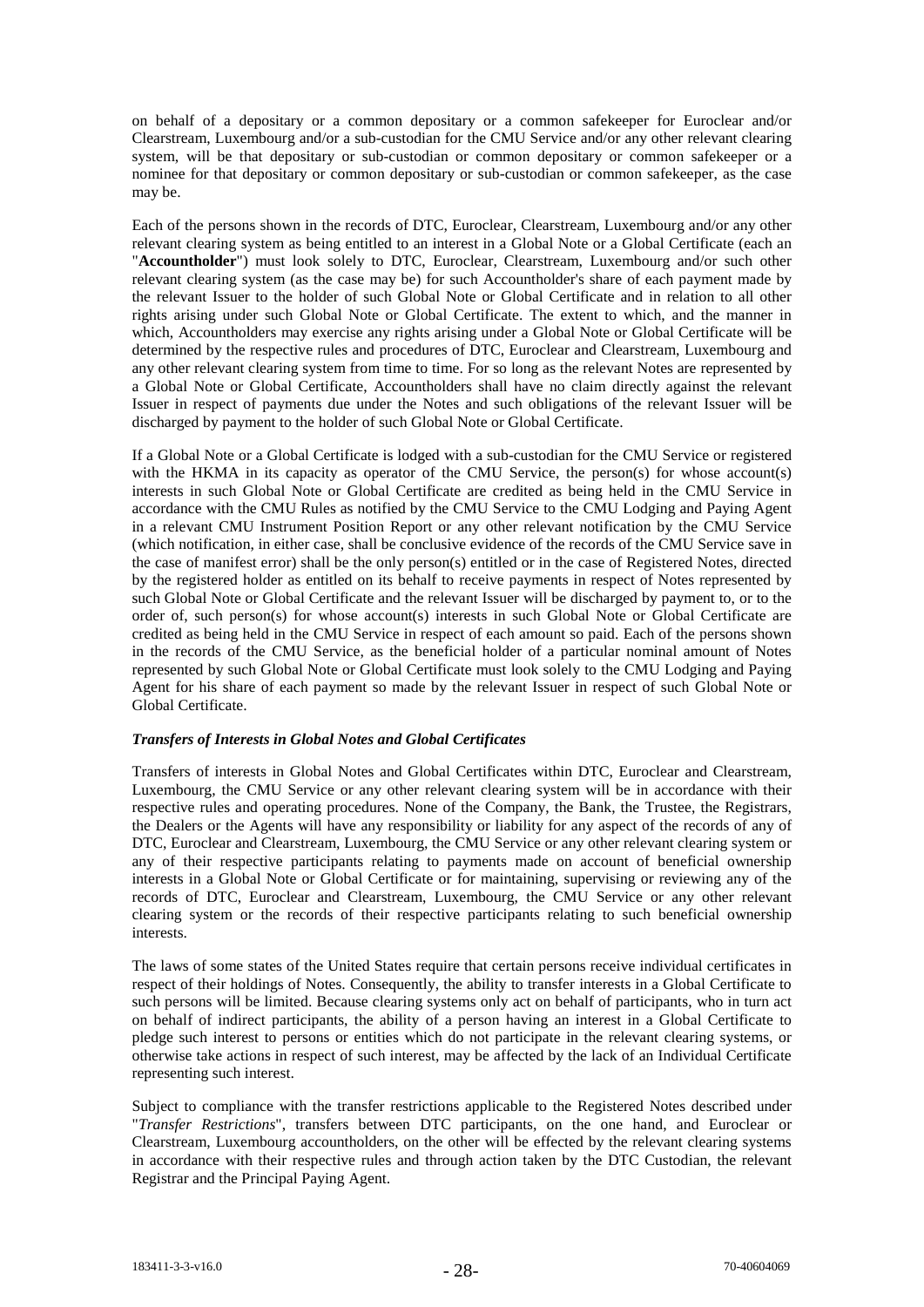On or after the issue date for any Series, transfers of Notes of such Series between accountholders in Euroclear and/or Clearstream, Luxembourg and transfers of Notes of such Series between participants in DTC will generally have a settlement date three business days after the trade date  $(T+3)$ . The customary arrangements for delivery versus payment will apply to such transfers.

Transfers between DTC participants, on the one hand, and Euroclear or Clearstream, Luxembourg accountholders, on the other, will need to have an agreed settlement date between the parties to such transfer. Because there is no direct link between DTC, on the one hand, and Euroclear and Clearstream, Luxembourg, on the other, transfers of interests in the relevant Global Certificates will be effected through the Principal Paying Agent, the DTC Custodian, the relevant Registrar and any applicable Transfer Agent receiving instructions (and where appropriate certification) from the transferor and arranging for delivery of the interests being transferred to the credit of the designated account for the transferee. Transfers will be effected on the later of (i) three business days after the trade date for the disposal of the interest in the relevant Global Certificate resulting in such transfer; and (ii) two business days after receipt by the Principal Paying Agent or the relevant Registrar, as the case may be, of the necessary certification or information to effect such transfer. In the case of cross-market transfers, settlement between Euroclear or Clearstream, Luxembourg accountholders and DTC participants cannot be made on a delivery versus payment basis. The securities will be delivered on a free delivery basis and arrangements for payment must be made separately. The customary arrangements for delivery versus payment between Euroclear and Clearstream, Luxembourg account holders or between DTC participants are not affected.

For a further description of restrictions on the transfer of Notes, see "*Subscription and Sale*" and "*Transfer Restrictions*".

Upon the issue of a Restricted Global Certificate to be held by or on behalf of DTC, DTC or the DTC Custodian will credit the respective nominal amounts of the individual beneficial interests represented by such Global Certificate to the account of DTC participants. Ownership of beneficial interests in such Global Certificate will be held through participants of DTC, including the respective depositaries of Euroclear and Clearstream, Luxembourg. Ownership of beneficial interests in such Global Certificate will be shown on, and the transfer of such ownership will be effected only through, records maintained by DTC or its nominee. DTC has advised the Issuers that it will take any action permitted to be taken by a holder of Registered Notes represented by a Global Certificate held by or on behalf of DTC (including, without limitation, the presentation of such Global Certificates for exchange as described above) only at the direction of one or more participants in whose account with DTC interests in such Global Certificate are credited, and only in respect of such portion of the aggregate nominal amount of such Global Certificate as to which such participant or participants has or have given such direction. However, in certain circumstances, DTC will exchange the relevant Global Certificate for Individual Certificates (which will bear the relevant legends set out in "*Transfer Restrictions*").

Although DTC, Euroclear and Clearstream, Luxembourg have agreed to the foregoing procedures in order to facilitate transfers of interests in the Global Certificates among participants and account holders of DTC, Euroclear and Clearstream, Luxembourg, they are under no obligation to perform or continue to perform such procedures, and such procedures may be discontinued at any time. None of the Company, the Bank, the Trustee, the Registrars, the Dealers or the Agents will have any responsibility for the performance by DTC, Euroclear or Clearstream, Luxembourg or their respective direct or indirect participants or account holders of their respective obligations under the rules and procedures governing their respective operations.

While a Global Certificate is lodged with DTC, Euroclear, Clearstream, Luxembourg or any relevant clearing system, Individual Certificates for the relevant Series of Notes will not be eligible for clearing and settlement through such clearing systems.

#### *Conditions applicable to Global Notes*

Each Global Note and Global Certificate will contain provisions which modify the Conditions as they apply to the Global Note or Global Certificate. The following is a summary of certain of those provisions:

*Payments:* All payments in respect of the Global Note or Global Certificate which, according to the Conditions, require presentation and/or surrender of a Note, Certificate or Coupon will be made against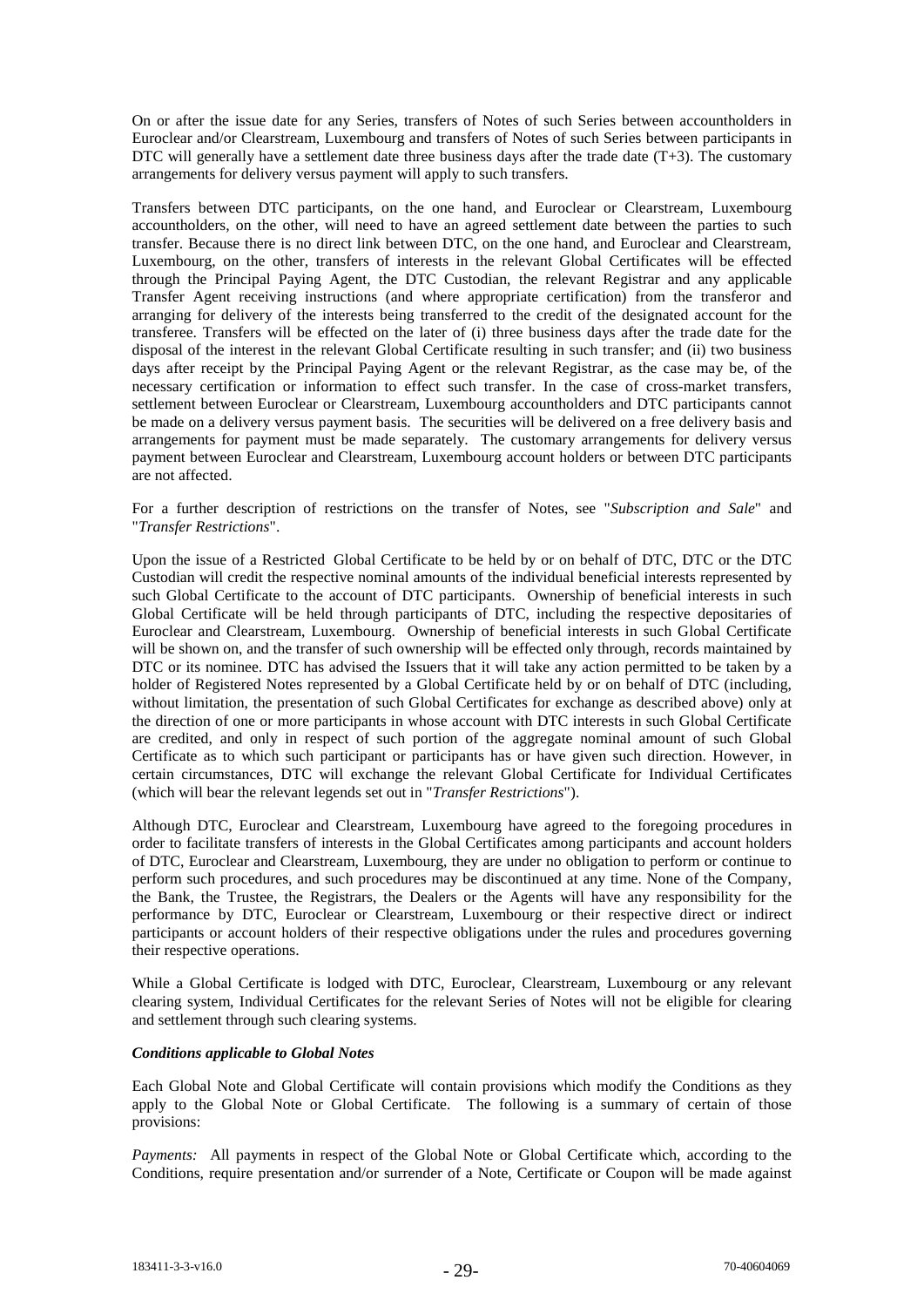presentation and (in the case of payment of principal in full with all interest accrued thereon) surrender of the Global Note or Global Certificate to or to the order of any Paying Agent and will be effective to satisfy and discharge the corresponding liabilities of the Issuers in respect of the Notes. On each occasion on which a payment of principal or interest is made in respect of the Global Note, the Issuers shall procure that in respect of a CGN the payment is noted in a schedule thereto and in respect of an NGN the payment is entered pro rata in the records of Euroclear and Clearstream, Luxembourg.

*Payment Business Day*: in the case of a Global Note or a Global Certificate, shall be: if the currency of payment is euro, any day which is a TARGET Settlement Day and a day on which dealings in foreign currencies may be carried on in each (if any) Additional Financial Centre specified in the Final Terms; or, if the currency of payment is not euro, any day which is a day on which dealings in foreign currencies may be carried on in the Principal Financial Centre of the currency of payment and in each (if any) Additional Financial Centre.

*Payment Record Date:* Each payment in respect of a Global Certificate will be made to the person, being the person shown as the Holder in the Register at the close of business (in the relevant clearing system) on the Clearing System Business Day before the due date for such payment (the "**Record Date**") where "**Clearing System Business Day**" means a day on which each clearing system for which the Global Certificate is being held is open for business.

*CMU Service – Bearer Notes*: Payments of principal and interest in respect of Global Notes held in the CMU Service will be made to the Relevant Person(s) (as defined below). In this paragraph, "**Relevant Person(s)**" means the person(s) for whose account(s) interests in the relevant Global Note are credited as being held with the CMU Service in accordance with the CMU Rules (as defined in the Agency Agreement) one business day prior to the relevant payment date as notified to the CMU Lodging and Paying Agent by the CMU Service in a relevant CMU Instrument Position Report (as defined in the Agency Agreement) or any other relevant notification by the CMU Service, which notification shall be conclusive evidence of the records of the CMU Service (save in the case of manifest or proven error). Payment made in accordance thereof shall discharge the obligations of the relevant Issuer in respect of that payment.

*CMU Service – Registered Notes*: Payments of principal and interest in respect of Global Certificates held in the CMU Service will be made to the Relevant Person(s) (as defined below). In this paragraph, "**Relevant Person(s)**" means the person(s) for whose account(s) interests in the relevant Global Certificate are credited as being held with the CMU Service in accordance with the CMU Rules (as defined in the Agency Agreement) one business day prior to the relevant payment date as notified to the CMU Lodging and Paying Agent by the CMU Service in a relevant CMU Instrument Position Report (as defined in the Agency Agreement) or any other relevant notification by the CMU Service, which notification shall be conclusive evidence of the records of the CMU Service (save in the case of manifest or proven error). Payment made in accordance thereof shall discharge the obligations of the relevant Issuer in respect of that payment.

*Exercise of put option:* In order to exercise the option contained in Condition 10(e) (*Redemption at the option of Noteholders*) the bearer of a Permanent Global Note or the holder of a Global Certificate must, within the period specified in the Conditions for the deposit of the relevant Note and put notice, give written notice of such exercise to the Principal Paying Agent specifying the principal amount of Notes in respect of which such option is being exercised. Any such notice will be irrevocable and may not be withdrawn.

*Partial exercise of call option:* In connection with an exercise of the option contained in Condition 10(c) (*Redemption at the option of the Issuer*) in relation to some only of the Notes, the Permanent Global Note or Global Certificate may be redeemed in part in the principal amount specified by the Issuers in accordance with the Conditions and the Notes to be redeemed will not be selected as provided in the Conditions but in accordance with the rules and procedures of DTC, Euroclear, Clearstream, Luxembourg and/or the CMU Service (to be reflected in the records of DTC, Euroclear, Clearstream, Luxembourg and/or the CMU Service as either a pool factor or a reduction in principal amount, at their discretion).

*Notices:* Notwithstanding Condition 21 (*Notices*), while all the Notes are represented by a Global Note or a Global Certificate and the Global Note, or the Global Certificate is, (i) registered in the name of DTC's nominee or deposited with a depositary or a common depositary for Euroclear and/or Clearstream, Luxembourg and/or any other relevant clearing system (other than the CMU Service, in respect of which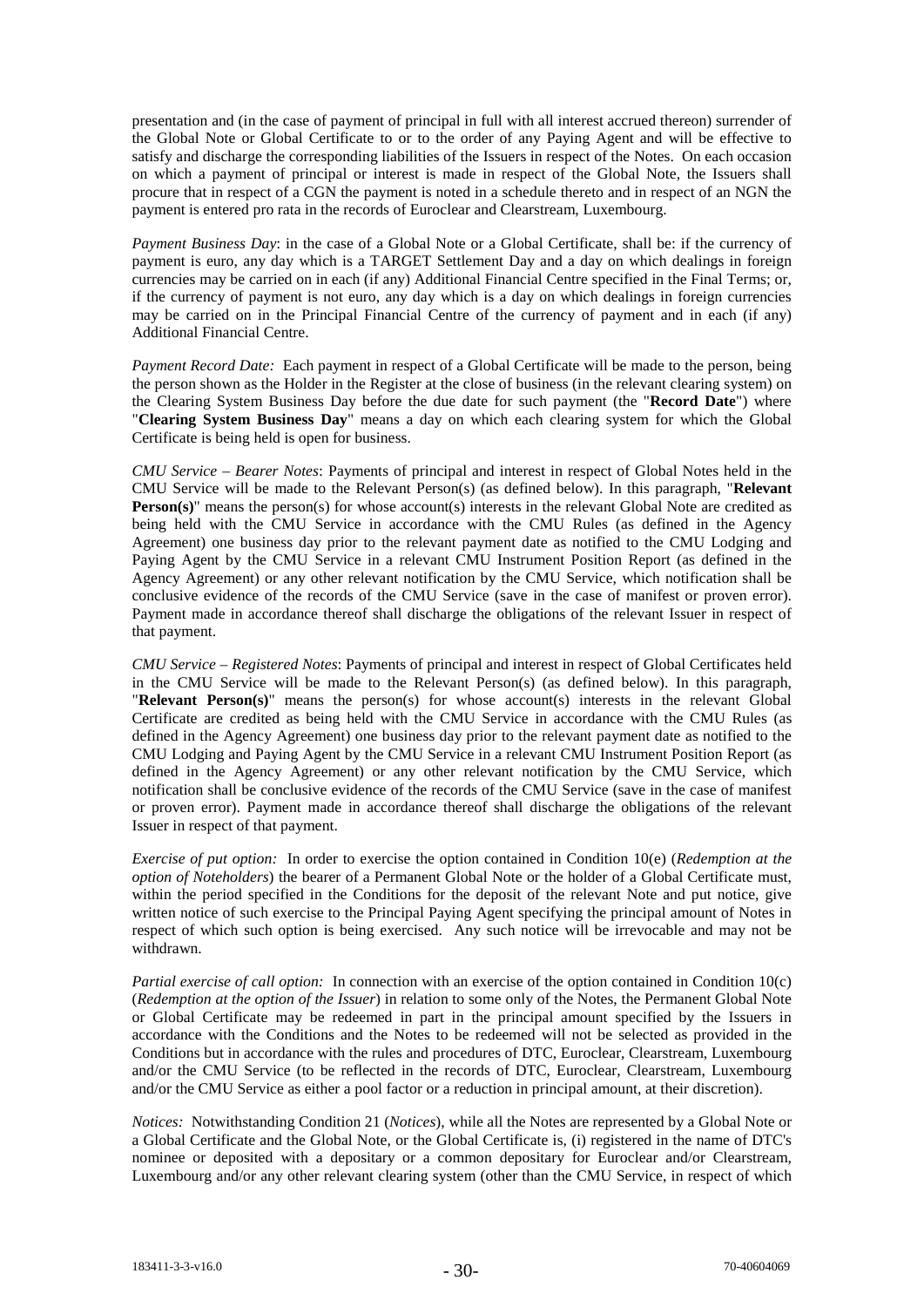see (ii) below) or a common safekeeper, notices to Noteholders may be given by delivery of the relevant notice to DTC and/or Euroclear and/or Clearstream, Luxembourg and/or any other relevant clearing system and, in any case, such notices shall be deemed to have been given to the Noteholders in accordance with Condition 21 (*Notices*) on the date of delivery to DTC and/or Euroclear and/or Clearstream, Luxembourg and/or any other relevant clearing system or (ii) deposited with the CMU Service, notices to the holders of the Notes of the relevant Series may be given by delivery of the relevant notice to the persons shown in a CMU Instrument Position Report issued by the CMU Service on the second business day preceding the date of despatch of such notice as holding interests in the relevant Global Note or Global Certificate.

# *Eurosystem Eligibility*

If the Global Notes or Global Certificates are stated in the applicable Final Terms to be issued in NGN form or to be held under the NSS (as the case may be), on or prior to the original issue date of the Tranche, the Global Notes or Global Certificates will be delivered to a common safekeeper and Euroclear and Clearstream, Luxembourg will be informed whether or not the Notes are intended to be held as eligible collateral for Eurosystem monetary policy and intra day credit operations by the Eurosystem ("**Eurosystem eligible collateral**").

Depositing the Global Notes or the Global Certificates intended to be held as Eurosystem eligible collateral with a common safekeeper does not necessarily mean that the Notes will be recognised as Eurosystem eligible collateral either upon issue, or at any or all times during their life. Such recognition will depend upon the European Central Bank being satisfied that the Eurosystem eligibility criteria have been met. In the case of Notes issued in NGN form or to be held under the NSS (as the case may be) which are not intended to be held as Eurosystem eligible collateral as of their issue date, should the Eurosystem eligibility criteria be amended in the future so that such Notes are capable of meeting the eligibility criteria, such Notes may then be deposited with Euroclear or Clearstream, Luxembourg as common safekeeper.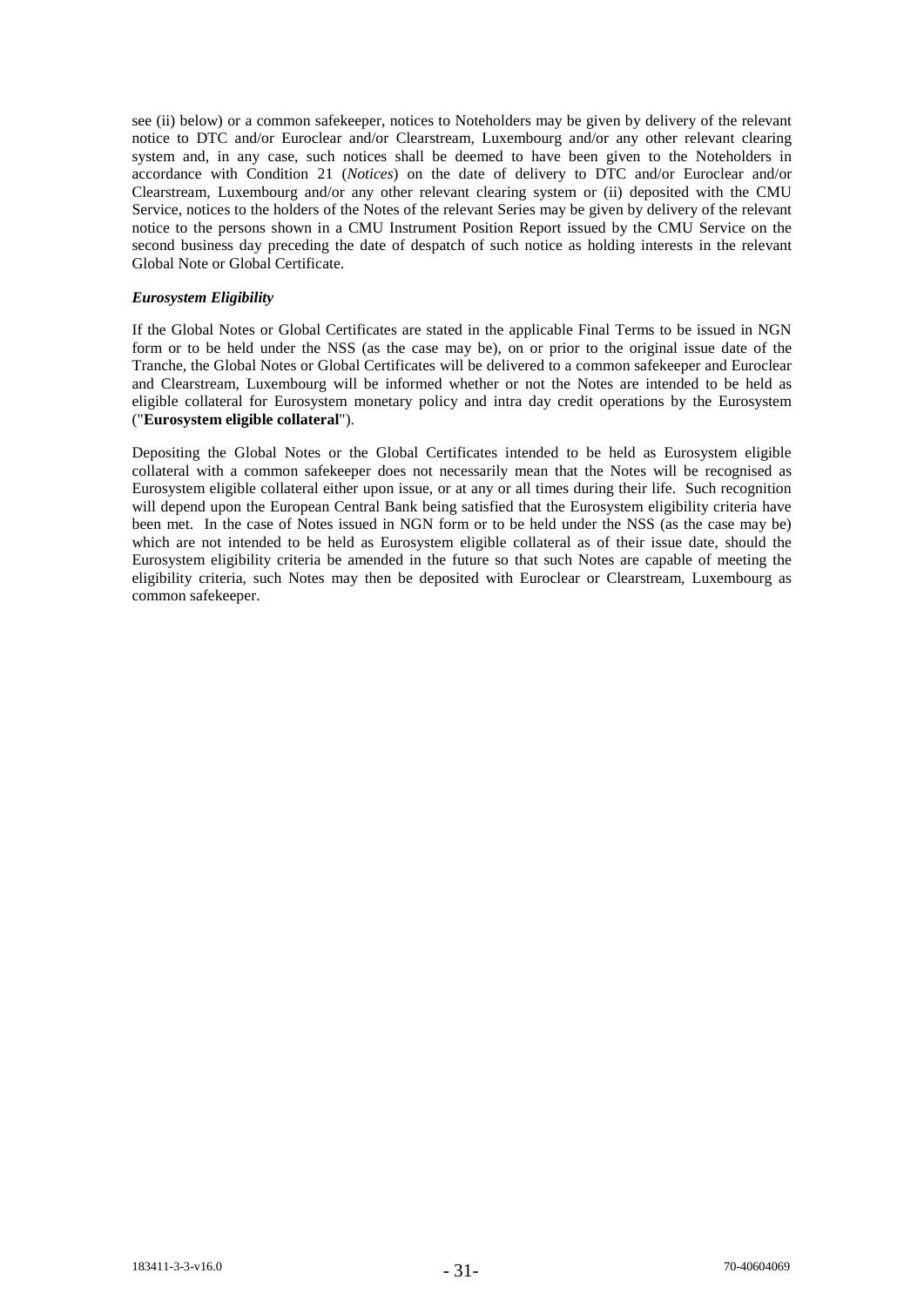#### **TERMS AND CONDITIONS OF THE NOTES**

*The following is the text of the terms and conditions that, subject to completion in accordance with Part A of the relevant Final Terms, shall be applicable to Notes in definitive form (if any) issued in exchange for the Global Note(s) representing each Series. Either (i) the full text of these terms and conditions together with the relevant provisions of Part A of the Final Terms, or (ii) these terms and conditions as so completed shall be endorsed on such Bearer Notes or on the Certificates relating to such Registered Notes. All capitalised terms that are not defined in the terms and conditions will have the meanings given to them in Part A of the relevant Final Terms. Those definitions will be endorsed on Notes in definitive form or Certificates (as the case may be). The terms and conditions applicable to any Note in global form will differ from those terms and conditions which would apply to the Note were it in definitive form to the extent described under "Forms of the Notes* — *Summary of Provisions Relating to the Notes while in Global Form" above. The wording appearing in italics below is included for disclosure purposes only and does not form part of the terms and conditions of the Notes.*

## 1. **Introduction**

This Note is one of a series (each a "**Series**") issued pursuant to the Debt Issuance Programme (the "**Programme**") established by Barclays Bank PLC (an "**Issuer**" or the "**Bank**"), Barclays Overseas Capital Corporation B.V. ("**BOCC**") and Barclays Overseas Investment Company B.V. ("**BOIC**") on 10 October 1995. Barclays PLC (an "**Issuer**" or the "**Company**" and, together with the Bank, the "**Issuers**") was added as an issuer under the Programme on 9 June 2008. This Note is constituted by a Trust Deed dated 24 May 2005 as most recently amended and restated on 4 August 2015 (as further amended, restated, modified and/or supplemented from time to time, the "**Trust Deed**") between, *inter alios*, the Bank, the Company and The Bank of New York Mellon, London Branch (the "**Trustee**" which expression shall wherever the context so admits include its successors) and has the benefit of an Agency Agreement dated 10 October 1995, as most recently amended and restated on 4 August 2015 (as amended or supplemented from time to time, the "**Agency Agreement**") made between, *inter alios*, the Bank, the Company, the ICSD Registrar (the "**ICSD Registrar**" which expression shall wherever the context so admits include any successor or other person appointed as such in respect of any Notes), the ICSD Paying Agent (the "**ICSD Paying Agent**" which expression shall wherever the context so admits include any successor or other person appointed as such in respect of any Notes), the ICSD Transfer Agent (the "**ICSD Transfer Agent**" which expression shall wherever the context so admits include any successor or other person appointed as such in respect of any Notes), the Principal Paying Agent (the "**Principal Paying Agent**" which expression shall wherever the context so admits include its successors as such, and, together with the ICSD Paying Agent, the CMU Lodging and Paying Agent and any successor and the other transfer and paying agent(s) appointed in respect of any Notes, the "**Paying Agents**"), the Agent Bank (the "**Agent Bank**" which expression shall wherever the context so admits include any successor or other person appointed as such in respect of any Notes), the Foreign Exchange Agent (the "**Foreign Exchange Agent**" which expression shall wherever the context so admits include any successor or other person appointed as such in respect of any Notes), the CMU Lodging and Paying Agent (the "**CMU Lodging and Paying Agent**", which expression shall wherever the context so admits include its successors as such in respect of any Notes), the CMU Transfer Agent (the "**CMU Transfer Agent**", which expression shall wherever the context so admits include its successors as such in respect of any Notes), the CMU Registrar (the "**CMU Registrar**", which expression shall wherever the context so admits include its successors as such in respect of any Notes to be held in the CMU Service and, together with the ICSD Registrar and any successor and the other registrars appointed in respect of any Notes, the "**Registrars**") each named therein and the Trustee. The initial Paying Agents and the initial Agent Bank are named below. The Trustee shall exercise the duties, powers, trusts, authorities and discretions vested in it by the Trust Deed separately in relation to each Series of Notes in accordance with the provisions of the Trust Deed. Copies of the Trust Deed and the Agency Agreement are available for inspection free of charge during normal business hours at the office for the time being of the Principal Paying Agent (being at 4 August 2015 One Canada Square, London E14 5AL, United Kingdom). References in these Conditions to the "**Issuer**" are to the entity named as such in the applicable Final Terms. For the purpose of these Conditions, all references to the Principal Paying Agent shall, with respect to a Series of Notes to be held in the CMU Service, be deemed to be a reference to the CMU Lodging and Paying Agent and all such references shall be construed accordingly.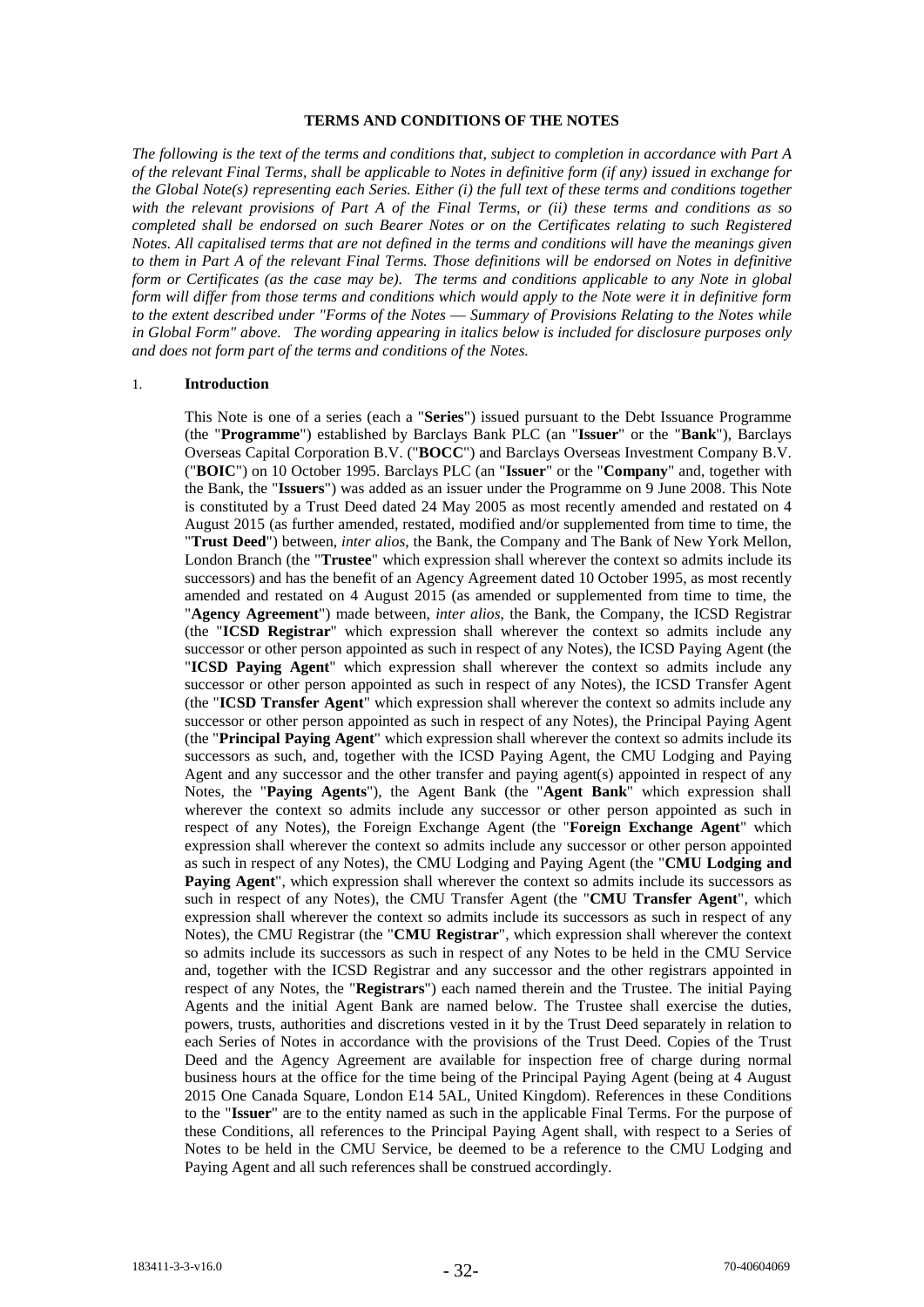Holders of Notes and, in relation to any Series of Bearer Notes, any coupons ("**Coupons**") or talons for further Coupons ("**Talons**") appertaining thereto are entitled to the benefit of, are bound by, and will be deemed to have notice of, all the provisions of the Trust Deed and are deemed to have notice of those provisions applicable to them of the Agency Agreement.

The term "**Notes**" means debt instruments, by whatever name called, issued under the Programme. The Notes may be issued in bearer form ("**Bearer Notes**"), or in registered form ("**Registered Notes**"). All subsequent references in these Conditions to "Notes" are to the Notes which are the subject of the relevant Final Terms. Notes issued under the Programme are issued in Series and each Series may comprise one or more tranches (each a "**Tranche**") of Notes. Each Tranche is the subject of the applicable final terms (the "**Final Terms**") which supplements these terms and conditions (the "**Conditions**"). The terms and conditions applicable to any particular Tranche of Notes are these Conditions as completed by the relevant Final Terms. In the event of any inconsistency between these Conditions and the relevant Final Terms, the relevant Final Terms shall prevail. Certain provisions of these Conditions are summaries of the Trust Deed and the Agency Agreement and are subject to their detailed provisions.

## 2. **Interpretation**

(a) *Definitions*: In these Conditions the following expressions have the following meanings:

"**Accrual Yield**" has the meaning given in the relevant Final Terms;

"**Additional Business Centre(s)**" means the city or cities specified as such in the relevant Final Terms;

"**Additional Financial Centre(s)**" means the city or cities specified as such in the relevant Final Terms;

"**BBSW**" means the Australian Bank Bill Swap Rate;

"**Business Day**" means:

- (a) in relation to any sum payable in euro, a TARGET Settlement Day and a day (other than a Saturday, Sunday or public holiday) on which commercial banks and foreign exchange markets settle payments generally in London and in each (if any) Additional Business Centre;
- (b) in relation to any sum payable in Renminbi, a day (other than a Saturday, Sunday or public holiday) on which commercial banks and foreign exchange markets are open for business and settlement of Renminbi payments in Hong Kong, London and in each (if any) Additional Business Centre and are not authorised or obligated by law or executive order to be closed; and
- (c) in relation to any sum payable in a currency other than euro or Renminbi, a day (other than a Saturday, Sunday or public holiday) on which commercial banks and foreign exchange markets settle payments generally in London, in the Principal Financial Centre of the relevant currency and in each (if any) Additional Business Centre;

"**Business Day Convention**", in relation to any particular date, has the meaning given in the relevant Final Terms and, if so specified in the relevant Final Terms, may have different meanings in relation to different dates and, in this context, the following expressions shall have the following meanings:

- (a) "**Following Business Day Convention**" means that the relevant date shall be postponed to the first following day that is a Business Day;
- (b) "**Modified Following Business Day Convention**" or "**Modified Business Day Convention**" means that the relevant date shall be postponed to the first following day that is a Business Day unless that day falls in the next calendar month in which case that date will be the first preceding day that is a Business Day;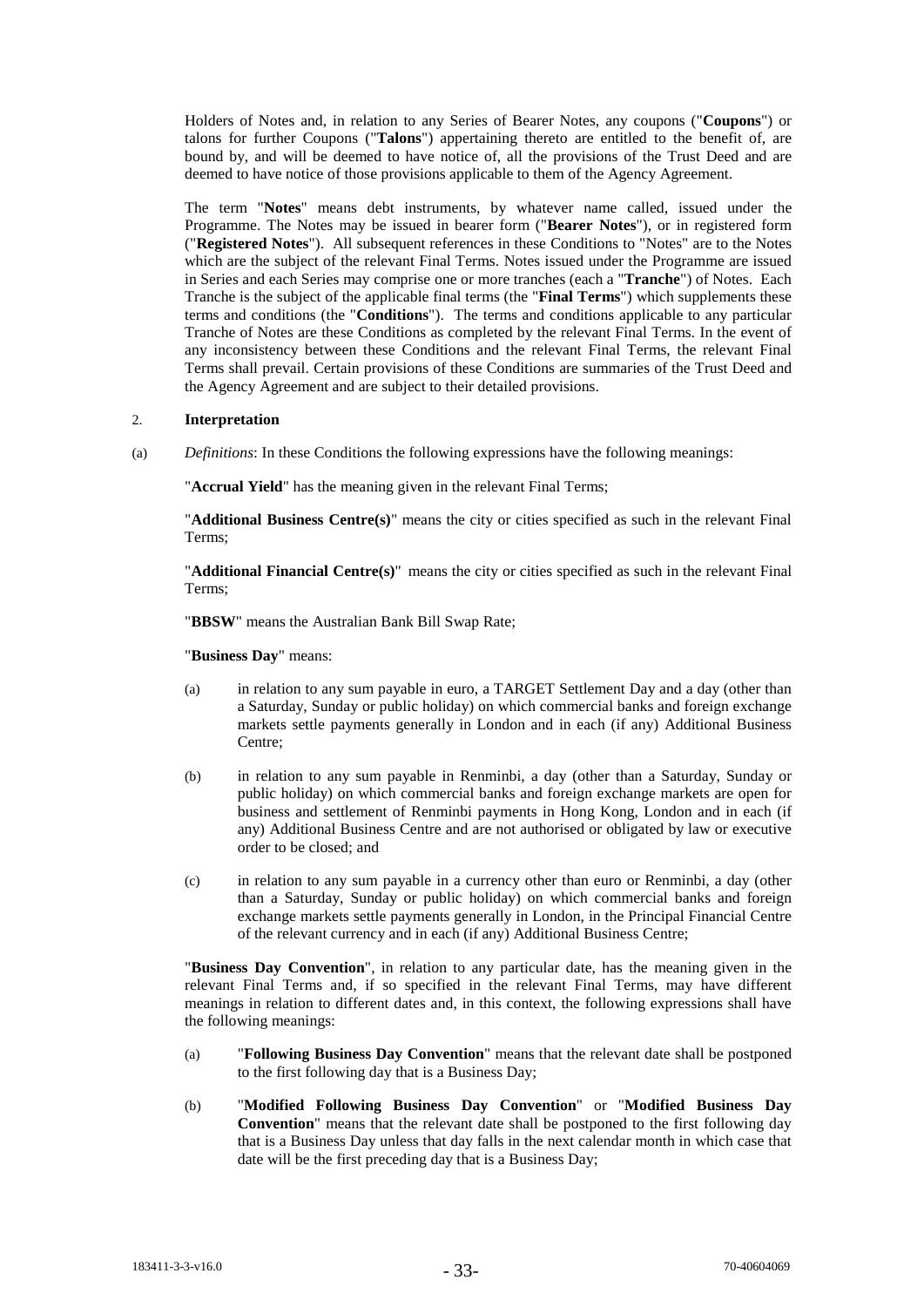- (c) "**Preceding Business Day Convention**" means that the relevant date shall be brought forward to the first preceding day that is a Business Day;
- (d) "**FRN Convention**", "**Floating Rate Convention**" or "**Eurodollar Convention**" means that each relevant date shall be the date which numerically corresponds to the preceding such date in the calendar month which is the number of months specified in the relevant Final Terms as the Specified Period after the calendar month in which the preceding such date occurred provided, however, that:
	- (i) if there is no such numerically corresponding day in the calendar month in which any such date should occur, then such date will be the last day which is a Business Day in that calendar month;
	- (ii) if any such date would otherwise fall on a day which is not a Business Day, then such date will be the first following day which is a Business Day unless that day falls in the next calendar month, in which case it will be the first preceding day which is a Business Day; and
	- (iii) if the preceding such date occurred on the last day in a calendar month which was a Business Day, then all subsequent such dates will be the last day which is a Business Day in the calendar month which is the specified number of months after the calendar month in which the preceding such date occurred; and
- (e) "**No Adjustment**" means that the relevant date shall not be adjusted in accordance with any Business Day Convention;

"**Calculation Amount**" has the meaning given in the relevant Final Terms;

"**Capital Regulations**" means, at any time, the laws, regulations, requirements, standards, guidelines and policies relating to capital adequacy for credit institutions of either (i) the PRA and/or (ii) any other national or European authority, in each case then in effect in the United Kingdom (or in such other jurisdiction in which the Issuer may be organised or domiciled) and applicable to the Group, including, as at the date hereof, CRD IV and related technical standards;

"**CDOR**" means the Canadian inter-bank offered rate;

"**CHIBOR**" means the China inter-bank offered rate;

"**CNH HIBOR**" means the CNH Hong Kong interbank offered rate;

"**CMU Service**" means the Central Moneymarkets Unit Service, operated by the Hong Kong Monetary Authority;

"**Coupon Sheet**" means, in respect of a Note, a coupon sheet relating to the Note;

"**Couponholders**" means the holders of the Coupons (whether or not attached to the relevant Notes);

"**CRD IV**" means the legislative package consisting of Directive 2013/36/EU on access to the activity of credit institutions and the prudential supervision of credit institutions and investment firms, as the same may be amended or replaced from time to time, and the CRD IV Regulation;

"**CRD IV Regulation**" means Regulation (EU) No. 575/2013 on prudential requirements for credit institutions and investment firms of the European Parliament and of the Council of 26 June 2013, as the same may be amended or replaced from time to time;

"**Day Count Fraction**" means, in respect of the calculation of an amount for any period of time (the "**Calculation Period**"), such day count fraction as may be specified in these Conditions or the relevant Final Terms and: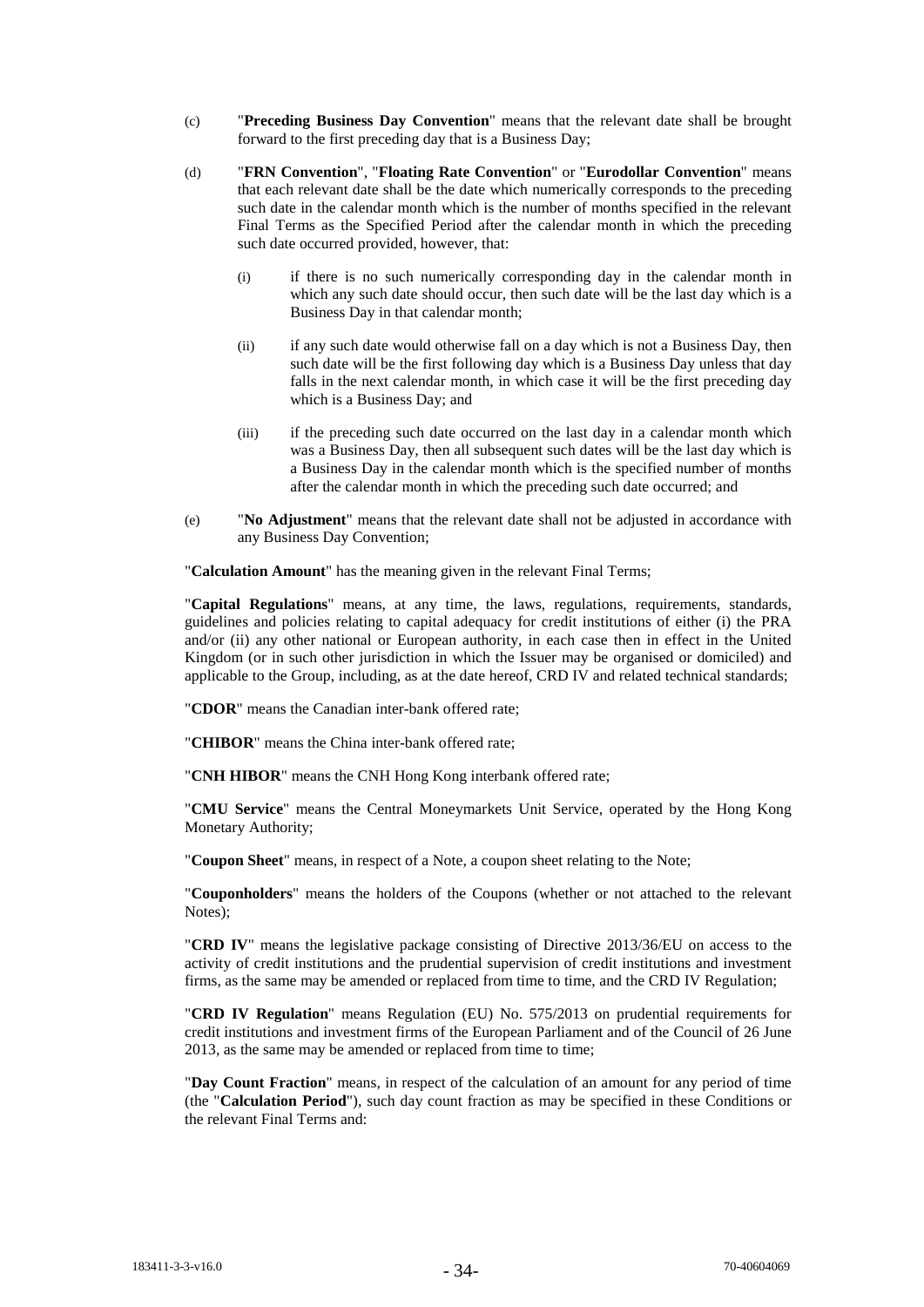#### (a) if "**Actual/Actual (ICMA)**" is so specified, means:

- (i) where the Calculation Period is equal to or shorter than the Regular Period during which it falls, the actual number of days in the Calculation Period divided by the product of (1) the actual number of days in such Regular Period and (2) the number of Regular Periods in any year; and
- (ii) where the Calculation Period is longer than one Regular Period, the sum of:
	- (A) the actual number of days in such Calculation Period falling in the Regular Period in which it begins divided by the product of (1) the actual number of days in such Regular Period and (2) the number of Regular Periods in any year; and
	- (B) the actual number of days in such Calculation Period falling in the next Regular Period divided by the product of (a) the actual number of days in such Regular Period and (2) the number of Regular Periods in any year;
- (b) if "**Actual/Actual (ISDA)**" is so specified, means the actual number of days in the Calculation Period divided by 365 (or, if any portion of the Calculation Period falls in a leap year, the sum of (A) the actual number of days in that portion of the Calculation Period falling in a leap year divided by 366 and (B) the actual number of days in that portion of the Calculation Period falling in a non-leap year divided by 365);
- (c) if "**Actual/365 (Fixed)**" is so specified, means the actual number of days in the Calculation Period divided by 365;
- (d) if "**Actual/360**" is so specified, means the actual number of days in the Calculation Period divided by 360;
- (e) if "**30/360**" is so specified, means the number of days in the Calculation Period divided by 360, calculated on a formula basis is as follows

Day Count Fraction = 
$$
\frac{[360 \times (Y_2 - Y_1)] + [30 \times (M_2 - M_1)] + (D_2 - D_1)}{360}
$$

where:

"**Y1**" is the year, expressed as a number, in which the first day of the Calculation Period falls;

"**Y2**" is the year, expressed as a number, in which the day immediately following the last day included in the Calculation Period falls;

"**M1**" is the calendar month, expressed as a number, in which the first day of the Calculation Period falls;

" $M_2$ " is the calendar month, expressed as a number, in which the day immediately following the last day included in the Calculation Period falls;

"**D1**" is the first calendar day, expressed as a number, of the Calculation Period, unless such number would be 31, in which case  $D_1$  will be 30; and

"**D2**" is the calendar day, expressed as a number, immediately following the last day included in the Calculation Period, unless such number would be 31 and  $D_1$  is greater than 29, in which case  $D_2$  will be 30; and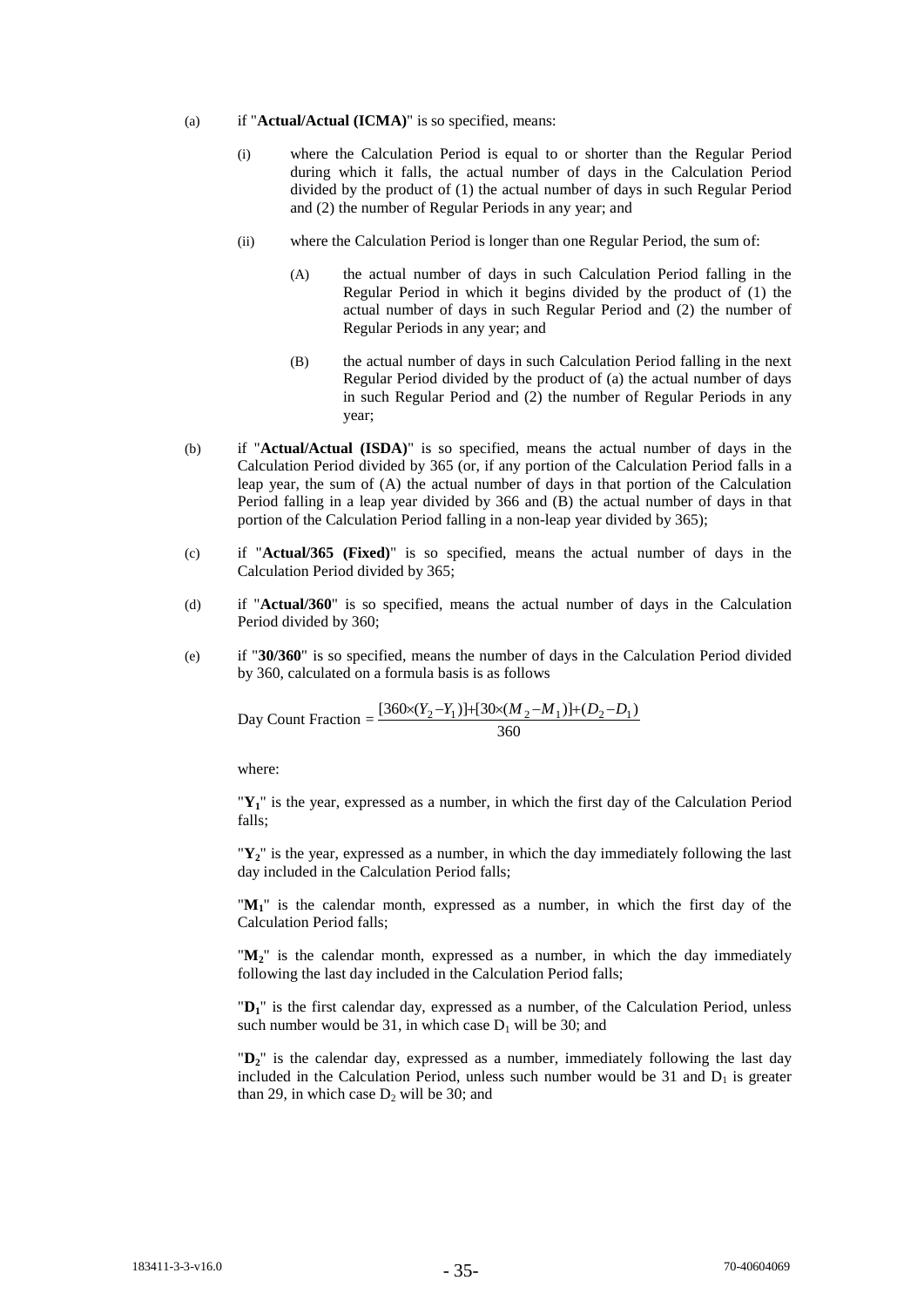(f) if "**30E/360**" or "**Eurobond Basis**" is so specified, means the number of days in the Calculation Period divided by 360, calculated on a formula basis is as follows:

Day Count Fraction = 
$$
\frac{[360 \times (Y_2 - Y_1)] + [30 \times (M_2 - M_1)] + (D_2 - D_1)}{360}
$$

where:

"**Y1**" is the year, expressed as a number, in which the first day of the Calculation Period falls;

" $Y_2$ " is the year, expressed as a number, in which the day immediately following the last day included in the Calculation Period falls;

"**M1**" is the calendar month, expressed as a number, in which the first day of the Calculation Period falls;

" $M_2$ " is the calendar month, expressed as a number, in which the day immediately following the last day included in the Calculation Period falls;

"D<sub>1</sub>" is the first calendar day, expressed as a number, of the Calculation Period, unless such number would be 31, in which case  $D_1$  will be 30; and

"**D2**" is the calendar day, expressed as a number, immediately following the last day included in the Calculation Period, unless such number would be 31, in which case  $D<sub>2</sub>$ will be 30; and

(g) if "**30E/360 (ISDA)**" is so specified, means the number of days in the Calculation Period divided by 360, calculated on a formula basis is as follows:

Day Count Fraction =  $\frac{[360x(Y_2 - Y_1)] + [30x(M_2 - M_1)] + (D_2 - D_1)}{2}$ 360

where:

" $Y_1$ " is the year, expressed as a number, in which the first day of the Calculation Period falls;

"**Y2**" is the year, expressed as a number, in which the day immediately following the last day included in the Calculation Period falls;

"M<sub>1</sub>" is the calendar month, expressed as a number, in which the first day of the Calculation Period falls;

" $M_2$ " is the calendar month, expressed as a number, in which the day immediately following the last day included in the Calculation Period falls;

"**D1**" is the first calendar day, expressed as a number, of the Calculation Period, unless (i) that day is the last day of February or (ii) such number would be 31, in which case  $D_1$ will be 30; and

"**D2**" is the calendar day, expressed as a number, immediately following the last day included in the Calculation Period, unless (i) that day is the last day of February but not the Maturity Date or (ii) such number would be 31, in which case  $D_2$  will be 30,

**provided, however**, that in each such case the number of days in the Calculation Period is calculated from (and including) the first day of the Calculation Period to (but excluding) the last day of the Calculation Period;

"**Early Redemption Amount (Tax)**" means, in respect of any Note, its principal amount or such other amount as may be specified in the relevant Final Terms;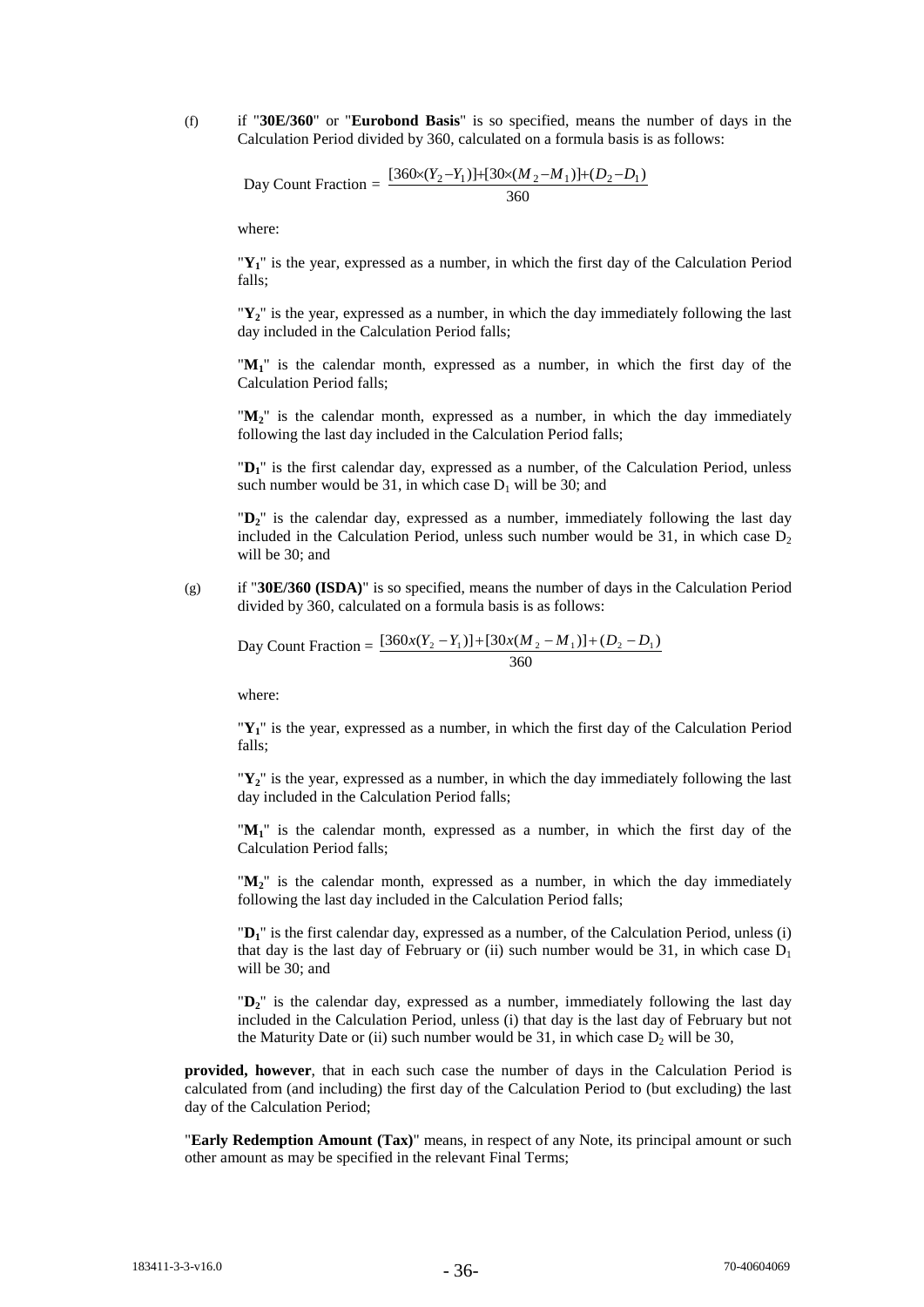"**Early Termination Amount**" means, in respect of any Note, its principal amount or such other amount as may be specified in these Conditions or the relevant Final Terms;

"**EURIBOR**" means, in respect of any specified currency and any specified period, the interest rate benchmark known as the Euro zone interbank offered rate which is calculated and published by a designated distributor (currently Thomson Reuters) in accordance with the requirements from time to time of the European Banking Federation (or any other person which takes over the administration of that rate) based on estimated interbank borrowing rates for a number of designated currencies and maturities which are provided, in respect of each such currency, by a panel of contributor banks (details of historic EURIBOR rates can be obtained from the designated distributor);

"**Extraordinary Resolution**" has the meaning given in the Trust Deed;

"**Final Redemption Amount**" means, in respect of any Note, its principal amount or such other amount as may be specified in the relevant Final Terms;

"**First Interest Payment Date**" means the date specified in the relevant Final Terms;

"**First Margin**" means the margin specified as such in the relevant Final Terms;

"**First Reset Date**" means the date specified in the relevant Final Terms;

"**First Reset Period**" means the period from (and including) the First Reset Date until (but excluding) the first Subsequent Reset Date or, if a Subsequent Reset Date is not specified in the relevant Final Terms, the Maturity Date;

"**First Reset Rate of Interest**" means, in respect of the First Reset Period and subject to Condition 6(c) (*Reset Note Provisions - Rate of Interest*), the rate of interest determined by the Agent Bank on the relevant Reset Determination Date as the sum of the relevant Mid-Swap Rate and the First Margin;

"**Fixed Coupon Amount**" has the meaning given in the relevant Final Terms;

"**Fixed Rate Note**" means a Note on which interest is calculated at a fixed rate payable in arrear on a fixed date or dates in each year and on redemption or on such other dates as may be agreed between the relevant Issuer and the relevant dealer(s) (as indicated in the relevant Final Terms);

"**Floating Rate Note**" means a Note on which interest is calculated at a floating rate payable at intervals of one, two, three, six or 12 months or at such other intervals as may be agreed between the relevant Issuer and the relevant dealer(s) (as indicated in the relevant Final Terms);

"**Group**" means the Company and its consolidated subsidiaries;

"**HIBOR**" means the Hong Kong inter-bank offered rate;

"**Holder**", in the case of Bearer Notes, has the meaning given in Condition 3(b) (*Form, Denomination, Title and Transfer - Title to Bearer Notes*) and, in the case of Registered Notes, has the meaning given in Condition 3(d) (*Form, Denomination, Title and Transfer - Title to Registered Notes*);

"**Hong Kong**" means the Hong Kong Special Administrative Region of the People's Republic of China;

"**Initial Rate of Interest**" has the meaning specified in the relevant Final Terms;

"**Interest Amount**" means, in relation to a Note and an Interest Period, the amount of interest payable in respect of that Note for that Interest Period;

"**Interest Commencement Date**" means the Issue Date of the Notes or such other date as may be specified as the Interest Commencement Date in the relevant Final Terms;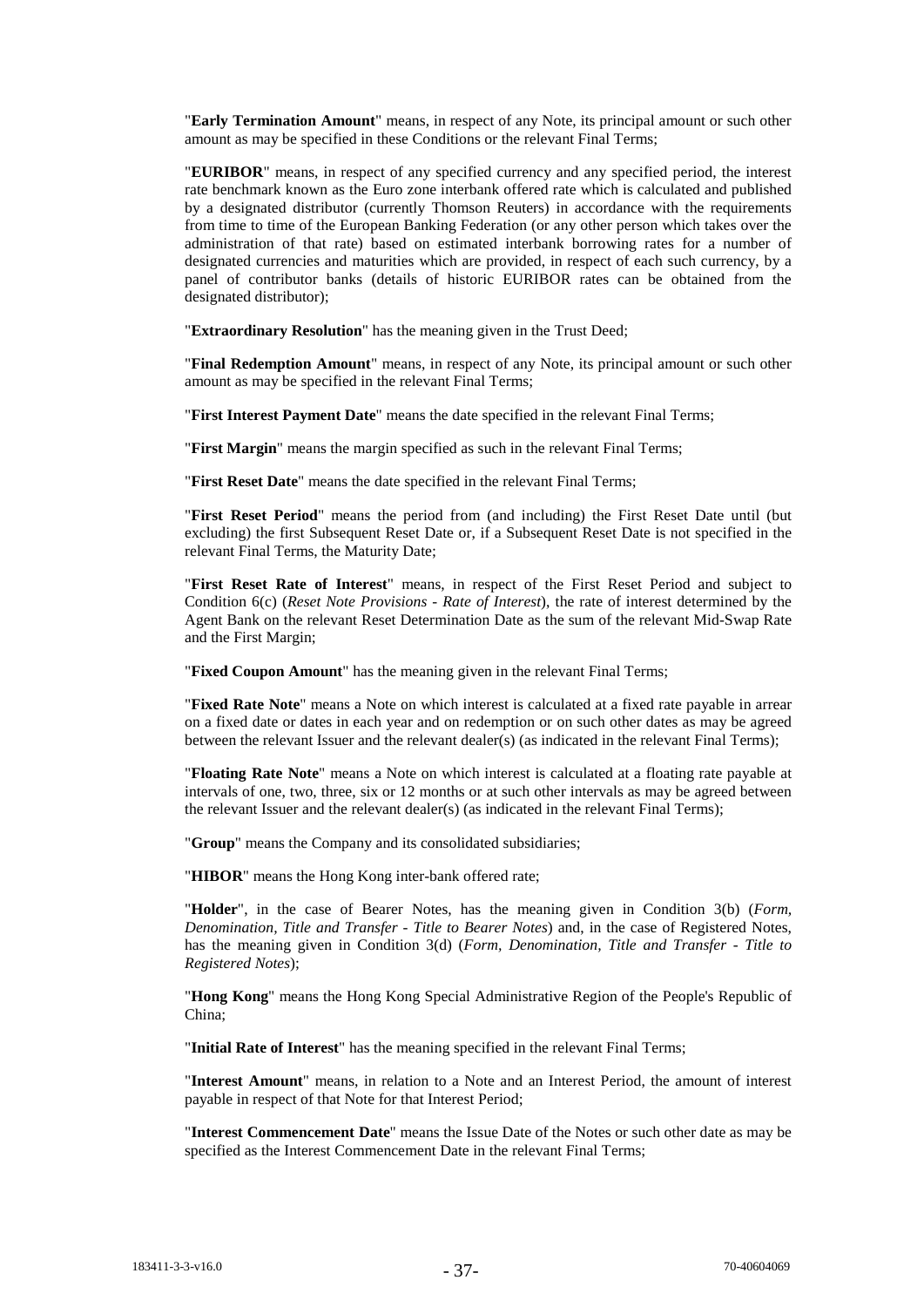"**Interest Determination Date**" shall mean the date specified as such in the relevant Final Terms, or if none is so specified:

- (a) if the Reference Rate is LIBOR, the second London business day prior to the start of each Interest Period;
- (b) if the Reference Rate is EURIBOR, the second day on which TARGET2 is open prior to the start of each Interest Period;
- (c) if the Reference Rate is BBSW, the first day of each Interest Period;
- (d) if the Reference Rate is SHIBOR, the first day of each Interest Period;
- (e) if the Reference Rate is CHIBOR, the first day of each Interest Period;
- (f) if the Reference Rate is CNH HIBOR, the second day on which Hong Kong is open prior to the start of each Interest Period;
- (g) if the Reference Rate is TIBOR, the second day on which commercial banks are open for business (including dealings in foreign exchange and foreign currency deposits) in Tokyo prior to the start of each Interest Period;
- (h) if the Reference Rate is STIBOR, the second day on which commercial banks are open for business (including dealings in foreign exchange and foreign currency deposits) in Stockholm prior to the start of each Interest Period;
- (i) if the Reference Rate is SIBOR, the second day on which Singapore is open prior to the start of each Interest Period;
- (j) if the Reference Rate is HIBOR, the first day of each Interest Period;
- (k) if the Reference Rate is CDOR, the first day of each Interest Period; and
- (l) if the Reference Rate is NIBOR, the second day on which commercial banks are open for business (including dealings in foreign exchange and foreign currency deposits) in Oslo prior to the start of each Interest Period.

"**Interest Payment Date**" means the First Interest Payment Date and any date or dates specified as such in the relevant Final Terms (each such date a "**Specified Interest Payment Date**") and, if a Business Day Convention is specified in the relevant Final Terms:

- (a) as the same may be adjusted in accordance with the relevant Business Day Convention; or
- (b) if the Business Day Convention is the FRN Convention, Floating Rate Convention or Eurodollar Convention and an interval of a number of calendar months is specified in the relevant Final Terms as being the Specified Period, each of such dates as may occur in accordance with the FRN Convention, Floating Rate Convention or Eurodollar Convention at such Specified Period of calendar months following the Interest Commencement Date (in the case of the first Interest Payment Date) or the previous Interest Payment Date (in any other case);

"**Interest Period**" means each period beginning on (and including) the Interest Commencement Date or any Interest Payment Date and ending on (but excluding) the next Interest Payment Date;

"**ISDA Definitions**" means the 2006 ISDA Definitions (as amended and updated as at the Issue Date of the first Tranche of the Notes of the relevant Series (as specified in the relevant Final Terms) as published by the International Swaps and Derivatives Association, Inc.);

"**Issue Date**" has the meaning given in the relevant Final Terms;

"**LIBOR**" means, in respect of any specified currency and any specified period, the interest rate benchmark known as the London interbank offered rate which is calculated and published by a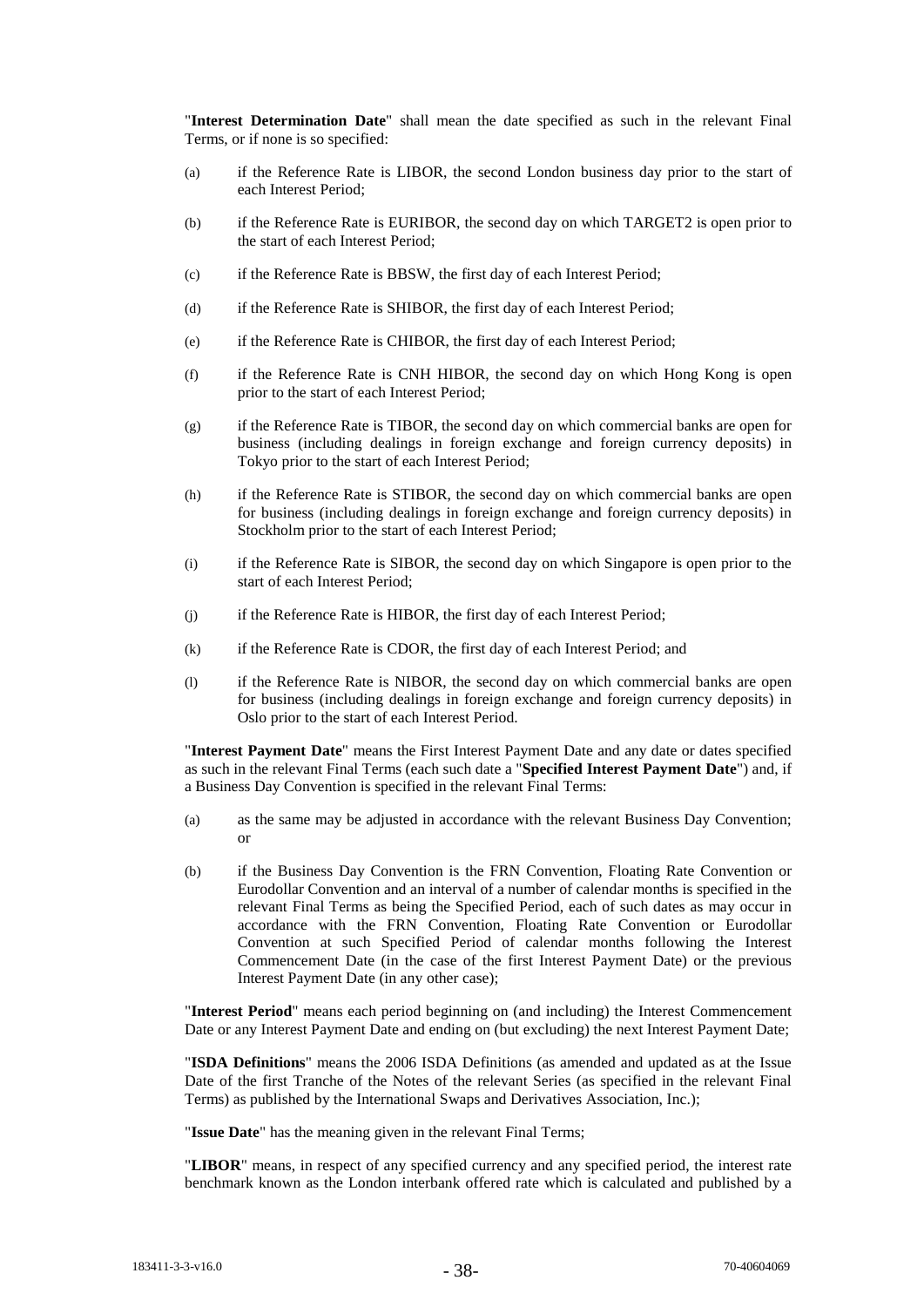designated distributor (currently Thomson Reuters) in accordance with the requirements from time to time of ICE Benchmark Administration Limited (or any other person which takes over the administration of that rate) based on estimated interbank borrowing rates for a number of designated currencies and maturities which are provided, in respect of each such currency, by a panel of contributor banks (details of historic LIBOR rates can be obtained from the designated distributor);

"**Margin**" has the meaning given in the relevant Final Terms;

"**Maturity Date**" has the meaning given in the relevant Final Terms;

"**Maximum Redemption Amount**" has the meaning given in the relevant Final Terms;

"**Mid-Swap Maturity**" has the meaning given in the relevant Final Terms;

"**Mid-Market Swap Rate**" means for any Reset Period the mean of the bid and offered rates for the fixed leg payable with a frequency equivalent to the frequency with which scheduled interest payments are payable on the Notes during the relevant Reset Period (calculated on the day count basis customary for fixed rate payments in the Specified Currency, such day count basis as determined by the Agent Bank) of a fixed-for-floating interest rate swap transaction in the Specified Currency which transaction (i) has a term equal to the relevant Reset Period and commencing on the relevant Reset Date, (ii) is in an amount that is representative for a single transaction in the relevant market at the relevant time with an acknowledged dealer of good credit in the swap market and (iii) has a floating leg based on the Mid-Swap Floating Leg Benchmark Rate for the Mid-Swap Maturity (as specified in the relevant Final Terms) (calculated on the day count basis customary for floating rate payments in the Specified Currency, such day count basis as determined by the Agent Bank);

"**Mid-Market Swap Rate Quotation**" means a quotation (expressed as a percentage rate per annum) for the relevant Mid-Market Swap Rate;

"**Mid-Swap Floating Leg Benchmark Rate**" means EURIBOR if the Specified Currency is euro or LIBOR for the Specified Currency if the Specified Currency is not euro or the Reference Rate as specified in the relevant Final Terms;

"**Mid-Swap Rate**" means, in relation to a Reset Determination Date and subject to Condition 6(d) (*Reset Note Provisions - Fallbacks*), either:

- (i) if Single Mid-Swap Rate is specified in the relevant Final Terms, the rate for swaps in the Specified Currency:
	- (A) with a term equal to the relevant Reset Period; and
	- (B) commencing on the relevant Reset Date,

which appears on the Relevant Screen Page; or

- (ii) if Mean Mid-Swap Rate is specified in the relevant Final Terms, the arithmetic mean (expressed as a percentage rate per annum and rounded, if necessary, to the nearest 0.001 per cent. (0.0005 per cent. being rounded upwards) ) of the bid and offered swap rate quotations for swaps in the Specified Currency:
	- (A) with a term equal to the relevant Reset Period; and
	- (B) commencing on the relevant Reset Date,

which appear on the Relevant Screen Page,

in either case, as at approximately 11.00 a.m. in the Principal Financial Centre of the Specified Currency on such Reset Determination Date, all as determined by the Agent Bank;

"**Minimum Redemption Amount**" has the meaning given in the relevant Final Terms;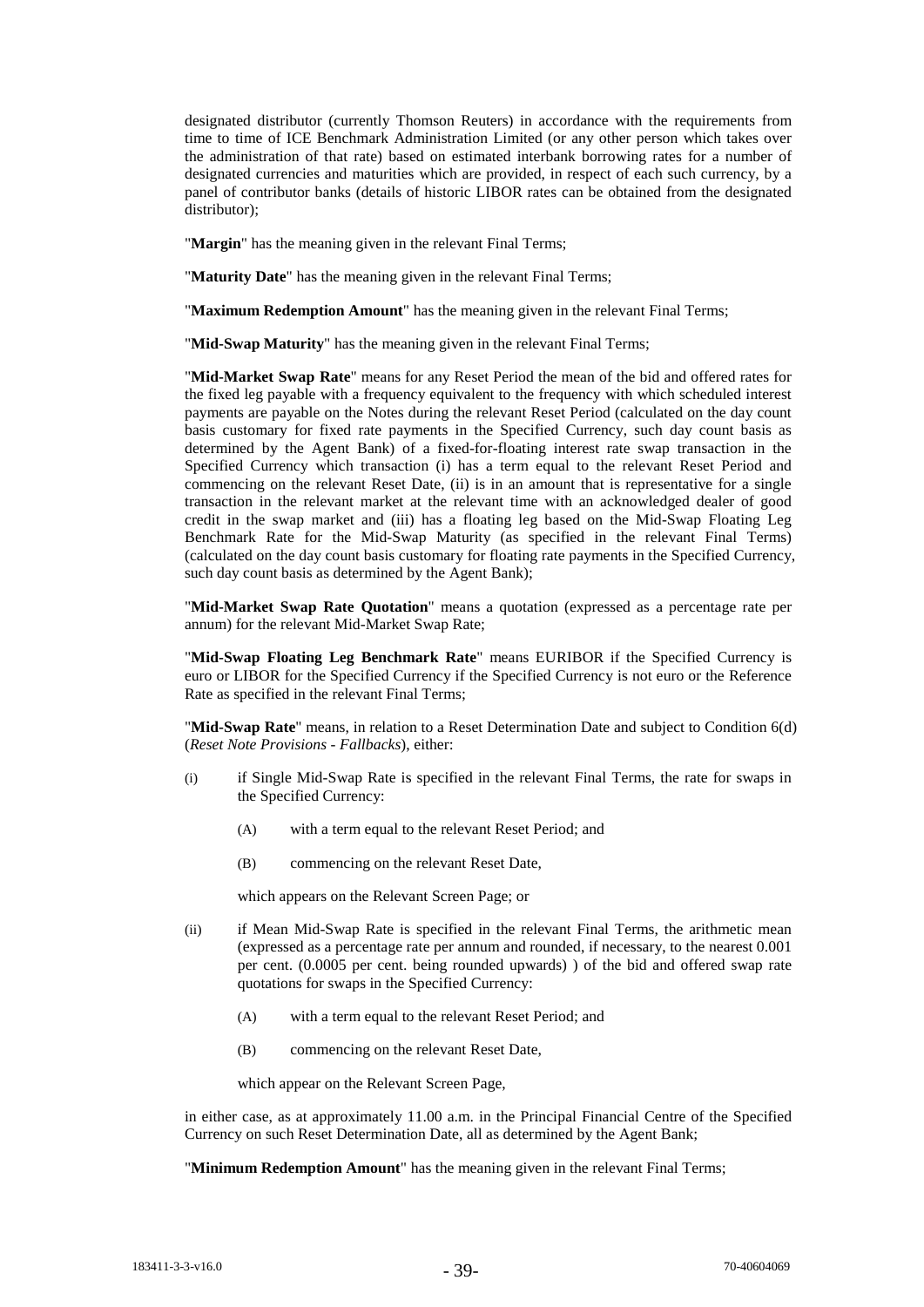"**NIBOR**" means the Oslo inter-bank offered rate;

"**Noteholder**", in the case of Bearer Notes, has the meaning given in Condition 3(b) (*Form, Denomination, Title and Transfer - Title to Bearer Notes*) and, in the case of Registered Notes, has the meaning given in Condition 3(d) (*Form, Denomination, Title and Transfer - Title to Registered Notes*);

"**Optional Redemption Amounts**" means Optional Redemption Amount (Call), Optional Redemption Amount (Put) or Optional Redemption Amount (Regulatory Event), as the case may be, as specified in the relevant Final Terms;

"**Optional Redemption Amount (Call)**" means, in respect of any Note, its principal amount or such other amount as may be specified in the relevant Final Terms;

"**Optional Redemption Amount (Put)**" means, in respect of any Note, its principal amount or such other amount as may be specified in the relevant Final Terms;

"**Optional Redemption Amount (Regulatory Event)**" means, in respect of any Tier 2 Capital Note, its principal amount or such other amount as may be specified in the relevant Final Terms;

"**Optional Redemption Date (Call)**" has the meaning given in the relevant Final Terms;

"**Optional Redemption Date (Put)**" has the meaning given in the relevant Final Terms;

#### "**Payment Business Day**" means:

- (a) if the currency of payment is euro, any day (other than a Saturday, Sunday or public holiday) which is:
	- (i) a day on which (a) banks in the relevant place of presentation are open for presentation and payment of bearer debt securities and for dealings in foreign currencies, or as the case may be, the CMU Lodging and Paying Agent has its Specified Office or (b) commercial banks are open for general business (including dealings in foreign currencies) in the city where the Principal Paying Agent or the CMU Lodging and Paying Agent, as the case may be, has its Specified Office; and
	- (ii) in the case of payment by transfer to an account, a TARGET Settlement Day and a day on which dealings in foreign currencies may be carried on in each (if any) Additional Financial Centre; or
- (b) if the currency of payment is not euro, any day (other than a Saturday, Sunday or public holiday) which is:
	- (i) a day on which (a) banks in the relevant place of presentation are open for presentation and payment of bearer debt securities and for dealings in foreign currencies, or as the case may be, the CMU Lodging and Paying Agent has its Specified Office or (b) commercial banks are open for general business (including dealings in foreign currencies) in the city where the Principal Paying Agent or the CMU Lodging and Paying Agent, as the case may be, has its Specified Office ; and
	- (ii) in the case of payment by transfer to an account, a day on which dealings in foreign currencies (including, in the case of Renminbi Notes, settlement of Renminbi payments) may be carried on in the Principal Financial Centre of the currency of payment and in each (if any) Additional Financial Centre;

"**Person**" means any individual, company, corporation, firm, partnership, joint venture, association, organisation, state or agency of a state or other entity, whether or not having separate legal personality;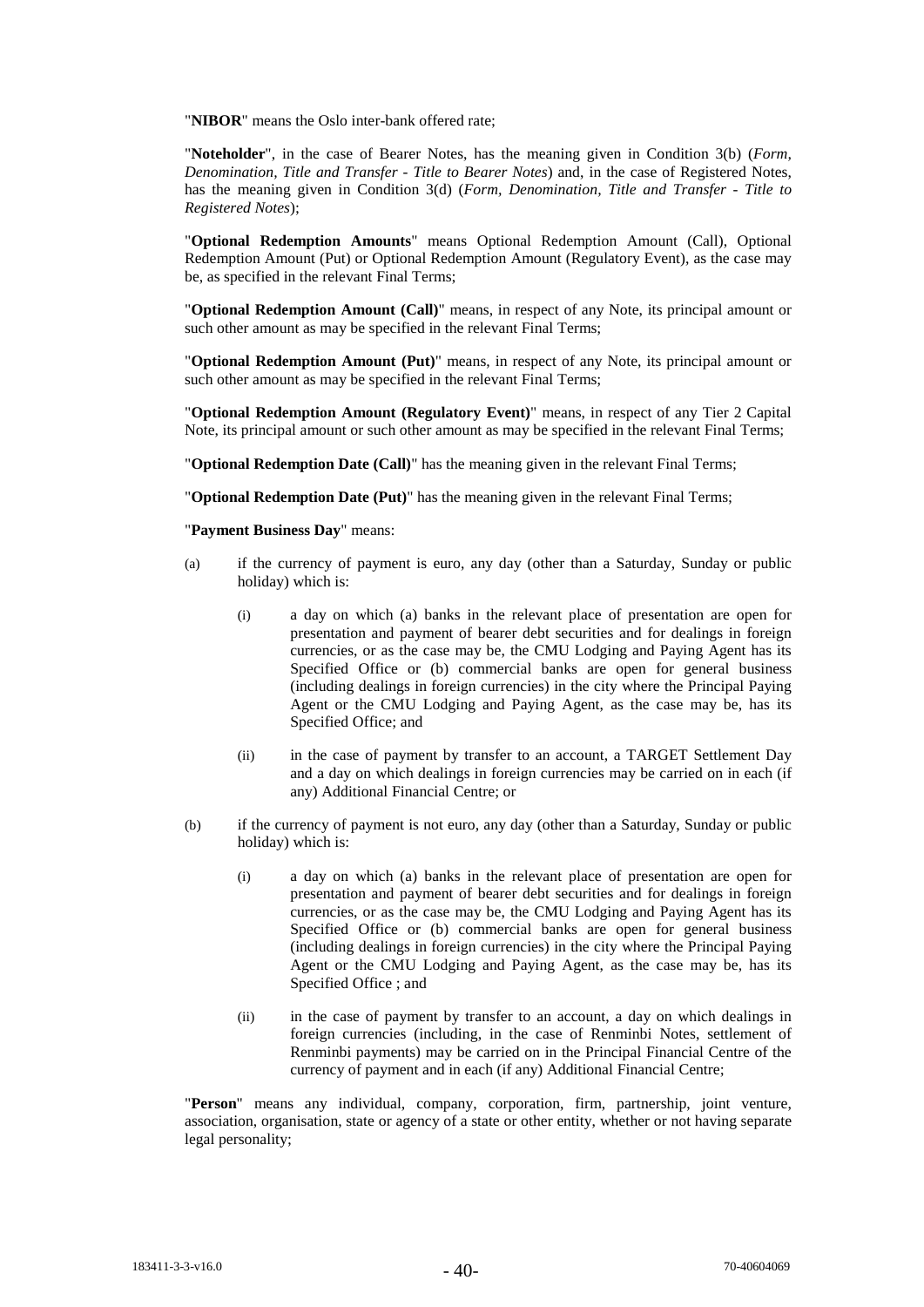"**PRA**" means the United Kingdom Prudential Regulation Authority or such other governmental authority in the United Kingdom (or if the Issuer becomes domiciled in a jurisdiction other than the United Kingdom, such other jurisdiction) having primary responsibility for the prudential supervision of the Issuer;

"**PRC**" means the People's Republic of China which, for the purposes of these Conditions shall exclude Hong Kong, the Macau Special Administrative Region and Taiwan;

"**Principal Financial Centre**" means, in relation to any currency, the principal financial centre for that currency provided, however, that:

- (a) in relation to euro, it means the principal financial centre of such Member State of the European Union as is selected (in the case of a payment) by the payee or (in the case of a calculation) by the Agent Bank;
- (b) in relation to Renminbi, it means Hong Kong or the principal financial centre as is specified in the relevant Final Terms; and
- (c) in relation to New Zealand dollars, it means either Wellington or Auckland as is selected (in the case of a payment) by the payee or (in the case of a calculation) by the Agent Bank;

"**Put Option Notice**" means a notice which must be delivered to a Paying Agent by any Noteholder wanting to exercise a right to redeem a Note at the option of the Noteholder;

"**Put Option Receipt**" means a receipt issued by a Paying Agent to a depositing Noteholder upon deposit of a Note with such Paying Agent by any Noteholder wanting to exercise a right to redeem a Note at the option of the Noteholder;

"**Rate of Interest**" means (i) in the case of Notes other than Reset Notes, the rate or rates (expressed as a percentage per annum) of interest payable in respect of the Notes specified in the relevant Final Terms or calculated or determined in accordance with the provisions of these Conditions; and (ii) in the case of Reset Notes, the Initial Rate of Interest, the First Reset Rate of Interest or the Subsequent Reset Rate of Interest, as applicable;

"**Redemption Amount**" means, as appropriate, the Final Redemption Amount, the Early Redemption Amount (Tax), the Optional Redemption Amount (Call), the Optional Redemption Amount (Put), the Optional Redemption Amount (Regulatory Event) or such other amount in the nature of a redemption amount as may be specified in the relevant Final Terms;

"**Reference Banks**" (i) in the case of Notes other than Reset Notes, has the meaning given in the relevant Final Terms or, if none, four major banks selected by the Agent Bank in the market that is most closely connected with the Reference Rate; and (ii) in the case of Reset Notes, has the meaning given in the relevant Final Terms or, if none, four major banks in the swap, money, securities or other market most closely connected with the relevant Mid-Swap Rate as selected by the Issuer on the advice of an investment bank of international repute;

"**Reference Price**" has the meaning given in the relevant Final Terms;

"**Reference Rate**" shall mean (i) LIBOR, (ii) EURIBOR, (iii) BBSW, (iv) SHIBOR, (v) CHIBOR, (vi) CNH HIBOR, (vii) TIBOR, (viii) STIBOR, (ix) SIBOR, (x) HIBOR, (xi) CDOR and (xii) NIBOR, in each case for the relevant currency and for the relevant period, as specified in the relevant Final Terms;

"**Regular Period**" means:

(a) in the case of Notes where interest is scheduled to be paid only by means of regular payments, each period from (and including) the Interest Commencement Date to (but excluding) the first Interest Payment Date and each successive period from (and including) one Interest Payment Date to (but excluding) the next Interest Payment Date;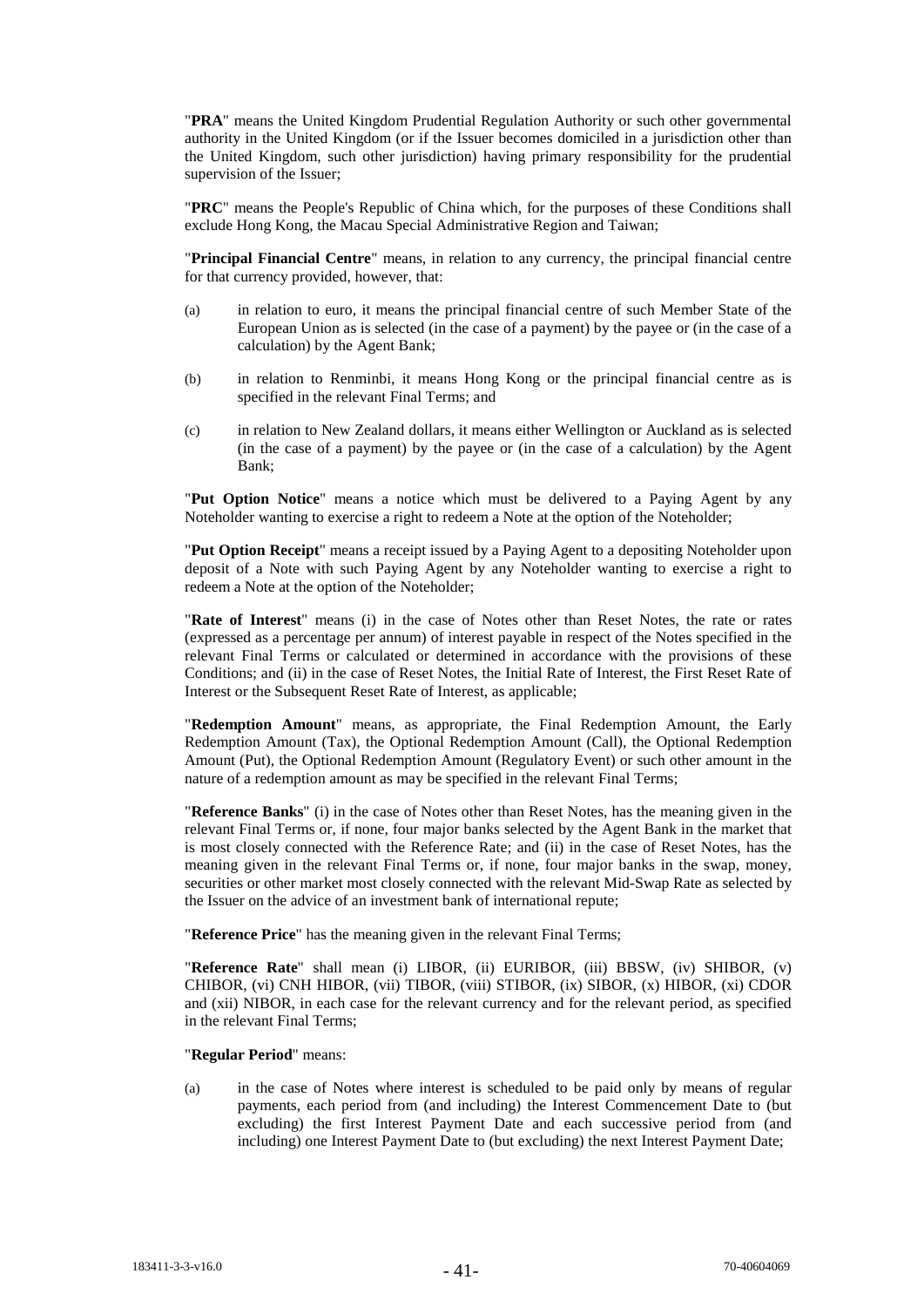- (b) in the case of Notes where, apart from the first Interest Period, interest is scheduled to be paid only by means of regular payments, each period from (and including) a Regular Date falling in any year to (but excluding) the next Regular Date, where "**Regular Date**" means the day and month (but not the year) on which any Interest Payment Date falls; and
- (c) in the case of Notes where, apart from one Interest Period other than the first Interest Period, interest is scheduled to be paid only by means of regular payments, each period from (and including) a Regular Date falling in any year to (but excluding) the next Regular Date, where "**Regular Date**" means the day and month (but not the year) on which any Interest Payment Date falls other than the Interest Payment Date falling at the end of the irregular Interest Period;

"**Relevant Date**" means, in relation to any payment, whichever is the later of (a) the date on which the payment in question first becomes due and (b) if the full amount payable has not been received in the Principal Financial Centre of the currency of payment by the Principal Paying Agent or the Trustee on or prior to such due date, the date on which (the full amount having been so received) notice to that effect has been given to the Noteholders;

"**Relevant Financial Centre**" shall mean (i) London, in the case of a determination of LIBOR, (ii) Brussels, in the case of a determination of EURIBOR, (iii) Sydney, in the case of a determination of BBSW, (iv) Shanghai, in the case of a determination of SHIBOR, (v) Shanghai, in the case of a determination of CHIBOR, (vi) Hong Kong, in the case of a determination of CNH HIBOR, (vii) Tokyo, in the case of a determination of TIBOR, (viii) Stockholm, in the case of a determination of STIBOR, (ix) Singapore, in the case of a determination of SIBOR, (x) Hong Kong, in the case of a determination of HIBOR, (xi) Toronto, in the case of a determination of CDOR and (xii) Oslo, in the case of a determination of NIBOR, as specified in the relevant Final Terms;

"**Relevant Screen Page**" means the page, section or other part of a particular information service (or any successor or replacement page, section or other part of a particular information service, including, without limitation, Reuters) specified as the Relevant Screen Page in the relevant Final Terms, or such other page, section or other part as may replace it on that information service or such other information service, in each case, as may be nominated by the Person providing or sponsoring the information appearing there for the purpose of displaying rates or prices comparable to the Reference Rate;

"**Relevant Time**" has the meaning given in the relevant Final Terms;

"**Reset Date**" means the First Reset Date and each Subsequent Reset Date (as applicable), in each case as adjusted (if so specified in the relevant Final Terms) in accordance with Condition 5 (*Fixed Rate Note Provisions*) as if the relevant Reset Date was an Interest Payment Date;

"**Reset Determination Date**" means, unless otherwise specified in the relevant Final Terms, the second Business Day prior to each relevant Reset Date;

"**Reset Note**" means a Note which bears interest at a rate of interest which is recalculated at specified intervals;

"**Reset Period**" means the First Reset Period or a Subsequent Reset Period, as the case may be;

"**SHIBOR**" means the Shanghai inter-bank offered rate;

"**SIBOR**" means the Singapore inter-bank offered rate;

"**Specified Currency**" has the meaning given in the relevant Final Terms;

"**Specified Denomination(s)**" has the meaning given in the relevant Final Terms;

"**Specified Office**" has the meaning given in the Agency Agreement;

"**Specified Period**" has the meaning given in the relevant Final Terms;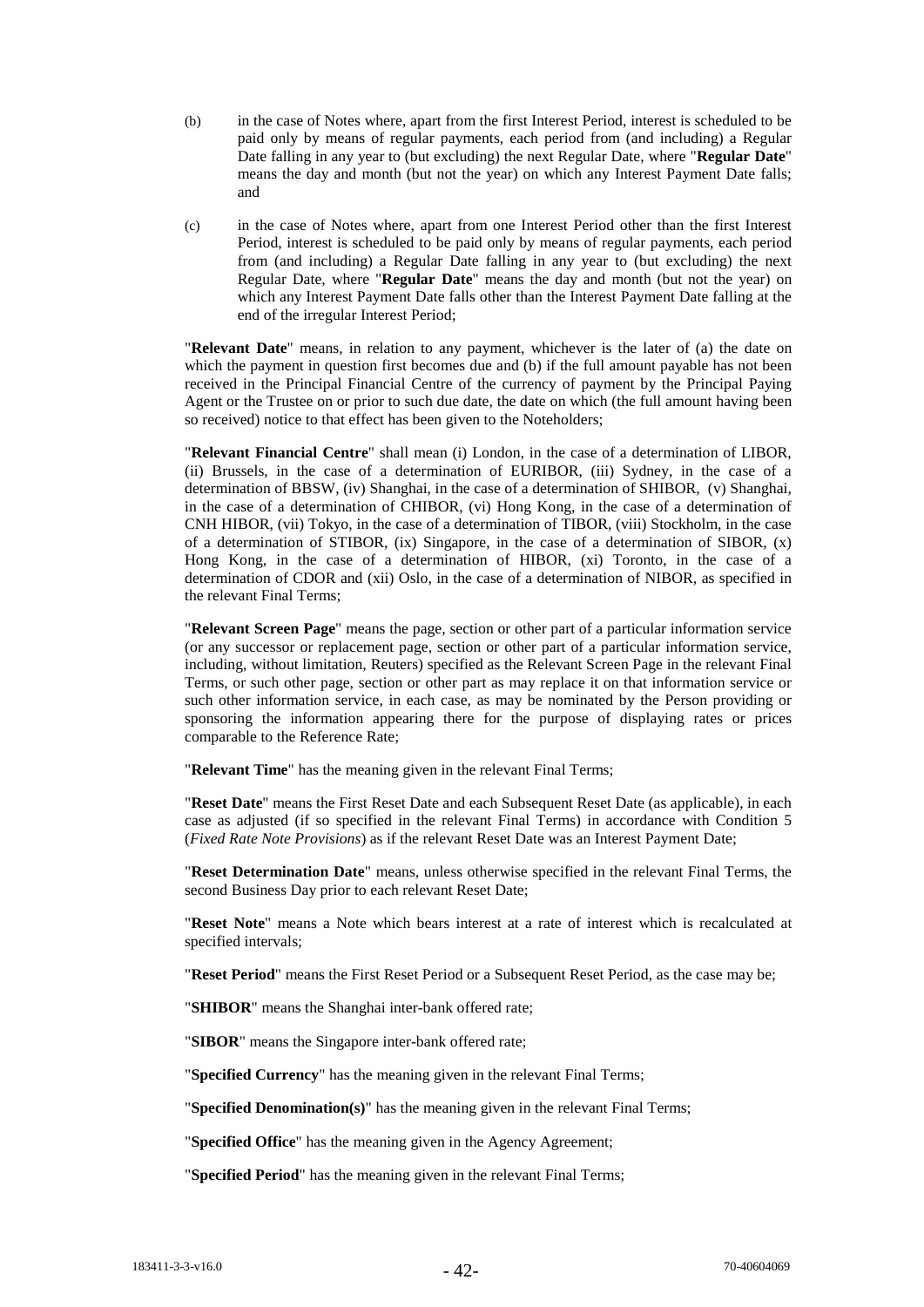"**STIBOR**" means the Stockholm inter-bank offered rate;

"**Subsequent Margin**" means the margin specified as such in the relevant Final Terms;

"**Subsequent Reset Date**" means the date or dates specified in the relevant Final Terms;

"**Subsequent Reset Period**" means the period from (and including) the first Subsequent Reset Date to (but excluding) the next Subsequent Reset Date, and each successive period from (and including) a Subsequent Reset Date to (but excluding) the next succeeding Subsequent Reset Date:

"**Subsequent Reset Rate of Interest**" means, in respect of any Subsequent Reset Period and subject to Condition 6(d) (*Reset Note Provisions - Fallbacks*), the rate of interest determined by the Agent Bank on the relevant Reset Determination Date as the sum of the relevant Mid-Swap Rate and the relevant Subsequent Margin;

"**Subsidiary**" means, in relation to any other company, a company which is for the time being a subsidiary (within the meaning of Section 1159 of the Companies Act 2006 of the United Kingdom) of such other company;

"**Talon**" means a talon for further Coupons;

"**TARGET2**" means the Trans-European Automated Real-Time Gross Settlement Express Transfer payment system which utilises a single shared platform and which was launched on 19 November 2007;

"**TARGET Settlement Day**" means any day on which TARGET2 is open for the settlement of payments in euro;

"**Taxing Jurisdiction**" has the meaning given to it in Condition 14(a) (*Taxation – Gross up*);

"**TIBOR**" means the Tokyo inter-bank offered rate;

"**Tier 2 Capital**" means Tier 2 Capital for the purposes of the Capital Regulations;

"**Winding-up Event**" means with respect to the Notes if (i) a court of competent jurisdiction in England (or such other jurisdiction in which the Issuer may be organised) makes an order for its winding-up which is not successfully appealed within 30 days of the making of such order, (ii) the Issuer's shareholders adopt an effective resolution for its winding-up (other than, in the case of either (i) or (ii) above, under or in connection with a scheme of reconstruction, merger or amalgamation not involving a bankruptcy or insolvency) or (iii) following the appointment of an administrator of the Issuer, the administrator gives notice that it intends to declare and distribute a dividend; and

"**Zero Coupon Note**" means a Note specified as such in the relevant Final Terms.

- (b) *Interpretation*: In these Conditions:
	- (i) if the Notes are Zero Coupon Notes, references to Coupons and Couponholders are not applicable;
	- (ii) if Talons are specified in the relevant Final Terms as being attached to the Notes at the time of issue, references to Coupons shall be deemed to include references to Talons;
	- (iii) if Talons are not specified in the relevant Final Terms as being attached to the Notes at the time of issue, references to Talons are not applicable;
	- (iv) any reference to principal shall be deemed to include the Redemption Amount, any additional amounts in respect of principal which may be payable under Condition 14 (*Taxation*), any premium payable in respect of a Note and any other amount in the nature of principal payable pursuant to these Conditions;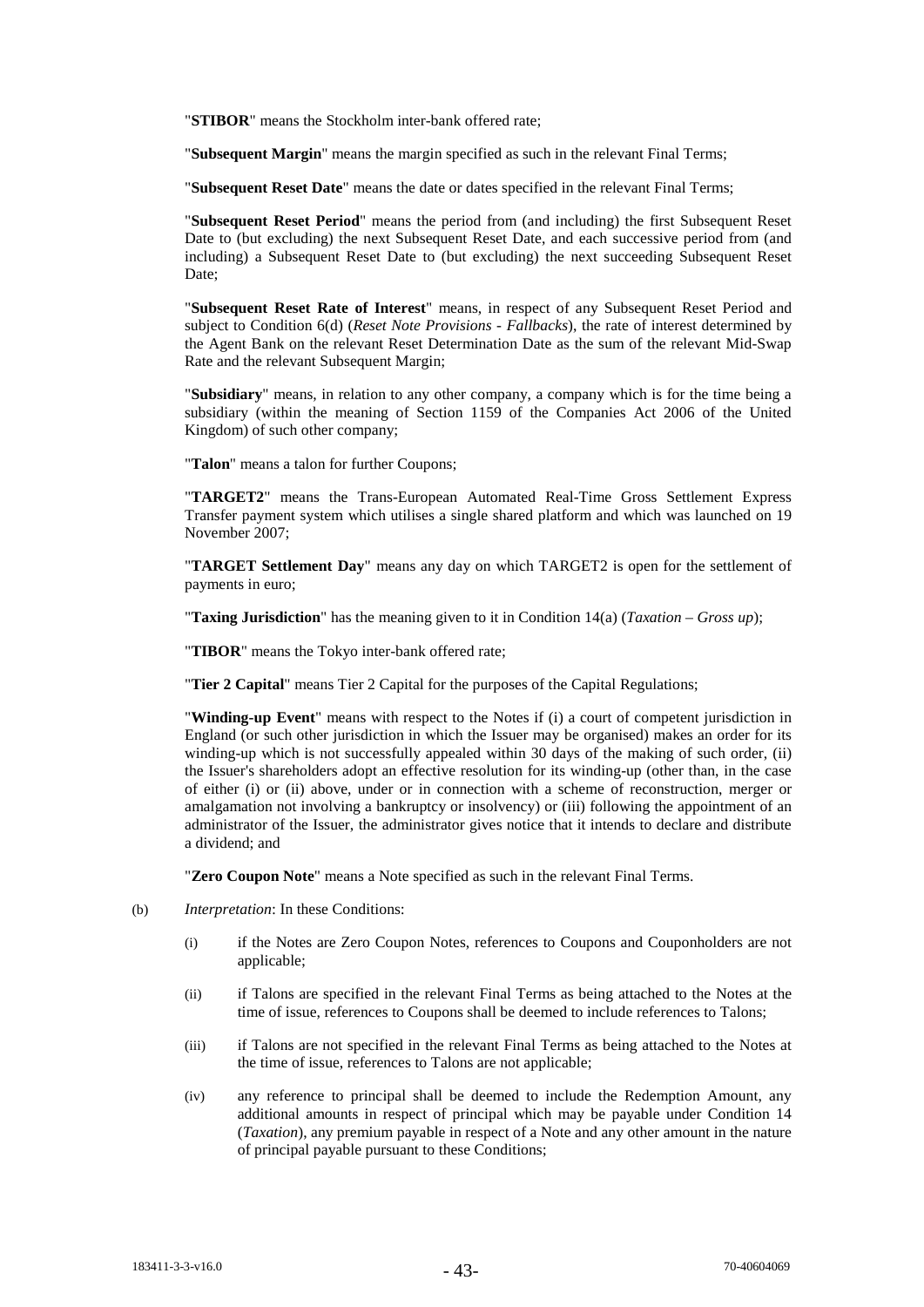- (v) any reference to interest shall be deemed to include any additional amounts in respect of interest which may be payable under Condition 14 (*Taxation*) and any other amount in the nature of interest payable pursuant to these Conditions;
- (vi) references to Notes being "outstanding" shall be construed in accordance with the Trust Deed;
- (vii) if an expression is stated in Condition 2(a) (*Interpretation - Definitions*) to have the meaning given in the relevant Final Terms, but the relevant Final Terms gives no such meaning or specifies that such expression is "Not Applicable" then such expression is not applicable to the Notes; and
- (viii) any reference to the Trust Deed or the Agency Agreement shall be construed as a reference to the Trust Deed or the Agency Agreement, as the case may be, as amended and/or supplemented up to (and including) the Issue Date of the Notes.

## 3. **Form, Denomination, Title and Transfer**

- (a) *Bearer Notes:* Bearer Notes are in the Specified Denomination(s) with Coupons and, if specified in the relevant Final Terms, Talons attached at the time of issue. In the case of a Series of Bearer Notes with more than one Specified Denomination, Bearer Notes of one Specified Denomination will not be exchangeable for Bearer Notes of another Specified Denomination.
- (b) *Title to Bearer Notes:* Title to Bearer Notes and the Coupons will pass by delivery. In the case of Bearer Notes, "**Holder**" means the holder of such Bearer Note and "**Noteholder**" and "**Couponholder**" shall be construed accordingly.
- (c) *Registered Notes:* Registered Notes are in the Specified Denomination(s), which may include a minimum denomination specified in the relevant Final Terms and higher integral multiples of a smaller amount specified in the relevant Final Terms.
- (d) *Title to Registered Notes:* The Registrar will maintain the register in accordance with the provisions of the Agency Agreement. A certificate (each, a "**Certificate**") will be issued to each Holder of Registered Notes in respect of its registered holding. Each Certificate will be numbered serially with an identifying number which will be recorded in the Register. In the case of Registered Notes, "**Holder**" means the person in whose name such Registered Note is for the time being registered in the Register (or, in the case of a joint holding, the first named thereof) and "**Noteholder**" shall be construed accordingly.
- (e) *Ownership:* The Holder of any Note or Coupon shall (except as otherwise required by law) be treated as its absolute owner for all purposes (whether or not it is overdue and regardless of any notice of ownership, trust or any other interest therein, any writing thereon or, in the case of Registered Notes, on the Certificate relating thereto (other than the endorsed form of transfer) or any notice of any previous loss or theft thereof) and no Person shall be liable for so treating such Holder.
- (f) *Transfers of Registered Notes:* Subject to Conditions 3(i) (*Form, Denomination, Title and Transfer - Closed periods*) and 3(j) (*Form, Denomination, Title and Transfer - Regulations concerning transfers and registration*) below, a Registered Note may be transferred upon surrender of the relevant Certificate, with the endorsed form of transfer duly completed, at the Specified Office of the Registrar or any Transfer Agent, together with such evidence as the Registrar or (as the case may be) such Transfer Agent may reasonably require to prove the title of the transferor and the authority of the individuals who have executed the form of transfer; provided, however, that a Registered Note may not be transferred unless the principal amount of Registered Notes transferred and (where not all of the Registered Notes held by a Holder are being transferred) the principal amount of the balance of Registered Notes not transferred are Specified Denominations. Where not all the Registered Notes represented by the surrendered Certificate are the subject of the transfer, a new Certificate in respect of the balance of the Registered Notes will be issued to the transferor.
- (g) *Registration and delivery of Certificates:* Within five business days of the surrender of a Certificate in accordance with Condition 3(f) (*Form, Denomination, Title and Transfer -*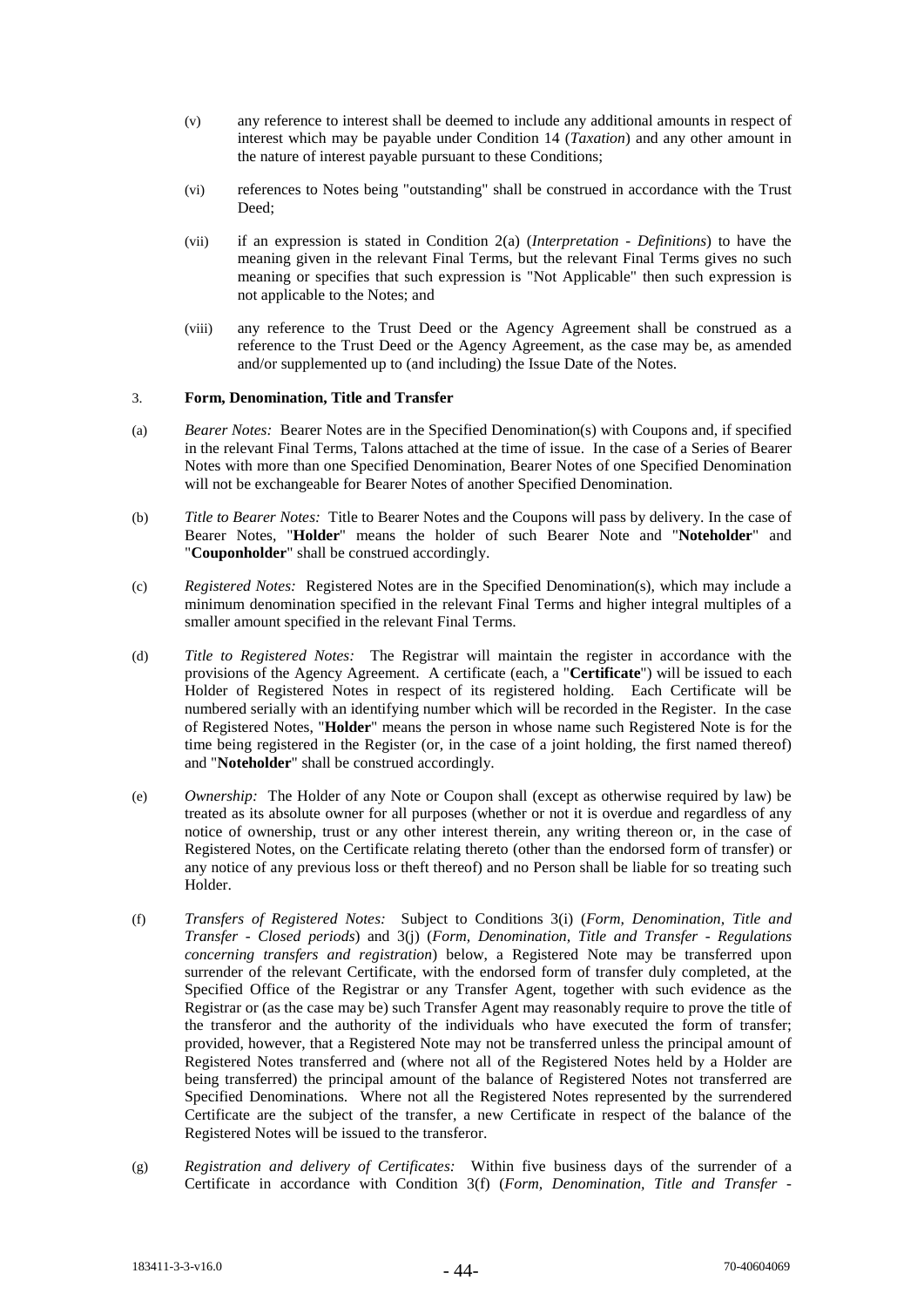*Transfers of Registered Notes*) above, the Registrar will register the transfer in question and deliver a new Certificate of a like principal amount to the Registered Notes transferred to each relevant Holder at its Specified Office or (as the case may be) the Specified Office of any Transfer Agent or (at the request and risk of any such relevant Holder) by uninsured first class mail (airmail if overseas) to the address specified for the purpose by such relevant Holder. In this Condition 3(g) (*Form, Denomination, Title and Transfer - Registration and delivery of Certificates*), "**business day**" means a day (other than a Saturday, Sunday or public holiday) on which commercial banks are open for general business (including dealings in foreign currencies) in the city where the Registrar or (as the case may be) the relevant Transfer Agent has its Specified Office.

- (h) *No charge:* The transfer of a Registered Note will be effected without charge by or on behalf of the Issuer or the Registrar or any Transfer Agent but against such indemnity as the Registrar or (as the case may be) such Transfer Agent may require in respect of any tax or other duty of whatsoever nature which may be levied or imposed in connection with such transfer.
- (i) *Closed periods:* Noteholders may not require transfers to be registered during the period of 15 days ending on the due date for any payment of principal or interest in respect of the Registered Notes or once notice of redemption of the Notes has been given in accordance with Condition 10 (*Redemption and Purchase*).
- (j) *Regulations concerning transfers and registration:* All transfers of Registered Notes and entries on the Register are subject to the detailed regulations concerning the transfer of Registered Notes scheduled to the Agency Agreement. The regulations may be changed by the Issuer with the prior written approval of the Registrar. A copy of the current regulations will be mailed (free of charge) by the Registrar to any Noteholder who requests in writing a copy of such regulations.
- (k) *No exchange*: Registered Notes may not be exchanged for Bearer Notes and Bearer Notes may not be exchanged for Registered Notes.

## 4. **Status**

The Notes are either senior Notes ("**Senior Notes**") or tier 2 capital Notes ("**Tier 2 Capital Notes**"), as specified in the relevant Final Terms.

(a) *Senior Notes*

The Senior Notes (and the Coupons relating thereto, if any) constitute direct, unconditional, unsecured and unsubordinated obligations of the Issuer which will at all times rank *pari passu* among themselves and, in the event of the winding up or administration of the Issuer will rank *pari passu* with all other present and future unsecured and unsubordinated obligations of the Issuer, save for such obligations as may be preferred by provisions of law.

(b) *Tier 2 Capital Notes* 

The Tier 2 Capital Notes (and the Coupons relating thereto, if any) constitute direct unsecured and subordinated obligations of the Issuer ranking *pari passu* without any preference among themselves. In the event of the winding up or administration of the Issuer, the claims of the Trustee (on behalf of the Noteholders but not the rights and claims of the Trustee in its personal capacity under the Trust Deed), the Holders of Tier 2 Capital Notes and any related Coupons against the Issuer in respect of such Notes and Coupons (including any damages or other amounts (if payable)) shall (i) be subordinated in the manner provided in the Trust Deed to the claims of all Senior Creditors; (ii) rank at least *pari passu* with the claims in respect of Parity Obligations (as defined in the Trust Deed) and with the claims of all other subordinated creditors of the Issuer which in each case by law rank, or by their terms are expressed to rank, *pari passu* with the Tier 2 Capital Notes; and (iii) rank senior to the Issuer's ordinary shares, preference shares and any junior subordinated obligations (including the Junior Obligations (as defined in the Trust Deed)) or other securities of the Issuer which by law rank, or by their terms are expressed to rank, junior to the Tier 2 Capital Notes.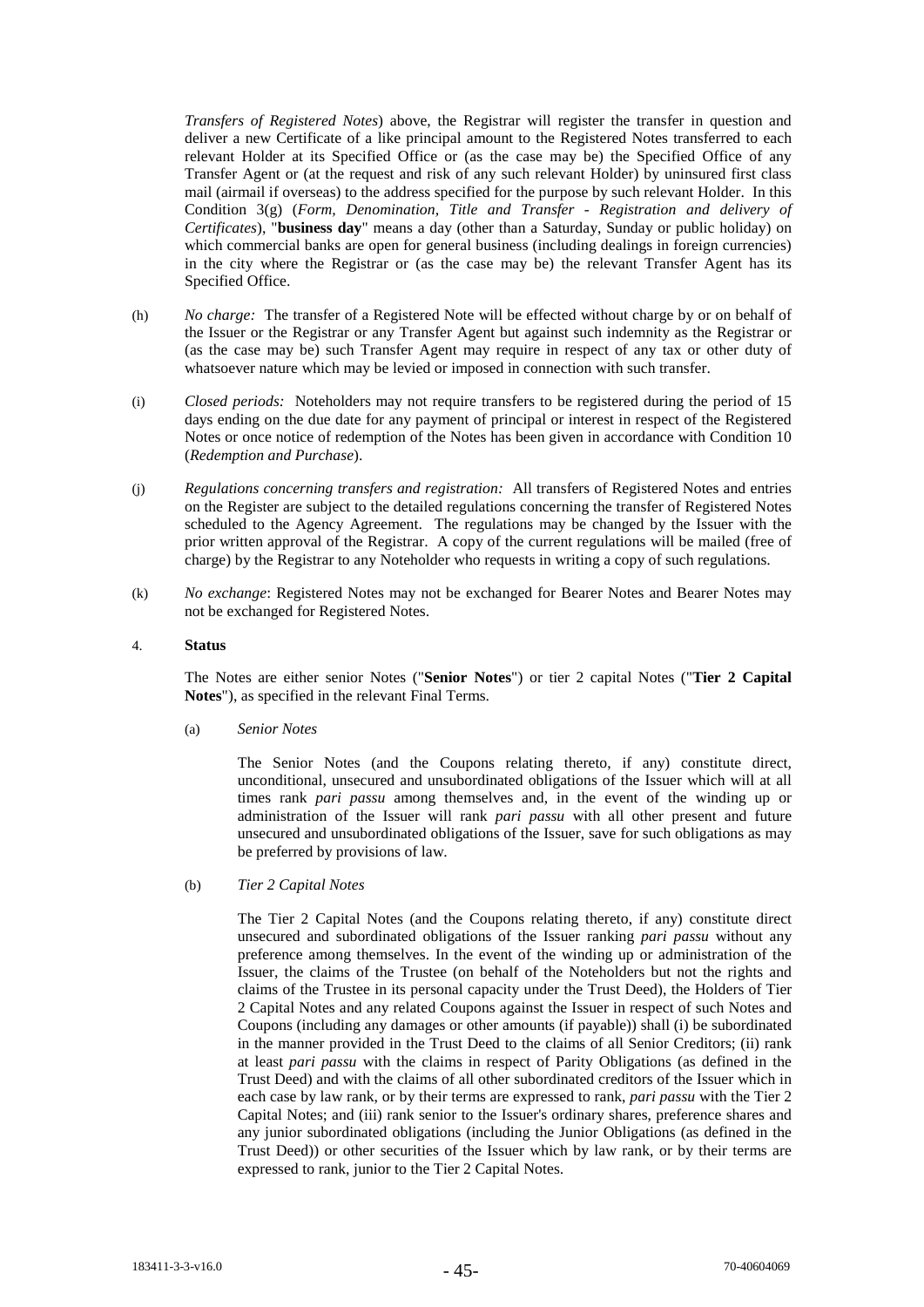Nothing in this Condition 4 (*Status*) shall affect or prejudice the payment of the costs, charges, expenses, liabilities or remuneration of the Trustee or the rights and remedies of the Trustee in respect thereof.

For the purposes of this Condition 4(b) (*Status - Tier 2 Capital Notes*), "**Senior Creditors**" means creditors of the Issuer (i) who are depositors and/or other unsubordinated creditors of such Issuer; or (ii) who are subordinated creditors of such Issuer (whether in the event of winding-up or administration of such Issuer or otherwise) other than  $(x)$  those whose claims by law rank, or by their terms are expressed to rank, *pari passu* with or junior to the claims of the Holders of Tier 2 Capital Notes and relevant Couponholders or (y) those whose claims are in respect of Parity Obligations or Junior Obligations.

(c) *No set-off*

Subject to applicable law, claims in respect of any Tier 2 Capital Notes or related Coupons may not be set off, or be the subject of a counterclaim, by the Holder against or in respect of any of its obligations to the Issuer, the Trustee or any other person and every Holder waives, and shall be treated for all purposes as if it had waived, any right that it might otherwise have to set-off, or to raise by way of counterclaim any of its claims in respect of any Tier 2 Capital Notes or related Coupons, against or in respect of any of its obligations to the Issuer, the Trustee or any other person. If, notwithstanding the preceding sentence, any Holder receives or recovers any sum or the benefit of any sum in respect of any Tier 2 Capital Note or related Coupon by virtue of any such set-off or counterclaim, it shall hold the same on trust for the Issuer and shall pay the amount thereof to the Issuer or, in the event of the winding up of the Issuer, to the liquidator of the Issuer.

# 5. **Fixed Rate Note Provisions**

- (a) *Application:* This Condition 5 (*Fixed Rate Note Provisions*) is applicable to the Notes only if the Fixed Rate Note Provisions are specified in the relevant Final Terms as being applicable.
- (b) *Accrual of interest:* The Notes bear interest from (and including) the Interest Commencement Date at the Rate of Interest payable in arrear on each Interest Payment Date, subject as provided in Condition 11 (*Payments - Bearer Notes*) and Condition 12 (*Payments - Registered Notes*). Each Note will cease to bear interest from (and including) the due date for final redemption unless, upon due presentation, payment of the Redemption Amount is improperly withheld or refused, in which case it will continue to bear interest in accordance with this Condition 5 (*Fixed Rate Note Provisions*) (as well after as before judgment) until (and including) whichever is the earlier of (i) the day on which all sums due in respect of such Note up to that day are received by or on behalf of the relevant Noteholder and (ii) the day on which notice is given to the holder of such Note that sufficient funds for payment of such sums have been received by the Principal Paying Agent or the Trustee.
- (c) *Fixed Coupon Amount:* The amount of interest payable in respect of each Note for any Interest Period shall be the relevant Fixed Coupon Amount and, if the Notes are in more than one Specified Denomination, shall be the relevant Fixed Coupon Amount in respect of the relevant Specified Denomination.
- (d) *Calculation of interest amount:* The amount of interest payable in respect of each Note for any period for which a Fixed Coupon Amount is not specified shall be calculated by applying the Rate of Interest to the Calculation Amount, multiplying the product by the relevant Day Count Fraction, rounding the resulting figure to the nearest sub-unit of the Specified Currency (half a sub-unit being rounded upwards) and multiplying such rounded figure by a fraction equal to the Specified Denomination of such Note divided by the Calculation Amount. For this purpose a "**sub-unit**" means, in the case of any currency other than euro, the lowest amount of such currency that is available as legal tender in the country of such currency and, in the case of euro, means one cent.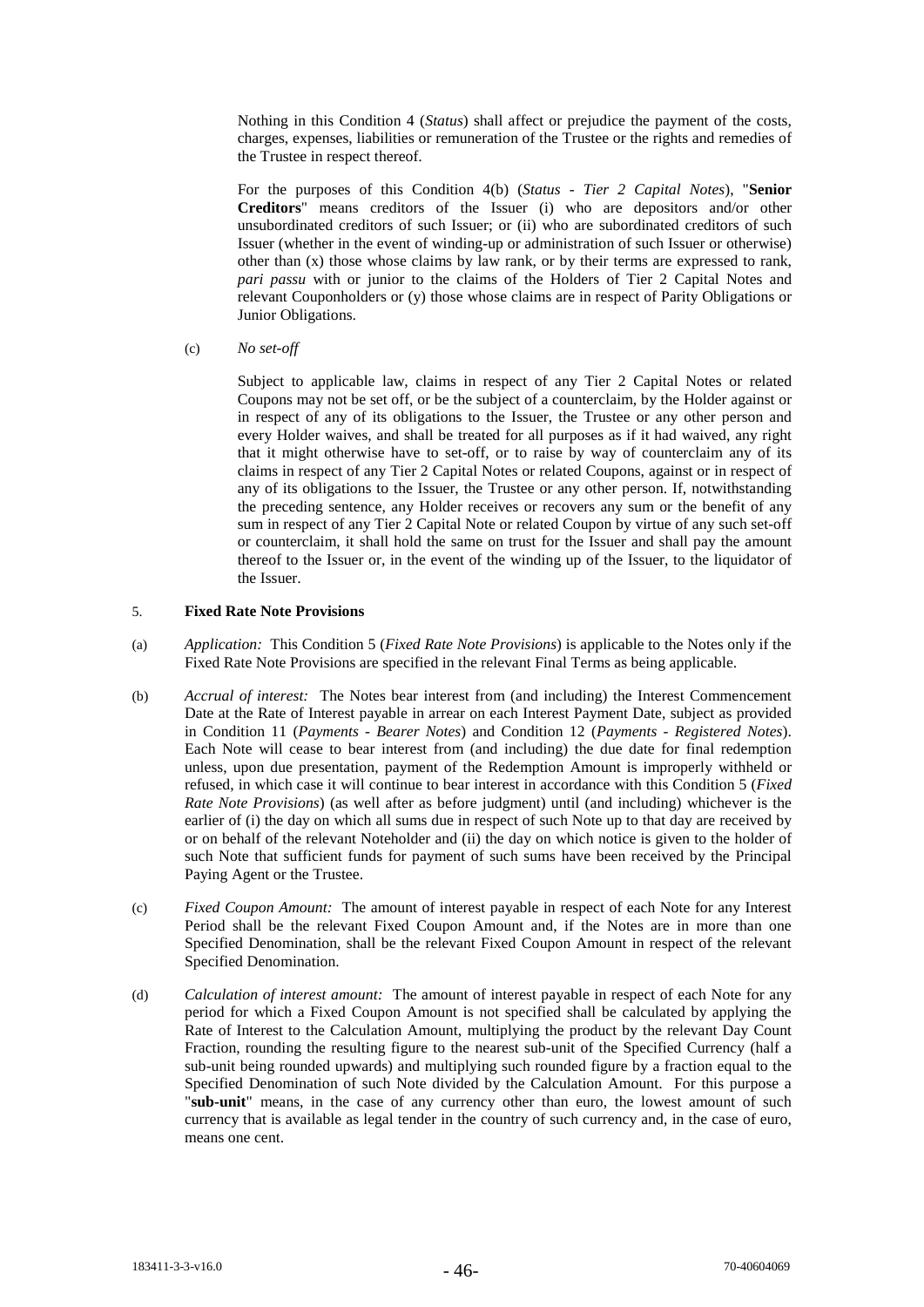In the case of Renminbi or Hong Kong dollar-denominated Notes, if Interest Payment Date adjustment is specified as applying in the relevant Final Terms:

- (i) each Fixed Coupon Amount shall be calculated by multiplying the product of the Rate of Interest and the Calculation Amount by the Day Count Fraction and rounding the resultant figure to the nearest CNY0.01 or HK\$ 0.01 (as the case may be), CNY0.005 or HK\$ 0.005 (as the case may be) being rounded upwards; and
- (ii) where (x) there is not numerically corresponding day in the calendar month in which an Interest Payment Date should occur or (y) any Interest Payment Date would otherwise fall on a day which is not a Business Day, then such Interest Payment Date shall be adjusted in accordance with the Modified Following Business Day Convention.

## 6. **Reset Note Provisions**

- (a) *Application:* This Condition 6 (*Reset Note Provisions*) is applicable to the Notes only if the Reset Note Provisions are specified in the relevant Final Terms as being applicable.
- (b) *Accrual of interest:* The Notes bear interest:
	- (i) from (and including) the Interest Commencement Date specified in the relevant Final Terms until (but excluding) the First Reset Date at the rate per annum equal to the Initial Rate of Interest;
	- (ii) from (and including) the First Reset Date until (but excluding) the first Subsequent Reset Date or, if a Subsequent Reset Date is not specified in the relevant Final Terms, the Maturity Date at the rate per annum equal to the First Reset Rate of Interest; and
	- (iii) for each Subsequent Reset Period thereafter (if any), at the rate per annum equal to the relevant Subsequent Reset Rate of Interest,

payable, in each case, in arrear on each Interest Payment Date, subject to adjustment as provided in Condition 5 (*Fixed Rate Note Provisions*) in the case of Renminbi or Hong Kong dollar denominated Notes and subject further as provided in Condition 11 (*Payments - Bearer Notes*) and Condition 12 (*Payments - Registered Notes*). Each Note will cease to bear interest from (and including) the due date for final redemption unless, upon due presentation, payment of the Redemption Amount is improperly withheld or refused, in which case it will continue to bear interest in accordance with this Condition 6 (*Reset Note Provisions*) (as well after as before judgment) until whichever is the earlier of (i) the day on which all sums due in respect of such Note up to that day are received by or on behalf of the relevant Noteholder and (ii) the day on which notice is given to the holder of such Note that sufficient funds for payment of such sums have been received by the Principal Paying Agent or the Trustee.

- (c) *Rate of Interest:* The Rate of Interest applicable for each Reset Period shall be determined by the Agent Bank at or as soon as practicable after each time at which the Rate of Interest is to be determined on each Reset Determination Date. The Interest Amount payable on the Notes shall be calculated in accordance with the provisions for calculating amounts of interest in Condition 5 (*Fixed Rate Note Provisions*) and, for such purposes, references in Condition 5 (*Fixed Rate Note Provisions*) to "Fixed Rate Notes" shall be deemed to be to "Reset Notes" and Condition 5 (*Fixed Rate Note Provisions*) shall be construed accordingly.
- (d) *Fallbacks:*

If on any Reset Determination Date the Relevant Screen Page is not available or the Mid-Swap Rate does not appear on the Relevant Screen Page, the Agent Bank shall request each of the Reference Banks to provide the Agent Bank with its Mid-Market Swap Rate Quotation as at approximately 11.00 a.m. in the Principal Financial Centre of the Specified Currency on the Reset Determination Date in question.

If two or more of the Reference Banks provide the Agent Bank with Mid-Market Swap Rate Quotations, the First Reset Rate of Interest or the Subsequent Reset Rate of Interest (as applicable) for the relevant Reset Period shall be the sum of the arithmetic mean (rounded, if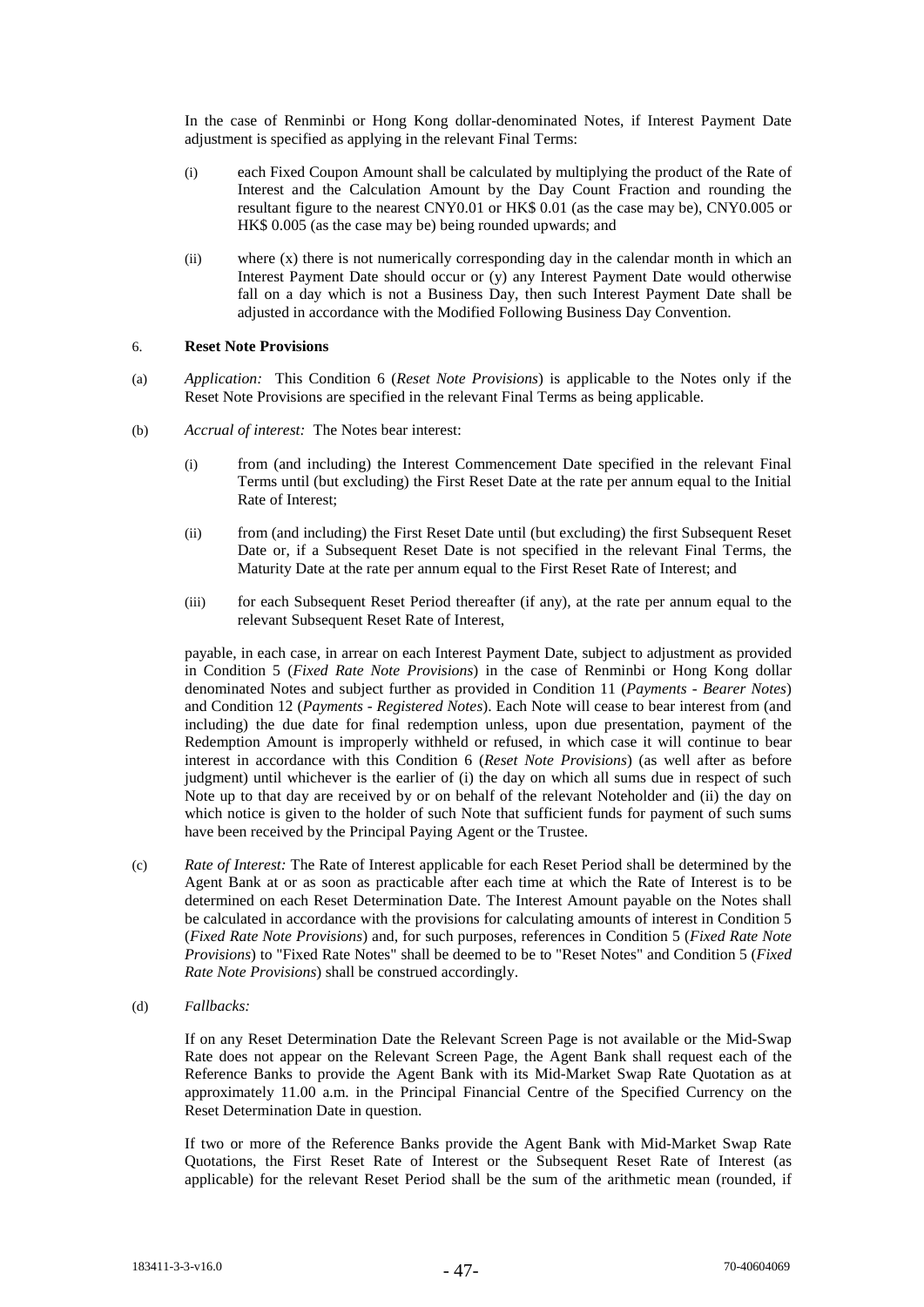necessary, to the nearest 0.001 per cent. (0.0005 per cent. being rounded upwards)) of the relevant Mid-Market Swap Rate Quotations and the First Margin or Subsequent Margin (as applicable), all as determined by the Agent Bank.

If only one of the Reference Banks provides the Agent Bank with a Mid-Market Swap Rate Quotation, the First Reset Rate of Interest or the Subsequent Reset Rate of Interest (as applicable) for the Reset Period shall be the sum of such Mid-Market Swap Rate Quotation and the First Margin or Subsequent Margin (as applicable), all as determined by the Agent Bank. If on any Reset Determination Date none of the Reference Banks provides the Agent Bank with a Mid-Market Swap Rate Quotation as provided in the foregoing provisions of this paragraph (d), the First Reset Rate of Interest or the Subsequent Reset Rate of Interest (as applicable) shall be determined to be the Rate of Interest as at the last preceding Reset Date or, in the case of the first Reset Determination Date, the First Reset Rate of Interest shall be the Initial Rate of Interest.

- (e) *Publication:* The Agent Bank will cause each Rate of Interest determined by it to be notified to the Issuer, the Paying Agents, the Trustee and the competent authority and/or stock exchange by which the Notes have then been admitted to listing and/or trading as soon as possible after such determination but in any event not later than the relevant Reset Date. Notice thereof shall also be given to the Noteholders in accordance with Condition 21 (*Notices*) as soon as possible after the determination or calculation thereof.
- (f) *Notifications etc:* All notifications, opinions, communications, determinations, certificates, calculations, quotations and decisions given, expressed, made or obtained for the purposes of this Condition 6 (*Reset Note Provisions*) by the Agent Bank will (in the absence of manifest error) be final and binding on the Issuer, the Trustee, the Paying Agents, the Noteholders and the Couponholders. No Noteholder or Couponholder shall be entitled to proceed against the Agent Bank, the Trustee, the Paying Agents or any of them in connection with the exercise or nonexercise by them of their powers, duties and discretions hereunder, including without limitation in respect of any notification, opinion, communication, determination, certificate, calculation, quotation or decision given, expressed or made for the purposes of this Condition 6 (*Reset Note Provisions*).
- (g) *Determination or calculation by the Trustee*: If the Agent Bank does not at any time for any reason determine the Rate of Interest or calculate the Interest Amount or any other item required to be determined or calculated by it under the relevant Final Terms, the Trustee, or an agent on its behalf, shall do so and such determination or calculation shall be deemed to have been made by the Agent Bank. In doing so, the Trustee or its agent shall apply the foregoing provisions of this Condition 6 (*Reset Note Provisions*) and, where applicable, the relevant Final Terms, with any necessary consequential amendments, to the extent that, in its opinion, it can do so, and in all other respects it shall do so in such manner as it shall deem fair and reasonable in all the circumstances (subject always to Condition 6 (*Reset Note Provisions*)).

## 7. **Floating Rate Note Provisions**

- (a) *Application:* This Condition 7 (*Floating Rate Note Provisions*) is applicable to the Notes only if the Floating Rate Note Provisions are specified in the relevant Final Terms as being applicable.
- (b) *Accrual of interest:* The Notes bear interest from (and including), the Interest Commencement Date at the Rate of Interest payable in arrear on each Interest Payment Date, subject as provided in Condition 11 (*Payments - Bearer Notes*) and Condition 12 (*Payments - Registered Notes*). Each Note will cease to bear interest from (and including) the due date for final redemption unless, upon due presentation, payment of the Redemption Amount is improperly withheld or refused, in which case it will continue to bear interest in accordance with this Condition 7(b) (*Floating Rate Note Provisions - Accrual of interest*) (as well after as before judgment) until (and including) whichever is the earlier of (i) the day on which all sums due in respect of such Note up to that day are received by or on behalf of the relevant Noteholder and (ii) the day on which notice is given to the holder of such Note that sufficient funds for payment of such sums have been received by the Principal Paying Agent or the Trustee.
- (c) *Screen Rate Determination:* If Screen Rate Determination is specified in the relevant Final Terms as the manner in which the Rate(s) of Interest is/are to be determined, the Rate of Interest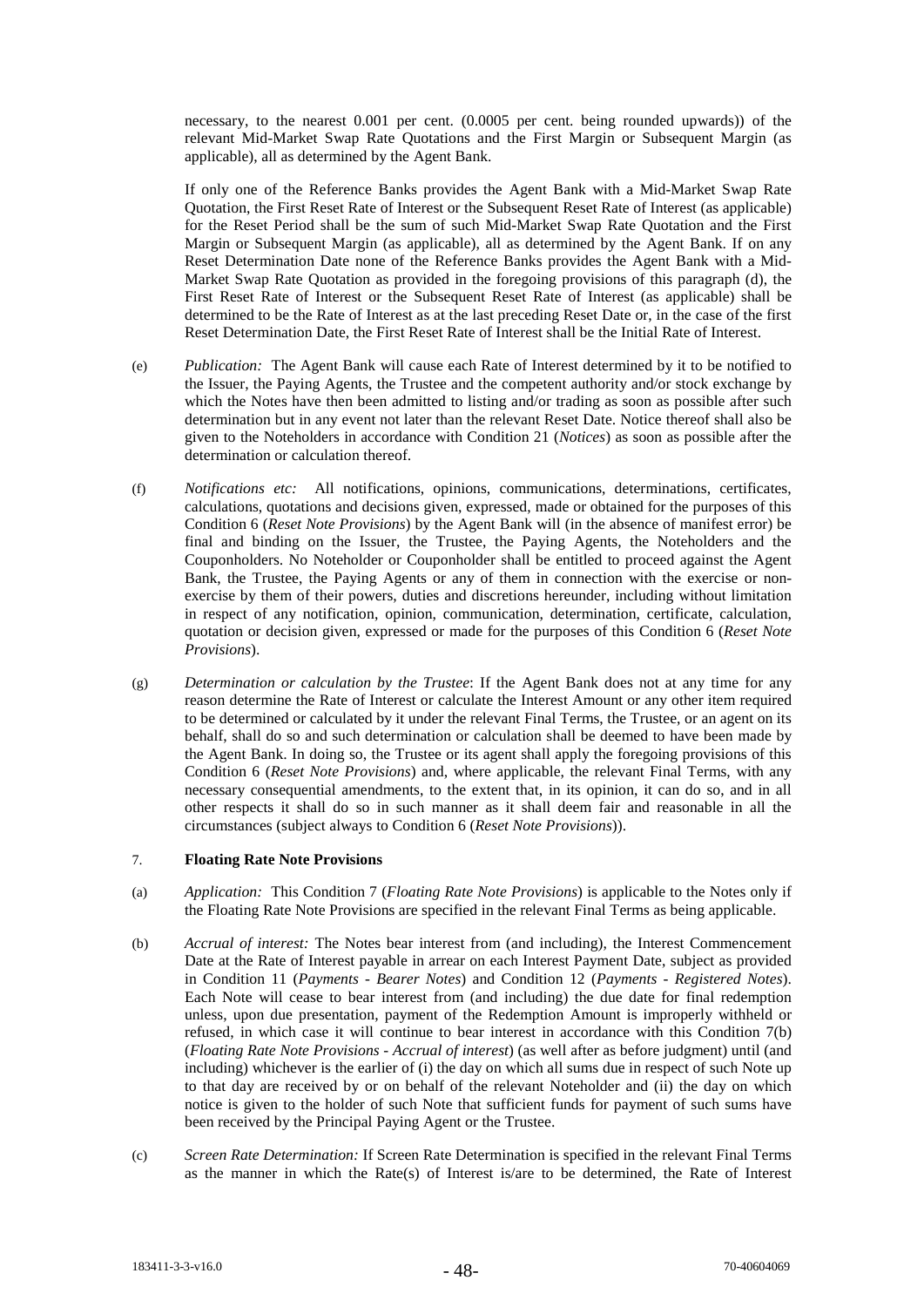applicable to the Notes for each Interest Period will be determined by the Agent Bank on the following basis:

- (i) if the Reference Rate is a composite quotation or customarily supplied by one entity, the Agent Bank will determine the Reference Rate which appears on the Relevant Screen Page as of the Relevant Time on the relevant Interest Determination Date
- (ii) if Linear Interpolation is specified as applicable in respect of an Interest Period in the applicable Final Terms, the Rate of Interest for such Interest Period shall be calculated by the Agent Bank by straight-line linear interpolation by reference to two rates which appear on the Relevant Screen Page as of the Relevant Time on the relevant Interest Determination Date, where:
	- (A) one rate shall be determined as if the relevant Interest Period were the period of time for which rates are available next shorter than the length of the relevant Interest Period; and
	- (B) the other rate shall be determined as if the relevant Interest Period were the period of time for which rates are available next longer than the length of the relevant Interest Period,

*provided, however, that* if no rate is available for a period of time next shorter or, as the case may be, next longer than the length of the relevant Interest Period, then the Agent Bank shall determine such rate at such time and by reference to such sources as it determines appropriate; and

- (iii) in any other case, the Agent Bank will determine the arithmetic mean of the Reference Rates which appear on the Relevant Screen Page as of the Relevant Time on the relevant Interest Determination Date;
- (iv) if, in the case of (i) above, such rate does not appear on that page or, in the case of (iii) above, fewer than two such rates appear on that page or if, in either case, the Relevant Screen Page is unavailable, the Agent Bank will:
	- (A) request the principal Relevant Financial Centre office of each of the Reference Banks to provide to the Agent Bank a quotation of the Reference Rate at approximately the Relevant Time on the Interest Determination Date to prime banks in the Relevant Financial Centre interbank market in an amount that is representative for a single transaction in that market at that time; and
	- (B) determine the arithmetic mean of such quotations; and
- (v) if fewer than two such quotations are provided as requested, the Agent Bank will determine the arithmetic mean of the rates quoted by major banks in the Principal Financial Centre of the Specified Currency, selected by the Agent Bank, at approximately 11.00 a.m. (local time in the Principal Financial Centre of the Specified Currency) on the first day of the relevant Interest Period for loans in the Specified Currency to leading European banks for a period equal to the relevant Interest Period and in an amount that is representative for a single transaction in that market at that time,

and the Rate of Interest for such Interest Period shall be the sum of the Margin and the rate or (as the case may be) the arithmetic mean so determined; provided, however, that if the Agent Bank is unable to determine a rate or (as the case may be) an arithmetic mean in accordance with the above provisions in relation to any Interest Period, the Rate of Interest applicable to the Notes during such Interest Period will be the sum of the Margin and the rate or (as the case may be) the arithmetic mean last determined in relation to the Notes in respect of a preceding Interest Period.

(d) *ISDA Determination:* If ISDA Determination is specified in the relevant Final Terms as the manner in which the Rate(s) of Interest is/are to be determined, the Rate of Interest applicable to the Notes for each Interest Period will be the sum of the Margin and the relevant ISDA Rate where "**ISDA Rate**" in relation to any Interest Period means a rate equal to the Floating Rate that would be determined by the Agent Bank under an interest rate swap transaction if the Agent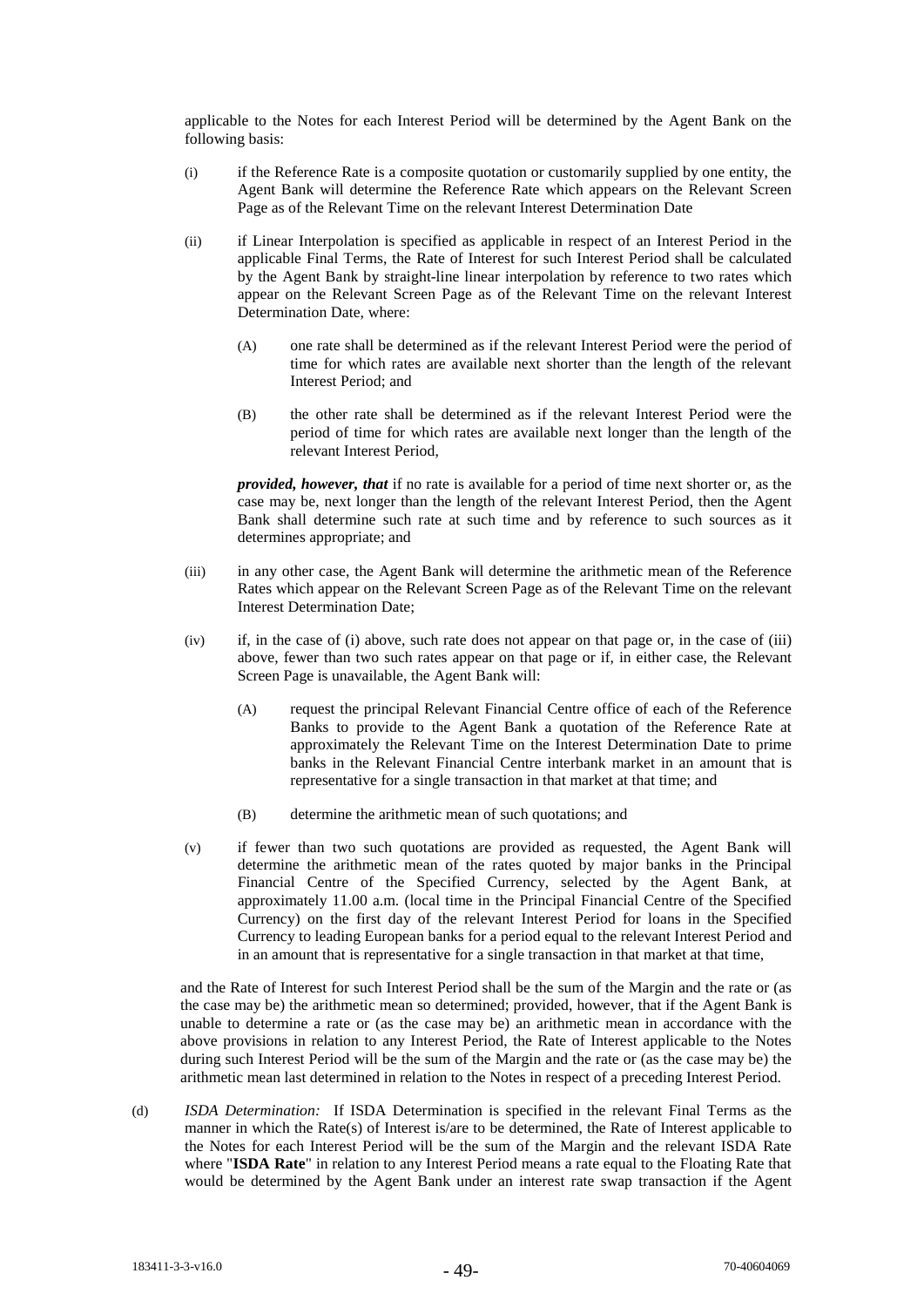Bank were acting as Agent Bank for that interest rate swap transaction under the terms of an agreement incorporating the ISDA Definitions and under which:

- (i) the Floating Rate Option is as specified in the relevant Final Terms;
- (ii) the Designated Maturity is a period specified in the relevant Final Terms;
- (iii) the relevant Reset Date is either (A) if the relevant Floating Rate Option is based on LIBOR for a currency, the first day of that Interest Period or (B) in any other case, as specified in the relevant Final Terms; and
- (iv) if Linear Interpolation is specified as applicable in respect of an Interest Period in the applicable Final Terms, the Rate of Interest for such Interest Period shall be calculated by the Agent Bank by straight-line linear interpolation by reference to two rates based on the relevant Floating Rate Option, where:
	- (A) one rate shall be determined as if the Designated Maturity were the period of time for which rates are available next shorter than the length of the relevant Interest Period; and
	- (B) the other rate shall be determined as if the Designated Maturity were the period of time for which rates are available next longer than the length of the relevant Interest Period,

*provided, however, that* if there is no rate available for a period of time next shorter than the length of the relevant Interest Period or, as the case may be, next longer than the length of the relevant Interest Period, then the Agent Bank shall determine such rate at such time and by reference to such sources as it determines appropriate.

The expressions "**Floating Rate**", "**Agent Bank**", "**Floating Rate Option**", "**Designated Maturity**" and "**Reset Date**" in this Condition 7(d) (*Floating Rate Note Provisions - ISDA Determination*) have the respective meanings given to them in the ISDA Definitions.

- (e) *Maximum or Minimum Rate of Interest:* If any Maximum Rate of Interest or Minimum Rate of Interest is specified in the relevant Final Terms, then the Rate of Interest shall in no event be greater than the maximum or be less than the minimum so specified.
- (f) *Calculation of Interest Amount:* The Agent Bank will, as soon as practicable after the time at which the Rate of Interest is to be determined in relation to each Interest Period, calculate the Interest Amount payable in respect of each Note for such Interest Period. The Interest Amount will be calculated by applying the Rate of Interest for such Interest Period to the Calculation Amount, multiplying the product by the relevant Day Count Fraction, rounding the resulting figure to the nearest sub-unit of the Specified Currency (half a sub-unit being rounded upwards) and multiplying such rounded figure by a fraction equal to the Specified Denomination of the relevant Note divided by the Calculation Amount. For this purpose a "**sub-unit**" means, in the case of any currency other than euro, the lowest amount of such currency that is available as legal tender in the country of such currency and, in the case of euro, means one cent.
- (g) *Publication:* The Agent Bank will cause each Rate of Interest and Interest Amount determined by it, together with the relevant Interest Payment Date, and any other amount(s) required to be determined by it together with any relevant payment date(s) to be notified to the Issuer, the Paying Agents, the Trustee and the competent authority and/or stock exchange by which the Notes have then been admitted to listing and/or trading as soon as possible after such determination but (in the case of each Rate of Interest, Interest Amount and Interest Payment Date) in any event not later than the first day of the relevant Interest Period. Notice thereof shall also be given to the Noteholders in accordance with Condition 21 (*Notices*) as soon as possible after the determination or calculation thereof. The Agent Bank will be entitled to recalculate any Interest Amount (on the basis of the foregoing provisions) without notice in the event of an extension or shortening of the relevant Interest Period. If the Calculation Amount is less than the minimum Specified Denomination the Agent Bank shall not be obliged to publish each Interest Amount but instead may publish only the Calculation Amount and the Interest Amount in respect of a Note having the minimum Specified Denomination.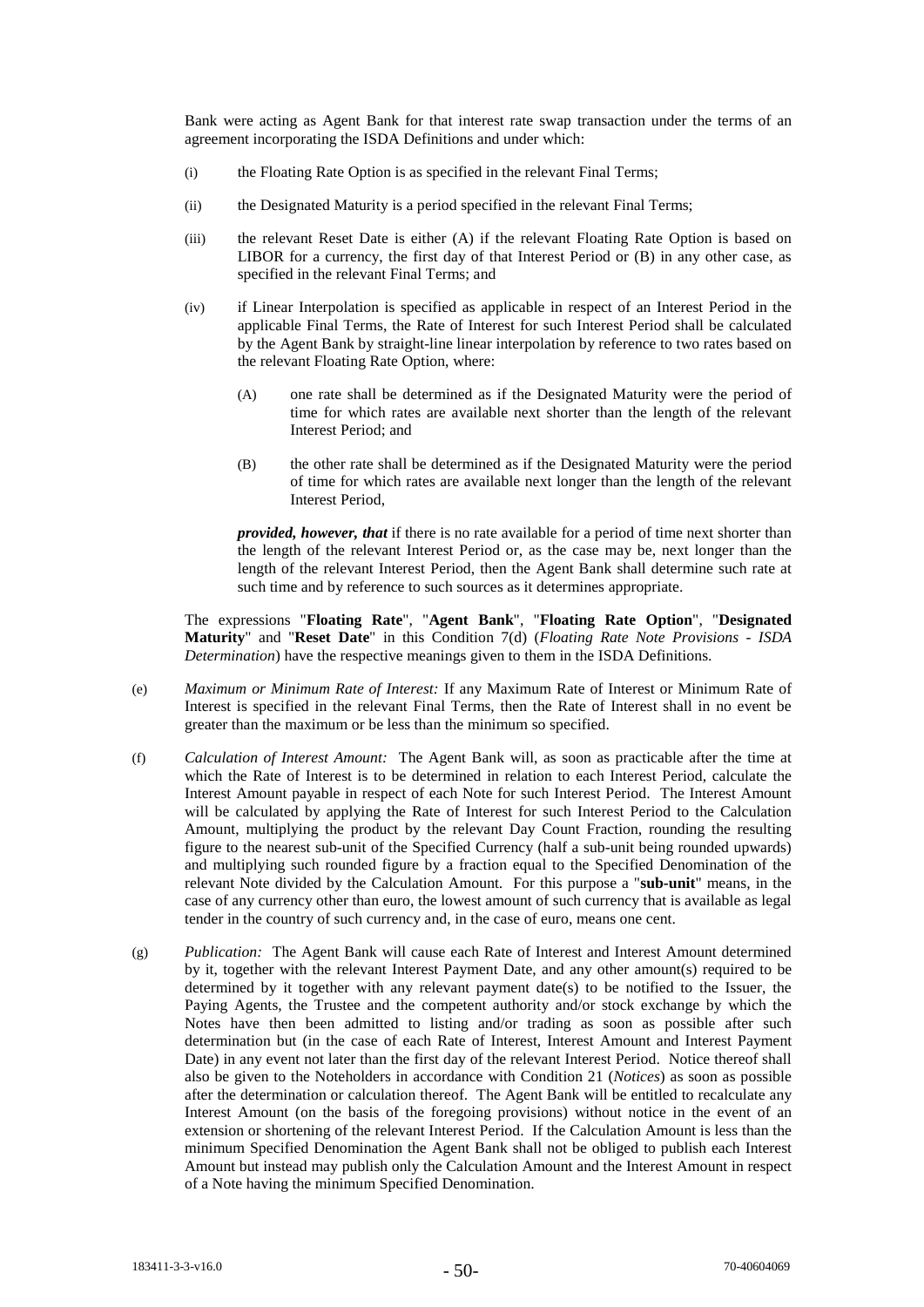- (h) *Notifications etc:* All notifications, opinions, communications, determinations, certificates, calculations, quotations and decisions given, expressed, made or obtained for the purposes of this Condition 7 (*Floating Rate Note Provisions*) by the Agent Bank will (in the absence of manifest error) be final and binding on the Issuer, the Trustee, the Paying Agents, the Noteholders and the Couponholders. No Noteholder or Couponholder shall be entitled to proceed against the Agent Bank, the Trustee, the Paying Agents or any of them in connection with the exercise or nonexercise by them of their powers, duties and discretions hereunder, including without limitation in respect of any notification, opinion, communication, determination, certificate, calculation, quotation or decision given, expressed or made for the purposes of this Condition 7 (*Floating Rate Note Provisions*).
- (i) *Determination or calculation by the Trustee*: If the Agent Bank does not at any time for any reason determine the Rate of Interest or calculate the Interest Amount or any other item required to be determined or calculated by it under the relevant Final Terms, the Trustee, or an agent on its behalf and at the expense of the Issuer, shall do so and such determination or calculation shall be deemed to have been made by the Agent Bank. In doing so, the Trustee or its agent shall apply the foregoing provisions of this Condition 7 (*Floating Rate Note Provisions*) and, where applicable, the relevant Final Terms, with any necessary consequential amendments, to the extent that, in its opinion, it can do so, and in all other respects it shall do so in such manner as it shall deem fair and reasonable in all the circumstances (subject always to this Condition 7 (*Floating Rate Note Provisions*)).

## 8. **Zero Coupon Note Provisions**

- (a) *Application:* This Condition 8 (*Zero Coupon Note Provisions*) is applicable to the Notes only if the Zero Coupon Note Provisions are specified in the relevant Final Terms as being applicable.
- (b) *Late payment on Zero Coupon Notes:* If the Redemption Amount payable in respect of any Zero Coupon Note is improperly withheld or refused, the Redemption Amount shall thereafter be an amount equal to the sum of:
	- (i) the Reference Price; and
	- (ii) the product of the Accrual Yield (compounded annually) being applied to the Reference Price on the basis of the relevant Day Count Fraction from (and including) the Issue Date to (but excluding) whichever is the earlier of (i) the day on which all sums due in respect of such Note up to that day are received by or on behalf of the relevant Noteholder and (ii) the day on which notice is given to the holder of such Note that sufficient funds for payment of such sums have been received by the Principal Paying Agent or the Trustee).

# 9. **Fixed/Floating Rate Notes**

- (a) *Application:* This Condition 9 (*Fixed/Floating Rate Notes*) is applicable to the Notes only if the Fixed Rate Note Provisions and the Floating Rate Note Provisions are specified in the relevant Final Terms as being applicable.
- (b) *Fixed/Floating Rate:* The Issuer may issue Notes (i) that the Issuer may elect to convert on the date set out in the relevant Final Terms from a Fixed Rate Note to a Floating Rate Note, or from a Floating Rate Note to a Fixed Rate Note or (ii) that will automatically change from a Fixed Rate Note to a Floating Rate Note, or from a Floating Rate Note to a Fixed Rate Note on the date set out in the relevant Final Terms.

# 10. **Redemption and Purchase**

- (a) *Scheduled redemption*: Unless previously redeemed, or purchased and cancelled, the Notes will be redeemed at their Final Redemption Amount on the Maturity Date, subject as provided in Condition 11 (*Payments - Bearer Notes*) and Condition 12 (*Payments - Registered Notes*).
- (b) *Redemption for tax reasons:* Subject to Condition 10(k) (*Redemption and Purchase - Restriction on Early Redemption of Tier 2 Capital Notes*) below, the Notes may be redeemed at the option of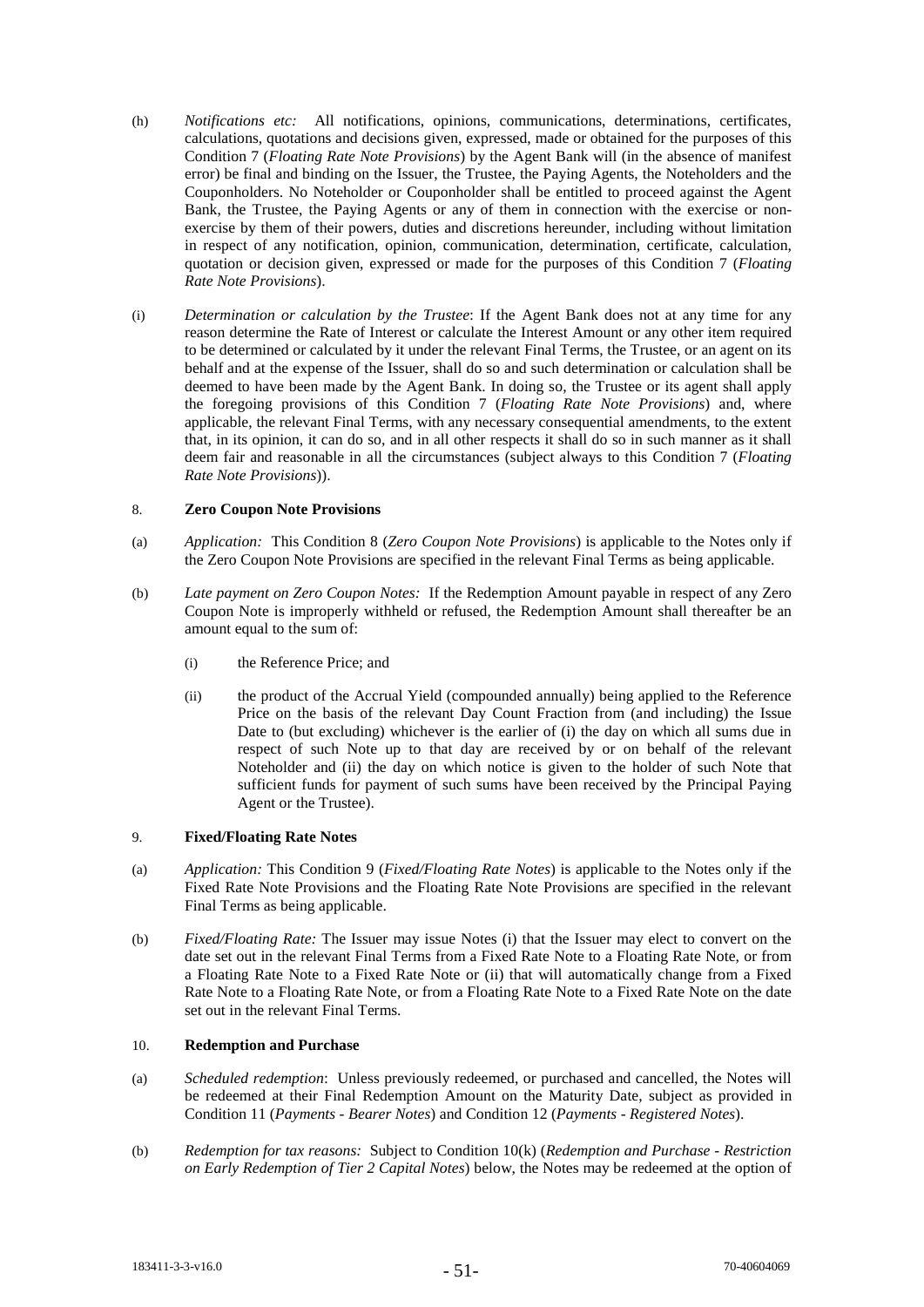the Issuer in whole, but not in part (x) at any time (if the Floating Rate Note Provisions are specified in the relevant Final Terms as being not applicable); or (y) on any Interest Payment Date (if the Floating Rate Note Provisions are specified in the relevant Final Terms as being applicable), at their Early Redemption Amount (Tax), together with any accrued but unpaid interest to the date fixed for redemption, *provided that*:

- (i) the Issuer provides not less than 30 days' nor more than 60 days' prior notice to the Trustee and the Holders of the Notes (such notice being irrevocable) specifying the date fixed for such redemption; and
- (ii) if, immediately before giving such notice, the Issuer determines that as a result of a change in, or amendment to, the laws or regulations of a Taxing Jurisdiction, including any treaty to which the relevant Taxing Jurisdiction is a party, or a change in an official application of those laws or regulations on or after the Issue Date of the first Tranche of Notes, including a decision of any court or tribunal which becomes effective on or after the Issue Date of the first Tranche of Notes (and, in the event of the substitution of any subsidiary of the Issuer or of the Company in place of the Issuer as principal debtor under such Notes and in each case the Coupons (if any) appertaining thereto and the Trust Deed in so far as it relates to such Notes, which becomes effective on or after the date of that entity's assumption of the Issuer's obligations):
	- (A) the Issuer has or will become obliged to pay additional amounts as provided or referred to in Condition 14 (*Taxation*); or
	- (B) in the case of Tier 2 Capital Notes only, interest payments under or with respect to the Notes are no longer fully deductible for United Kingdom corporation tax purposes; or
	- (C) in the case of Tier 2 Capital Notes only, the Issuer would not, as a result of the Notes being in issue, be able to have losses or deductions set against the profits or gains, or profits or gains offset by the losses or deductions, of companies with which the Issuer is or would otherwise be so grouped for applicable United Kingdom tax purposes (whether under the group relief system current as at the date of issue of the Notes or any similar system or systems having like effect as may from time to time exist);

(each such change in tax law or regulation or the official application thereof, a "**Tax Event**"); and

in the case of each of  $(A)$ ,  $(B)$  and  $(C)$ , such consequences cannot be avoided by the Issuer taking reasonable measures available to it,

provided, further, that no such notice of redemption shall be given earlier than (1) where the Notes may be redeemed at any time, 90 days prior to the earliest date on which the Issuer would be obliged to pay such additional amounts or is unable to make such deduction if a payment in respect of the Notes were then due; or (2) where the Notes may be redeemed only on an Interest Payment Date, 60 days prior to the Interest Payment Date occurring immediately before the earliest date on which the Issuer would be obliged to pay such additional amounts or is unable to make such deduction if a payment in respect of the Notes were then due.

It shall be sufficient to establish the circumstances required to be established under this Condition 10(b) (*Redemption and Purchase - Redemption for tax reasons*) if the Issuer shall deliver to the Trustee a certificate signed by two Authorised Signatories (as defined in the Trust Deed) following receipt of an opinion of a firm of independent legal advisers or accountants to the effect either that such a circumstance does exist or that, upon a change in or amendment to the laws or regulations of the United Kingdom or other relevant jurisdiction (including any authority or political subdivision therein or thereof having power to tax), including any treaty to which the relevant jurisdiction is a party, or a change in the official application of those laws or regulations, which at the date of such certificate is proposed to be made and in the opinion of such firm and the Issuer (based on such opinion) is reasonably expected to become effective on or prior to the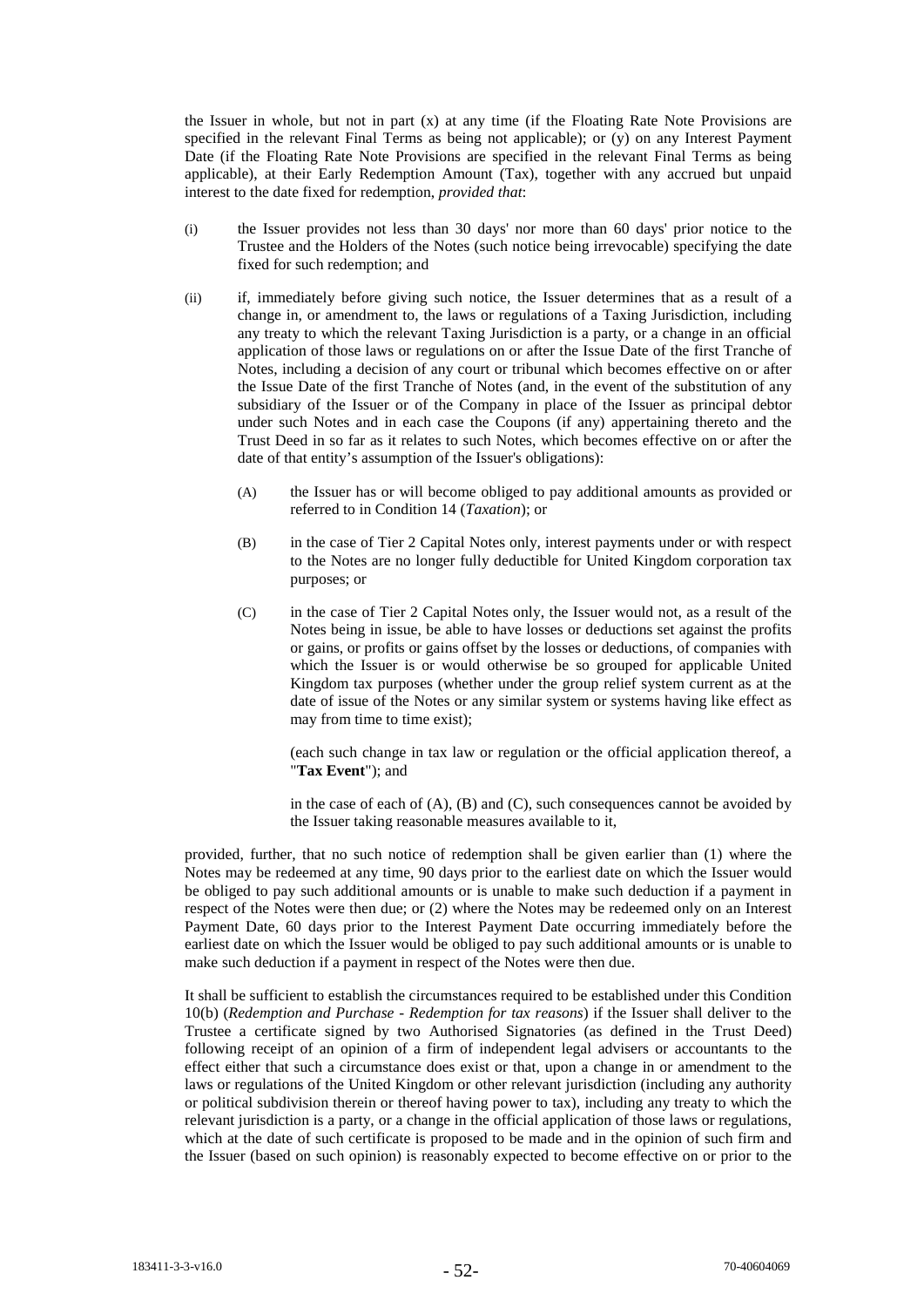date when the relevant payment in respect of such Notes would otherwise be made, becoming so effective, such circumstances would exist.

The Trustee shall be entitled to accept such certificate as sufficient evidence of the satisfaction of the circumstances set out above and without further enquiry or liability for so doing, in which event it shall be conclusive and binding on the Noteholders.

Upon the expiry of any such notice as is referred to in this Condition 10(b) (*Redemption and Purchase - Redemption for tax reasons*), the Issuer shall be bound to redeem the Notes in accordance with this Condition 10(b) (*Redemption for tax reasons*).

- (c) *Redemption at the option of the Issuer:* Subject to Condition 10(k) (*Redemption and Purchase - Restriction on Early Redemption of Tier 2 Capital Notes*) below, if the Call Option is specified in the relevant Final Terms as being applicable, the Notes may be redeemed at the option of the Issuer in whole or, if so specified in the relevant Final Terms, in part on any Optional Redemption Date (Call) at the relevant Optional Redemption Amount (Call) on the Issuer's giving not less than 30 nor more than 60 days' notice to the Noteholders (which notice shall be irrevocable and shall oblige the Issuer to redeem the Notes or, as the case may be, the Notes specified in such notice on the relevant Optional Redemption Date (Call) at the Optional Redemption Amount (Call), together with any accrued but unpaid interest to such date).
- (d) *Partial redemption:* If the Notes are to be redeemed in part only on any date in accordance with Condition 10(c) (*Redemption and Purchase - Redemption at the option of the Issuer*), in the case of Bearer Notes, the Notes to be redeemed shall be selected by the drawing of lots in such place and in such manner as is fair and reasonable in the circumstances taking account of prevailing market practices, subject to compliance with applicable law, the rules of the competent authority and/or stock exchange by which the Notes have then been admitted to listing and/or trading and the notice to Noteholders referred to in Condition 10(c) (*Redemption and Purchase - Redemption at the option of the Issuer*) shall specify the serial numbers of the Notes so to be redeemed, and, in the case of Registered Notes, each Note shall be redeemed in part in the proportion which the aggregate principal amount of the outstanding Notes to be redeemed on the relevant Optional Redemption Date (Call) bears to the aggregate principal amount of outstanding Notes on such date. If any Maximum Redemption Amount or Minimum Redemption Amount is specified in the relevant Final Terms, then the Optional Redemption Amount (Call) shall in no event be greater than the maximum or be less than the minimum so specified.
- (e) *Redemption at the option of Noteholders:* In the case of any Series of Senior Notes only, if the Put Option is specified in the relevant Final Terms as being applicable, the Issuer shall, at the option of the Holder of any Note redeem such Note on the Optional Redemption Date (Put) specified in the relevant Put Option Notice (which notice shall be irrevocable) at the relevant Optional Redemption Amount (Put) together with any accrued but unpaid interest to such date. No Series of Tier 2 Capital Notes shall contain a Put Option. In order to exercise the option contained in this Condition 10(e) (*Redemption and Purchase - Redemption at the option of Noteholders*), the Holder of a Note must, not less than 30 days nor more than 60 days before the relevant Optional Redemption Date (Put) (or such other period(s) as may be specified in the relevant Final Terms), deposit with any Paying Agent (in the case of Bearer Notes) or the Registrar (in the case of Registered Notes) such Note together with any unmatured Coupons relating thereto and a duly completed Put Option Notice in the form obtainable from any Paying Agent. The Paying Agent or the Registrar (as the case may be) with which a Note is so deposited shall deliver a duly completed Put Option Receipt to the depositing Noteholder. No Note, once deposited with a duly completed Put Option Notice in accordance with this Condition 10(e) (*Redemption and Purchase - Redemption at the option of Noteholders*), may be withdrawn; provided, however, that if, prior to the relevant Optional Redemption Date (Put), any such Note becomes immediately due and payable or, upon due presentation of any such Note on the relevant Optional Redemption Date (Put), payment of the redemption moneys is improperly withheld or refused, the relevant Paying Agent or Registrar (as the case may be) shall mail notification thereof to the depositing Noteholder at such address as may have been given by such Noteholder in the relevant Put Option Notice and shall hold such Note at its Specified Office for collection by the depositing Noteholder against surrender of the relevant Put Option Receipt. For so long as any outstanding Note is held by a Paying Agent or the Registrar (as the case may be) in accordance with this Condition 10(e) (*Redemption and Purchase - Redemption at the option of*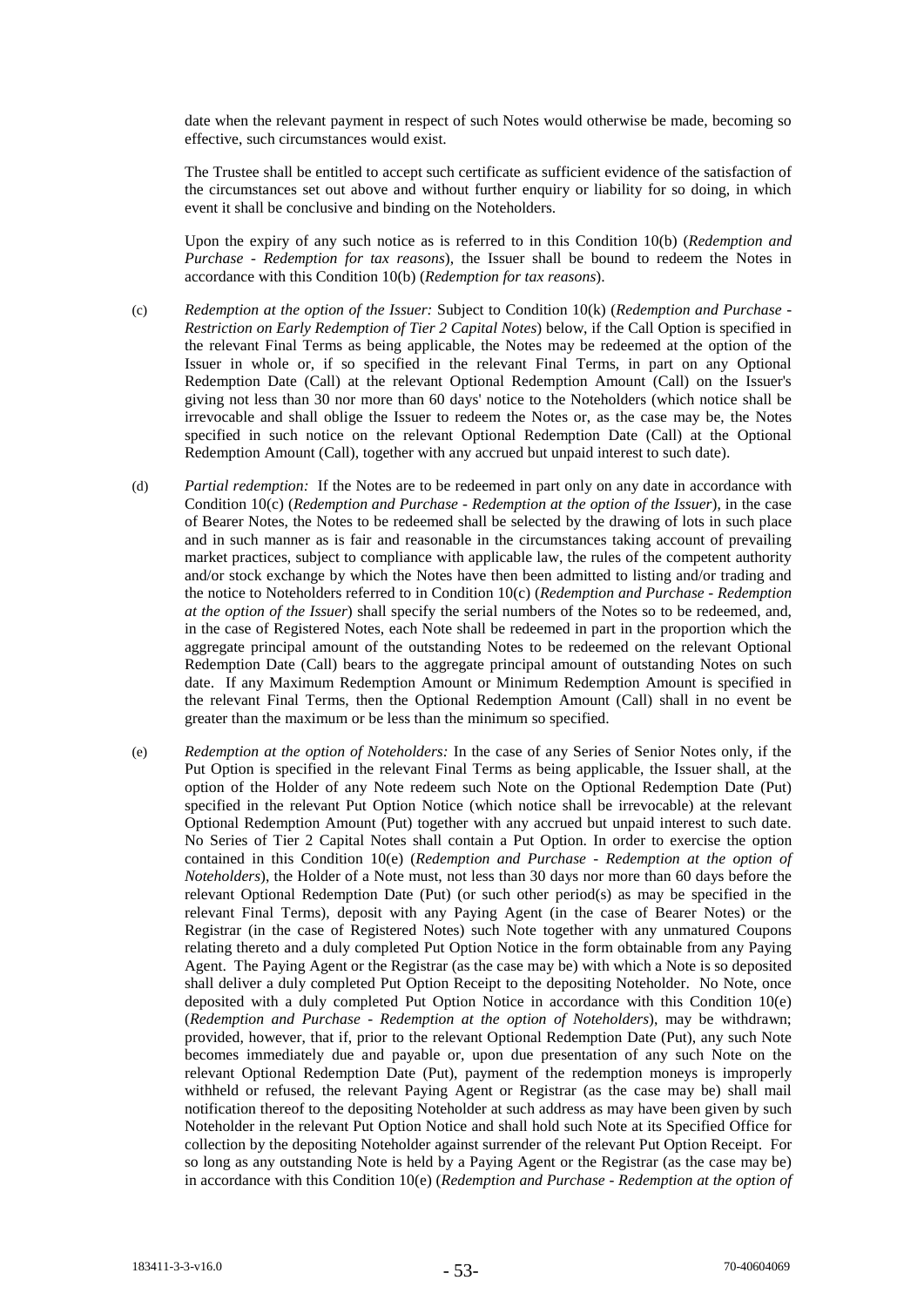*Noteholders*), the depositor of such Note and not such Paying Agent or the Registrar (as the case may be) shall be deemed to be the Holder of such Note for all purposes. The Holder of a Note may not exercise such option in respect of any Note which is the subject of an exercise by the Issuer of its option to redeem such Note under Condition 10(b) (*Redemption and Purchase - Redemption for tax reasons*), 10(c) (*Redemption and Purchase - Redemption at the option of the Issuer*) or 10(d) (*Redemption and Purchase - Partial redemption*) and any exercise of the firstmentioned option in such circumstances shall have no effect.

(f) *Regulatory Event Redemption of Tier 2 Capital Notes*: Subject to Condition 10(k) (*Redemption and Purchase - Restriction on Early Redemption of Tier 2 Capital Notes*) below, if there is a change in the regulatory classification of the Tier 2 Capital Notes that occurs on or after the issue date of the first Tranche of the Tier 2 Capital Notes and that does, or would be likely to, result in the whole or any part of the outstanding aggregate principal amount of the Tier 2 Capital Notes at any time being excluded from or ceasing to count towards, the Tier 2 Capital of the Group (a "**Regulatory Event**"), the Issuer may, at its option, redeem the Tier 2 Capital Notes, in whole but not in part, at the relevant Optional Redemption Amount (Regulatory Event), together with any accrued but unpaid interest to the date fixed for redemption, *provided that* the Issuer provides not less than 30 days' nor more than 60 days' prior notice to the Trustee, the Principal Paying Agent and the Holders of the Tier 2 Capital Notes (such notice being irrevocable) specifying the date fixed for such redemption.

Prior to giving notice of redemption under this Condition 10(f) (*Redemption and Purchase - Regulatory Event Redemption of Tier 2 Capital Notes*), the Issuer shall deliver to the Trustee a certificate signed by two Authorised Signatories of the Issuer stating that the relevant circumstance referred to under this Condition 10(f) (*Redemption and Purchase - Regulatory Event Redemption of Tier 2 Capital Notes*) does exist. Such certificate shall be treated by the Issuer, the Trustee, the Holders and all other interested parties as correct, conclusive and sufficient evidence thereof.

Upon the expiry of such notice period, the Issuer shall be bound to redeem the Tier 2 Capital Notes accordingly.

- (g) *Early redemption of Zero Coupon Notes:* Unless otherwise specified in the relevant Final Terms, the Redemption Amount payable on redemption of a Zero Coupon Note at any time before the Maturity Date shall be an amount equal to the sum of:
	- (i) the Reference Price; and
	- (ii) the product of the Accrual Yield (compounded annually) being applied to the Reference Price from (and including) the Issue Date to (but excluding) the date fixed for redemption or (as the case may be) the date upon which the Note becomes due and payable.

Where such calculation is to be made for a period which is not a whole number of years, the calculation in respect of the period of less than a full year shall be made on the basis of such Day Count Fraction as may be specified in the relevant Final Terms for the purposes of this Condition 10(g) (*Redemption and Purchase - Early redemption of Zero Coupon Notes*) or, if none is so specified, a Day Count Fraction of 30E/360.

- (h) *No other redemption:* The Issuer shall not be entitled to redeem the Notes otherwise than as provided in Condition 10(a) (*Redemption and Purchase - Scheduled redemption*) to 10(g) (*Redemption and Purchase - Early redemption of Zero Coupon Notes*) above.
- (i) *Purchase:* The Issuer or any of its Subsidiaries may at any time purchase or otherwise acquire any of the outstanding Notes at any price in the open market or otherwise in accordance with the Capital Regulations applicable to the Group in force at the relevant time, and subject to the prior consent of the PRA (if such consent is then required by the Capital Regulations), and provided that all unmatured Coupons are purchased therewith.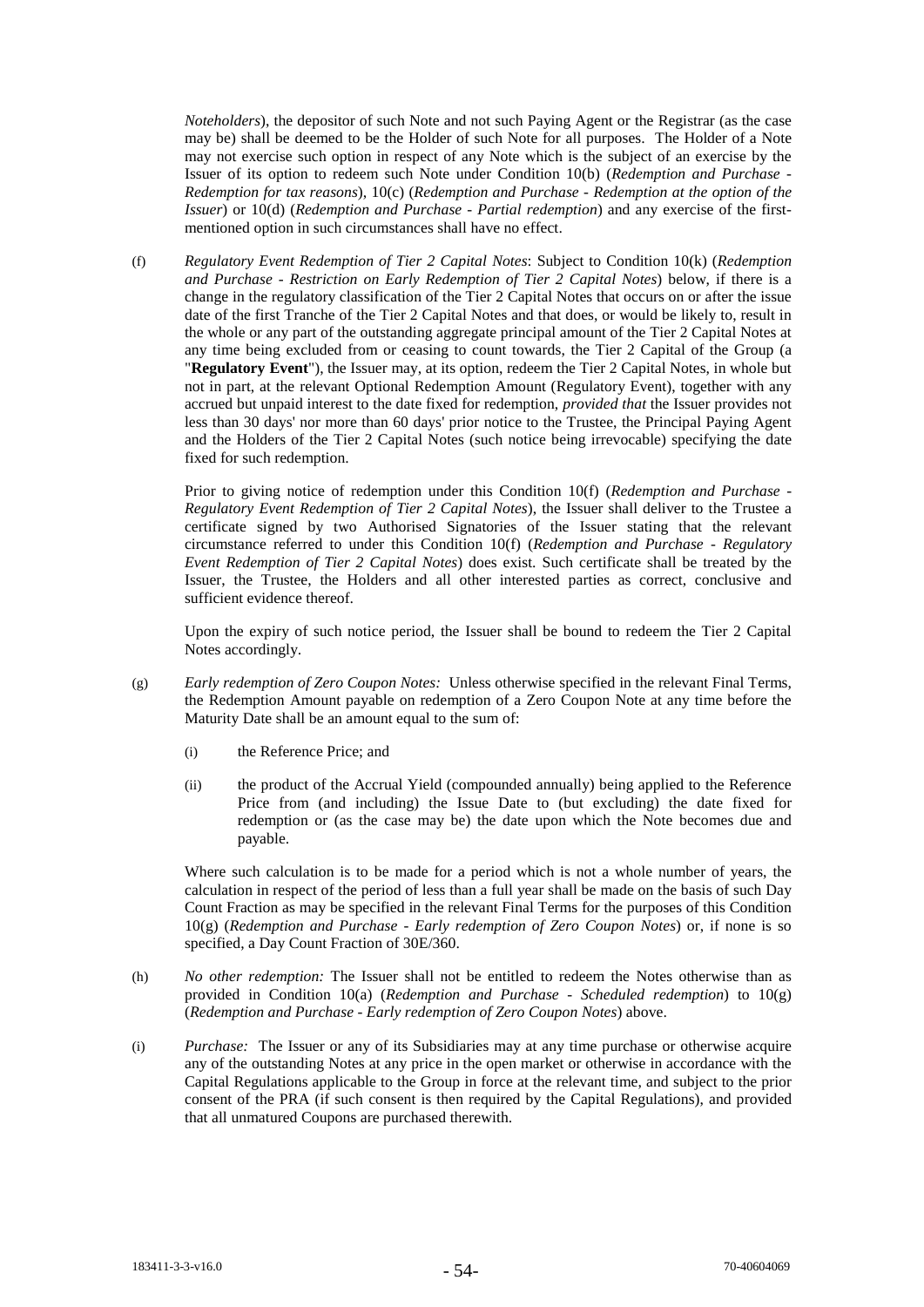- (j) *Cancellation:* All Notes so redeemed shall, and all Notes so purchased may, be cancelled (together with any unmatured Coupons attached thereto or surrendered therewith) and may not be reissued or resold.
- (k) *Restriction on Early Redemption of Tier 2 Capital Notes*: Notwithstanding any other provision in this Condition 10 (*Redemption and Purchase*), the Issuer may redeem the Tier 2 Capital Notes (and give notice thereof to the Holders) only if it has obtained the PRA's prior consent (if such consent is then required by the Capital Regulations) for the redemption of the relevant Tier 2 Capital Notes.

*The rules under CRD IV prescribe certain conditions for the granting of permission by the competent authority (the PRA in this case) to a request by the Issuer to redeem or repurchase the Tier 2 Capital Notes. In this respect, the CRD IV Regulation provides that the PRA shall grant permission to a redemption or repurchase of the Tier 2 Capital Notes provided that either of the following conditions is met, as applicable to the relevant Tier 2 Capital Notes:*

- (i) *on or before the redemption or repurchase of the Tier 2 Capital Notes, the Issuer replaces the Tier 2 Capital Notes with own funds instruments of an equal or higher quality at terms that are sustainable for its income capacity; or*
- (ii) *the Issuer has demonstrated to the satisfaction of the PRA that its own funds would, following such redemption or repurchase, exceed the capital ratios required under CRD IV by a margin that the PRA may consider necessary on the basis set out in CRD IV for it to determine the appropriate level of capital of an institution.*

*In addition, the rules under CRD IV provide that the PRA may only permit the Issuer to redeem the Tier 2 Capital Notes before five years after the date of issuance of the relevant Tier 2 Capital Notes if:*

- (A) *the conditions listed in paragraphs (i) or (ii) above are met; and*
- (B) *in the case of redemption due to the occurrence of a Regulatory Event, (i) the PRA considers such change to be sufficiently certain and (ii) the Issuer demonstrates to the satisfaction of the PRA that the Regulatory Event was not reasonably foreseeable at the time of issuance of the Tier 2 Capital Notes; or*
- (C) *in the case of redemption due to the occurrence of a Tax Event, there is a change in the applicable tax treatment of the relevant Tier 2 Capital Notes which the Issuer demonstrates to the satisfaction of the PRA is material and was not reasonably foreseeable at the time of issuance of such Notes.*

*The rules under CRD IV may be modified from time to time after the date of this Base Prospectus.* 

# 11. **Payments - Bearer Notes**

This Condition 11 (*Payments - Bearer Notes*) is only applicable to Bearer Notes.

- (a) *Principal:* Payments of principal shall be made only against presentation and (provided that payment is made in full) surrender of Bearer Notes at the Specified Office of any Paying Agent outside the United States by transfer to an account denominated in that currency (or, if that currency is euro, any other account to which euro may be credited or transferred) and maintained by the payee with, a bank in the Principal Financial Centre of that currency.
- (b) *Interest:* Payments of interest shall, subject to Condition 11(h) (*Payments - Bearer Notes - Payments other than in respect of matured Coupons*) below, be made only against presentation and (provided that payment is made in full) surrender of the appropriate Coupons at the Specified Office of any Paying Agent outside the United States in the manner described in Condition 11(a) (*Payments - Bearer Notes - Principal*) above.

*CMU Service: Payments of principal and interest in respect of Bearer Notes held in the CMU Service will be made to the Relevant Person(s) (as defined below). In this paragraph, "Relevant Person(s)" means the person(s) for whose account(s) interests in the relevant Bearer Note are*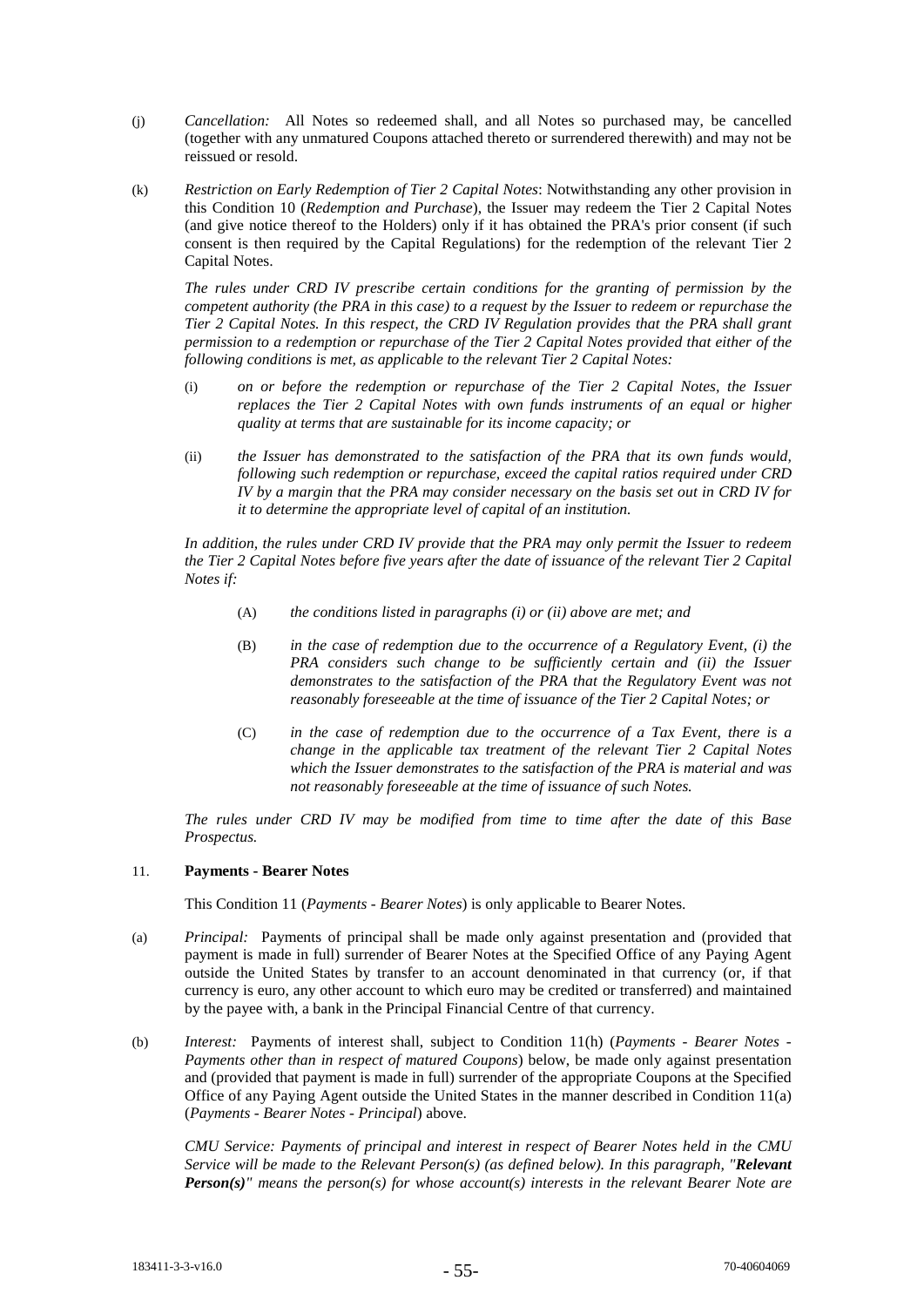*credited as being held with the CMU Service in accordance with the CMU Rules (as defined in the Agency Agreement) one business day prior to the relevant payment date as notified to the CMU Lodging and Paying Agent by the CMU Service in a relevant CMU Instrument Position Report (as defined in the Agency Agreement) or any other relevant notification by the CMU Service, which notification shall be conclusive evidence of the records of the CMU Service (save in the case of manifest or proven error). Payment made in accordance thereof shall discharge the obligations of the Issuer in respect of that payment.*

- (c) *Payments in New York City:* Payments of principal or interest may be made at the Specified Office of a Paying Agent in New York City if (i) the Issuer has appointed Paying Agents outside the United States with the reasonable expectation that such Paying Agents will be able to make payment of the full amount of the interest on the Notes in the currency in which the payment is due when due; (ii) payment of the full amount of such interest at the offices of all such Paying Agents is illegal or effectively precluded by exchange controls or other similar restrictions; and (iii) payment is permitted by applicable United States law.
- (d) *Payments subject to fiscal laws*: Save as provided in Condition 14 (*Taxation*), payments in respect of the Bearer Notes will be subject in all cases to any applicable fiscal or other laws and regulations in the place of payment or other laws and regulations to which the Issuer or its Agents agree to be subject and the Issuer or any of its Paying Agents will not be liable for any taxes or duties of whatever nature imposed or levied by such laws, regulations or agreements, and no commissions or expenses shall be charged to the Noteholders or Couponholders in respect of such payments.
- (e) *Deductions for unmatured Coupons:* If the relevant Final Terms specifies that the Fixed Rate Note Provisions are applicable and a Bearer Note is presented without all unmatured Coupons relating thereto:
	- (i) if the aggregate amount of the missing Coupons is less than or equal to the amount of principal due for payment, a sum equal to the aggregate amount of the missing Coupons will be deducted from the amount of principal due for payment; provided, however, that if the gross amount available for payment is less than the amount of principal due for payment, the sum deducted will be that proportion of the aggregate amount of such missing Coupons which the gross amount actually available for payment bears to the amount of principal due for payment; or
	- (ii) if the aggregate amount of the missing Coupons is greater than the amount of principal due for payment:
		- (A) so many of such missing Coupons shall become void (in inverse order of maturity) as will result in the aggregate amount of the remainder of such missing Coupons (the "**Relevant Coupons**") being equal to the amount of principal due for payment; provided, however, that where this Condition 11(e)(ii)(A) (*Payments - Bearer Notes - Deductions for unmatured Coupons*) would otherwise require a fraction of a missing Coupon to become void, such missing Coupon shall become void in its entirety; and
		- (B) a sum equal to the aggregate amount of the Relevant Coupons (or, if less, the amount of principal due for payment) will be deducted from the amount of principal due for payment; provided, however, that, if the gross amount available for payment is less than the amount of principal due for payment, the sum deducted will be that proportion of the aggregate amount of the Relevant Coupons (or, as the case may be, the amount of principal due for payment) which the gross amount actually available for payment bears to the amount of principal due for payment.

Each sum of principal so deducted shall be paid in the manner provided in Condition 11(a) (*Payments - Bearer Notes - Principal*) above against presentation and (provided that payment is made in full) surrender of the relevant missing Coupons.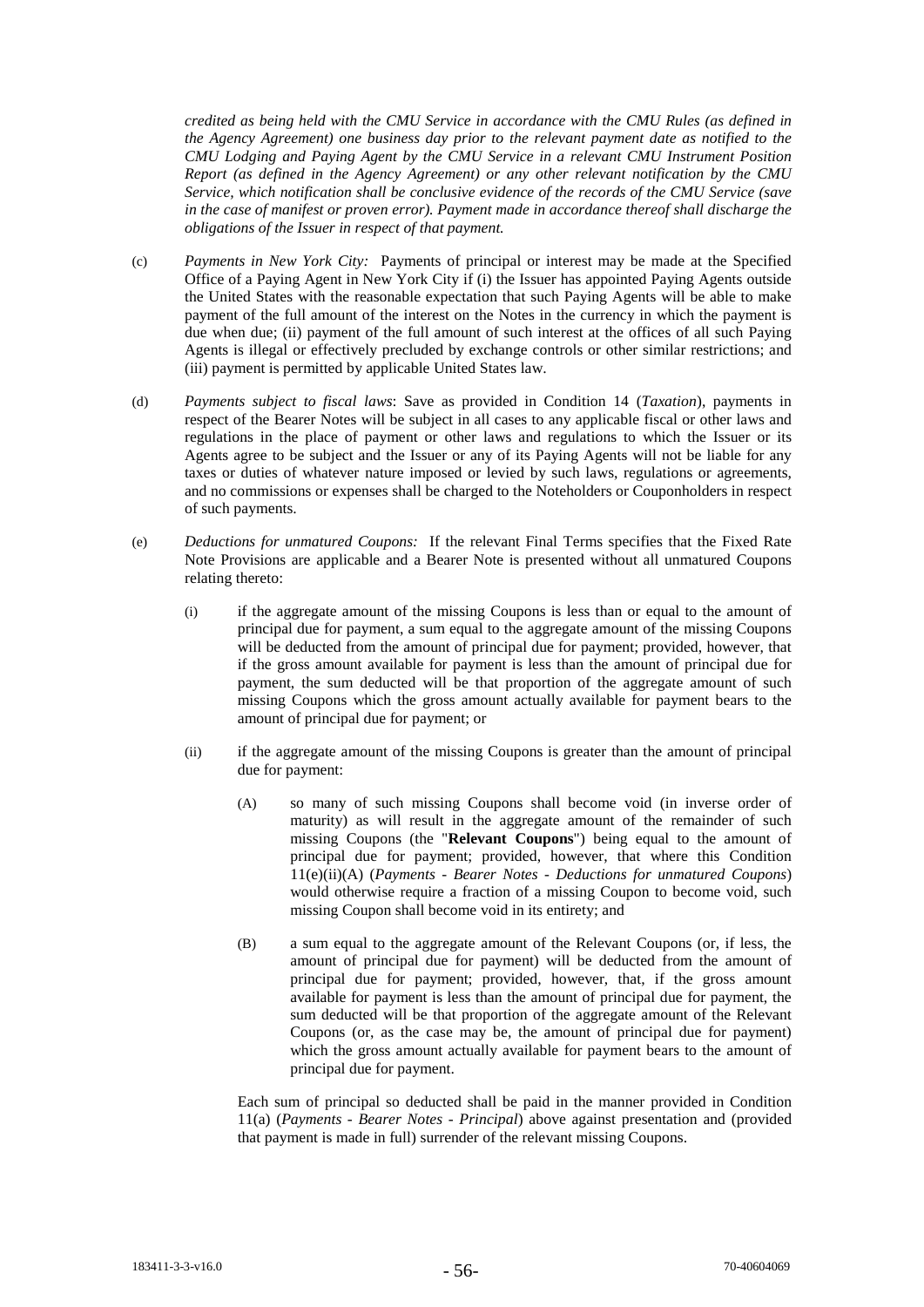- (f) *Unmatured Coupons void*: If the relevant Final Terms specifies that this Condition 11(f) (*Payments - Bearer Notes - Unmatured Coupons void*) is applicable, that the Reset Note Provisions are applicable or that the Floating Rate Note Provisions are applicable, on the due date for final redemption of any Note or early redemption in whole of such Note pursuant to Condition 10(b) (*Redemption and Purchase - Redemption for tax reasons*), Condition 10(e) (*Redemption and Purchase - Redemption at the option of Noteholders*), Condition 10(c) (*Redemption and Purchase - Redemption at the option of the Issuer*), Condition 10(f) (*Redemption and Purchase - Regulatory Event Redemption of Tier 2 Capital Notes*) or Condition 15 (*Events of Default*), all unmatured Coupons relating thereto (whether or not still attached) shall become void and no payment will be made in respect thereof.
- (g) *Payments on business days:* If the due date for payment of any amount in respect of any Bearer Note or Coupon is not a Payment Business Day in the place of presentation, the Holder shall not be entitled to payment in such place of the amount due until the next succeeding Payment Business Day in such place and shall not be entitled to any further interest or other payment in respect of any such delay.
- (h) *Payments other than in respect of matured Coupons:* Payments of interest other than in respect of matured Coupons shall be made only against presentation of the relevant Bearer Notes at the Specified Office of any Paying Agent outside the United States (or in New York City if permitted by Condition 11(c) (*Payments - Bearer Notes - Payments in New York City*) above).
- (i) *Partial payments:* If a Paying Agent makes a partial payment in respect of any Bearer Note or Coupon presented to it for payment, such Paying Agent will endorse thereon a statement indicating the amount and date of such payment.
- (j) *Exchange of Talons:* On or after the maturity date of the final Coupon which is (or was at the time of issue) part of a Coupon Sheet relating to the Bearer Notes, the Talon forming part of such Coupon Sheet may be exchanged at the Specified Office of the Principal Paying Agent for a further Coupon Sheet (including, if appropriate, a further Talon but excluding any Coupons in respect of which claims have already become void pursuant to Condition 16 (*Prescription*). Upon the due date for redemption of any Bearer Note, any unexchanged Talon relating to such Note shall become void and no Coupon will be delivered in respect of such Talon.

# 12. **Payments - Registered Notes**

This Condition 12 (*Payments – Registered Notes*) is only applicable to Registered Notes.

- (a) *Principal:* Payments of principal shall be made by transfer to an account denominated in that currency (or, if that currency is euro, any other account to which euro may be credited or transferred) and maintained by the payee with, a bank in the Principal Financial Centre of that currency and (in the case of redemption) upon surrender (or, in the case of part payment only, endorsement) of the relevant Certificates at the Specified Office of any Paying Agent.
- (b) *Interest:* Payments of interest shall be made by transfer to an account denominated in that currency (or, if that currency is euro, any other account to which euro may be credited or transferred) and maintained by the payee with, a bank in the Principal Financial Centre of that currency and (in the case of interest payable on redemption) upon surrender (or, in the case of part payment only, endorsement) of the relevant Certificates at the Specified Office of any Paying Agent.

*CMU Service: Payments of principal and interest in respect of Registered Notes held in the CMU Service will be made to the Relevant Person(s) (as defined below). In this paragraph, "Relevant Person(s)" means the person(s) for whose account(s) interests in the relevant Registered Note are credited as being held with the CMU Service in accordance with the CMU Rules (as defined in the Agency Agreement) one business day prior to the relevant payment date as notified to the CMU Lodging and Paying Agent by the CMU Service in a relevant CMU Instrument Position Report (as defined in the Agency Agreement) or any other relevant notification by the CMU Service, which notification shall be conclusive evidence of the records of the CMU Service (save in the case of manifest or proven error). Payment made in accordance thereof shall discharge the obligations of the Issuer in respect of that payment.*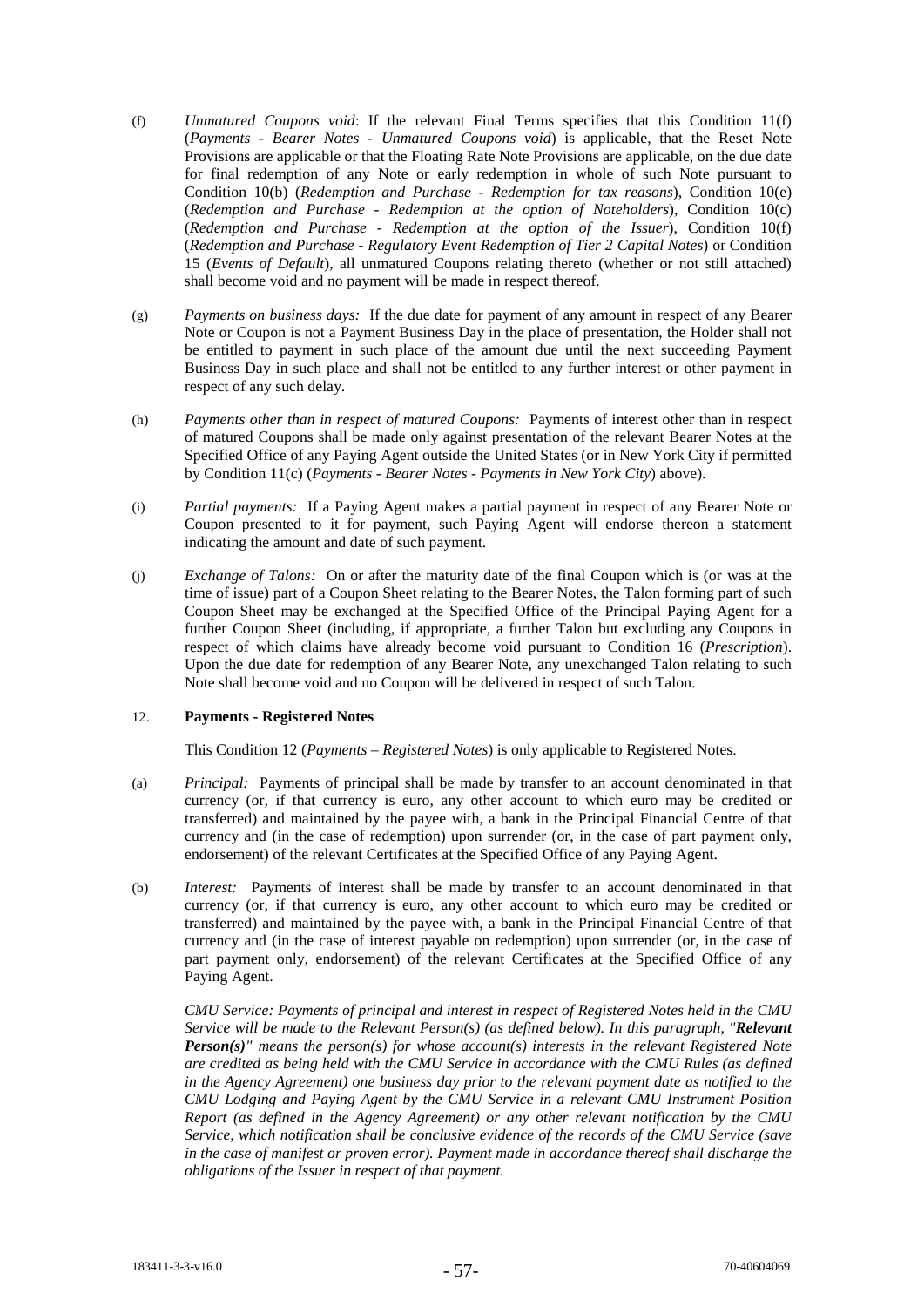- (c) *Payments subject to fiscal laws*: Save as provided in Condition 14 (*Taxation*), payments in respect of the Registered Notes will be subject in all cases to any applicable fiscal or other laws and regulations in the place of payment or other laws and regulations to which the Issuer or its Agents agree to be subject and the Issuers or any of its agents will not be liable for any taxes or duties of whatever nature imposed or levied by such laws, regulations or agreements, and no commissions or expenses shall be charged to the Noteholders in respect of such payments.
- (d) *Payments on business days:* Where payment is to be made by transfer to an account, payment instructions (for value the due date, or, if the due date is not Payment Business Day, for value the next succeeding Payment Business Day) will be initiated (i) (in the case of payments of principal and interest payable on redemption) on the later of the due date for payment and the day on which the relevant Certificate is surrendered (or, in the case of part payment only, endorsed) at the Specified Office of a Paying Agent; and (ii) (in the case of payments of interest payable other than on redemption) on the due date for payment. A Holder of a Registered Note shall not be entitled to any interest or other payment in respect of any delay in payment resulting from the due date for a payment not being a Payment Business Day.
- (e) *Partial payments:* If a Paying Agent makes a partial payment in respect of any Registered Note, the Issuer shall procure that the amount and date of such payment are noted on the Register and, in the case of partial payment upon presentation of a Certificate, that a statement indicating the amount and the date of such payment is endorsed on the relevant Certificate.
- (f) *Record date:* Each payment in respect of a Registered Note will be made to the person shown as the Holder in the Register at the opening of business in the place of the Registrar's Specified Office on the 15<sup>th</sup> day before the due date for such payment (the "**Record Date**").

# 13. **Payments – Renminbi Notes**

This Condition 13 (*Payments – Renminbi Notes*) shall apply to all Renminbi Notes in addition to Condition 11 (*Payments – Bearer Notes*) or Condition 12 (*Payments – Registered Notes*), as the case may be.

- (a) *Payments of USD Equivalent*: Notwithstanding the foregoing, if by reason of Inconvertibility, Non-transferability or Illiquidity, the Issuer is not able, or it would be impracticable for it, to satisfy payments of principal or interest (in whole or in part) in respect of the Renminbi Notes when due in Renminbi to an account maintained in Hong Kong, the Issuer may, on giving not less than eight Business Days or more than 30 Business Days' irrevocable notice to the Holders prior to the due date for payment, settle any such payment (in whole or in part) in U.S. dollars on the due date at the USD Equivalent of any such Renminbi denominated amount.
- (b) Payments of the USD Equivalent of the relevant Renminbi amount, determined in accordance with this Condition 13 (*Payments – Renminbi Notes*), will be made by credit or transfer to a U.S. dollar account (or any other account to which U.S. dollars may be credited or transferred) specified by the payee or, at the option of the payee, by a U.S. dollar cheque, provided, however, that no payment will be made by transfer to an account in, or by cheque mailed to an address in, the United States.
- (c) For the purpose of this Condition 13 (*Payments – Renminbi Notes*):

"**CNHFIX Spot Rate**" means for a Rate Calculation Date, the CNY/USD official fixing rate, expressed as the amount of CNY per one USD, for settlement in two Business Days reported by the Treasury Markets Association which appears on the Reuters Screen Page CNHFIX at approximately 11.15 a.m. (Hong Kong time). In the event that no such quotation appears on the relevant Reuters Screen Page or any successor page or service thereto at the relevant time on the relevant Rate Calculation Date (or, if different, the day on which rates for the Rate Calculation Date would, in the ordinary course, be published or announced by the relevant price source), the Spot Rate will be determined by the Agent Bank in its sole discretion, acting in good faith and in a commercially reasonable manner. Reference to a page on the Reuters Screen means the display page so designated on the Reuter Monitor Money Rates Service (or any successor service) or such other page as may replace that page for the purpose of displaying a comparable currency exchange rate.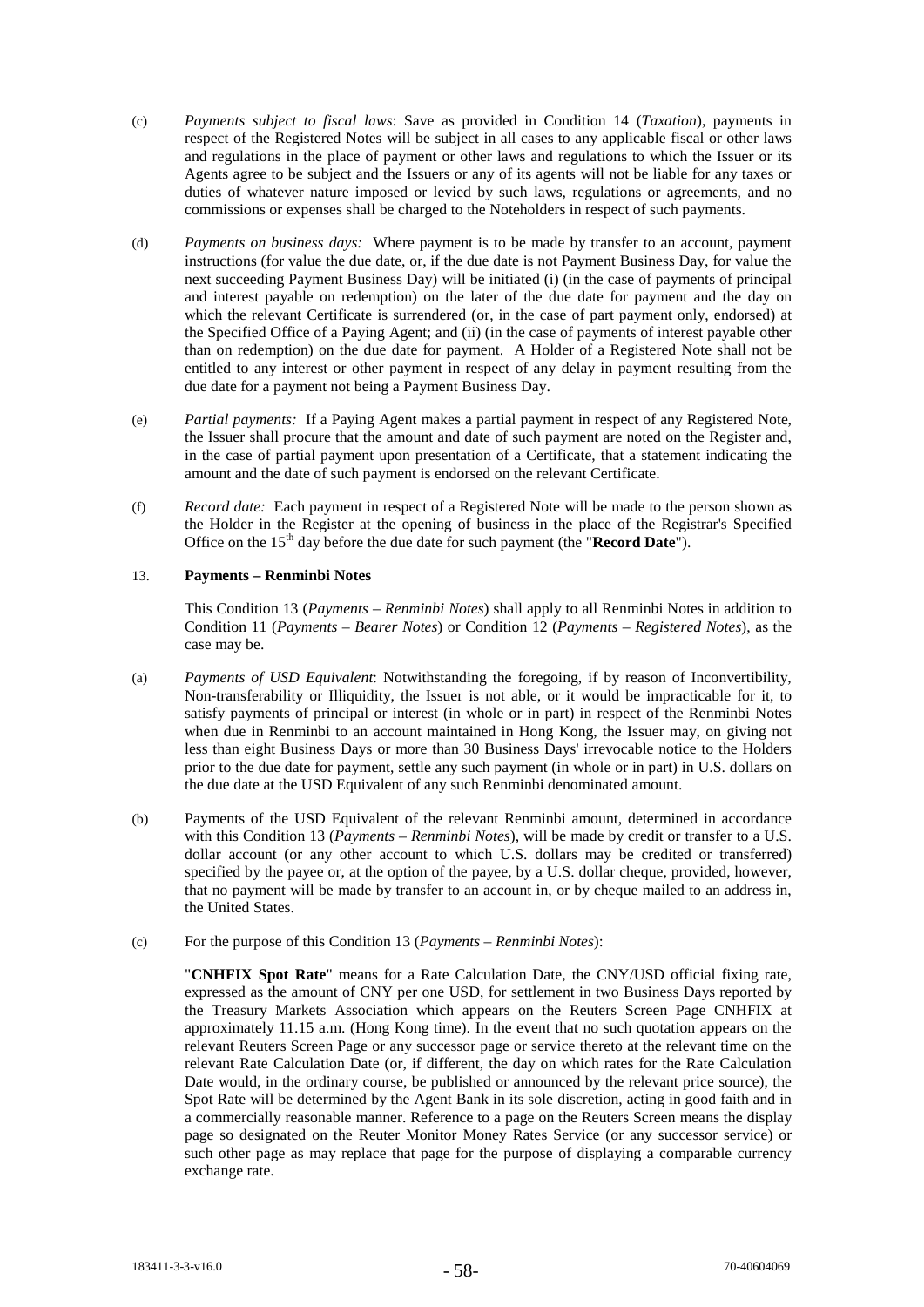"**CNY Dealer**" means an independent foreign exchange dealer of international repute active in the CNY exchange market in Hong Kong.

"**Governmental Authority**" means any de facto or de jure government (or any agency or instrumentality thereof), court, tribunal, administrative or other governmental authority or any other entity (private or public) charged with the regulation of the financial markets (including the central bank) of Hong Kong.

"**Illiquidity**" means the general CNY exchange market in Hong Kong becomes illiquid as a result of which the Issuer cannot obtain sufficient CNY in order to satisfy its obligation to pay interest and principal (in whole or in part) in respect of the Notes as determined by the Issuer in good faith and in a commercially reasonable manner following consultation with two CNY Dealers.

"**Inconvertibility**" means the occurrence of any event that makes it impossible for the Issuer to convert any amount due in respect of the Notes in the general CNY exchange market in Hong Kong, other than where such impossibility is due solely to the failure of the Issuer to comply with any law, rule or regulation enacted by any Governmental Authority (unless such law, rule or regulation is enacted after 4 August 2015 and it is impossible for the Issuer, due to an event beyond its control, to comply with such law, rule or regulation).

"**Non-transferability**" means the occurrence of any event that makes it impossible for the Issuer to deliver CNY between accounts inside Hong Kong or from an account inside Hong Kong to an account outside Hong Kong or from an account outside Hong Kong to an account inside Hong Kong, other than where such impossibility is due solely to the failure of the Issuer to comply with any law, rule or regulation enacted by any Governmental Authority (unless such law, rule or regulation is enacted after 4 August 2015 and it is impossible for the Issuer, due to an event beyond its control, to comply with such law, rule or regulation).

"**Rate Calculation Business Day**" means a day (other than a Saturday, Sunday or public holiday) on which commercial banks are open for general business (including dealings in foreign exchange) in London, Hong Kong and New York City.

"**Rate Calculation Date**" means the day which is three Rate Calculation Business Days before the due date of the relevant amount under these Conditions.

"**Renminbi**", "**RMB**" or "**CNY**" means the official currency of the PRC.

"**Spot Rate**", means the CNHFIX Spot Rate or the TRADCNY3 Spot Rate, as specified in the relevant Final Terms.

"**TRADCNY3 Spot Rate**" means, for a Rate Calculation Date, the spot CNY/USD exchange rate for the purchase of U.S. dollars with Renminbi, for settlement in two Business Days, in the overthe-counter Renminbi exchange market in Hong Kong, as determined by the Agent Bank at or around 11.00 a.m. (Hong Kong time) on a deliverable basis by reference to Reuters Screen Page TRADCNY3, or if no such rate is available, on a non-deliverable basis by reference to Reuters Screen Page TRADNDF. If neither rate is available, the Agent Bank will determine the spot rate at or around 11.00 a.m. (Hong Kong time) on the Rate Calculation Date as the most recently available CNY/USD official fixing rate for settlement on the due date for payment reported by The State Administration of Foreign Exchange of the PRC, which is reported on the Reuters Screen Page CNY=SAEC. Reference to a page on the Reuters Screen means the display page so designated on the Reuter Monitor Money Rates Service (or any successor service) or such other page as may replace that page for the purpose of displaying a comparable currency exchange rate.

"**USD Equivalent**" means the Renminbi amount converted into U.S. dollars using the Spot Rate for the relevant Rate Calculation Date.

All notifications, opinions, determinations, certificates, calculations, quotations and decisions given, expressed, made or obtained for the purposes of the provisions of this Condition 13 (*Payments – Renminbi Notes*) by the Agent Bank, will (in the absence of fraud, gross negligence or wilful default) be binding on the Issuer, the Trustee, the Agents and all Holders.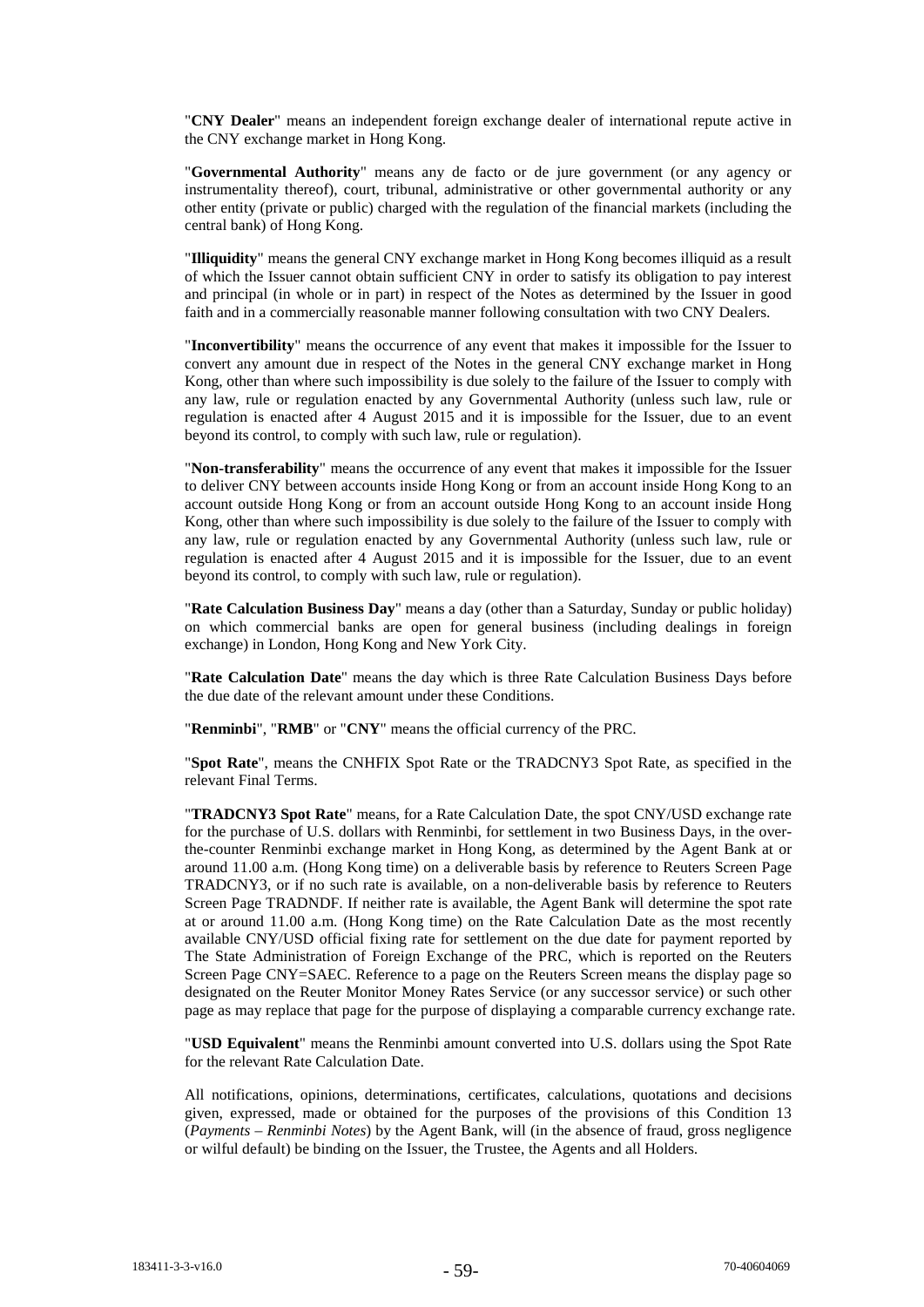## 14. **Taxation**

(a) *Gross up:* Except as otherwise specified in the relevant Final Terms, all payments of principal and interest in respect of the Notes and the Coupons by or on behalf of the Issuer shall be made free and clear of, and without withholding or deduction for or on account of, any present or future taxes, duties, assessments or governmental charges of whatever nature imposed or levied by or on behalf of the United Kingdom or any political subdivision therein or any authority therein or thereof having power to tax (each, a "**Taxing Jurisdiction**"), unless the withholding or deduction of such taxes, duties, assessments, or governmental charges is required by law.

In that event, the Issuer shall pay such additional amounts ("**Additional Amounts**") as will result in receipt by the Noteholders and the Couponholders after such withholding or deduction of such amounts as would have been received by them had no such withholding or deduction been required, except that no such additional amounts shall be payable with respect to any Note or Coupon:

- (i) held by or on behalf of a Holder which is liable to such taxes, duties, assessments or governmental charges in respect of such Note or Coupon by reason of its having some connection with the United Kingdom other than the mere holding of the Note or Coupon;
- (ii) unless it is proved, to the satisfaction of the Principal Paying Agent or the Transfer and Paying Agent to whom the same is presented, that the Holder is unable to avoid such withholding or deduction by satisfying any statutory requirement or by making a declaration of non-residence or other similar claim for exemption to the relevant tax authorities;
- (iii) where such withholding or deduction is imposed on a payment to an individual and is required to be made pursuant to European Council Directive 2003/48/EC on the taxation of savings income or any law implementing or complying with, or introduced in order to conform to, this Directive;
- (iv) held by or on behalf of a Holder who would have been able to avoid such withholding or deduction by presenting the relevant Note or Coupon to another Paying Agent in a Member State of the EU; or
- (v) where the relevant Note or Coupon or Certificate is presented or surrendered for payment more than 30 days after the Relevant Date except to the extent that the Holder of such Note or Coupon would have been entitled to such additional amounts on presenting or surrendering such Note or Coupon or Certificate for payment on the last day of such period of 30 days.
- (b) Any reference in these Conditions to principal in respect of the Notes of any Series shall be deemed to include, as applicable:
	- (i) any additional amounts which may be payable with respect to principal under this Condition 14 (*Taxation*) or pursuant to any undertakings given in addition thereto or in substitution therefor pursuant to the Trust Deed;
	- (ii) the redemption amount payable on such Notes on their Maturity Date;
	- (iii) the redemption amount payable on redemption of such Notes prior to such Maturity Date; and
	- (iv) any premium and any other amounts which may be payable under or in respect of such Notes.
- (c) Any reference in these Conditions to interest in respect of the Notes of any Series shall be deemed to include, as applicable, any additional amounts which may be payable with respect to interest under this Condition 14 (*Taxation*) or pursuant to any undertakings given in addition thereto or in substitution therefor pursuant to the Trust Deed.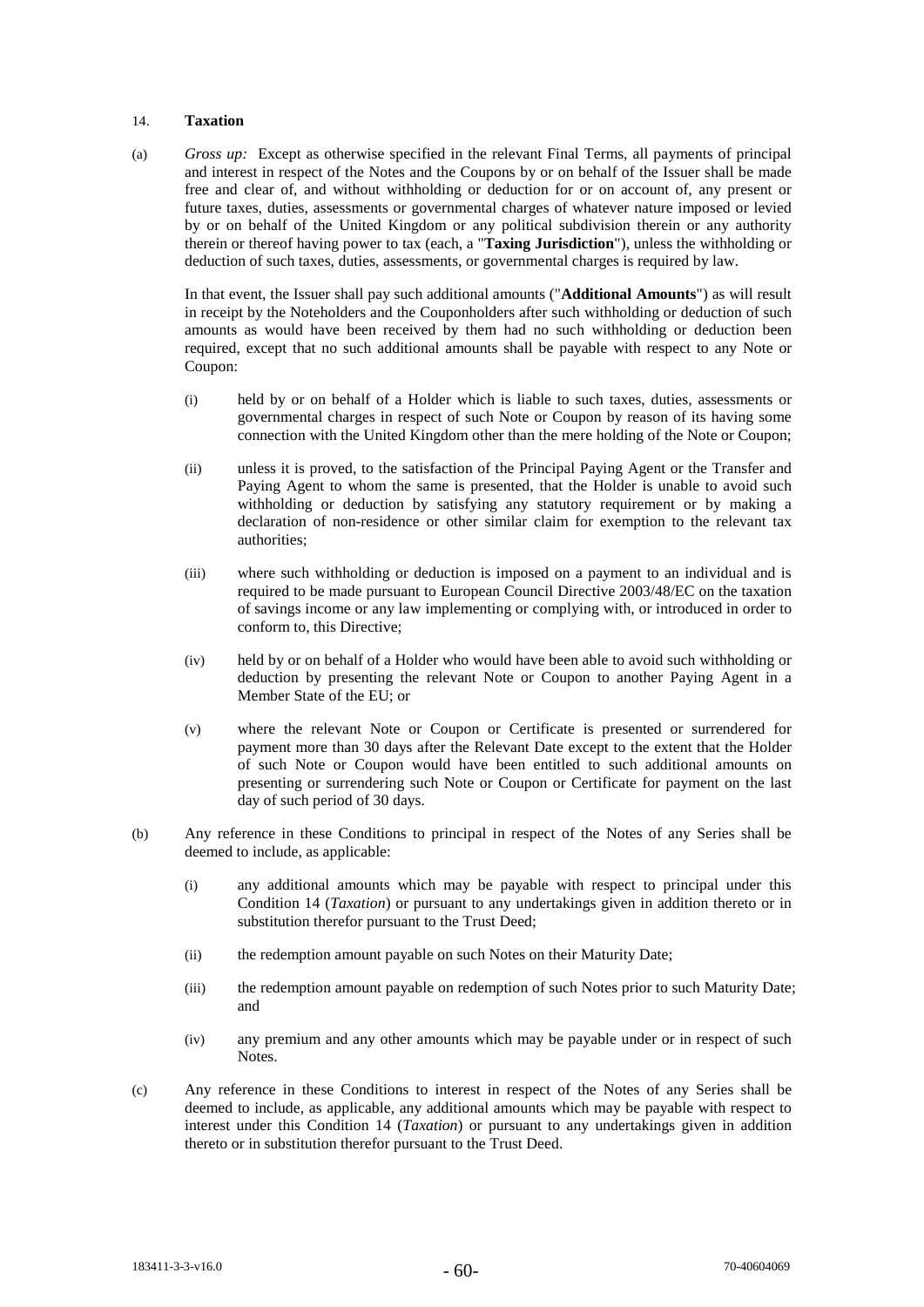(d) For the avoidance of doubt, any amounts to be paid by the Issuer on the Notes will be paid net of any deduction or withholding imposed or required pursuant to Sections 1471 through 1474 of the U.S. Internal Revenue Code of 1986, as amended (the "**Code**"), any current or future regulations or official interpretations thereof, any agreement entered into pursuant to Section 1471(b) of the Code, any intergovernmental agreement, or any fiscal or regulatory legislation, rules or practices adopted pursuant to any intergovernmental agreement entered into in connection with the implementation of such Sections of the Code (or any law implementing such an intergovernmental agreement) (a "**FATCA Withholding Tax**"), and the Issuer will not be required to pay Additional Amounts on account of any FATCA Withholding Tax.

## 15. **Events of Default**

(a) *Senior Notes*: The provisions of this Condition 15(a) (*Events of Default - Senior Notes*) shall have effect in relation to any Series of Senior Notes.

If any of the following events occurs and is continuing, then the Trustee at its discretion may and, if so requested in writing by Holders of at least one quarter of the aggregate principal amount of the outstanding Notes or if so directed by an Extraordinary Resolution, shall (subject, in all cases, to the Trustee having been indemnified and/or secured and/or pre-funded to its satisfaction) give written notice to the Issuer declaring the Notes to be immediately due and payable, whereupon they shall become immediately due and payable at their Early Termination Amount together with any accrued but unpaid interest without further action or formality:

- (i) *Non-payment:* any principal or interest on such Notes has not been paid within 14 days from the due date for payment and such sum has not been duly paid within a further 14 days following written notice from the Trustee to the Issuer requiring the non-payment to be made good. The Issuer shall not, however, be in default if during the 14 days after the Trustee's notice it satisfies the Trustee that such sums were not paid in order to comply with a mandatory law, regulation or order of any court of competent jurisdiction. Where there is doubt as to the validity or applicability of any such law, regulation or order, the Issuer will not be in default if it acts on the advice given to it during such 14 day period by independent legal advisers approved by the Trustee; or
- (ii) *Breach of other obligations:* the Issuer defaults in the performance or observance of any of its other obligations under or in respect of the Notes or the Trust Deed and that breach has not been remedied within 21 days of receipt of a written notice from the Trustee certifying that in its opinion the breach is materially prejudicial to the interests of the holders of such Notes and requiring the same to be remedied; or
- (iii) *Winding-up etc.*: a Winding-up Event occurs.

At any time after any Series of Senior Notes shall have become due and repayable in accordance with this Condition 15(a) (*Events of Default - Senior Notes*), the Trustee may at its discretion and, if so requested in writing by Holders of at least one quarter of the aggregate principal amount of the outstanding Notes or if so directed by an Extraordinary Resolution, shall (subject to the Trustee having been indemnified and/or secured and/or pre-funded to its satisfaction), without further notice, institute such proceedings or take such steps or actions as it may think fit against the Issuer to enforce payment.

- (b) *Tier 2 Capital Notes*: The provisions of this Condition 15(b) (*Events of Default - Tier 2 Capital Notes*) shall have effect in relation to any Series of Tier 2 Capital Notes.
	- (i) If any of the following events occurs and is continuing, then the Trustee at its discretion may and, if so requested in writing by Holders of at least one quarter of the aggregate principal amount of the outstanding Tier 2 Capital Notes or if so directed by an Extraordinary Resolution, shall (subject to the Trustee having been indemnified and/or secured and/or pre-funded to its satisfaction), without further notice:
		- (A) *Non-payment*: in the event that any principal or interest on such Tier 2 Capital Notes has not been paid within 14 days from the due date for payment and such sum has not been duly paid within a further 14 days following written notice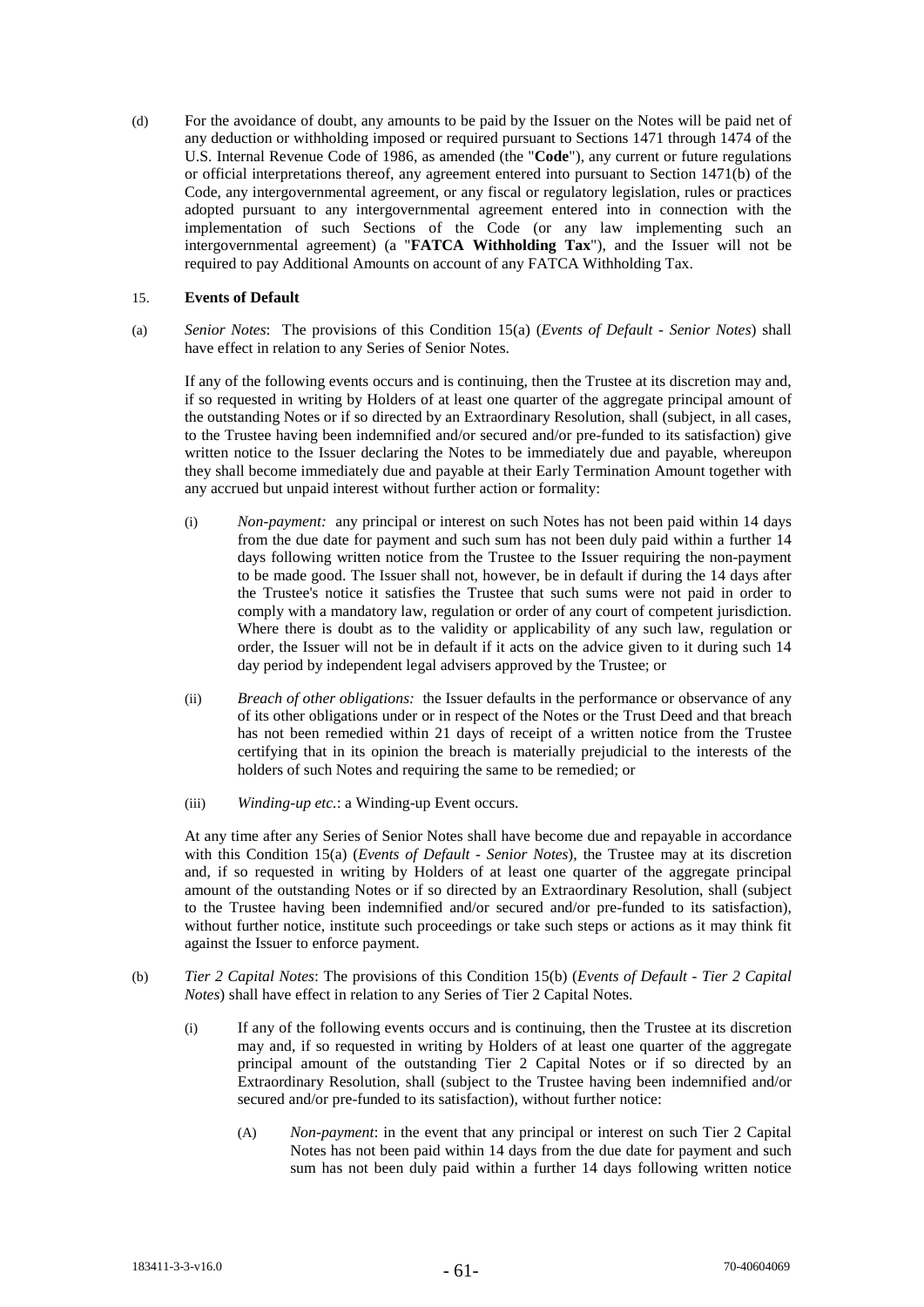from the Trustee to the Issuer requiring the non-payment to be made good, institute proceedings in a court of competent jurisdiction in England (or such other jurisdiction in which the Issuer is organised) (but not elsewhere) for the winding up of the Issuer and/or prove in its winding-up and/or claim in its liquidation or administration, provided that the Issuer shall not be in default if during the 14 days after the Trustee's notice it satisfies the Trustee that such sums were not paid in order to comply with a mandatory law, regulation or order of any court of competent jurisdiction. Where there is doubt as to the validity or applicability of any such law, regulation or order, the Issuer will not be in default if it acts on the advice given to it during such 14 day period by independent legal advisers approved by the Trustee; or

(B) *Limited remedies for breach of other obligations (other than non-payment)*: institute such proceedings against the Issuer as it may think fit to enforce any term, obligation or condition binding on the Issuer under such Tier 2 Capital Notes or Coupons or the terms of the Trust Deed relating thereto (other than any payment obligation of the Issuer under or arising from the Tier 2 Capital Notes or Coupons or the Trust Deed, including, without limitation, payment of any principal or interest) (a "**Performance Obligation**"); provided always that the Trustee (acting on behalf of the Holders but not the Trustee acting in its personal capacity under the Trust Deed) and the Holders shall not enforce, and shall not be entitled to enforce or otherwise claim, against the Issuer any judgment or other award given in such proceedings that requires the payment of money by the Issuer, whether by way of damages or otherwise (a "**Monetary Judgment**"), except by proving such Monetary Judgment in a winding-up of the Issuer and/or claiming such Monetary Judgment in an administration of the Issuer.

Nothing in this 15(b)(i) (*Events of Default - Tier 2 Capital Notes*) shall affect or prejudice the payment of the costs, charges, expenses, liabilities or remuneration of the Trustee or the rights and remedies of the Trustee in respect thereof.

- (ii) If a Winding-up Event occurs, the Trustee at its discretion may and, if so requested in writing by the Holders of at least one quarter of the aggregate principal amount of the outstanding Tier 2 Capital Notes or if so directed by an Extraordinary Resolution, shall (subject to the Trustee having been indemnified and/or secured and/or prefunded to its satisfaction) declare such Tier 2 Capital Notes to be due and repayable immediately (and such Tier 2 Capital Notes shall thereby become so due and repayable) at their outstanding principal amount (or at such other repayment amount as may be specified in or determined in accordance with the relevant Final Terms) together with any accrued but unpaid interest as provided in the Trust Deed and payments are subject to the subordination provisions set out in Condition 4(b) (*Status – Tier 2 Capital Notes*).
- (c) *All Notes*: The provisions of this Condition 15(c) (*Events of Default - All Notes*) shall have effect in relation to any Series of Notes.

No Holder of any such Notes and no holder of the Coupons (if any) appertaining thereto shall be entitled to institute any of the proceedings or take the steps or actions referred to in Condition 15(a) (*Events of Default - Senior Notes*) or 15(b) (*Events of Default - Tier 2 Capital Notes*) above or to prove in the winding up of the Issuer except that if the Trustee, having become bound to proceed against the Issuer as aforesaid, fails to do so or, being able to prove in such winding up, fails to do so, in each case within a reasonable period, and in each such case such failure shall be continuing, then any such holder may himself institute such proceedings or take such steps or actions and/or prove in such winding up to the same extent (but not further or otherwise) that the Trustee would have been entitled so to do in respect of his Notes and/or Coupons. In the case of Tier 2 Capital Notes, no remedy against the Issuer other than the institution of the proceedings referred to in Condition 15(b) (*Events of Default - Tier 2 Capital Notes*) above or proving in the winding up of the Issuer, shall be available to the Trustee or the holders of such Notes or the Coupons (if any) appertaining thereto whether for the recovery of amounts owing in respect of such Notes or Coupons or under the Trust Deed in relation thereto or in respect of any breach by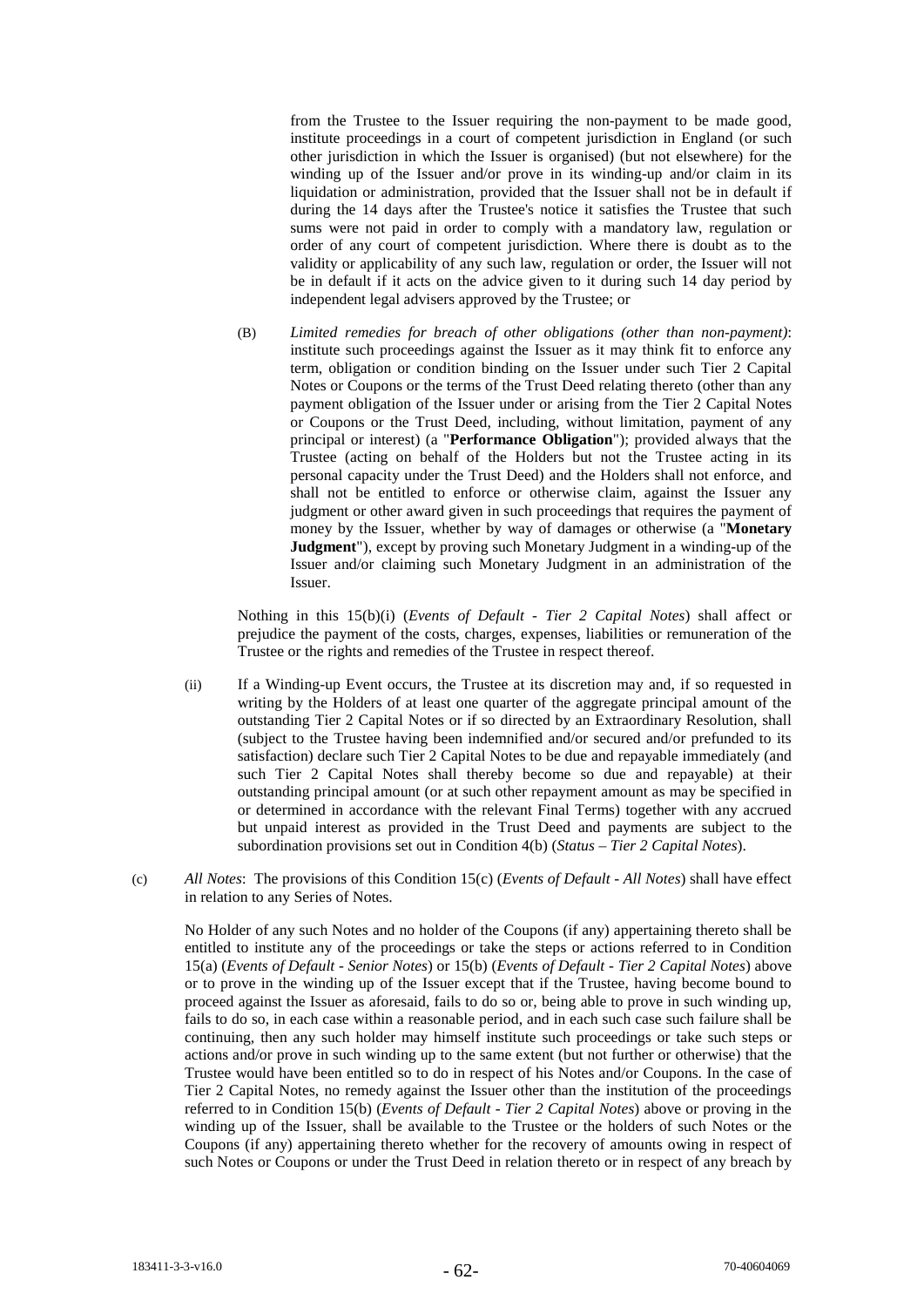the Issuer of any of its other obligations under or in respect of such Notes or Coupons or under the Trust Deed in relation thereto.

## 16. **Prescription**

Claims for principal in respect of Bearer Notes shall become void unless the relevant Bearer Notes are presented for payment within 10 years of the appropriate Relevant Date. Claims for interest in respect of Bearer Notes shall become void unless the relevant Coupons are presented for payment within five years of the appropriate Relevant Date. Claims for principal and interest in respect of Registered Notes shall become void unless the relevant Certificates are surrendered for payment within 10 years of the appropriate Relevant Date.

## 17. **Replacement of Notes and Coupons**

If any Note, Certificate or Coupon is lost, stolen, mutilated, defaced or destroyed, it may be replaced at the Specified Office of the Principal Paying Agent, in the case of Bearer Notes, or the Registrar, in the case of Registered Notes (and for so long as the Notes are admitted to listing and/or trading by the competent listing authority and/or stock exchange which requires the appointment of a Paying Agent or Transfer Agent in any particular place, the Paying Agent or Transfer Agent having its Specified Office in the place required by the competent listing authority and/or stock exchange), subject to all applicable laws and competent listing authority and/or stock exchange requirements, upon payment by the claimant of the expenses incurred in connection with such replacement and on such terms as to evidence, security, indemnity and otherwise as the Issuer may reasonably require. Mutilated or defaced Notes, Certificates or Coupons or Talons must be surrendered before replacements will be issued.

# 18. **Trustee and Agents**

Under the Trust Deed, the Trustee is entitled to be indemnified and/or secured and/or pre-funded before taking any steps or actions or initiating any proceedings and relieved from responsibility in certain circumstances and to be paid its costs, fees and expenses in priority to the claims of the Noteholders. In addition, the Trustee is entitled to enter into business transactions with the Issuer and any entity relating to the Issuer without accounting for any profit.

In acting under the Agency Agreement and in connection with the Notes and the Coupons, the Agents act solely as agent of the Issuer and (to the extent provided therein) the Trustee and do not assume any obligations towards or relationship of agency or trust for or with any of the Noteholders or Couponholders.

The initial Agents and their initial Specified Offices are listed below. The initial Agent Bank (if any) is specified in the relevant Final Terms. If any additional Agents are appointed in connection with any Series, the names of such Agents will be specified in Part B of the relevant Final Terms. The Issuer reserves the right (with the prior approval of the Trustee) at any time to vary or terminate the appointment of any Agent and to appoint a successor fiscal agent or registrar or Agent Bank and additional or successor paying agents; provided, however, that*:*

- (i) the Issuer shall at all times maintain a Principal Paying Agent, a Registrar and a CMU Lodging and Paying Agent in relation to Notes accepted for clearance through the CMU Service;
- (ii) the Issuer shall at all times maintain a Paying Agent in an EU Member State that will not be obliged to withhold or deduct tax pursuant to European Council Directive 2003/48/EC or any law implementing or complying with, or introduced in order to conform to this Directive;
- (iii) if an Agent Bank is specified in the relevant Final Terms, the Issuer shall at all times maintain an Agent Bank; and
- (iv) for so long as the Notes are admitted to listing and/or trading by the competent listing authority and/or stock exchange which requires the appointment of a Paying Agent or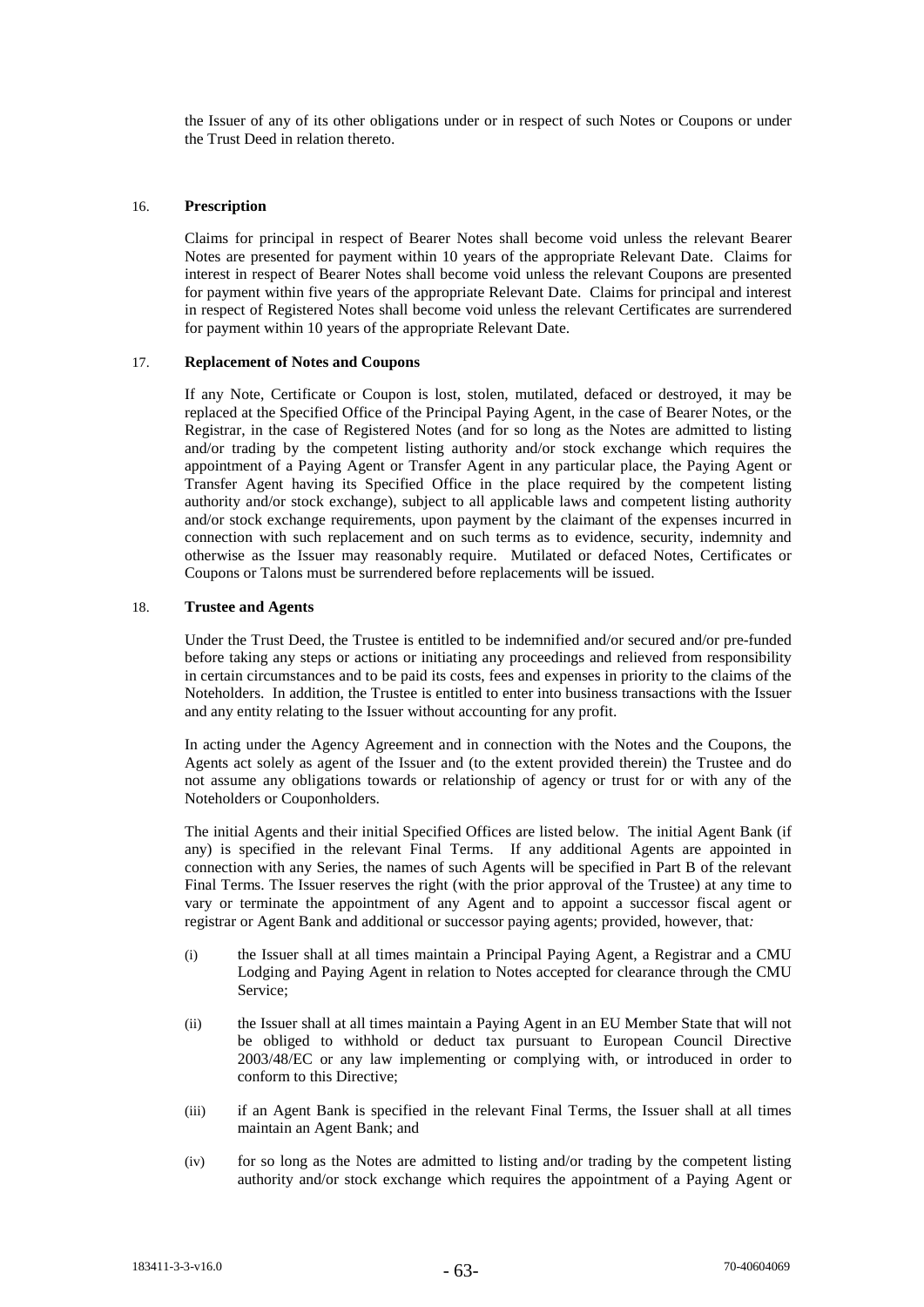Transfer Agent in any particular place, the Issuer shall maintain a Paying Agent and/or a Transfer Agent having its Specified Office in the place required by the competent listing authority and/or stock exchange.

Notice of any change in any of the Agents or in their Specified Offices shall promptly be given to the Noteholders in accordance with Condition 21 (*Notices*).

#### 19. **Meetings of Noteholders; Modification and Waiver; Substitution**

(a) *Meetings of Noteholders*: The Trust Deed contains provisions for convening meetings of Noteholders to consider matters relating to the Notes, including the modification of any provision of these Conditions by Extraordinary Resolution, except that the provisions relating to the Tier 2 Capital Notes shall only be capable of modification in accordance with Condition 19(d) (*Meetings of Noteholders; Modification and Waiver; Substitution - PRA notice or consent*) below.

Such a meeting may be convened by the Issuer or by the Trustee and, subject to the Trustee being indemnified and/or secured and/or prefunded to its satisfaction, shall be convened by the Trustee upon the request in writing of Noteholders holding not less than one-tenth of the aggregate principal amount of the outstanding Notes. The quorum at any meeting convened to vote on an Extraordinary Resolution will be one or more persons holding or representing not less than a clear majority in aggregate principal amount of the outstanding Notes or, at any adjourned meeting, one or more Persons being or representing Noteholders whatever the principal amount of the Notes held or represented; provided, however, that Reserved Matters may only be sanctioned by an Extraordinary Resolution passed at a meeting of Noteholders at which one or more persons holding or representing not less than two-thirds, or at any adjourned meeting not less than one-third of the aggregate principal amount of the outstanding Notes form a quorum. Any Extraordinary Resolution duly passed at any such meeting shall be binding on all the Noteholders and Couponholders, whether present or not.

In addition, a resolution in writing signed by or on behalf of the holders of at least 75 per cent. in aggregate principal amount of the outstanding Notes who for the time being are entitled to receive notice of a meeting of Noteholders under the Trust Deed will take effect as if it were an Extraordinary Resolution. Such a resolution in writing may be contained in one document or several documents in the same form, each signed by or on behalf of one or more Noteholders.

The Trust Deed contains provisions for convening a single meeting of the holders of Notes of more than one Series in certain circumstances where the Trustee so decides.

(b) *Modification and waiver*: Subject to certain exceptions and Condition 19(d) below, the Trustee may, without the consent of the Noteholders, agree to any modification of the Trust Deed or the Notes (other than in respect of a Reserved Matter) which is, in the opinion of the Trustee, proper to make if, in the opinion of the Trustee, such modification will not be materially prejudicial to the interests of Noteholders and to any modification of the Notes or the Trust Deed which is of a formal, minor or technical nature or is to correct a manifest error. In addition, the Trustee may, without the consent of the Noteholders, authorise or waive any proposed breach or breach of the Notes or the Trust Deed (other than a proposed breach or breach relating to the subject of a Reserved Matter) if, in the opinion of the Trustee, the interests of the Noteholders will not be materially prejudiced thereby.

In addition, the Trustee may determine, without the consent of the holders of Notes of any Series or holders of the Coupons (if any) appertaining thereto (except as set out in the Trust Deed), that any Event of Default or Potential Event of Default (both as defined in the Trust Deed) shall not be treated as such for the purpose of the Trust Deed and such Notes if, in the opinion of the Trustee, the interests of the relevant Noteholders would not be materially prejudiced thereby.

Unless the Trustee agrees otherwise, any such authorisation, waiver or modification shall be notified to the Noteholders as soon as practicable thereafter.

(c) *Substitution*: Subject to (i) Condition 19(d) (*Meetings of Noteholders; Modification and Waiver; Substitution - PRA notice or consent*) below, (ii) such amendment of the Trust Deed and (iii) such other conditions as the Trustee may require, but without the consent of the Noteholders,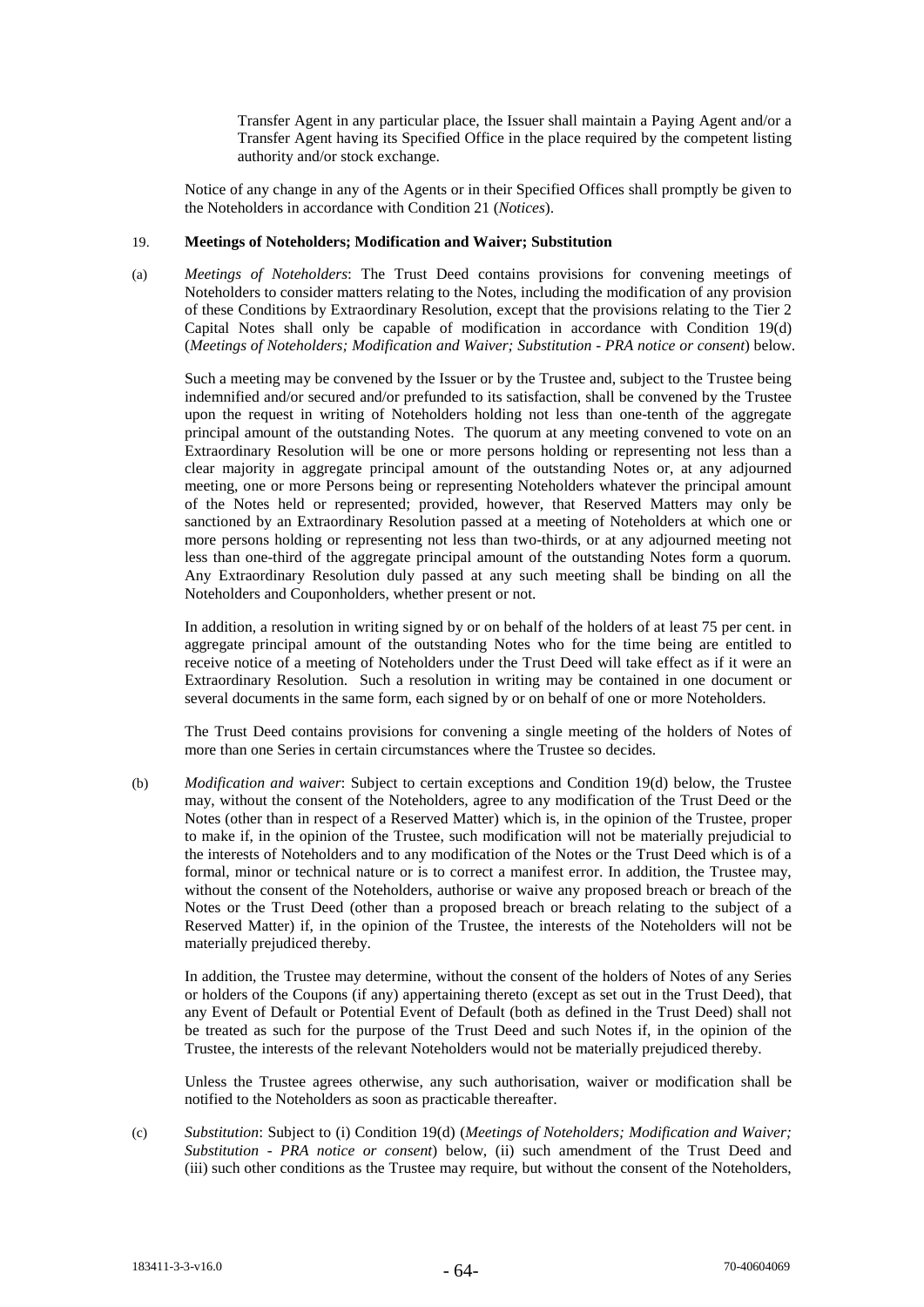the Trustee may also agree, subject to such Notes and Coupons being or, where appropriate, remaining irrevocably guaranteed by the Issuer (on a subordinated basis in the case of Tier 2 Capital Notes), to the substitution of any subsidiary of the Issuer or of the Company in place of the Issuer as principal debtor under such Notes and in each case the Coupons (if any) appertaining thereto and the Trust Deed in so far as it relates to such Notes.

In the case of a substitution under this Condition 19 (*Meetings of Noteholders; Modification and Waiver; Substitution*), the Trustee may agree, without the consent of the holders of the Notes of the relevant Series or of the Coupons (if any) appertaining thereto, to a change of the law governing such Notes and/or Coupons and/or the Trust Deed in so far as it relates to such Notes provided that such change would not in the opinion of the Trustee be materially prejudicial to the interests of the holders of the Notes of such Series.

- (d) *PRA notice or consent:* The provisions relating to the Tier 2 Capital Notes shall only be capable of modification or waiver and the Issuer of Tier 2 Capital Notes may only be substituted in accordance with Condition 19(c) (*Meetings of Noteholders; Modification and Waiver; Substitution - Substitution*) above, if the Issuer has notified the PRA of such modification, waiver or substitution and/or obtained the prior consent of the PRA, as the case may be, (if such notice and/or consent is then required by the Capital Regulations). Wherever such modification or waiver of the Tier 2 Capital Notes is proposed, a meeting of Holders in respect thereof is proposed or a substitution of the Issuer of the Tier 2 Capital Notes is proposed in accordance with Condition 19(c) (*Meetings of Noteholders; Modification and Waiver; Substitution - Substitution*) above, the Issuer shall provide to the Trustee a certificate signed by two Authorised Signatories, certifying either that (i) it has notified the PRA of, and/or received the PRA's consent to such modification, waiver or substitution, as the case may be; or (ii) that the Issuer is not required to notify the PRA of, and/or obtain the PRA's consent to, such modification, waiver or substitution. The Trustee shall be entitled to rely absolutely on such certificate without further enquiry and without liability for so doing.
- (e) *Effect for the Holders:* Any such modification, waiver, authorisation or substitution shall be binding on all the Noteholders and Couponholders of the relevant Series and, unless the Trustee agrees otherwise, shall be notified to the holders of Notes of that Series as soon as practicable thereafter in accordance with Condition 21 (*Notices*).

In connection with the exercise of its powers, trusts, authorities or discretions (including, but not limited to, those in relation to any such modification, waiver, authorisation or substitution as aforesaid) the Trustee shall have regard to the interests of the holders of the Notes of the relevant Series as a class and in particular, but without limitation, shall not have regard to the consequences of such exercise for individual Noteholders or Couponholders resulting from the individual Noteholders or Couponholders being for any purpose domiciled or resident in, or otherwise connected with, or subject to the jurisdiction of, any particular territory and the Trustee shall not be entitled to require, nor shall any Noteholder or Couponholder be entitled to claim, from the Issuer any indemnification or payment in respect of any tax consequences of any such exercise upon individual Noteholders or Couponholders.

### 20. **Further Issues**

The Issuer may from time to time, without the consent of the Noteholders and in accordance with the Trust Deed, create and issue further notes having the same terms and conditions as the Notes in all respects (or in all respects except for the first payment of interest) so as to form a single series with the Notes. The Issuer may from time to time, with the consent of the Trustee, create and issue other series of notes having the benefit of the Trust Deed.

#### 21. **Notices**

(a) *Bearer Notes:* Notices to the Holders of Bearer Notes shall be valid if published in a leading English language daily newspaper published in London (which is expected to be the *Financial Times*) or, if such publication is not practicable, in a leading English language daily newspaper having general circulation in Europe. Any such notice shall be deemed to have been given on the date of first publication (or if required to be published in more than one newspaper, on the first date on which publication shall have been made in all the required newspapers). Couponholders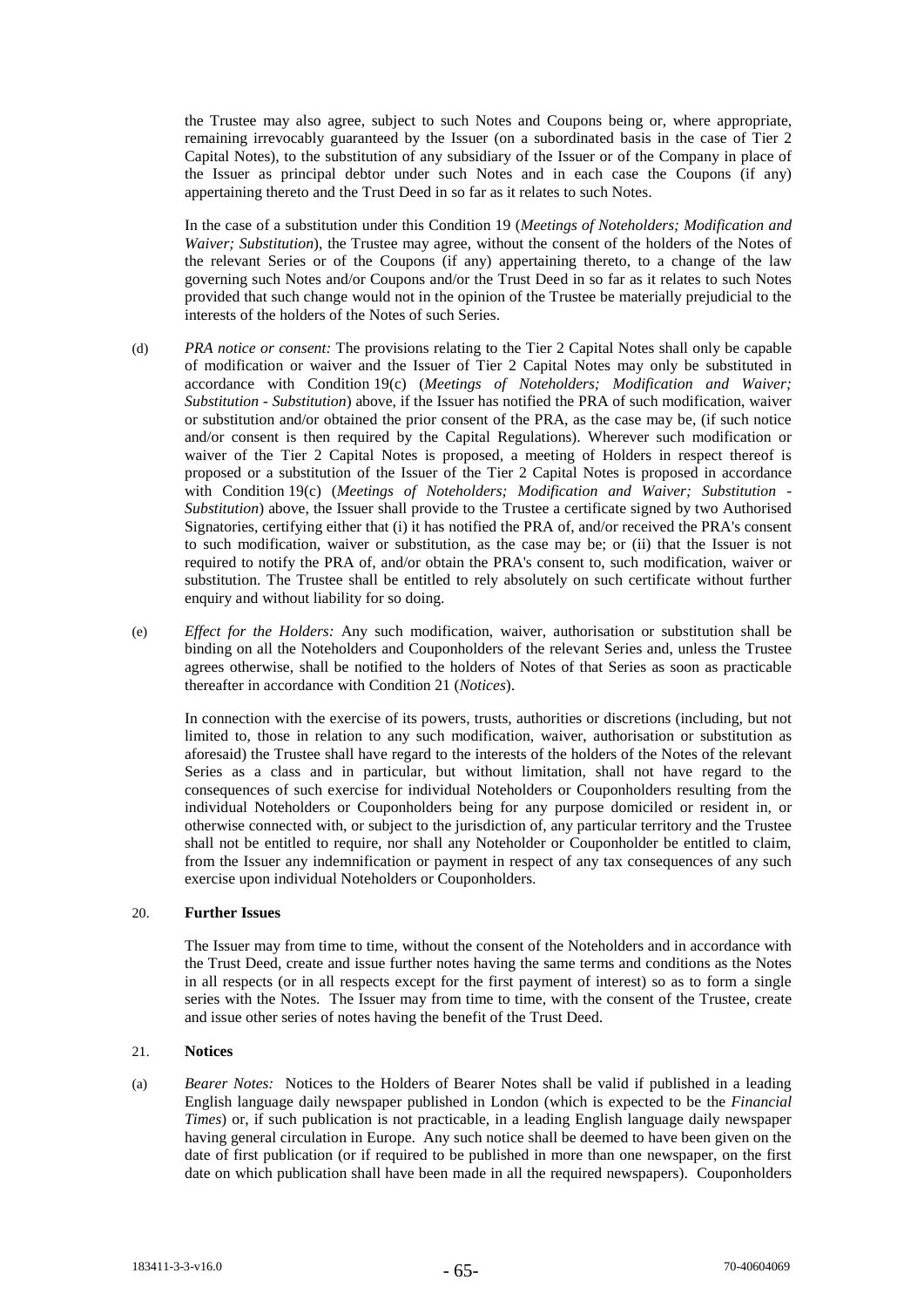shall be deemed for all purposes to have notice of the contents of any notice given to the Holders of Bearer Notes.

(b) *Registered Notes:* Notices to the Holders of Registered Notes shall be sent to them by first class mail (or its equivalent) or (if posted to an overseas address) by airmail at their respective addresses on the Register. Any such notice shall be deemed to have been given on the fourth day after the date of mailing.

# 22. **Rounding**

For the purposes of any calculations referred to in these Conditions, (a) all percentages resulting from such calculations will be rounded, if necessary, to the nearest one hundred-thousandth of a percentage point (with 0.000005 per cent. being rounded up to 0.00001 per cent.), (b) all United States dollar amounts used in or resulting from such calculations will be rounded to the nearest cent (with one half cent being rounded up), (c) all Japanese Yen amounts used in or resulting from such calculations will be rounded downwards to the next lower whole Japanese Yen amount, and (d) all amounts denominated in any other currency used in or resulting from such calculations will be rounded to the nearest two decimal places in such currency, with 0.005 being rounded upwards.

# 23. **Contracts (Rights of Third Parties) Act 1999**

No person shall have any right to enforce any term or condition of any Note by virtue of the Contracts (Rights of Third Parties) Act 1999.

### 24. **Governing Law and Jurisdiction**

- (a) *Governing law:* The Notes and the Trust Deed, and all non-contractual obligations arising out of or in connection with the Notes and the Trust Deed, are governed by English law.
- (b) *Jurisdiction:* The parties to the Trust Deed have (i) agreed that the courts of England shall have exclusive jurisdiction to settle any dispute (a "**Dispute**") arising out of or in connection with the Notes; and (ii) agreed that those courts are the most appropriate and convenient courts to settle any Dispute and, accordingly, that they will not argue that any other courts are more appropriate or convenient.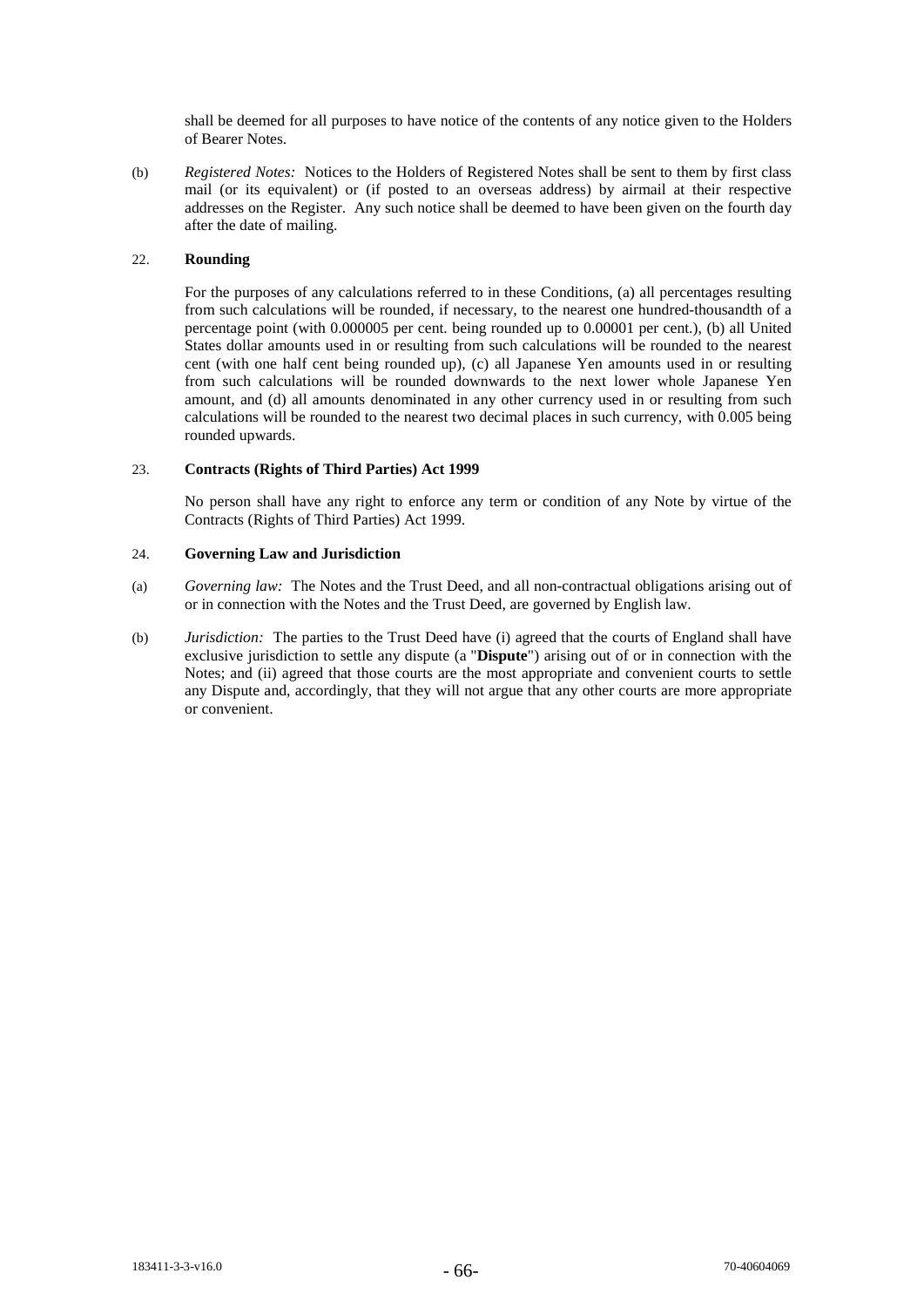#### **FORM OF FINAL TERMS**

*The Final Terms in respect of each Tranche of Notes will be in the following form, duly completed to reflect the particular terms of the relevant Notes and their issue.* 

# **Final Terms dated [•]**

# **BARCLAYS [BANK] PLC**

Issue of [Aggregate Nominal Amount of Tranche] [Title of Notes]

# under the **£60,000,000,000 Debt Issuance Programme**

#### **PART A – CONTRACTUAL TERMS**

[Terms used herein shall be deemed to be defined as such for the purposes of the Terms and Conditions of the Notes (the "**Conditions**") set forth in the base prospectus dated 4 August 2015 [and the supplemental base prospectus dated [*•*]] which [together] constitute[s] a base prospectus (the "**Base Prospectus**") for the purposes of Directive 2003/71/EC, as amended, including by Directive 2010/73/EU and as implemented by any relevant implementing measure in the relevant Member State (the "**Prospectus Directive**"). This document constitutes the Final Terms of the Notes described herein for the purposes of Article 5.4 of the Prospectus Directive and must be read in conjunction with the Base Prospectus.

Full information on the Issuer and the offer of the Notes described herein is only available on the basis of the combination of these Final Terms and the Base Prospectus. The Base Prospectus and these Final Terms have been published on the website of the Regulatory News Service operated by the London Stock Exchange at http://www.londonstockexchange.com/exchange/news/market-news/market-newshome.html].

[Terms used herein shall be deemed to be defined as such for the purposes of the [date] Conditions (the "**Conditions**") incorporated by reference in the base prospectus dated 4 August 2015. These Final Terms contain the final terms of the Notes and must be read in conjunction with the base prospectus dated 4 August 2015 [and the supplemental base prospectus dated [*•*]] which [together] constitute[s] a base prospectus (the "**Base Prospectus**") for the purposes of Directive 2003/71/EC, as amended, including by Directive 2010/73/EU and as implemented by any relevant implementing measure in the relevant Member State (the "**Prospectus Directive**"), save in respect of the Conditions which are set forth in the base prospectus dated [•] and are incorporated by reference in the Base Prospectus. This document constitutes the Final Terms relating to the issue of Notes described herein for the purposes of Article 5.4 of the Prospectus Directive.

Full information on the Issuer and the offer of the Notes is only available on the basis of the combination of these Final Terms and the Base Prospectus. [The Base Prospectus, the base prospectus dated [*•*], including the Conditions, and these Final Terms have been published on the website of the Regulatory News Service operated by the London Stock Exchange at http://www.londonstockexchange.com/exchange/news/market-news/market-news-home.html].

| Issuer: | Barclays [Bank] PLC |
|---------|---------------------|
|---------|---------------------|

- 2. [(i) Series Number: [•]
	- [(ii) Tranche Number:] [•]
	- (iii) Date on which the Notes become fungible: Not Applicable/ The Notes shall be consolidated, form a single series and be interchangeable for trading purposes with the [•] on [[•]/the Issue Date/exchange of the Temporary Global Note for interests in the Permanent Global Note, as referred to in paragraph [•] below [which is expected to occur on or about [•]].]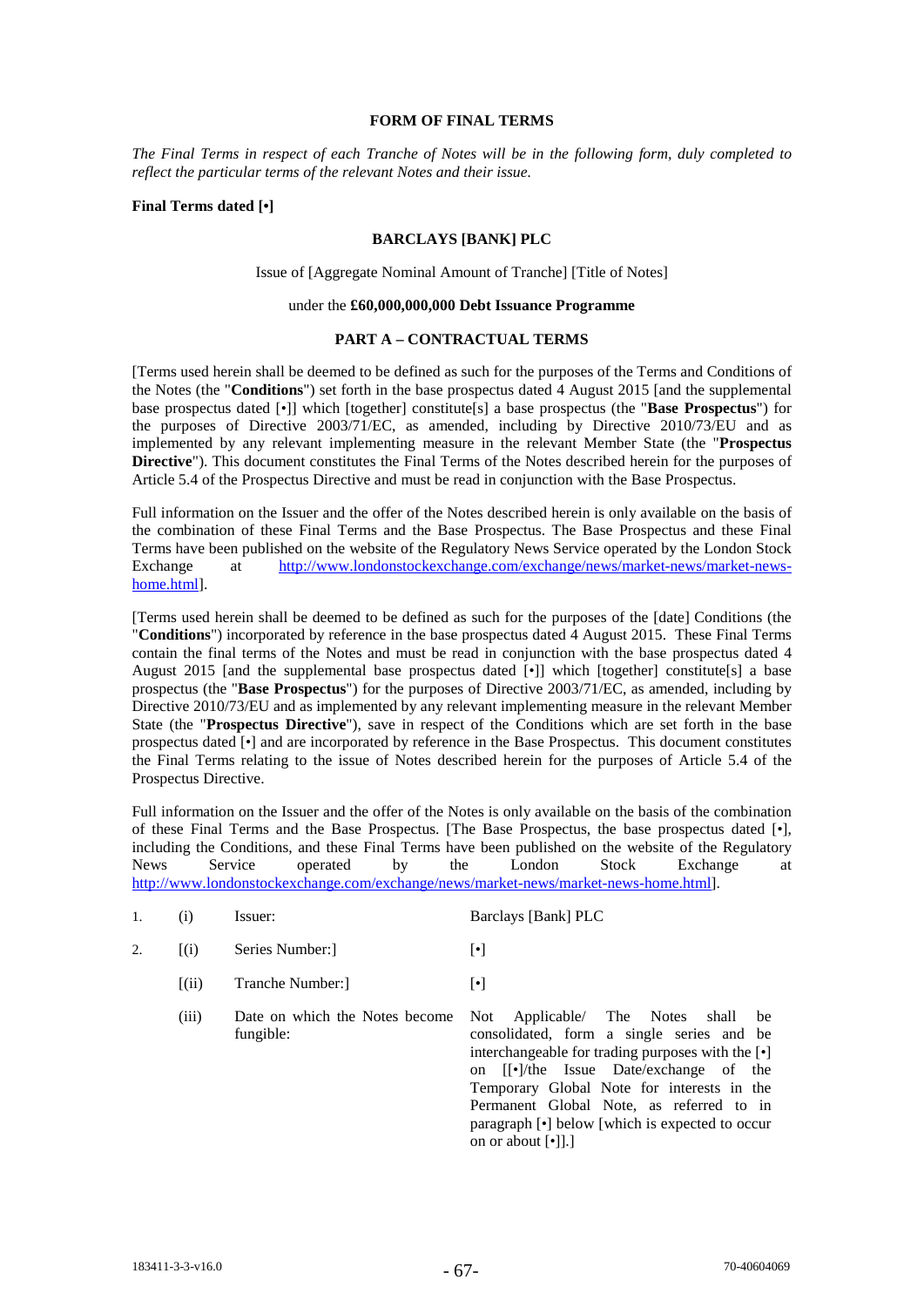| 3.  |                        | Specified Currency or Currencies:                                    | $[\cdot]$                                                                                                                                                                                                |  |  |
|-----|------------------------|----------------------------------------------------------------------|----------------------------------------------------------------------------------------------------------------------------------------------------------------------------------------------------------|--|--|
| 4.  |                        | <b>Aggregate Nominal Amount:</b>                                     | $[\cdot]$                                                                                                                                                                                                |  |  |
|     | [(i)]                  | [Series]:                                                            | $[\cdot]$                                                                                                                                                                                                |  |  |
|     | (iii)                  | Tranche:                                                             | $[\cdot]$                                                                                                                                                                                                |  |  |
| 5.  | <b>Issue Price:</b>    |                                                                      | [•] per cent. of the Aggregate Nominal Amount<br>[plus accrued interest from [•]]                                                                                                                        |  |  |
| 6.  | (i)                    | <b>Specified Denominations:</b>                                      | $[\cdot]$                                                                                                                                                                                                |  |  |
|     | (ii)                   | <b>Calculation Amount:</b>                                           | $[\cdot]$                                                                                                                                                                                                |  |  |
| 7.  | (i)                    | <b>Issue Date:</b>                                                   | $[\cdot]$                                                                                                                                                                                                |  |  |
|     | (ii)                   | <b>Interest Commencement Date:</b>                                   | [[•]/Issue Date/Not Applicable]                                                                                                                                                                          |  |  |
| 8.  | <b>Maturity Date:</b>  |                                                                      | $[\cdot]$                                                                                                                                                                                                |  |  |
| 9.  | <b>Interest Basis:</b> |                                                                      | [[ $\bullet$ ] per cent. Fixed Rate]                                                                                                                                                                     |  |  |
|     |                        |                                                                      | [Reset Notes]                                                                                                                                                                                            |  |  |
|     |                        |                                                                      | [[LIBOR]/ [EURIBOR]/ [BBSW]/ [SHIBOR]/<br>[CHIBOR]/ [CNH<br>$HIBOR$ <sup><math>\mid</math></sup><br>[TIBOR]<br>[STIBOR]/ [SIBOR]/ [HIBOR]/ [CDOR]/<br>[NIBOR] +/- [ $\bullet$ ] per cent. Floating Rate] |  |  |
|     |                        |                                                                      | [Zero Coupon]                                                                                                                                                                                            |  |  |
|     |                        |                                                                      | (see paragraph 14/15/16/17 below)                                                                                                                                                                        |  |  |
| 10. |                        | Redemption/Payment Basis:                                            | Subject to any purchase and cancellation or<br>early redemption, the Notes will be redeemed<br>on the Maturity Date at $[[\bullet]/[100]]$ per cent. of<br>their nominal amount.                         |  |  |
| 11. | Basis:                 | Change of Interest or Redemption/Payment                             | [•]/Not Applicable                                                                                                                                                                                       |  |  |
| 12. |                        | Put/Call Options:                                                    | [Investor Put]                                                                                                                                                                                           |  |  |
|     |                        |                                                                      | [Issuer Call]                                                                                                                                                                                            |  |  |
|     |                        |                                                                      | [Not Applicable]                                                                                                                                                                                         |  |  |
| 13. | [(i)]                  | Status of the Notes:                                                 | [Senior/Tier 2 Capital Notes]                                                                                                                                                                            |  |  |
|     | [(ii)]                 | [Date]<br>[Board]<br>approval<br>for<br>issuance of Notes obtained:] | $\lceil \cdot \rceil$                                                                                                                                                                                    |  |  |
|     |                        | PROVISIONS RELATING TO INTEREST (IF ANY) PAYABLE                     |                                                                                                                                                                                                          |  |  |

| 14. |     | <b>Fixed Rate Note Provisions</b> | [Applicable/Not Applicable/Applicable from<br>$\lceil \cdot \rceil$ to $\lceil \cdot \rceil$ if so elected by the Issuer on or<br>before $\lceil \cdot \rceil$ ] |
|-----|-----|-----------------------------------|------------------------------------------------------------------------------------------------------------------------------------------------------------------|
|     | (i) | $Rate[s]$ of Interest:            | [payable]<br>cent.<br>$\lvert \bullet \rvert$<br>annum<br>per<br>per<br>[annually/semi-annually/quarterly/monthly/                                               |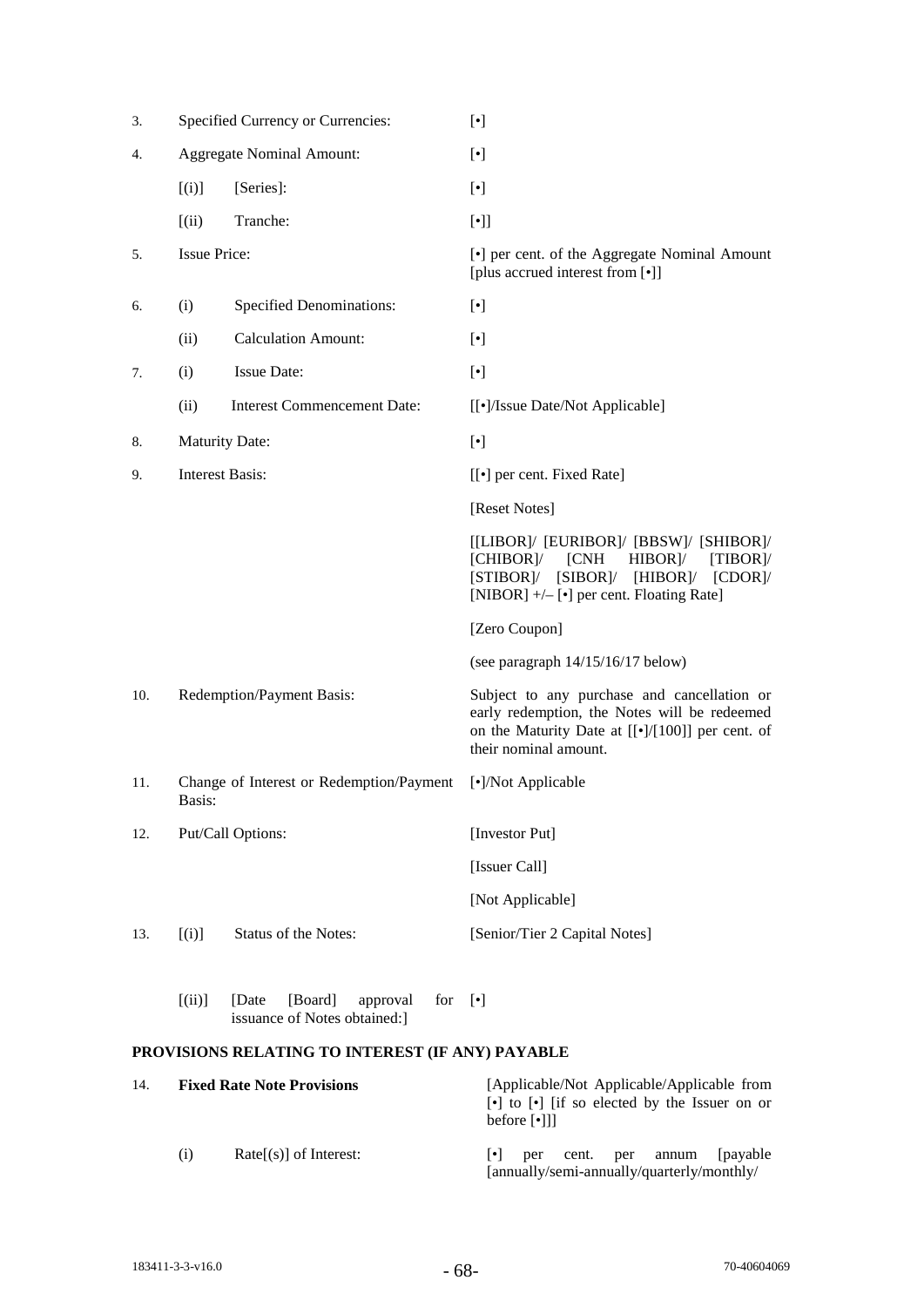|     |       |                                                                                                                                                 |                                         |                                                                    |                 | [•] in arrear on each Interest Payment Date]                                                                                                                                                                                                                                                                                                                                               |  |  |
|-----|-------|-------------------------------------------------------------------------------------------------------------------------------------------------|-----------------------------------------|--------------------------------------------------------------------|-----------------|--------------------------------------------------------------------------------------------------------------------------------------------------------------------------------------------------------------------------------------------------------------------------------------------------------------------------------------------------------------------------------------------|--|--|
|     | (ii)  | (A)                                                                                                                                             |                                         | Interest Payment Date(s):                                          |                 | [•] [and [•]] in each year [adjusted in<br>accordance with [•]/not adjusted]                                                                                                                                                                                                                                                                                                               |  |  |
|     |       | (B)                                                                                                                                             | Interest<br>Hong<br>denominated Notes): | Payment<br>adjustment (for Renminbi or<br>Kong                     | Date<br>dollar- | [Applicable/Not Applicable]                                                                                                                                                                                                                                                                                                                                                                |  |  |
|     | (iii) | Fixed Coupon Amount[(s)]:                                                                                                                       |                                         |                                                                    |                 | [[ $\bullet$ ] per Calculation Amount payable on each<br>Interest Payment Date] / [Each Fixed Coupon<br>Amount shall be calculated by multiplying<br>the product of the Interest Rate and the<br>Calculation Amount by the Day Count<br>Fraction and rounding the resultant figure to<br>[CNY0.01]/[HK\$0.01],<br>the<br>nearest<br>being<br>[CNY0.005]/[HK\$0.005]<br>rounded<br>upwards] |  |  |
|     | (iv)  |                                                                                                                                                 | Broken Amount(s):                       |                                                                    |                 | [•] per Calculation Amount, payable on the<br>Interest Payment Date falling [in/on] [ $\bullet$ ]                                                                                                                                                                                                                                                                                          |  |  |
|     | (v)   | Day Count Fraction:                                                                                                                             |                                         |                                                                    |                 | Actual/Actual<br>[30/360]<br>(ICMA)<br>$\sqrt{2}$<br>$\sqrt{2}$<br>Actual/Actual (ISDA) / Actual/365 (Fixed) /<br>Actual/360 / 30E/360]                                                                                                                                                                                                                                                    |  |  |
|     | (vi)  | Party responsible for calculating the<br>Illiquidity,<br>amount payable<br>[upon]<br>Inconvertibility<br>Non-<br><b>or</b><br>transferability]: |                                         |                                                                    |                 | [ $\bullet$ ] of [ $\bullet$ ] shall be the Agent Bank                                                                                                                                                                                                                                                                                                                                     |  |  |
|     |       |                                                                                                                                                 |                                         |                                                                    |                 |                                                                                                                                                                                                                                                                                                                                                                                            |  |  |
| 15. |       | <b>Reset Note Provisions</b>                                                                                                                    |                                         |                                                                    |                 | [Applicable/Not Applicable]                                                                                                                                                                                                                                                                                                                                                                |  |  |
|     | (i)   |                                                                                                                                                 | Initial Rate of Interest:               |                                                                    |                 | [•] per cent. per annum payable in arrear [on<br>each Interest Payment Date]                                                                                                                                                                                                                                                                                                               |  |  |
|     | (ii)  | First Margin:                                                                                                                                   |                                         |                                                                    |                 | $[+/$ -][ $\bullet$ ] per cent. per annum                                                                                                                                                                                                                                                                                                                                                  |  |  |
|     | (iii) |                                                                                                                                                 | Subsequent Margin:                      |                                                                    |                 | annum]/[Not<br>$[[+/-][\bullet]$<br>cent.<br>per<br>per<br>Applicable]                                                                                                                                                                                                                                                                                                                     |  |  |
|     | (iv)  |                                                                                                                                                 | Interest Payment Date(s):               |                                                                    |                 | [•] [and [•]] in each year up to and including<br>the Maturity Date[[in each case,] subject to<br>adjustment in accordance with paragraph<br>15(xiii)                                                                                                                                                                                                                                      |  |  |
|     | (v)   |                                                                                                                                                 |                                         | Fixed Coupon Amount up to (but<br>excluding) the First Reset Date: |                 | Calculation<br>[[•]<br>Amount]/[Not<br>per<br>Applicable]                                                                                                                                                                                                                                                                                                                                  |  |  |
|     | (vi)  |                                                                                                                                                 | Broken Amount(s):                       |                                                                    |                 | [[ $\bullet$ ] per Calculation Amount payable on the<br>Payment<br>Interest<br>Date<br>falling<br>$\lceil$ in/on $\rceil$<br>[•]]/[Not Applicable]                                                                                                                                                                                                                                         |  |  |
|     | (vii) |                                                                                                                                                 | <b>First Reset Date:</b>                |                                                                    |                 | [•] [subject to adjustment in accordance with<br>paragraph 15(xiii)]                                                                                                                                                                                                                                                                                                                       |  |  |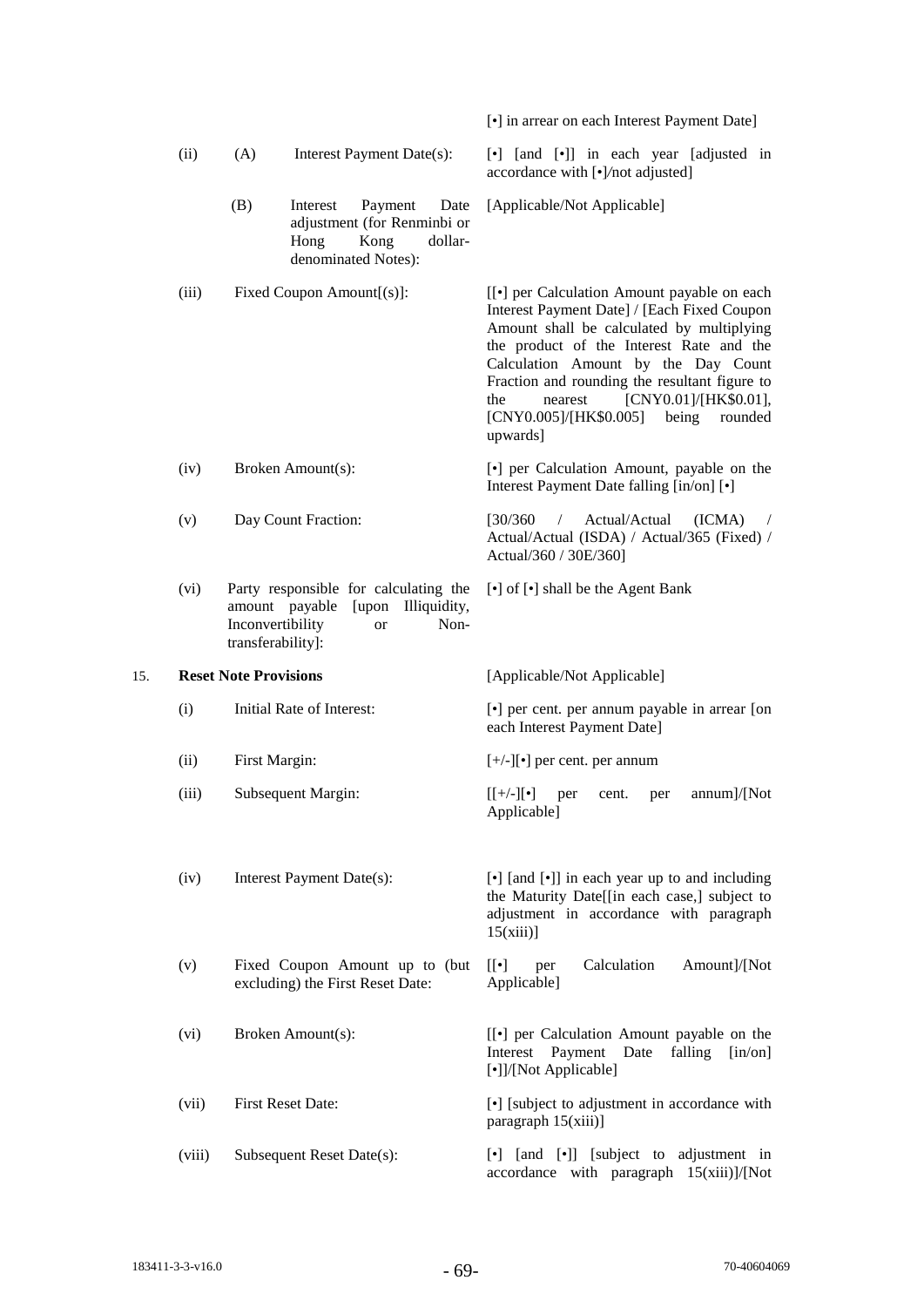|     |                    |                                         | Applicable]                                                                                                                                    |
|-----|--------------------|-----------------------------------------|------------------------------------------------------------------------------------------------------------------------------------------------|
|     | (ix)               | Relevant Screen Page:                   | $[\cdot]$                                                                                                                                      |
|     | (x)                | Mid-Swap Rate:                          | Mid-Swap Rate/Mean Mid-Swap<br>[Single]<br>Rate]                                                                                               |
|     | (xi)               | Mid-Swap Maturity:                      | $[\cdot]$                                                                                                                                      |
|     | (xii)              | Reference Banks:                        | $[\cdot]$                                                                                                                                      |
|     | (xiii)             | Day Count Fraction:                     | [Actual/Actual<br>(ICMA)]/[Actual/Actual<br>(ISDA)]/[Actual/365<br>(Fixed)]/[Actual/360]/[30/360]/[30E/360]/[30<br>$E/360$ (ISDA)]             |
|     | (xiv)              | <b>Reset Determination Dates:</b>       | $[\bullet]$                                                                                                                                    |
|     | $\left( xy\right)$ | <b>Agent Bank:</b>                      | $[\bullet]$                                                                                                                                    |
|     | (xvi)              | Mid-Swap Floating Leg Benchmark<br>Rate | BBSW/<br>[EURIBOR/ LIBOR/<br>SHIBOR/<br>CHIBOR/ CNH HIBOR/ TIBOR/ STIBOR/<br>SIBOR/HIBOR/CDOR/NIBOR]                                           |
| 16. |                    | <b>Floating Rate Note Provisions</b>    | [Applicable/Not Applicable/Applicable from<br>$\lceil \cdot \rceil$ to $\lceil \cdot \rceil$ if so elected by the Issuer on or<br>before [•]]] |
|     | (i)                | Specified Period(s):                    | $[\cdot]$                                                                                                                                      |
|     | (ii)               | Specified Interest Payment Dates:       | $\lceil \cdot \rceil$                                                                                                                          |
|     | (iii)              | First Interest Payment Date:            | $[\bullet]$                                                                                                                                    |
|     | (iv)               | <b>Business Day Convention:</b>         | [Floating]<br>Rate<br>Convention/<br>Following                                                                                                 |

|             |  | [Floating Rate Convention/ Following] |
|-------------|--|---------------------------------------|
|             |  | Business Day Convention/ Modified     |
|             |  | Following Business Day Convention     |
|             |  | Preceding Business Day Convention/ No |
| Adjustment] |  |                                       |

(v) Additional Business Centre(s): [Not Applicable/[•]] (vi) Manner in which the Rate(s) of Interest is/are to be determined: [Screen Rate Determination/ISDA Determination]

(vii) Party responsible for calculating the [Principal Paying Agent / [•]] Rate(s) of Interest and/or Interest Amount(s) (if not the [Principal Paying Agent]):

(viii) Screen Rate Determination:

• Reference Rate: [EURIBOR/ LIBOR/ BBSW/ SHIBOR/ CHIBOR/ CNH HIBOR/ TIBOR/ STIBOR/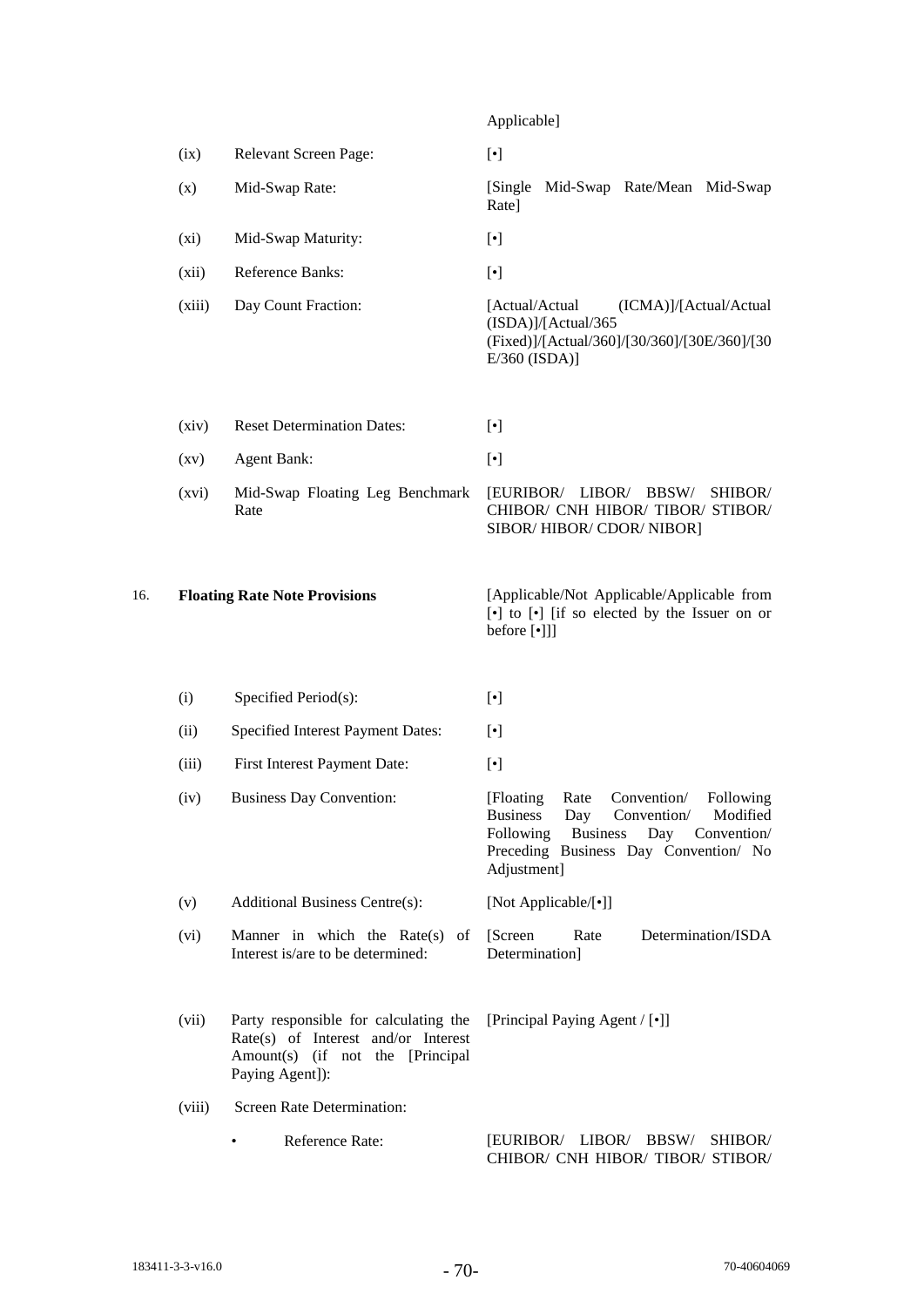# SIBOR/ HIBOR/ CDOR/ NIBOR]

|     |                    |                                   | Reference Bank(s):                 |                                                                                                                                                                |                                                                                           | $[\cdot]$                                                                                                                                               |  |  |
|-----|--------------------|-----------------------------------|------------------------------------|----------------------------------------------------------------------------------------------------------------------------------------------------------------|-------------------------------------------------------------------------------------------|---------------------------------------------------------------------------------------------------------------------------------------------------------|--|--|
|     |                    |                                   | Interest<br>Date(s):               | Determination                                                                                                                                                  |                                                                                           | $\lceil \cdot \rceil$                                                                                                                                   |  |  |
|     |                    |                                   | Relevant Screen Page:              |                                                                                                                                                                |                                                                                           | $[\cdot]$                                                                                                                                               |  |  |
|     |                    | <b>Relevant Time:</b>             |                                    |                                                                                                                                                                |                                                                                           | [[•] in the Relevant Financial Centre]/[as per<br>the Conditions]                                                                                       |  |  |
|     |                    | <b>Relevant Financial Centre:</b> |                                    |                                                                                                                                                                | [London/Brussels/Sydney/Shanghai/Hong<br>Kong/Tokyo/Stockholm/Singapore/Toronto/<br>Oslo] |                                                                                                                                                         |  |  |
|     | (ix)               |                                   | ISDA Determination:                |                                                                                                                                                                |                                                                                           |                                                                                                                                                         |  |  |
|     |                    | <b>Floating Rate Option:</b><br>٠ |                                    | $[\bullet]$                                                                                                                                                    |                                                                                           |                                                                                                                                                         |  |  |
|     |                    |                                   | Designated Maturity:               |                                                                                                                                                                |                                                                                           | $[\bullet]$                                                                                                                                             |  |  |
|     |                    |                                   | <b>Reset Date:</b>                 |                                                                                                                                                                |                                                                                           | $[\cdot]$                                                                                                                                               |  |  |
|     |                    |                                   | <b>ISDA</b> Definitions:           |                                                                                                                                                                |                                                                                           | 2006                                                                                                                                                    |  |  |
|     | (x)                | [Linear Interpolation:            |                                    | Not Applicable / Applicable – the Rate of<br>Interest for the [long/short] [first/last] Interest<br>Period shall be calculated using Linear<br>Interpolation]] |                                                                                           |                                                                                                                                                         |  |  |
|     | $(x_i)$            | Margin(s):                        |                                    |                                                                                                                                                                |                                                                                           | $[+/$ -][ $\bullet$ ] per cent. per annum<br>[ $\bullet$ ] per cent. per annum<br>[ $\bullet$ ] per cent. per annum                                     |  |  |
|     | (xii)              |                                   | Minimum Rate of Interest:          |                                                                                                                                                                |                                                                                           |                                                                                                                                                         |  |  |
|     | (xiii)             |                                   | Maximum Rate of Interest:          |                                                                                                                                                                |                                                                                           |                                                                                                                                                         |  |  |
|     | (xiv)              |                                   | Day Count Fraction:                |                                                                                                                                                                |                                                                                           | [30/360]<br>Actual/Actual<br>(ICMA)<br>$\sqrt{2}$<br>$\sqrt{2}$<br>Actual/Actual (ISDA) / Actual/365 (Fixed) /<br>Actual/360 / 30E/360 / 30E/360(ISDA)] |  |  |
| 17. |                    |                                   | <b>Zero Coupon Note Provisions</b> |                                                                                                                                                                |                                                                                           | [Applicable/Not Applicable]                                                                                                                             |  |  |
|     | (i)                |                                   | Accrual Yield:                     |                                                                                                                                                                |                                                                                           | [ $\bullet$ ] per cent. per annum                                                                                                                       |  |  |
|     | (ii)               |                                   | Reference Price:                   |                                                                                                                                                                |                                                                                           | $[\cdot]$                                                                                                                                               |  |  |
|     | (iii)              |                                   | early Redemption Amounts:          | Day Count Fraction in relation to                                                                                                                              |                                                                                           | [30/360]<br>Actual/Actual<br>(ICMA)<br>$\sqrt{2}$<br>Actual/Actual (ISDA) / Actual/365 (Fixed) /<br>Actual/360 / 30E/360 / 30E/360(ISDA)]               |  |  |
|     |                    |                                   | PROVISIONS RELATING TO REDEMPTION  |                                                                                                                                                                |                                                                                           |                                                                                                                                                         |  |  |
| 18. | <b>Call Option</b> |                                   |                                    |                                                                                                                                                                |                                                                                           | [Applicable/Not Applicable]                                                                                                                             |  |  |
|     | (i)                | (Call):                           | <b>Optional Redemption Date(s)</b> |                                                                                                                                                                | $[\cdot]$                                                                                 |                                                                                                                                                         |  |  |
|     | (ii)               |                                   | <b>Optional Redemption Amount</b>  |                                                                                                                                                                |                                                                                           | [•] per Calculation Amount                                                                                                                              |  |  |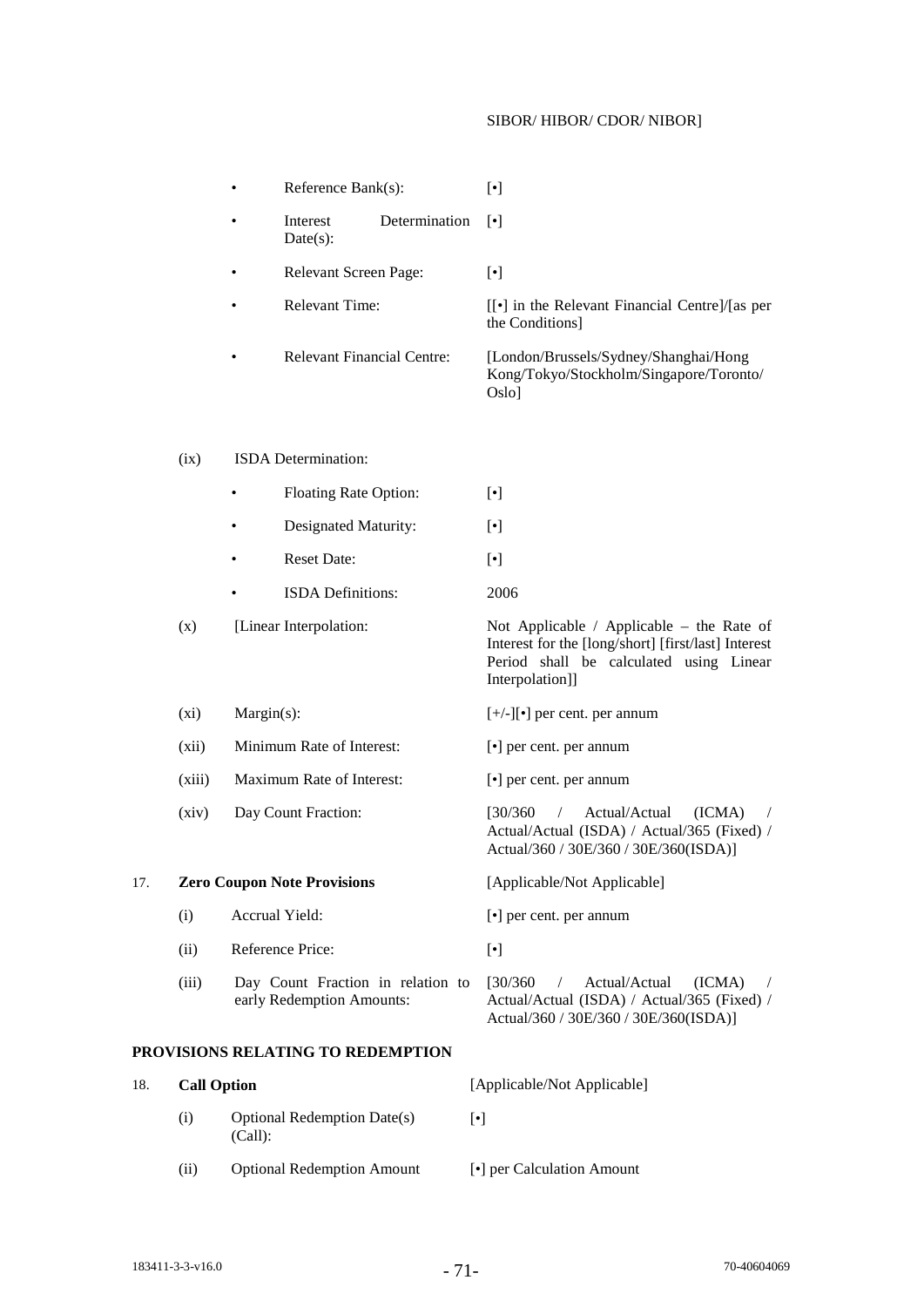(Call):

| (iii) |     | If redeemable in part: |                                               |  |  |
|-------|-----|------------------------|-----------------------------------------------|--|--|
|       | (a) | Amount:                | Minimum Redemption [•] per Calculation Amount |  |  |

|     |                   | (b)                | Maximum<br>Amount:                                            |         | Redemption [.] per Calculation Amount                          |  |
|-----|-------------------|--------------------|---------------------------------------------------------------|---------|----------------------------------------------------------------|--|
|     | (iv)              |                    | Notice period:<br>Redemption<br>Amount<br>(Regulatory Event): |         | Minimum period: [•] days<br>Maximum period: [ $\bullet$ ] days |  |
|     | (v)               | Optional           |                                                               |         | [•] per Calculation Amount                                     |  |
|     | (vi)              |                    | Early Redemption Amount (Tax)                                 |         | [•] per Calculation Amount                                     |  |
| 19. | <b>Put Option</b> |                    |                                                               |         | [Applicable/Not Applicable]                                    |  |
|     | (i)               | Optional<br>(Put): | Redemption                                                    | Date(s) | $\lceil \cdot \rceil$                                          |  |
|     | (ii)              | Optional<br>(Put): | Redemption                                                    | Amount  | [•] per Calculation Amount                                     |  |
|     | (iii)             | Notice period:     |                                                               |         | Minimum period: [•] days                                       |  |
|     |                   |                    |                                                               |         | Maximum period: [ $\bullet$ ] days                             |  |

20. **Final Redemption Amount of each Note** Subject to any purchase and cancellation or early redemption, the Notes will be redeemed on the Maturity Date at [•] per Calculation Amount 21. **Early Termination Amount** [[•] per Calculation Amount] [Not Applicable]

#### **GENERAL PROVISIONS APPLICABLE TO THE NOTES**

22. **Form of Notes: Bearer Notes:**

[Temporary Global Note exchangeable for a Permanent Global Note which is exchangeable for Definitive Notes in the limited circumstances described in the Permanent Global Note]

[Temporary Global Note exchangeable for Definitive Notes on [•] days' notice]

[Permanent Global Note exchangeable for Definitive Notes in the limited circumstances described in the Permanent Global Note]

#### **Registered Notes**:

[Unrestricted Global Certificate exchangeable for Unrestricted Individual Certificates in the limited circumstances described in the Unrestricted Global Certificate]

[and]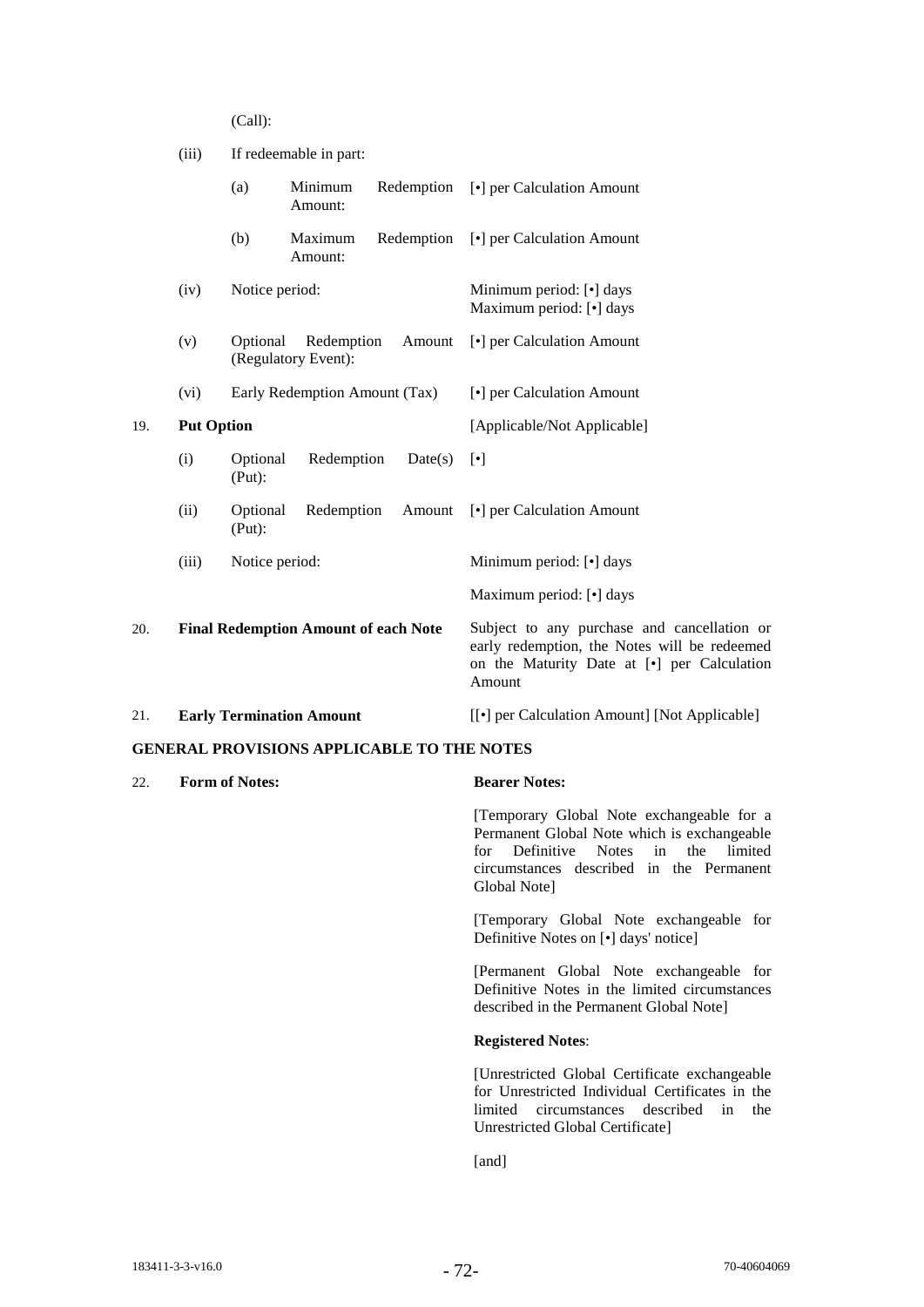[Restricted Global Certificate exchangeable for Restricted Individual Certificates in the limited circumstances described in the Restricted Global Certificate]

[and]

[Restricted Global Certificate [(U.S.\$ [•]/Euro [•] nominal amount)] registered in the name of a nominee for [DTC].]

[and]

[Unrestricted Global Certificate [(U.S.\$/Euro [•] nominal amount)] registered in the name of a nominee for [DTC/a common depositary for Euroclear and Clearstream, Luxembourg/a common safekeeper for Euroclear and Clearstream, Luxembourg (that is, held under the New Safekeeping Structure (NSS))]

[Individual Certificates]

[Not Applicable/[•]]

23. New Global Note: [Yes] [No]

- 24. Additional Financial Centre(s) or other special provisions relating to payment dates:
- 25. Talons for future Coupons to be attached to Definitive Notes: [Yes/No]
- 

26. Spot Rate: [Not Applicable] / [CNHFIX Spot Rate / TRADCNY3 Spot Rate]

Signed on behalf of Barclays [Bank] PLC:

By: ............................................ Duly authorised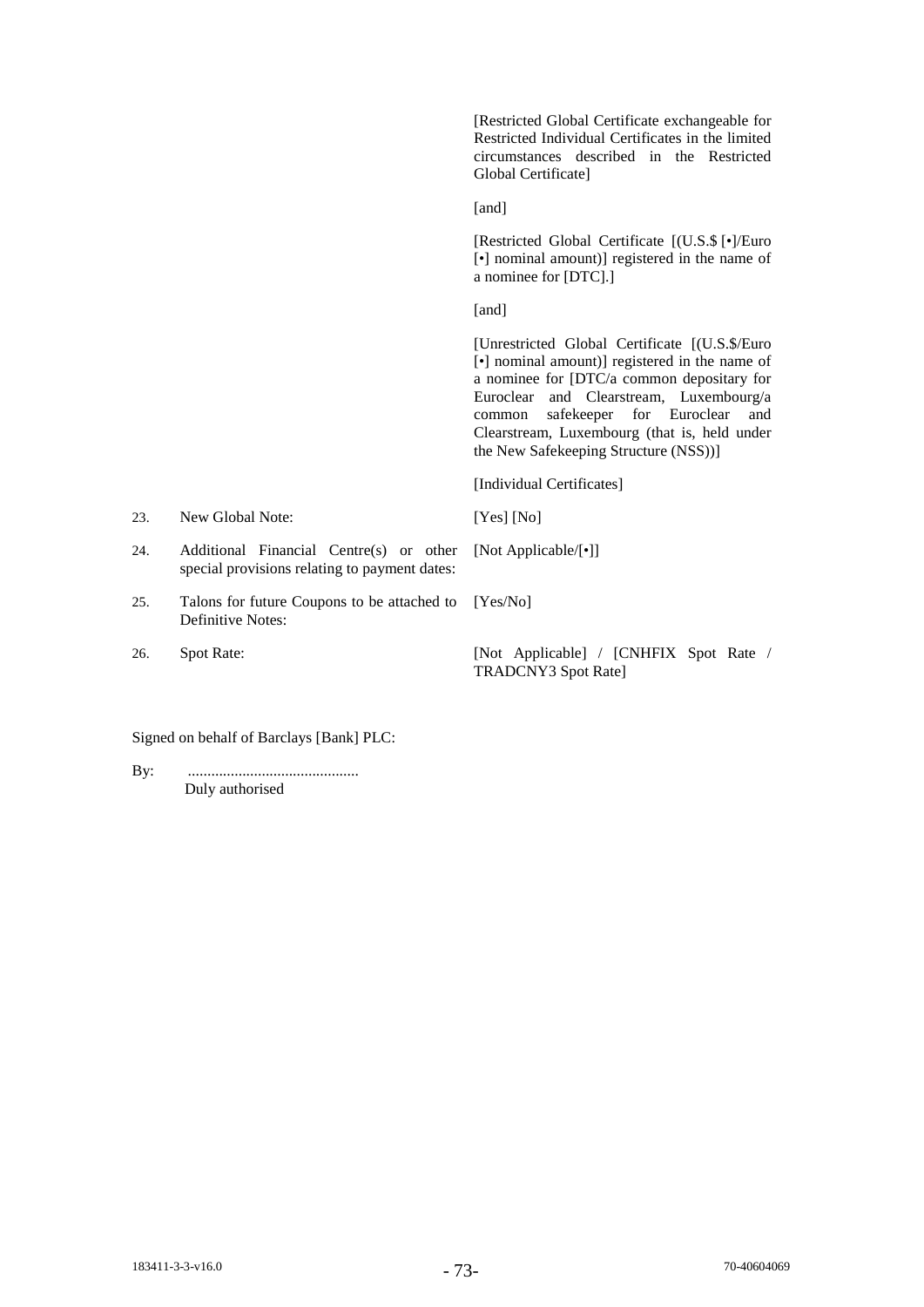# **PART B – OTHER INFORMATION**

#### 1. **LISTING**

(i) Listing and admission to trading: [Application has been made by the Issuer (or on its behalf) for the Notes to be admitted to trading on the Regulated Market of the London Stock Exchange with effect from  $\lceil \cdot \rceil$ .] [Application is expected to be made by the Issuer (or on its behalf) for the Notes to be admitted to trading on the Regulated Market of the London Stock Exchange with effect from  $\lceil \cdot \rceil$ .] (ii) Estimate of total expenses related to [•]

#### 2. **RATINGS**

admission to trading:

Ratings: The Notes to be issued [have not been rated]/ [have been rated:]

> [Standard & Poor's Credit Market Services Europe Limited ("**Standard & Poor's**"): [•]]

> [Moody's Investors Service Ltd. ("**Moody's**"): [•]]

[Fitch Ratings Limited ("**Fitch**"): [•]]

[Rating and Investment Information, Inc. ("**R&I**"): [•]]

[The short term unsecured obligations of the Issuer are rated [•] by Standard & Poor's, [•] by Moody's and [•] by Fitch, and the unsecured unsubordinated long-term obligations of the Issuer are rated [•] by Standard & Poor's, [•] by Moody's and [•] by Fitch. [The Issuer has been rated [•] by R&I.]]

[Each of] [Moody's], [Standard & Poor's] and [Fitch] is established in the European Economic Area (the "**EEA**") and is registered under Regulation (EC) No. 1060/2009 (as amended) (the "**CRA Regulation**"). As such, each of Moody's, Standard & Poor's and Fitch is included in the list of credit rating agencies published by the European Securities and Markets Authority on its website in accordance with the CRA Regulation. [R&I is not established in the EEA and is not certified under the CRA Regulation and the rating it has given to [the Issuer / the Notes] is not endorsed by a credit rating agency established in the EEA and registered under the CRA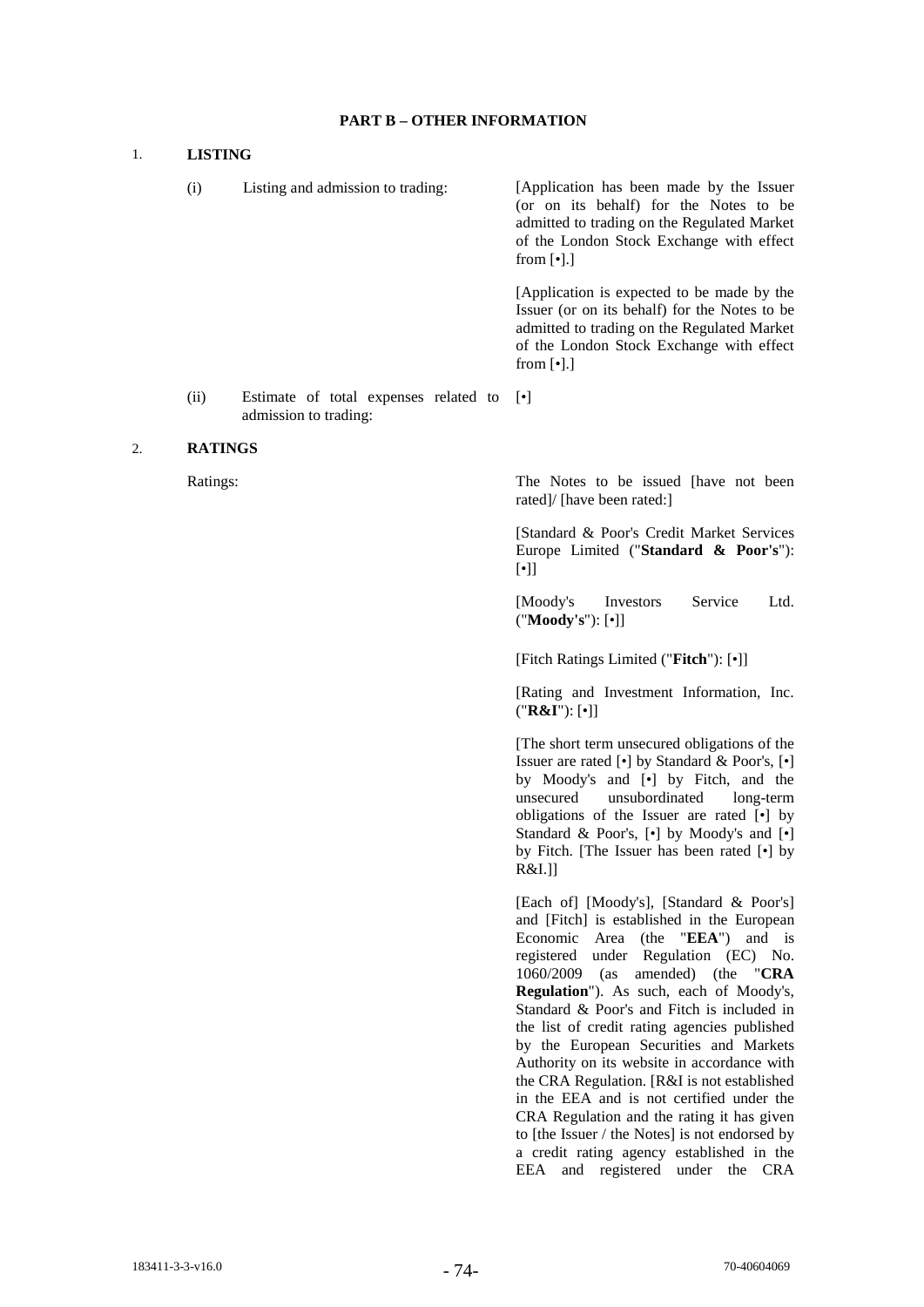#### Regulation.]

# 3. **[INTERESTS OF NATURAL AND LEGAL PERSONS INVOLVED IN THE ISSUE/OFFER]**

["Save as discussed in "*Subscription and Sale*", so far as the Issuer is aware, no person involved in the offer of the Notes has an interest that is material to the offer."

The [Managers/Dealers] and their affiliates have engaged, and may in the future engage, in investment banking and/or commercial banking transactions with, and may perform other services for, the Issuer and its affiliates in the ordinary course of business.]/[Not Applicable]

#### 4. **USE OF PROCEEDS**

[It is the Issuer's intention to use the proceeds of the issue of the Notes issued by it, to initially make an investment in the Bank in the form of [senior debt] / [subordinated debt intended to qualify as tier 2 capital of the Bank]. The Issuer retains the discretion to restructure any investment made with the proceeds at any time.]/[•]

#### 5. **[***Fixed Rate Notes only* **– YIELD**

Indication of yield: [•]

[The yield is calculated at the Issue Date on the basis of the Issue Price. It is not an indication of future yield].

#### 6. **OPERATIONAL INFORMATION**

|    | (i)    | <b>CUSIP Number:</b>                                                                                                                                            | [•] [Not Applicable]                                                         |
|----|--------|-----------------------------------------------------------------------------------------------------------------------------------------------------------------|------------------------------------------------------------------------------|
|    | (ii)   | ISIN:                                                                                                                                                           | $[\cdot]$                                                                    |
|    | (iii)  | Common Code:                                                                                                                                                    | $[\cdot]$                                                                    |
|    | (iv)   | <b>CINS</b> Code:                                                                                                                                               | [•] [Not Applicable]                                                         |
|    | (v)    | <b>CMU</b> Instrument Number:                                                                                                                                   | [•] [Not Applicable]                                                         |
|    | (vi)   | Any clearing system(s) other than<br>Euroclear.<br>Clearstream,<br>Luxembourg, DTC or the CMU<br>Service<br>and<br>the<br>relevant<br>identification number(s): | [Not Applicable/[•]]                                                         |
|    | (vii)  | Delivery:                                                                                                                                                       | Delivery [against/free of] payment                                           |
|    | (viii) | Names and addresses of additional<br>Paying Agent(s) (if any):                                                                                                  | $\lceil \bullet \rceil$                                                      |
| 7. |        | <b>DISTRIBUTION</b>                                                                                                                                             |                                                                              |
|    | (i)    | U.S. Selling Restrictions:                                                                                                                                      | [Reg. S Compliance Category [•]/ TEFRA C/<br>TEFRA D / TEFRA not applicable] |
|    | (ii)   | Method of distribution:                                                                                                                                         | [Syndicated/Non-syndicated]                                                  |
|    | (iii)  | If syndicated:                                                                                                                                                  | [Not Applicable]/[•]                                                         |
|    |        |                                                                                                                                                                 |                                                                              |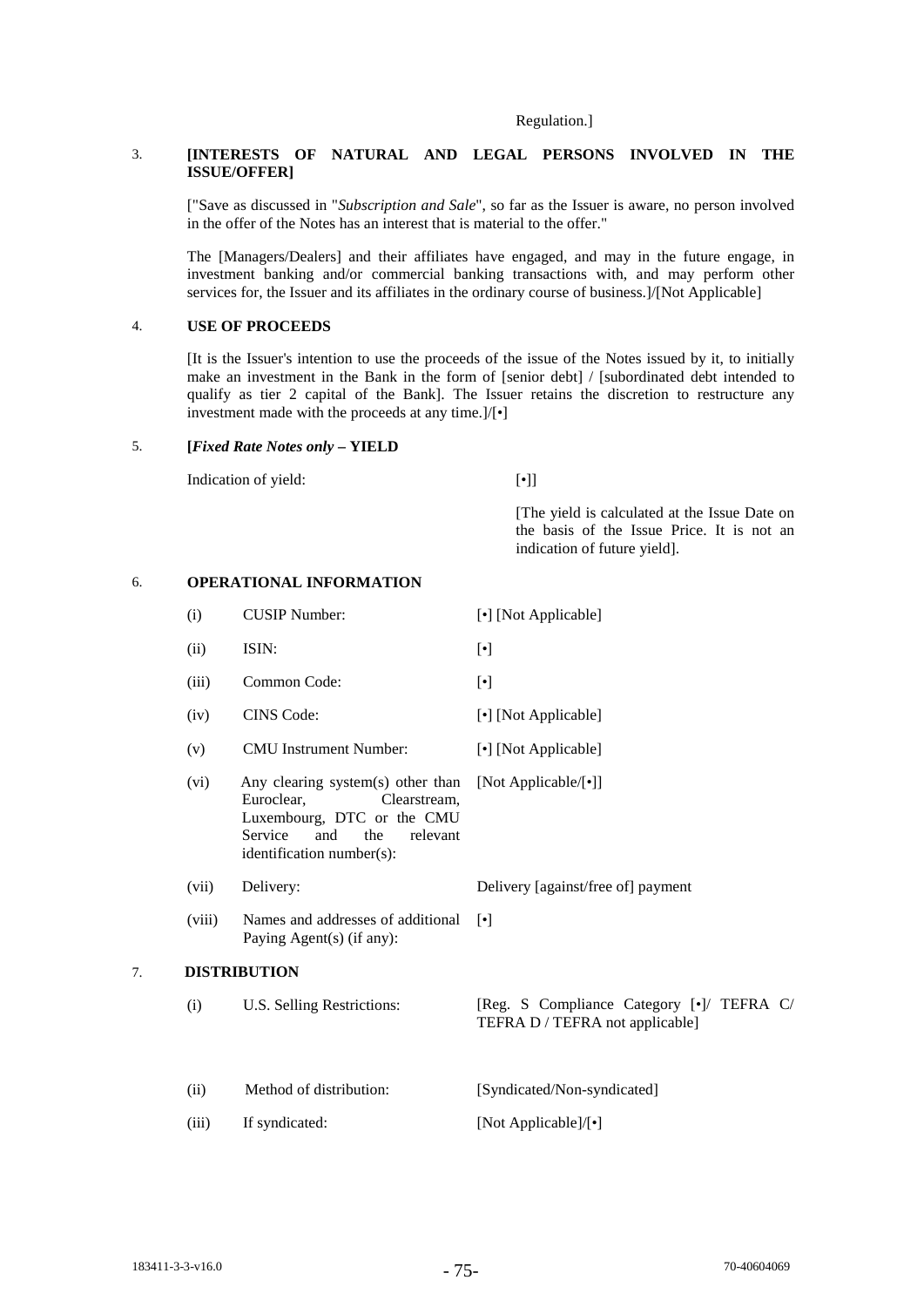| (a) | Names of Managers and [Not Applicable]/ $[\cdot]$<br>underwriting<br>commitments: |                        |  |  |
|-----|-----------------------------------------------------------------------------------|------------------------|--|--|
| (b) | Stabilisation Manager(s) [Not Applicable]/ $\lceil \cdot \rceil$<br>(if any):     |                        |  |  |
|     | non avadigated name                                                               | and Mot Annlicable Lel |  |  |

(iv) If non-syndicated, name and [Not Applicable]/[•] address of Dealer: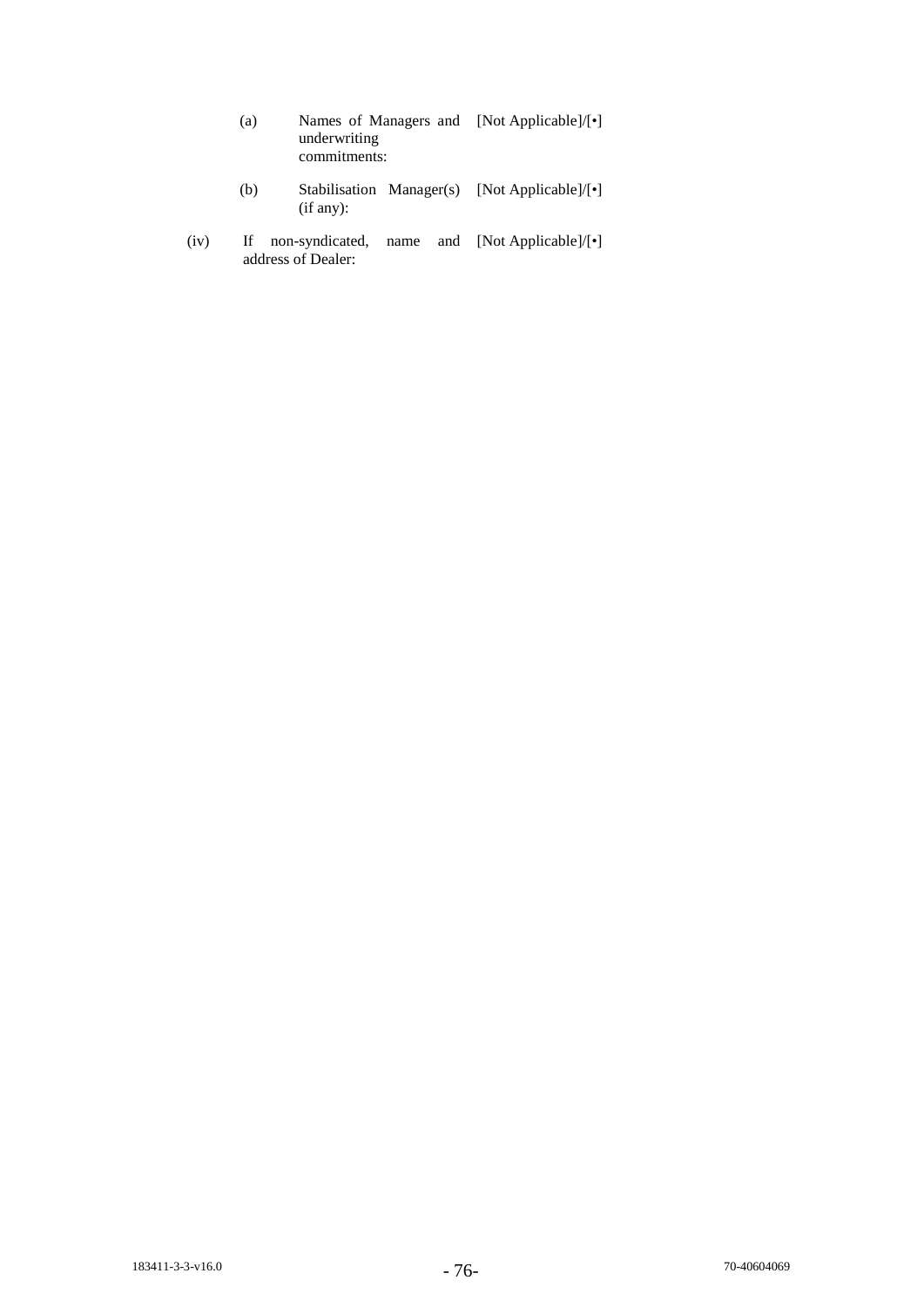# **USE OF PROCEEDS**

The net proceeds of the issue of each Series of Senior Notes will be used for general corporate purposes of the relevant Issuer and its subsidiaries and/or the Group, as may be more specifically set out in the Final Terms.

The net proceeds of the issue of each Series of Tier 2 Capital Notes will be used for general corporate purposes of the Group and to strengthen further the regulatory capital base of the relevant Issuer and/or the Group, as may be more specifically set out in the Final Terms.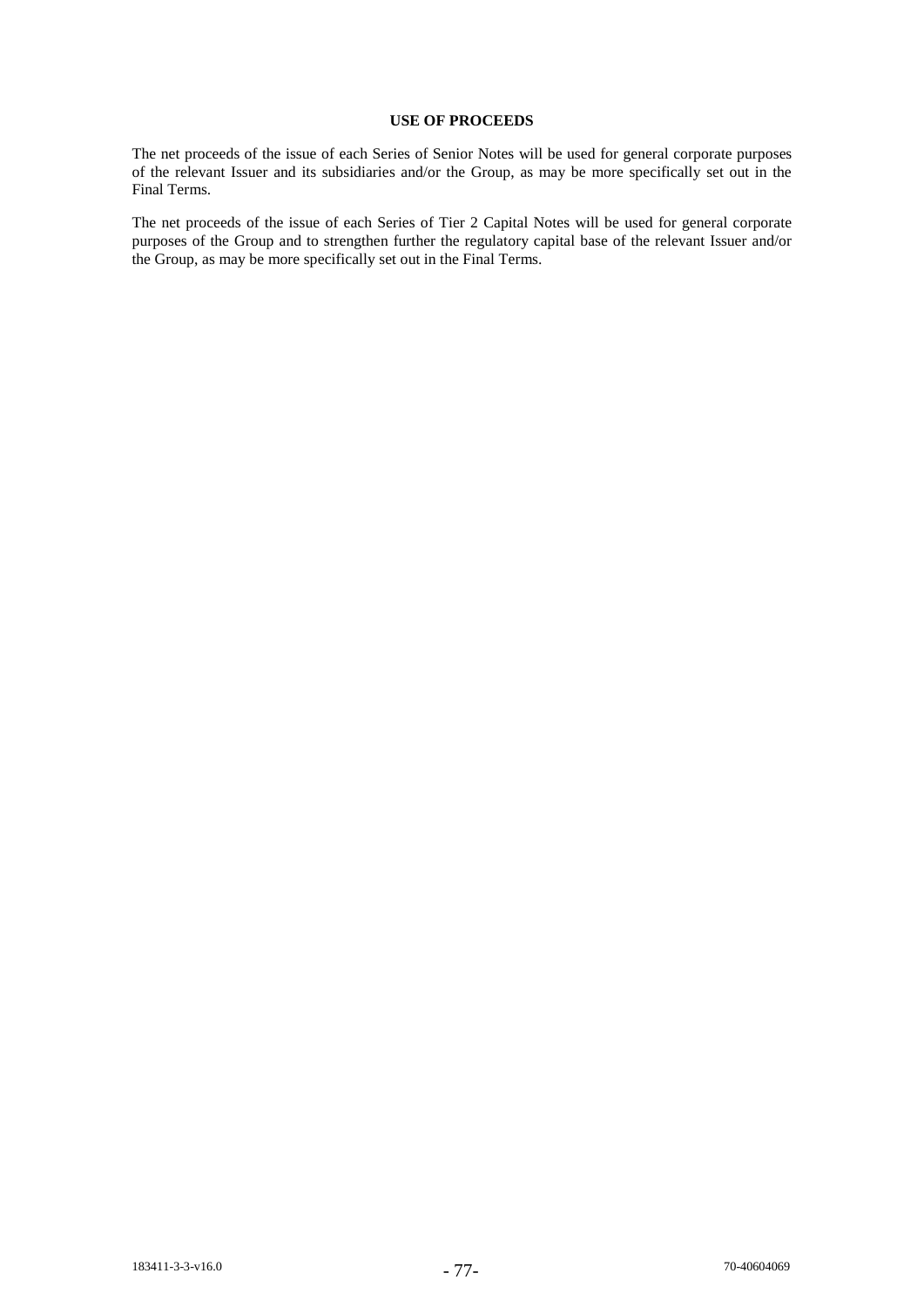# **THE ISSUERS AND THE GROUP**

The Company is a public limited company registered in England and Wales under number 48839. The liability of the members of the Company is limited. It has its registered head office at 1 Churchill Place, London E14 5HP, United Kingdom, (telephone number +44 (0)20 7116 1000). Tracing its origins to 17th century London, the Company has evolved from a group of English partnerships into a global bank. The Company was incorporated on 20 July 1896 under the Companies Acts 1862 to 1890.

The Bank (together with its consolidated subsidiaries, the "**Bank Group**") is a public limited company registered in England and Wales under number 1026167. The liability of the members of the Bank is limited. It has its registered and head office at 1 Churchill Place, London, E14 5HP, United Kingdom (telephone number +44 (0)20 7116 1000). The Bank was incorporated on 7 August 1925 under the Colonial Bank Act 1925 and on 4 October 1971 was registered as a company limited by shares under the Companies Acts 1948 to 1967. Pursuant to The Barclays Bank Act 1984, on 1 January 1985, the Bank was re-registered as a public limited company and its name was changed from "Barclays Bank" International Limited" to "Barclays Bank PLC". The whole of the issued ordinary share capital of the Bank is beneficially owned by the Company. The Company is the ultimate holding company of the Group and is one of the largest financial services companies in the world by market capitalisation.

The Group is engaged in personal banking, credit cards, corporate and investment banking and wealth and investment management services with an extensive international presence in Europe, United States, Africa and Asia. The Group is structured around four core businesses: Personal and Corporate Banking, Barclaycard, Africa Banking and the Investment Bank. Businesses and assets which no longer fit the Group's strategic objectives, are not expected to meet certain returns criteria and/or offer limited growth opportunities to the Group, have been reorganised into Barclays Non-Core. Together with its predecessor companies, the Group has over 300 years of history and expertise in banking. Today the Group operates in over 50 countries. The Group moves, lends, invests and protects money for customers and clients internationally.

### **Acquisitions, Disposals and Recent Developments**

#### *Sale of Spanish Businesses to CaixaBank*

On 2 January 2015, the Bank completed the sale of its Retail Banking, Wealth and Investment Management and Corporate Banking businesses in Spain to CaixaBank S.A.

The sale represented total assets of £13,446 million and liabilities of £12,840 million as at 31 December 2014. The Bank reported a £446 million loss as at 31 December 2014 in connection with the sale. A further £118 million loss was recognised in the period to 31 March 2015 primarily relating to accumulated currency translation reserves recycled upon the completion of the Spanish business sale.

#### **Legal Proceedings**

For a description of the governmental, legal or arbitration proceedings that the Company, the Bank and the Group face, see Note 11 (*Provisions*) and Note 17 (*Legal, competition and regulatory matters*) to the financial statements of the Company on pages 68 to 69 and 71 to 85, respectively, of the 2015 Interim Results Announcement.

#### **Directors**

The Directors of the Company and the Bank, each of whose business address is 1 Churchill Place, London E14 5HP, United Kingdom, their functions in relation to the Group and their principal outside activities (if any) of significance to the Group are as follows:

| <b>Name</b>                 | $Function(s)$ within the Group | <b>Principal outside activities</b> |           |        |
|-----------------------------|--------------------------------|-------------------------------------|-----------|--------|
| John McFarlane <sup>1</sup> | Executive Chairman             | Director.                           | Westfield | Group; |

<sup>&</sup>lt;sup>1</sup> John McFarlane succeeded Sir David Walker as Chairman of the Bank and the Company with effect from the conclusion of the Company's AGM on 23 April 2015. On 8 July 2015, the Company and the Bank announced the departure of Antony Jenkins as -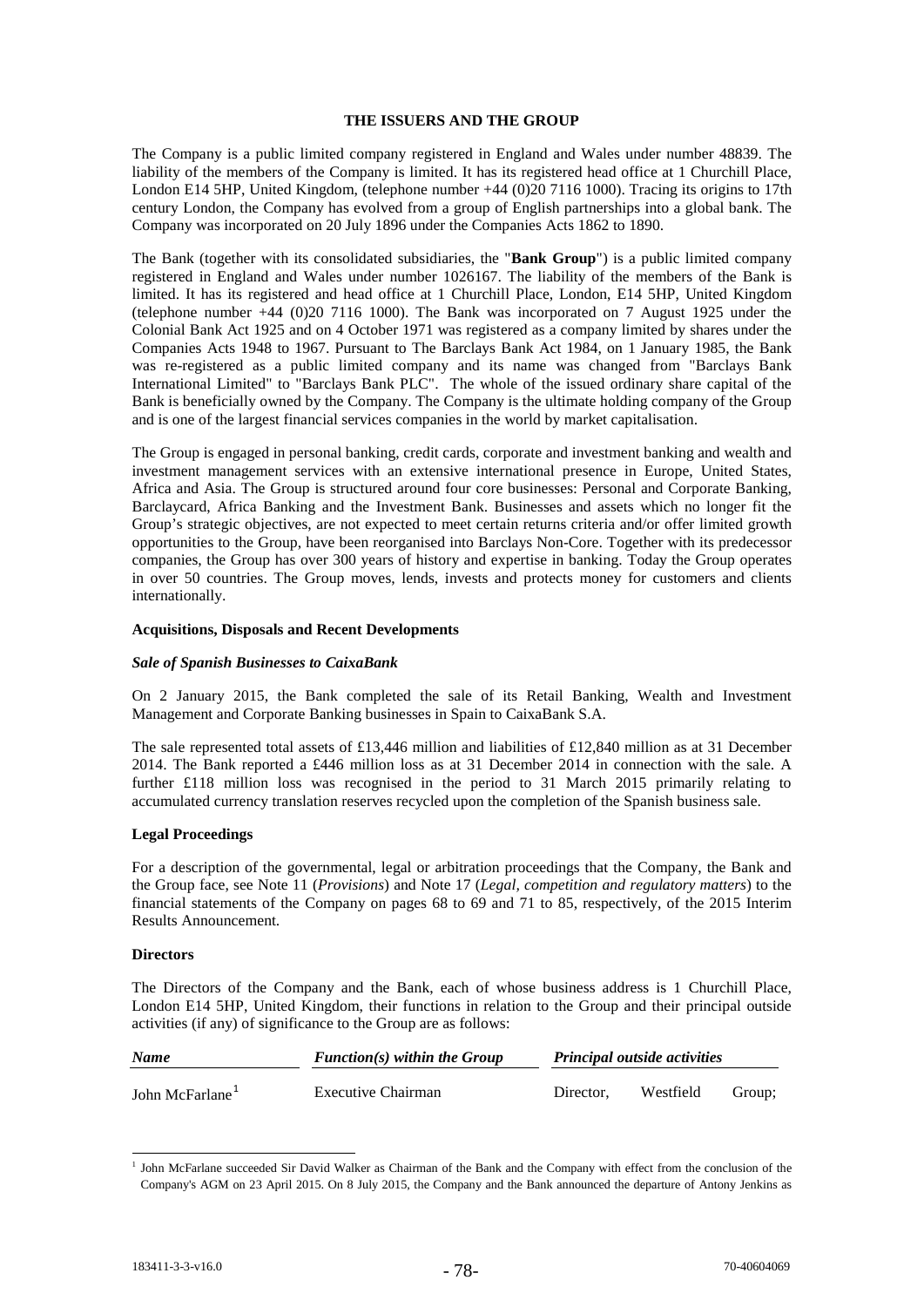| <b>Name</b>             | $Function(s)$ within the Group                                       | Principal outside activities                                                                                                                                                                                                                                                                                                                                                                                                             |
|-------------------------|----------------------------------------------------------------------|------------------------------------------------------------------------------------------------------------------------------------------------------------------------------------------------------------------------------------------------------------------------------------------------------------------------------------------------------------------------------------------------------------------------------------------|
|                         |                                                                      | Director, Old Oak Holdings Ltd                                                                                                                                                                                                                                                                                                                                                                                                           |
| Tushar Morzaria         | <b>Group Finance Director</b>                                        |                                                                                                                                                                                                                                                                                                                                                                                                                                          |
| Tim Breedon CBE         | Non-Executive Director                                               | Adviser, Blackstone Group L.P;<br>Chairman, Apax Global Alpha                                                                                                                                                                                                                                                                                                                                                                            |
| <b>Crawford Gillies</b> | Non-Executive Director                                               | Non-Executive Director Standard<br>Life plc; Chairman, Control Risks<br>Group Limited; Chairman, Scottish<br>Enterprise                                                                                                                                                                                                                                                                                                                  |
| Reuben Jeffery III      | Non-Executive Director                                               | Chief Executive Officer, President<br>and Director, Rockefeller & Co.,<br>Inc.<br>and Rockefeller Financial<br>Services<br>Inc.;<br>Member<br>International Advisory Council of<br>the China Securities Regulatory<br>Commission; Member, Advisory<br>Board of Towerbrook Capital<br>Partners LP; Director, Financial<br><b>Services</b><br>Volunteer<br>Corps;<br>International Advisory Committee,<br>J. Rothschild Capital management |
| Dambisa Moyo            | Non-Executive Director                                               | Non-Executive<br>Director,<br>SABMiller PLC; Non-Executive<br>Director, Barrick Gold Corporation                                                                                                                                                                                                                                                                                                                                         |
| Sir Michael Rake        | Chairman<br>Deputy<br>and<br>Senior<br><b>Independent Director</b>   | BT<br>Group<br>Chairman,<br>PLC;<br>Director, McGraw-Hill Financial<br>Inc.                                                                                                                                                                                                                                                                                                                                                              |
| Diane de Saint Victor   | Non-Executive Director                                               | Counsel,<br>General<br>Company<br>Secretary and a member of the<br>Group Executive Committee of<br>ABB Limited; Member, Advisory<br>Board of the World Economic<br>Forum's Davos Open Forum                                                                                                                                                                                                                                              |
| Frits van Paasschen     | Non-Executive Director                                               |                                                                                                                                                                                                                                                                                                                                                                                                                                          |
| Mike Ashley             | Non-Executive Director                                               | HM<br>Member,<br>Treasury Audit<br>Committee; Member, Institute of<br>Chartered Accountants in England<br>Wales'<br>Ethics<br><b>Standards</b><br>&<br>Committee; Vice-Chair, European<br>Financial<br>Reporting<br>Advisory<br>Group's Technical Expert Group;<br>Chairman,<br>Government Internal<br>Audit Agency; Member, Board of<br>the Charity Commission                                                                          |
| Wendy Lucas-Bull        | Non-Executive Director; Chairman<br>of Barclays Africa Group Limited | Director, Afrika Tikkun NPC;<br>Director, Peotona Group Holdings                                                                                                                                                                                                                                                                                                                                                                         |

Chief Executive Officer and the appointment of John McFarlane as Executive Chairman pending the appointment of a new Chief Executive.

-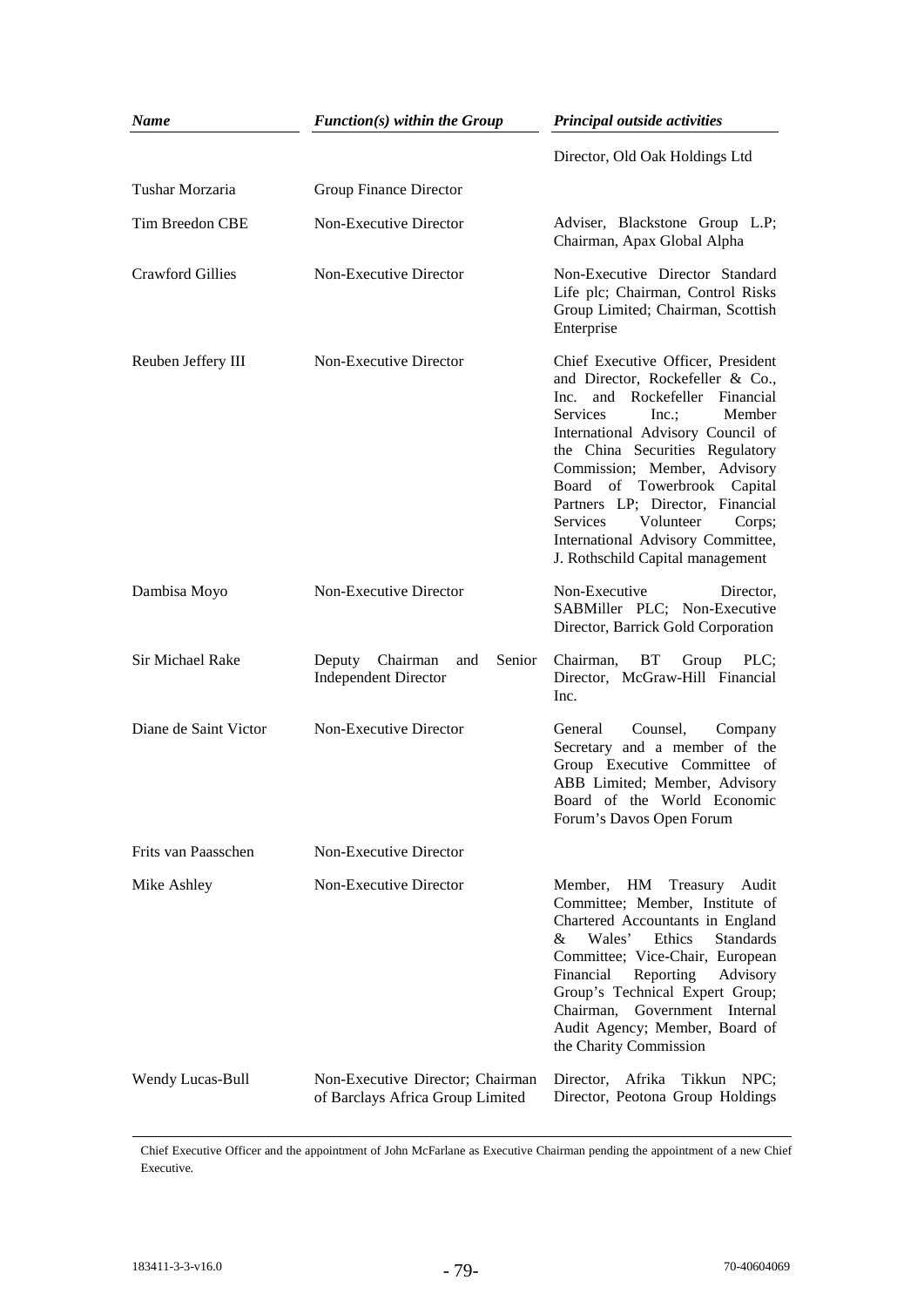| <b>Name</b>      | $Function(s)$ within the Group | <b>Principal outside activities</b> |
|------------------|--------------------------------|-------------------------------------|
|                  |                                | (Pty) Limited                       |
| Stephen Thieke   | Non-Executive Director         |                                     |
| Diane Schueneman | Non-Executive Director         | Non-Executive Director, ICAP Plc    |

Barclays Africa Group Limited ("**BAGL**") is majority-owned by the Group and a minority of the voting capital is held by non-controlling third party interests. As such, procedures are in place to manage any potential conflicts of interest arising from Wendy Lucas-Bull's duties as (1) a Non-Executive Director of the Bank and the Company and (2) her duties as Chairman of BAGL. Except as stated above in respect of Wendy Lucas-Bull, no potential conflicts of interest exist between any duties to the Bank or the Company, as the case may be, of the Directors listed above and their private interests or other duties.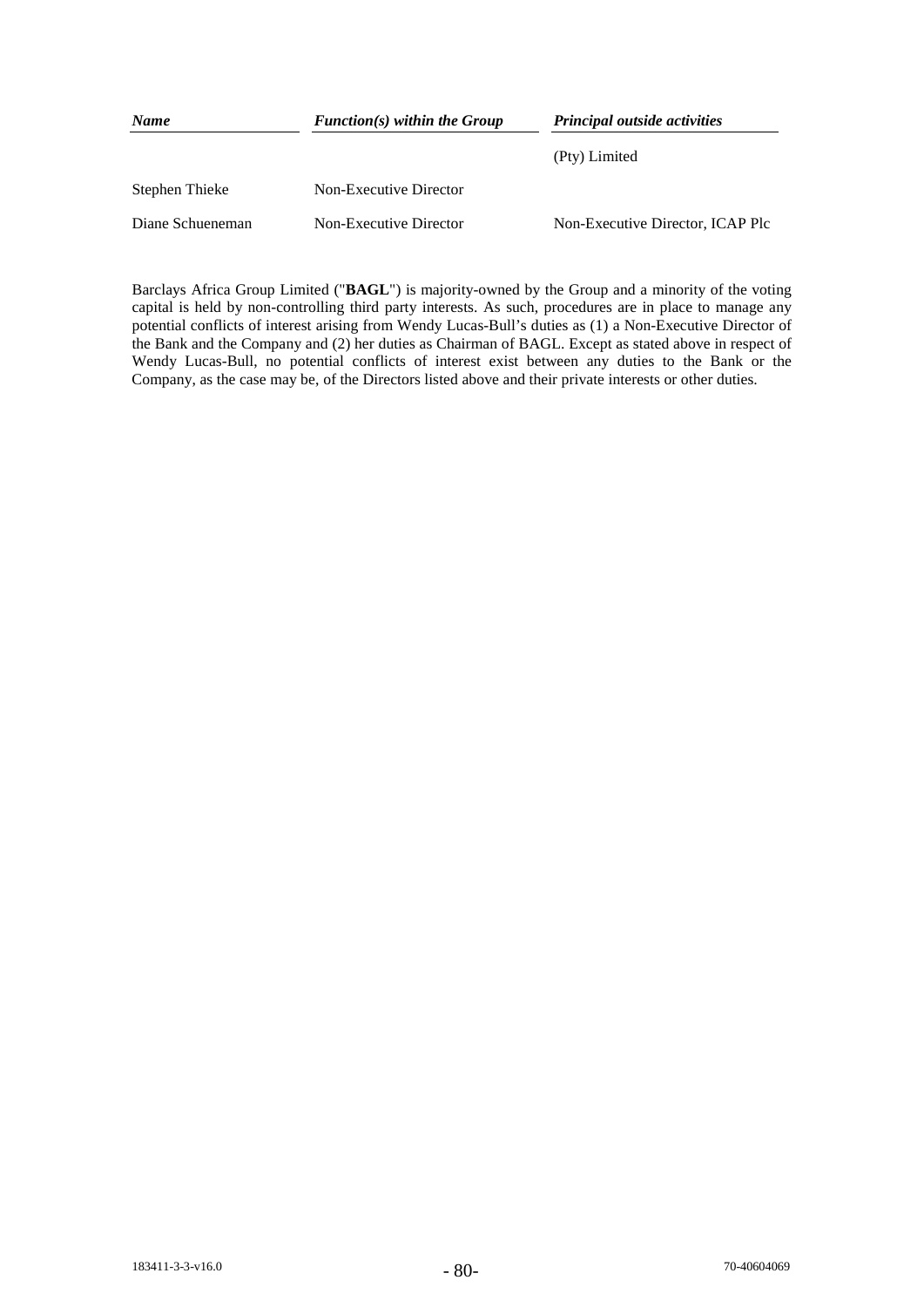# **UNITED KINGDOM TAXATION**

*The following is a summary of the United Kingdom withholding taxation treatment at the date hereof in relation to payments of principal and interest in respect of the Notes. It is based on current law and the practice of Her Majesty's Revenue & Customs ("HMRC"), which may be subject to change, sometimes with retrospective effect. The comments do not deal with other United Kingdom tax aspects of acquiring, holding or disposing of Notes. The comments relate only to the position of persons who are absolute beneficial owners of the Notes. Prospective Noteholders should be aware that the particular terms of issue of any series of Notes as specified in the relevant Final Terms may affect the tax treatment of that and other series of Notes. The following is a general guide and should be treated with appropriate caution. It is not intended as tax advice and it does not purport to describe all of the tax considerations that might be relevant to a prospective purchaser. Noteholders who are in any doubt as to their tax position should consult their professional advisers. Noteholders who may be liable to taxation in jurisdictions other than the United Kingdom in respect of their acquisition, holding or disposal of the Notes are particularly advised to consult their professional advisers as to whether they are so liable (and if so under the laws of which jurisdictions), since the following comments relate only to certain United Kingdom taxation aspects of payments in respect of the Notes. In particular, Noteholders should be aware that they may be liable to taxation under the laws of other jurisdictions in relation to payments in respect of the Notes even if such payments may be made without withholding or deduction for or on account of taxation under the laws of the United Kingdom.*

## **United Kingdom Withholding Tax on United Kingdom Source Interest**

1. Any Notes issued by any of the Bank or the Company which carry a right to interest will constitute "quoted Eurobonds" provided they are and continue to be listed on a recognised stock exchange. Whilst the Notes are and continue to be quoted Eurobonds, payments of interest by the relevant Issuer on the Notes may be made without withholding or deduction for or on account of United Kingdom income tax.

Notes will be "listed on a recognised stock exchange" for this purpose if they are admitted to trading on a recognised stock exchange (for the purposes of section 1005 of the Income Tax Act 2007) and either they are included in the United Kingdom official list (within the meaning of Part 6 of the Financial Services and Markets Act 2000) or they are officially listed, in accordance with provisions corresponding to those generally applicable in European Economic Area states, in a country outside the United Kingdom in which there is a recognised stock exchange (for the purposes of section 1005 of the Income Tax Act 2007).

The London Stock Exchange is a recognised stock exchange for these purposes, and accordingly the Notes will constitute quoted Eurobonds provided they are and continue to be included in the United Kingdom official list and admitted to trading on the Regulated Market of that Exchange.

- 2. In addition to the exemption set out in 1 above, interest on the Notes which are not "regulatory capital securities" for the purposes of The Taxation of Regulatory Capital Securities Regulations 2013 (the "**2013 Regulations**") may be paid without withholding or deduction for or on account of United Kingdom income tax provided that the relevant Issuer is and continues to be a "bank" within the meaning of section 991 of the Income Tax Act 2007 and the interest on the Notes is paid in the ordinary course of its business within the meaning of section 878 of the Income Tax Act 2007. In accordance with the published practice of HMRC, such payments will be accepted as being made in the ordinary course of business unless either:
	- (i) the borrowing in question conforms to any of the definitions of tier 1, 2 or 3 capital adopted by the Bank of England whether or not it actually counts towards tier 1, 2 or 3 capital for regulatory purposes; or
	- (ii) the characteristics of the transaction giving rise to the interest are primarily attributable to an intention to avoid United Kingdom tax.

The Bank and the Company understand that HMRC are proposing to withdraw the published statement of practice referred to above as part of a package of proposed measures relating to the taxation of regulatory capital securities. It is unclear at present whether a replacement statement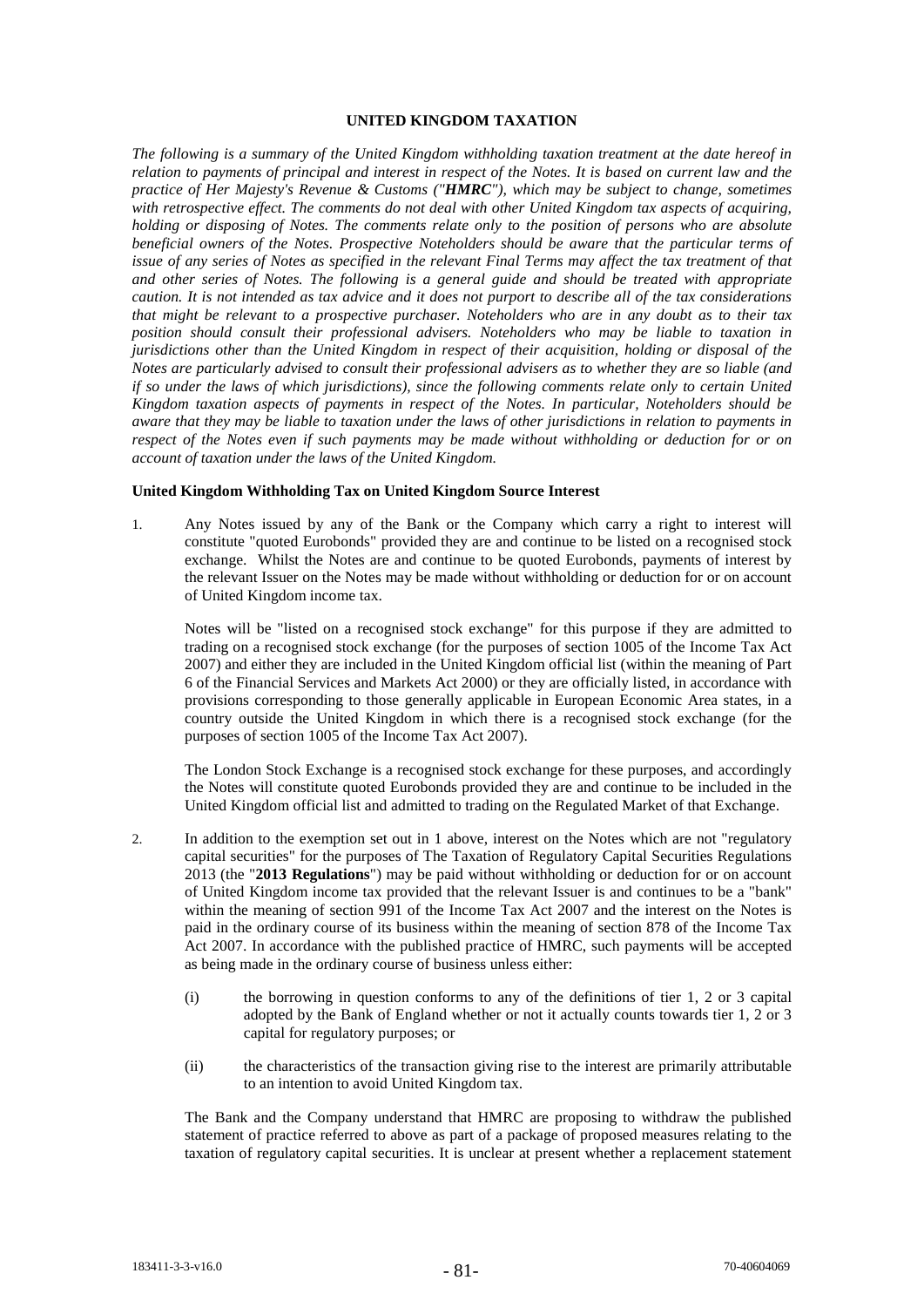of practice will be published and whether there is any change in HMRC's views on the question of when an interest payment is made by a bank in the ordinary course of business.

3. Interest on the Notes may be paid without withholding or deduction for or on account of United Kingdom income tax if the Notes constitute "regulatory capital securities" for the purposes of the 2013 Regulations and there are no arrangements, the main purpose, or one of the main purposes, of which is to obtain a tax advantage for any person as a result of the application of the 2013 Regulations in respect of the Notes.

A Note will constitute a "regulatory capital security" for the purposes of the 2013 Regulations if the Note qualifies, or has qualified, as a Tier 2 instrument under Article 63 of the Commission Regulation (EU) No. 575/2013 and forms, or formed, a component of Tier 2 capital for the purposes of Commission Regulation (EU) No 575/2013.

- 4. It should be noted that the exemption described in 2 above will currently only be relevant in the case of Notes issued by the Bank and not to any Notes issued by the Company.
- 5. In all cases falling outside the exemptions described in 1, 2 and 3 above, interest on the Notes may fall to be paid under deduction of United Kingdom income tax at the basic rate (currently 20 per cent.) subject to such relief as may be available following a direction from HMRC pursuant to the provisions of any applicable double taxation treaty or to any other exemption which may apply. However, such withholding or deduction will not apply if the relevant interest is paid on Notes with a maturity of less than one year from the date of issue and which are not issued under a scheme of arrangements the effect or intention of which is, to render such Notes part of a borrowing with a total term of a year or more.

### **Provision of Information**

6. HMRC have powers to obtain information, including in relation to interest or payments treated as interest and payments derived from Notes. This may include details of the beneficial owners of the Notes (or the persons for whom the Notes are held), details of the persons to whom payments derived from the Notes are or may be paid and information in connection with transactions relating to the Notes. Information obtained by HMRC may be provided to tax authorities in other countries.

# **Other Rules Relating to United Kingdom Withholding Tax**

7. Notes may be issued at an issue price of less than 100 per cent. of their principal amount. Any discount element of such Notes will not generally be subject to any United Kingdom withholding tax pursuant to the provisions mentioned in 1 to 5 above, but may be subject to the reporting requirements outlined in 6 above.

Where Notes are to be, or may fall to be, redeemed at a premium, as opposed to being issued at a discount, then any such element of premium may constitute a payment of interest. Payments of interest are subject to United Kingdom withholding tax and reporting requirements as outlined above.

Where interest has been paid under deduction of United Kingdom income tax, Noteholders who are not resident in the United Kingdom may be able to recover all or part of the tax deducted if there is an appropriate provision in any applicable double taxation treaty.

The references to "interest" above mean "interest" as understood in United Kingdom tax law. The statements above do not take any account of any different definitions of "interest" or "principal" which may prevail under any other law or which may be created by the terms and conditions of the Notes or any related documentation. Where a payment on a Note does not constitute (or is not treated as) interest for United Kingdom tax purposes, and the payment has a United Kingdom source, it would potentially be subject to United Kingdom withholding tax if, for example, it constitutes (or is treated as) an annual payment or a manufactured payment for United Kingdom tax purposes (which will be determined by, amongst other things, the terms and conditions specified by the Final Terms of the Note). In such a case, the payment may fall to be made under deduction of United Kingdom tax (the rate of withholding depending on the nature of the payment), subject to such relief as may be available following a direction from HMRC pursuant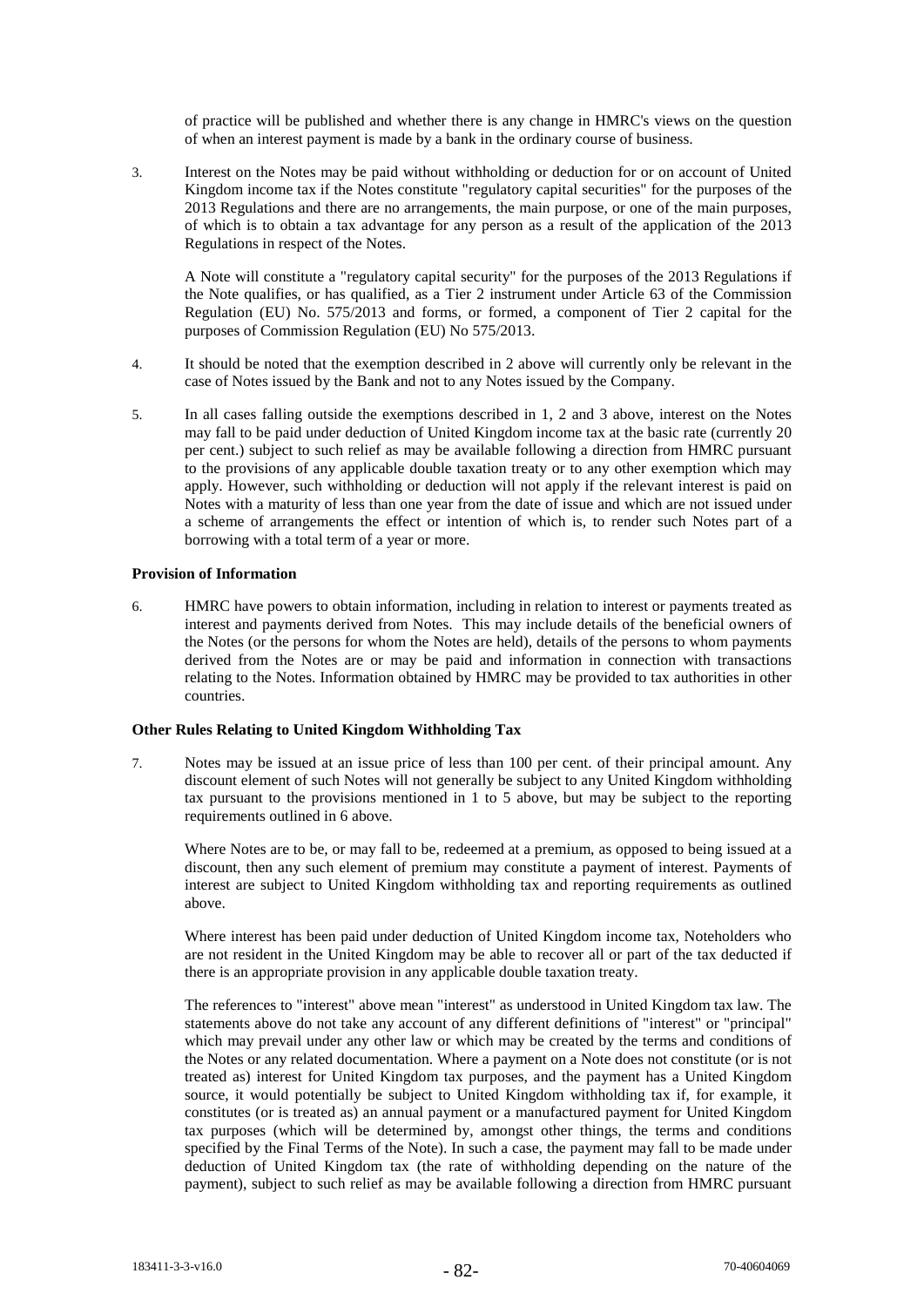to the provisions of any applicable double taxation treaty, or to any other exemption which may apply.

The above description of the United Kingdom withholding tax position assumes that there will be no substitution of the Bank or the Company as issuer pursuant to Condition 19 (*Meetings of Noteholders; Modification and Waiver; Substitution*) of the Notes or otherwise and does not consider the tax consequences of any such substitution.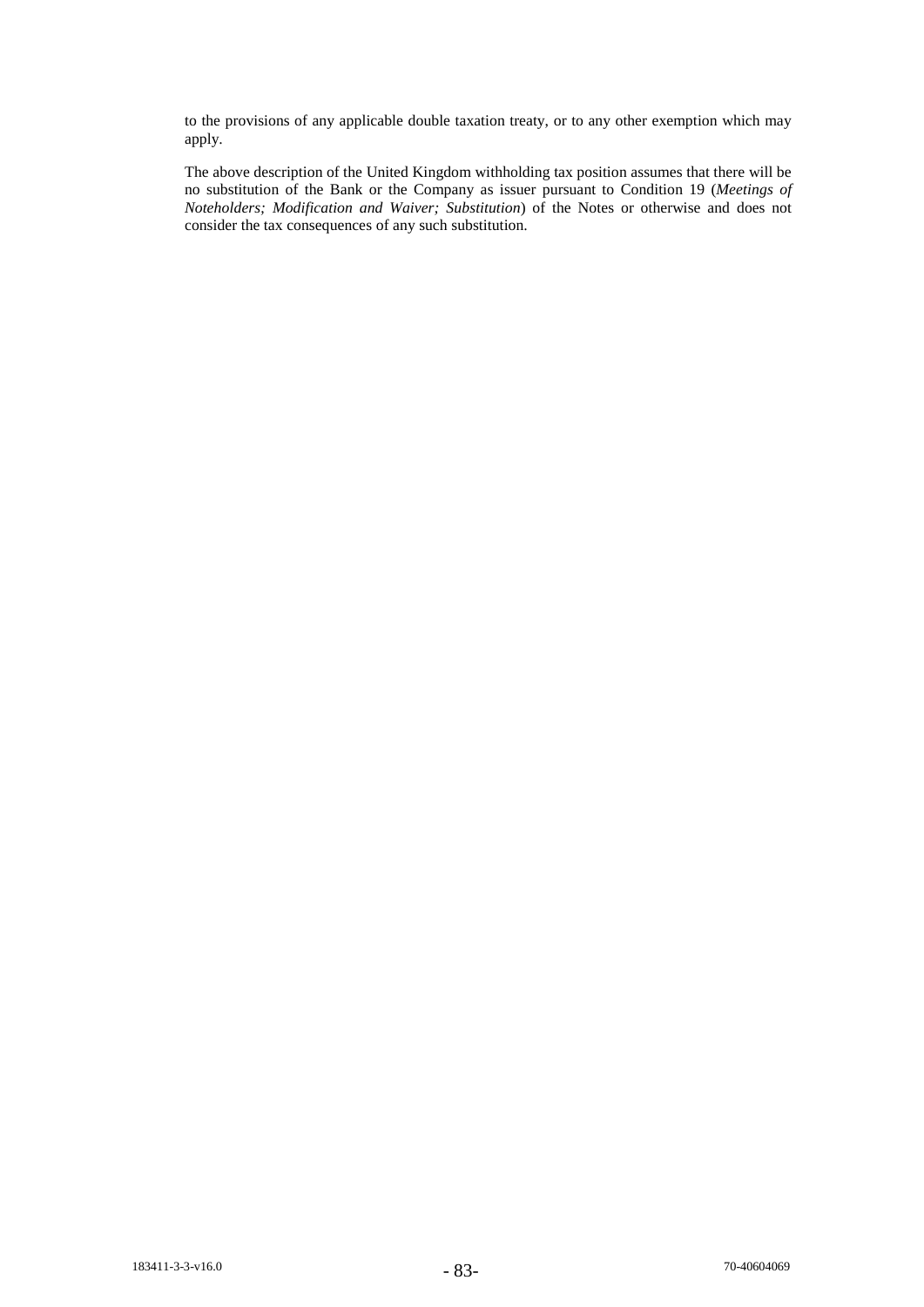# **UNITED STATES FEDERAL INCOME TAXATION**

The following is a summary of certain material U.S. federal income tax consequences of the acquisition, ownership and disposition of Notes by a U.S. Holder.

As used herein, the term "U.S. Holder" means a beneficial owner of Notes that is, for U.S. federal income tax purposes, (i) a citizen or resident of the United States, (ii) a corporation created or organised under the laws of the United States or any State thereof, (iii) an estate the income of which is subject to U.S. federal income tax without regard to its source or (iv) a trust if a court within the United States is able to exercise primary supervision over the administration of the trust and one or more U.S. persons have the authority to control all substantial decisions of the trust, or the trust has elected to be treated as a domestic trust for U.S. federal income tax purposes.

This summary does not address the material U.S. federal income tax consequences of every type of Note which may be issued under the Programme, and the relevant Final Terms may contain additional or modified disclosure concerning the material U.S. federal income tax consequences relevant to such type of Note as appropriate. This summary deals only with purchasers of Notes that are U.S. Holders and that will hold the Notes as capital assets. The discussion does not cover all aspects of U.S. federal income taxation that may be relevant to, or the actual tax effect that any of the matters described herein will have on, the acquisition, ownership or disposition of Notes by particular investors, and does not address state, local, foreign or other tax laws. In particular, this summary does not address tax considerations applicable to investors that own or are treated as owning (directly or indirectly) 10 per cent. or more of the voting stock of either Issuer, nor does this summary discuss all of the tax considerations that may be relevant to certain types of investors subject to special treatment under the U.S. federal income tax laws (such as financial institutions, insurance companies, investors liable for the alternative minimum tax, individual retirement accounts and other tax-deferred accounts, tax-exempt organisations, dealers in securities or currencies, investors that will hold the Notes as part of straddles, hedging transactions or conversion transactions for U.S. federal income tax purposes or investors whose functional currency is not the U.S. dollar). Moreover, the summary does not address the U.S. federal income tax treatment of any Notes for which payments of principal or interest are denominated in, or determined by reference to, more than one currency.

The U.S. federal income tax treatment of a partner in a partnership that holds Notes will depend on the status of the partner and the activities of the partnership. Prospective purchasers that are partnerships should consult their tax adviser concerning the U.S. federal income tax consequences to their partners of the acquisition, ownership and disposition of Notes by the partnership.

The summary is based on the tax laws of the United States including the Internal Revenue Code of 1986, as amended, its legislative history, existing and proposed regulations thereunder, published rulings and court decisions, all as currently in effect and all subject to change at any time, possibly with retroactive effect.

Bearer Notes are not being offered to U.S. Holders. A U.S. Holder who owns a Bearer Note may be subject to limitations under United States income tax laws, including limitations provided in sections 165(j) and 1287(a) of the United States Internal Revenue Code.

# **THE SUMMARY OF U.S. FEDERAL INCOME TAX CONSEQUENCES SET OUT BELOW IS FOR GENERAL INFORMATION ONLY. PROSPECTIVE PURCHASERS SHOULD CONSULT THEIR TAX ADVISERS AS TO THE PARTICULAR TAX CONSEQUENCES TO THEM OF OWNING THE NOTES, THE APPLICABILITY AND EFFECT OF STATE, LOCAL, FOREIGN AND OTHER TAX LAWS AND POSSIBLE CHANGES IN TAX LAW.**

# **Characterisation of the Notes**

The determination whether an obligation represents a debt or equity interest is based on all the relevant facts and circumstances, and courts at times have held that obligations purporting to be debt constituted equity for U.S. federal income tax purposes. There are no regulations, published rulings or judicial decisions addressing the characterisation for U.S. federal income tax purposes of securities with terms substantially the same as the Tier 2 Capital Notes. The applicable Final Terms will indicate whether the relevant Issuer intends to treat a particular series of Tier 2 Capital Notes as equity for U.S. federal income tax purposes.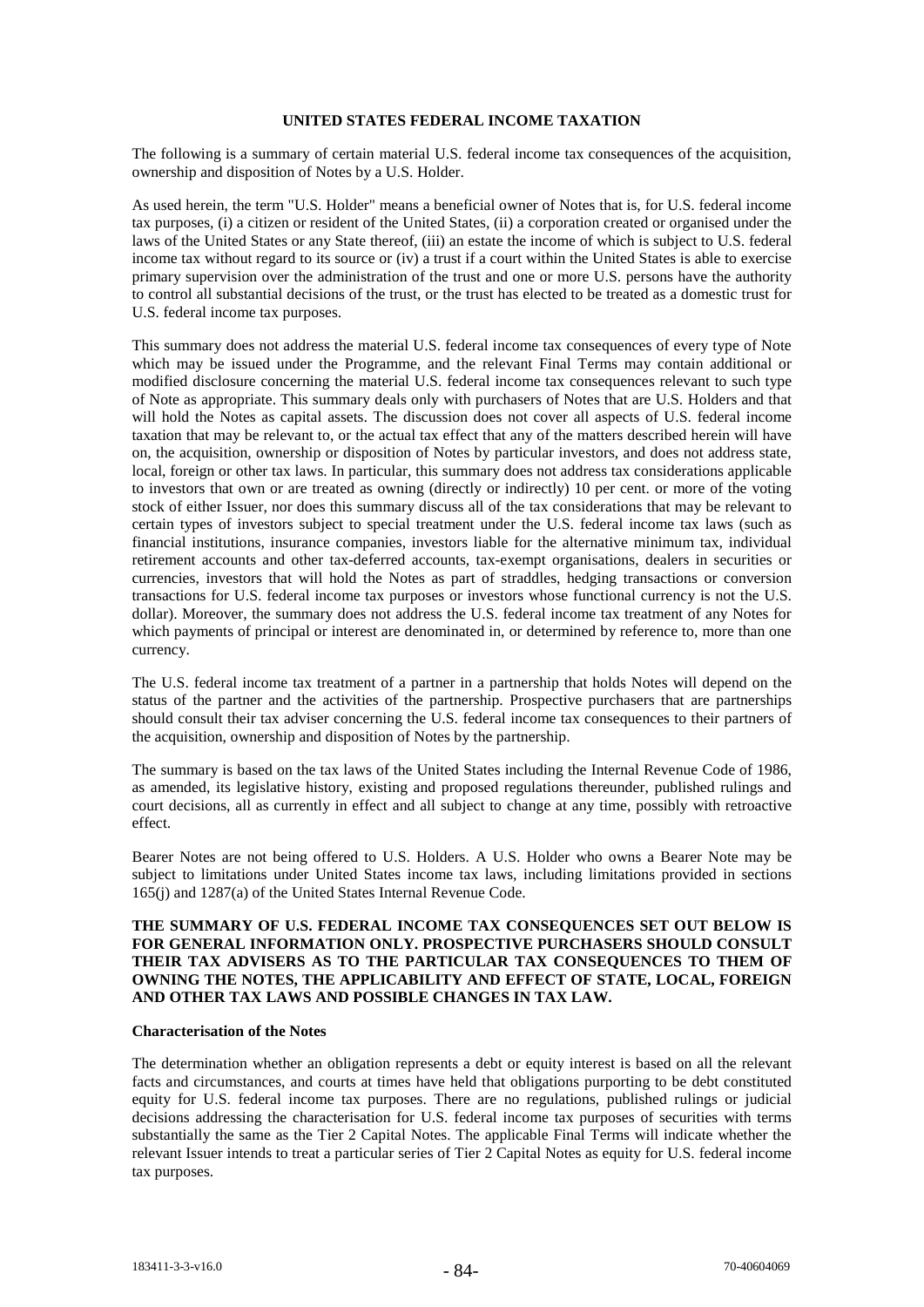Prospective purchasers should consult their tax advisers regarding the appropriate characterisation of any Tier 2 Capital Notes.

### **Notes Treated as Debt of the relevant Issuer**

The following discussion applies to Notes that are properly treated as debt obligations of the relevant Issuer.

### **Payments of Interest**

### *General*

Interest on a Note, whether payable in U.S. dollars or a currency, composite currency or basket of currencies other than U.S. dollars (a "**foreign currency**"), other than interest on a Note with a term of one year or less (a "**Short-Term Note**") treated as issued with original issue discount ("**OID**") (a "**Discount Note**"), that is not interest which is unconditionally payable at least annually at a single fixed rate (with certain exceptions for lower rates paid during some periods), or a variable rate (in the circumstances described below under "*Original Issue Discount — Variable Interest Rate Notes*"), applied to the outstanding principal amount of the Note) ("**qualified stated interest**"), will be taxable to a U.S. Holder as ordinary income at the time it is received or accrued, depending on the holder's method of accounting for tax purposes. Interest paid by an Issuer on the Notes and OID, if any, accrued with respect to the Notes generally will constitute income from sources outside the United States.

# *Effect of United Kingdom Withholding Taxes*

As discussed in "*United Kingdom Taxation*," under current law payments of interest in respect of certain Notes may be subject to United Kingdom withholding taxes. As discussed under "*Terms and Conditions of the Notes - Taxation*", an Issuer may become liable for the payment of additional amounts to U.S. Holders so that U.S. Holders receive the same amounts they would have received had no United Kingdom withholding taxes been imposed. For U.S. federal income tax purposes, U.S. Holders would be treated as having actually received the amount of United Kingdom taxes withheld by the relevant Issuer with respect to a Note, and as then having actually paid over the withheld taxes to the United Kingdom taxing authorities. As a result of this rule, the amount of interest income included in gross income for U.S. federal income tax purposes by a U.S. Holder with respect to a payment of interest may be greater than the amount of cash actually received (or receivable) by the U.S. Holder from an Issuer with respect to the payment.

Subject to certain limitations, a U.S. Holder will generally be entitled to a credit against its U.S. federal income tax liability, or a deduction in computing its U.S. federal taxable income, for United Kingdom income taxes withheld by an Issuer. For purposes of the foreign tax credit limitation, foreign source income is classified by "baskets", and the credit for foreign taxes on income in a basket is limited to U.S. federal income tax allocable to that income. The foreign tax credit rules are very complex and prospective purchasers should consult their tax advisers concerning the foreign tax credit implications of the payment of these United Kingdom taxes.

# **Original Issue Discount**

#### *General*

The following is a summary of the principal U.S. federal income tax consequences of the ownership of Notes issued with OID.

A Note, other than a Short-Term Note, will be treated as a Discount Note if the excess of the Note's "stated redemption price at maturity" over its issue price is equal to or more than a *de minimis* amount (0.25 per cent. of the Note's stated redemption price at maturity multiplied by the number of complete years to its maturity). An obligation that provides for the payment of amounts other than qualified stated interest before maturity (an "**instalment obligation**") will be treated as a Discount Note if the excess of the Note's stated redemption price at maturity over its issue price is greater than 0.25 per cent. of the Note's stated redemption price at maturity multiplied by the weighted average maturity of the Note. A Note's weighted average maturity is the sum of the following amounts determined for each payment on a Note (other than a payment of qualified stated interest): (i) the number of complete years from the issue date until the payment is made multiplied by (ii) a fraction, the numerator of which is the amount of the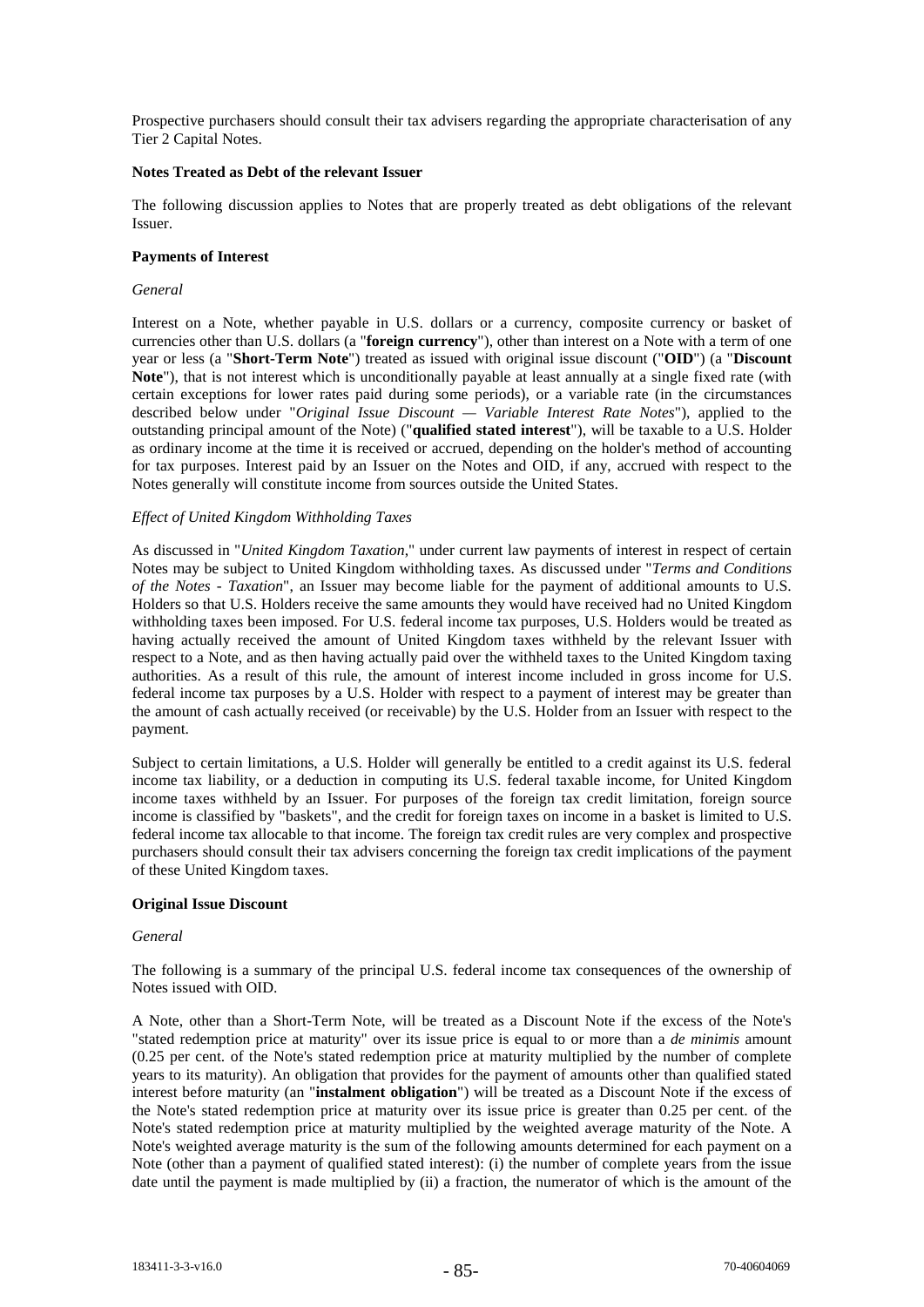payment and the denominator of which is the Note's stated redemption price at maturity. Generally, the issue price of a Note will be the first price at which a substantial amount of Notes included in the issue of which the Note is a part is sold to persons other than bond houses, brokers, or similar persons or organisations acting in the capacity of underwriters, placement agents, or wholesalers. The stated redemption price at maturity of a Note is the total of all payments provided by the Note that are not payments of "qualified stated interest". Solely for the purposes of determining whether a Note has OID, an Issuer will be deemed to exercise any call option that has the effect of decreasing the yield on the Note, and the U.S. Holder will be deemed to exercise any put option that has the effect of increasing the yield on the Note.

U.S. Holders of Discount Notes must include OID in income calculated on a constant-yield method before the receipt of cash attributable to the income, and generally will have to include in income increasingly greater amounts of OID over the life of the Discount Notes. The amount of OID includible in income by a U.S. Holder of a Discount Note is the sum of the daily portions of OID with respect to the Discount Note for each day during the taxable year or portion of the taxable year on which the U.S. Holder holds the Discount Note ("**accrued OID**"). The daily portion is determined by allocating to each day in any "accrual period" a pro rata portion of the OID allocable to that accrual period. Accrual periods with respect to a Note may be of any length selected by the U.S. Holder and may vary in length over the term of the Note as long as (i) no accrual period is longer than one year and (ii) each scheduled payment of interest or principal on the Note occurs on either the final or first day of an accrual period. The amount of OID allocable to an accrual period equals the excess of (a) the product of the Discount Note's adjusted issue price at the beginning of the accrual period and the Discount Note's yield to maturity (determined on the basis of compounding at the close of each accrual period and properly adjusted for the length of the accrual period) over (b) the sum of the payments of qualified stated interest on the Note allocable to the accrual period. The "adjusted issue price" of a Discount Note at the beginning of any accrual period is the issue price of the Note increased by (x) the amount of accrued OID for each prior accrual period and decreased by (y) the amount of any payments previously made on the Note that were not qualified stated interest payments.

### *Acquisition Premium*

A U.S. Holder that purchases a Discount Note for an amount less than or equal to the sum of all amounts payable on the Note after the purchase date, other than payments of qualified stated interest, but in excess of its adjusted issue price (any such excess being "**acquisition premium**") and that does not make the election described below under "*—Election to Treat All Interest as Original Issue Discount*", is permitted to reduce the daily portions of OID by a fraction, the numerator of which is the excess of the U.S. Holder's adjusted basis in the Note immediately after its purchase over the Note's adjusted issue price, and the denominator of which is the excess of the sum of all amounts payable on the Note after the purchase date, other than payments of qualified stated interest, over the Note's adjusted issue price.

#### *Market Discount*

A Note, other than a Short-Term Note, generally will be treated as purchased at a market discount (a "**Market Discount Note**") if the Note's stated redemption price at maturity or, in the case of a Discount Note, the Note's "revised issue price", exceeds the amount for which the U.S. Holder purchased the Note by at least 0.25 per cent. of the Note's stated redemption price at maturity or revised issue price, respectively, multiplied by the number of complete years to the Note's maturity (or, in the case of a Note that is an instalment obligation, the Note's weighted average maturity). If this excess is not sufficient to cause the Note to be a Market Discount Note, then the excess constitutes "*de minimis* market discount". For this purpose, the "revised issue price" of a Note generally equals its issue price, increased by the amount of any OID that has accrued on the Note and decreased by the amount of any payments previously made on the Note that were not qualified stated interest payments.

Under current law, any gain recognised on the maturity or disposition of a Market Discount Note (including any payment on a Note that is not qualified stated interest) will be treated as ordinary income to the extent that the gain does not exceed the accrued market discount on the Note. Alternatively, a U.S. Holder of a Market Discount Note may elect to include market discount in income currently over the life of the Note. This election shall apply to all debt instruments with market discount acquired by the electing U.S. Holder on or after the first day of the first taxable year to which the election applies. This election may not be revoked without the consent of the IRS. A U.S. Holder of a Market Discount Note that does not elect to include market discount in income currently will generally be required to defer deductions for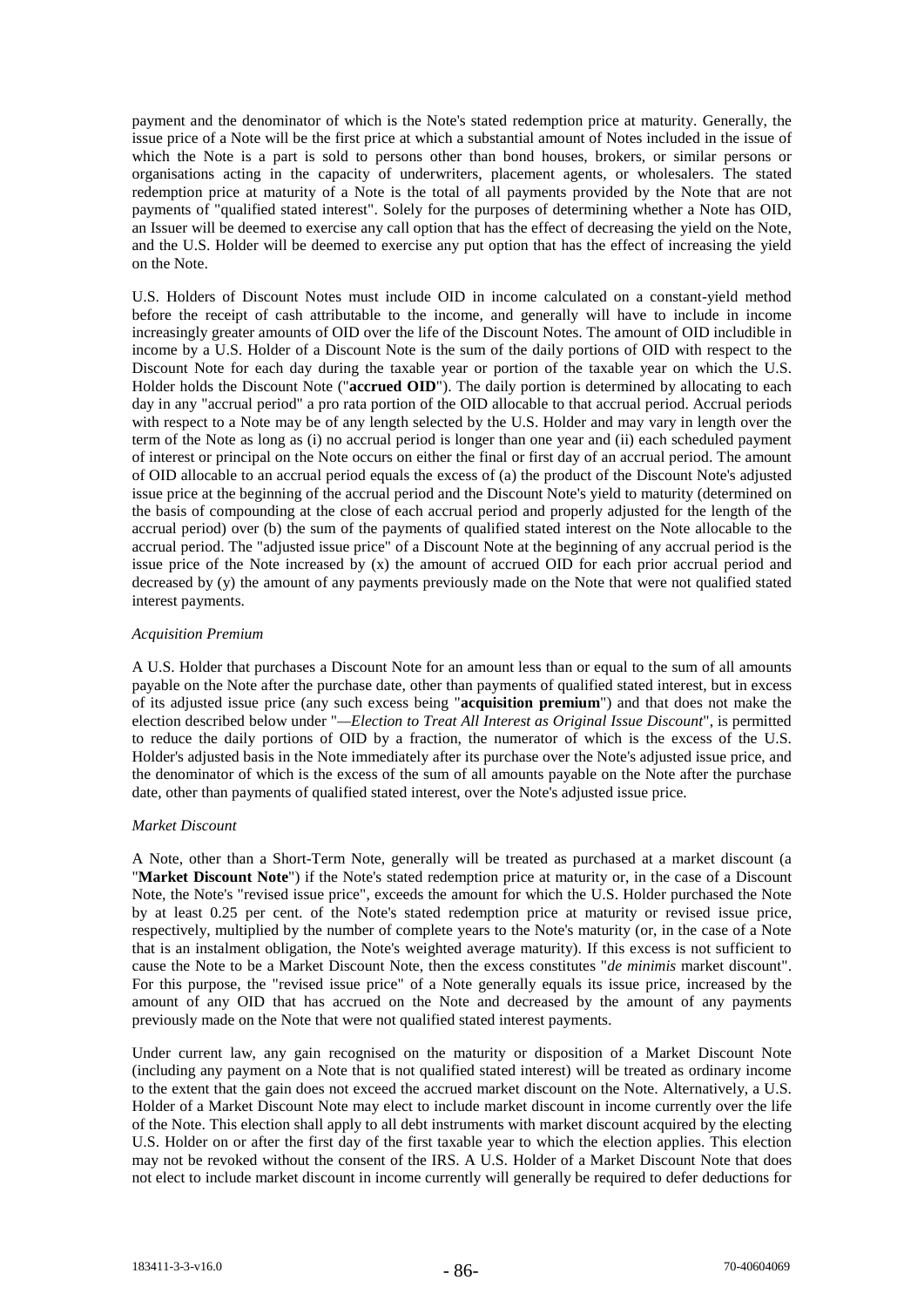interest on borrowings incurred to purchase or carry a Market Discount Note that is in excess of the interest and OID on the Note includible in the U.S. Holder's income, to the extent that this excess interest expense does not exceed the portion of the market discount allocable to the days on which the Market Discount Note was held by the U.S. Holder.

Under current law, market discount will accrue on a straight-line basis unless the U.S. Holder elects to accrue the market discount on a constant-yield method. This election applies only to the Market Discount Note with respect to which it is made and is irrevocable.

#### *Election to Treat All Interest as Original Issue Discount*

A U.S. Holder may elect to include in gross income all interest that accrues on a Note using the constantyield method described above under "*—Original Issue Discount - General*," with certain modifications. For purposes of this election, interest includes stated interest, OID, de minimis OID, market discount, *de minimis* market discount and unstated interest, as adjusted by any amount in excess of the principal amount of a Note, or for a Discount Note, its stated redemption price at maturity ("**amortisable bond premium**") or acquisition premium. This election will generally apply only to the Note with respect to which it is made and may not be revoked without the consent of the IRS. If the election to apply the constant-yield method to all interest on a Note is made with respect to a Market Discount Note, the electing U.S. Holder will be treated as having made the election discussed above under "*Market Discount*" to include market discount in income currently over the life of all debt instruments with market discount held or thereafter acquired by the U.S. Holder. U.S. Holders should consult their tax advisers concerning the propriety and consequences of this election.

### *Variable Interest Rate Notes*

Notes that provide for interest at variable rates ("**Variable Interest Rate Notes**") generally will bear interest at a "qualified floating rate" and thus will be treated as "variable rate debt instruments" under Treasury regulations governing accrual of OID. A Variable Interest Rate Note will qualify as a "variable rate debt instrument" if (a) its issue price does not exceed the total noncontingent principal payments due under the Variable Interest Rate Note by more than a specified *de minimis* amount and (b) it provides for stated interest, paid or compounded at least annually, at (i) one or more qualified floating rates, (ii) a single fixed rate and one or more qualified floating rates, (iii) a single objective rate, or (iv) a single fixed rate and a single objective rate that is a qualified inverse floating rate.

A "qualified floating rate" is any variable rate where variations in the value of the rate can reasonably be expected to measure contemporaneous variations in the cost of newly borrowed funds in the currency in which the Variable Interest Rate Note is denominated. A fixed multiple of a qualified floating rate will constitute a qualified floating rate only if the multiple is greater than 0.65 but not more than 1.35. A variable rate equal to the product of a qualified floating rate and a fixed multiple that is greater than 0.65 but not more than 1.35, increased or decreased by a fixed rate, will also constitute a qualified floating rate. In addition, two or more qualified floating rates that can reasonably be expected to have approximately the same values throughout the term of the Variable Interest Rate Note (e.g., two or more qualified floating rates with values within 25 basis points of each other as determined on the Variable Interest Rate Note's issue date) will be treated as a single qualified floating rate. Notwithstanding the foregoing, a variable rate that would otherwise constitute a qualified floating rate but which is subject to one or more restrictions such as a maximum numerical limitation (i.e., a cap) or a minimum numerical limitation (i.e., a floor) may, under certain circumstances, fail to be treated as a qualified floating rate unless the cap or floor is fixed throughout the term of the Note.

An "objective rate" is a rate that is not itself a qualified floating rate but which is determined using a single fixed formula and which is based on objective financial or economic information (e.g., one or more qualified floating rates or the yield of actively traded personal property). A rate will not qualify as an objective rate if it is based on information that is within the control of an Issuer (or a related party) or that is unique to the circumstances of an Issuer (or a related party), such as dividends, profits or the value of an Issuer's stock (although a rate does not fail to be an objective rate merely because it is based on the credit quality of an Issuer). Other variable interest rates may be treated as objective rates if so designated by the IRS in the future. Despite the foregoing, a variable rate of interest on a Variable Interest Rate Note will not constitute an objective rate if it is reasonably expected that the average value of the rate during the first half of the Variable Interest Rate Note's term will be either significantly less than or significantly greater than the average value of the rate during the final half of the Variable Interest Rate Note's term. A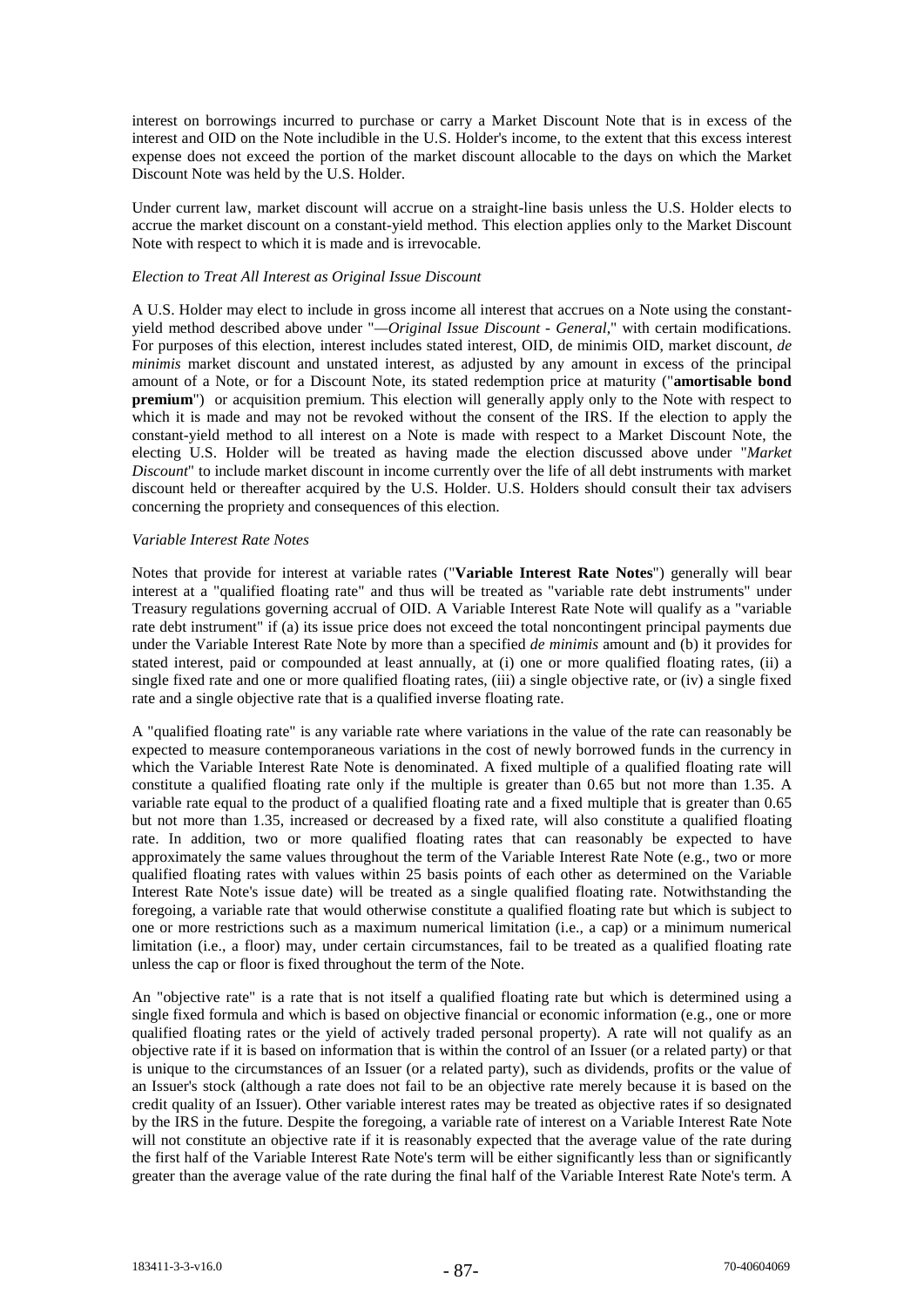"qualified inverse floating rate" is any objective rate where the rate is equal to a fixed rate minus a qualified floating rate, as long as variations in the rate can reasonably be expected to inversely reflect contemporaneous variations in the qualified floating rate. If a Variable Interest Rate Note provides for stated interest at a fixed rate for an initial period of one year or less followed by a variable rate that is either a qualified floating rate or an objective rate for a subsequent period and if the variable rate on the Variable Interest Rate Note's issue date is intended to approximate the fixed rate (e.g., the value of the variable rate on the issue date does not differ from the value of the fixed rate by more than 25 basis points), then the fixed rate and the variable rate together will constitute either a single qualified floating rate or objective rate, as the case may be.

A qualified floating rate or objective rate in effect at any time during the term of the instrument must be set at a "current value" of that rate. A "current value" of a rate is the value of the rate on any day that is no earlier than 3 months prior to the first day on which that value is in effect and no later than 1 year following that first day.

If a Variable Interest Rate Note that provides for stated interest at either a single qualified floating rate or a single objective rate throughout the term thereof qualifies as a "variable rate debt instrument", then any stated interest on the Note which is unconditionally payable in cash or property (other than debt instruments of the relevant Issuer) at least annually will constitute qualified stated interest and will be taxed accordingly. Thus, a Variable Interest Rate Note that provides for stated interest at either a single qualified floating rate or a single objective rate throughout the term thereof and that qualifies as a "variable rate debt instrument" will generally not be treated as having been issued with OID unless the Variable Interest Rate Note is issued at a "true" discount (i.e., at a price below the Note's stated principal amount) in excess of a specified *de minimis* amount. OID on a Variable Interest Rate Note arising from "true" discount is allocated to an accrual period using the constant yield method described above by assuming that the variable rate is a fixed rate equal to (i) in the case of a qualified floating rate or qualified inverse floating rate, the value, as of the issue date, of the qualified floating rate or qualified inverse floating rate, or (ii) in the case of an objective rate (other than a qualified inverse floating rate), a fixed rate that reflects the yield that is reasonably expected for the Variable Interest Rate Note.

In general, any other Variable Interest Rate Note that qualifies as a "variable rate debt instrument" will be converted into an "equivalent" fixed rate debt instrument for purposes of determining the amount and accrual of OID and qualified stated interest on the Variable Interest Rate Note. Such a Variable Interest Rate Note must be converted into an "equivalent" fixed rate debt instrument by substituting any qualified floating rate or qualified inverse floating rate provided for under the terms of the Variable Interest Rate Note with a fixed rate equal to the value of the qualified floating rate or qualified inverse floating rate, as the case may be, as of the Variable Interest Rate Note's issue date. Any objective rate (other than a qualified inverse floating rate) provided for under the terms of the Variable Interest Rate Note is converted into a fixed rate that reflects the yield that is reasonably expected for the Variable Interest Rate Note. In the case of a Variable Interest Rate Note that qualifies as a "variable rate debt instrument" and provides for stated interest at a fixed rate in addition to either one or more qualified floating rates or a qualified inverse floating rate, the fixed rate is initially converted into a qualified floating rate (or a qualified inverse floating rate, if the Variable Interest Rate Note provides for a qualified inverse floating rate). Under these circumstances, the qualified floating rate or qualified inverse floating rate that replaces the fixed rate must be such that the fair market value of the Variable Interest Rate Note as of the Variable Interest Rate Note's issue date is approximately the same as the fair market value of an otherwise identical debt instrument that provides for either the qualified floating rate or qualified inverse floating rate rather than the fixed rate. Subsequent to converting the fixed rate into either a qualified floating rate or a qualified inverse floating rate, the Variable Interest Rate Note is converted into an "equivalent" fixed rate debt instrument in the manner described above.

Once the Variable Interest Rate Note is converted into an "equivalent" fixed rate debt instrument pursuant to the foregoing rules, the amount of OID and qualified stated interest, if any, are determined for the "equivalent" fixed rate debt instrument by applying the general OID rules to the "equivalent" fixed rate debt instrument and a U.S. Holder of the Variable Interest Rate Note will account for the OID and qualified stated interest as if the U.S. Holder held the "equivalent" fixed rate debt instrument. In each accrual period, appropriate adjustments will be made to the amount of qualified stated interest or OID assumed to have been accrued or paid with respect to the "equivalent" fixed rate debt instrument in the event that these amounts differ from the actual amount of interest accrued or paid on the Variable Interest Rate Note during the accrual period.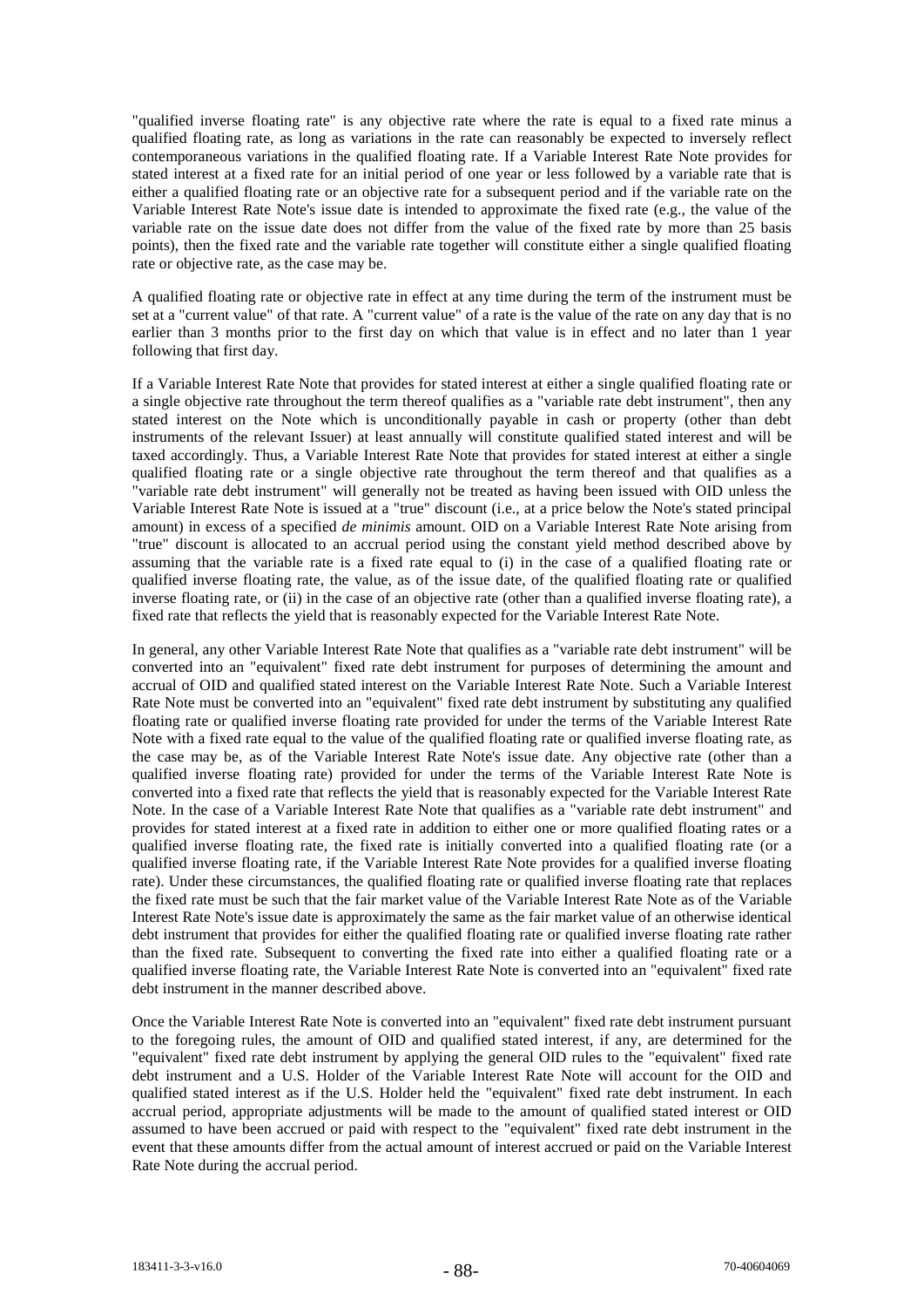If a Variable Interest Rate Note, such as a Note the payments on which are determined by reference to an index, does not qualify as a "variable rate debt instrument", then the Variable Interest Rate Note will be treated as a contingent payment debt obligation.

### *Short-Term Notes*

In general, an individual or other cash basis U.S. Holder of a Short-Term Note is not required to accrue OID for U.S. federal income tax purposes unless it elects to do so (but may be required to include any stated interest in income as the interest is received). Accrual basis U.S. Holders and certain other U.S. Holders are required to accrue OID on Short-Term Notes on a straight-line basis or, if the U.S. Holder so elects, under the constant-yield method (based on daily compounding). In the case of a U.S. Holder not required and not electing to include OID in income currently, any gain realised on the sale or retirement of the Short-Term Note will be ordinary income to the extent of the OID accrued on a straight-line basis (unless an election is made to accrue the OID under the constant-yield method) through the date of sale or retirement. U.S. Holders who are not required and do not elect to accrue OID on Short-Term Notes will be required to defer deductions for interest on borrowings allocable to Short-Term Notes in an amount not exceeding the deferred income until the deferred income is realised.

For purposes of determining the amount of OID subject to these rules, all interest payments on a Short-Term Note are included in the Short-Term Note's stated redemption price at maturity. A U.S. Holder may elect to determine OID on a Short-Term Note as if the Short-Term Note had been originally issued to the U.S. Holder at the U.S. Holder's purchase price for the Short-Term Note. This election shall apply to all obligations with a maturity of one year or less acquired by the U.S. Holder on or after the first day of the first taxable year to which the election applies, and may not be revoked without the consent of the IRS.

### **Notes Purchased at a Premium**

A U.S. Holder that purchases a Note (or a Discount Note) at an amortisable bond premium may elect to reduce the amount required to be included in the U.S. Holder's income each year with respect to interest on the Note (or the Discount Note) by the amount of amortisable bond premium allocable (based on the Note/Discount Note's yield to maturity) to that year. Any election to amortise bond premium shall apply to all bonds (other than bonds the interest on which is excludable from gross income for U.S. federal income tax purposes) held by the U.S. Holder at the beginning of the first taxable year to which the election applies or thereafter acquired by the U.S. Holder, and is irrevocable without the consent of the IRS. See also "*— Original Issue Discount - Election to Treat All Interest as Original Issue Discount*".

# **Contingent Payment Debt Instruments**

If the terms of the Notes provide for certain contingencies that affect the timing and amount of payments (including Notes with a variable rate or rates that do not qualify as "variable rate debt instruments" as described above) they will be "contingent payment debt instruments" for U.S. federal income tax purposes. Under the rules that govern the treatment of contingent payment debt instruments, no payment on such Notes qualifies as qualified stated interest. Rather, a U.S. Holder must account for interest for U.S. federal income tax purposes based on a "comparable yield" and the differences between actual payments on the Note and the Note's projected payment schedule that represents a series of payments the amount and timing of which would produce a yield to maturity on the contingent payment debt Instrument equal to the comparable yield ("**projected payment schedule**"). The comparable yield is determined by the relevant Issuer at the time of issuance of the Notes. The comparable yield may be greater than or less than the stated interest, if any, with respect to the Notes. Solely for the purpose of determining the amount of interest income that a U.S. Holder will be required to accrue on a contingent payment debt instrument, the relevant Issuer will be required to construct a projected payment schedule.

# **Neither the comparable yield nor the projected payment schedule constitutes a representation by the Issuers regarding the actual amount, if any, that the contingent payment debt instrument will pay.**

A U.S. Holder, regardless of the U.S. Holder's method of accounting for U.S. federal income tax purposes, will be required to accrue interest income on a contingent payment debt instrument at the comparable yield, adjusted upward or downward to reflect the difference, if any, between the actual and the projected amount of any contingent payments on the contingent payment instrument (as set forth below).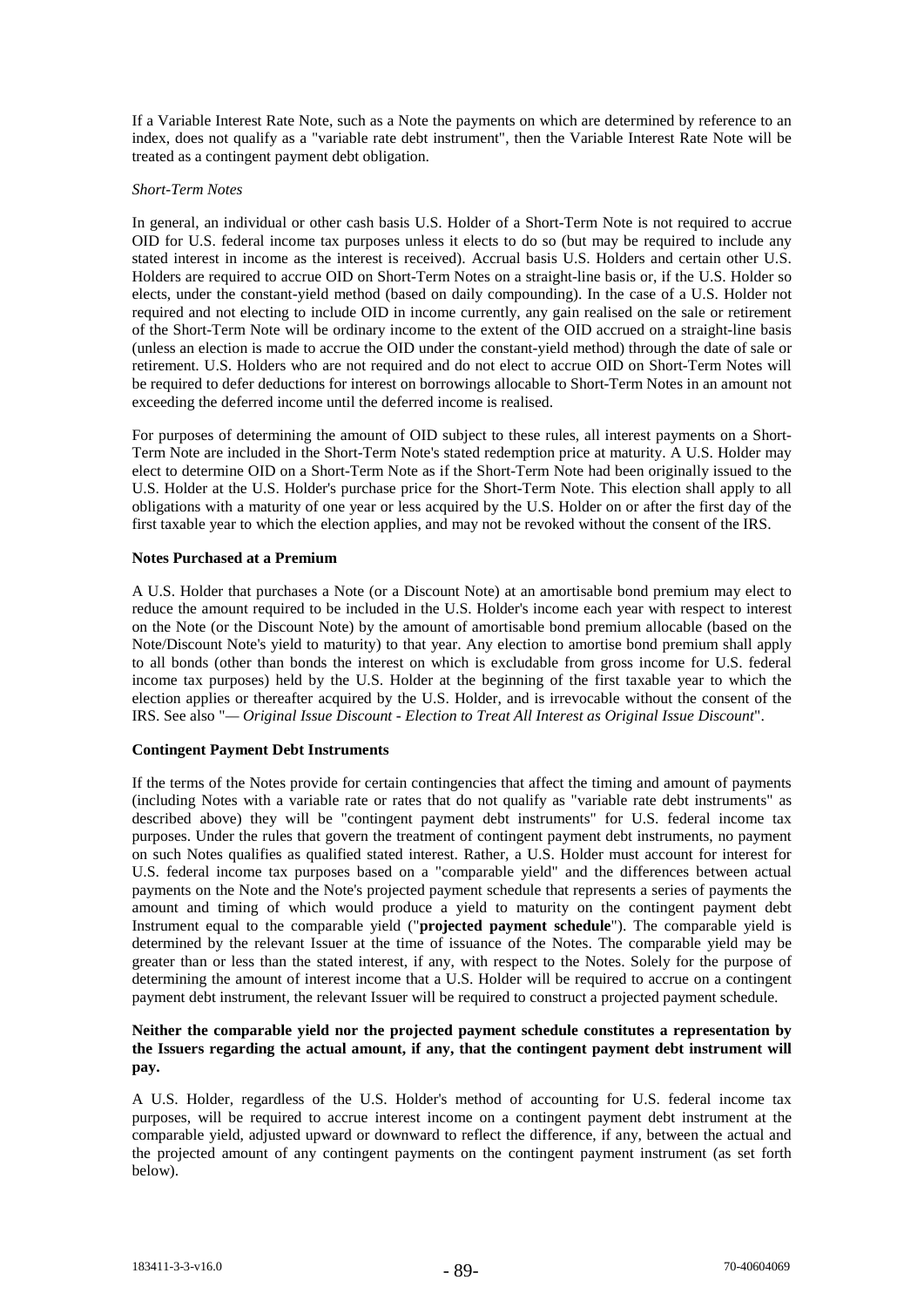A U.S. Holder will be required to recognise interest income equal to the amount of any net positive adjustment, i.e.*,* the excess of actual payments over projected payments, in respect of a contingent payment debt instrument for a taxable year. A net negative adjustment, i.e., the excess of projected payments over actual payments, in respect of a contingent payment debt instrument for a taxable year:

- will first reduce the amount of interest in respect of the contingent payment debt instrument that a U.S. Holder would otherwise be required to include in income in the taxable year; and
- to the extent of any excess, will give rise to an ordinary loss equal to so much of this excess as does not exceed the excess of:
	- the amount of all previous interest inclusions under the contingent payment debt instrument over
	- the total amount of the U.S. Holder's net negative adjustments treated as ordinary loss on the contingent payment debt instrument in prior taxable years.

A net negative adjustment is not subject to the two per cent. floor limitation imposed on miscellaneous deductions. Any net negative adjustment in excess of the amounts described above will be carried forward to offset future interest income in respect of the contingent payment debt instrument or to reduce the amount realised on a sale, exchange or retirement of the contingent payment debt instrument. Where a U.S. Holder purchases a contingent payment debt instrument for a price other than its adjusted issue price, the difference between the purchase price and the adjusted issue price must be reasonably allocated to the daily portions of interest or projected payments with respect to the contingent payment debt instrument over its remaining term and treated as a positive or negative adjustment, as the case may be, with respect to each period to which it is allocated.

Upon a sale, exchange or retirement of a contingent payment debt instrument, a U.S. Holder generally will recognise taxable gain or loss equal to the difference between the amount realised on the sale, exchange or retirement and the U.S. Holder's adjusted basis in the contingent payment debt instrument. A U.S. Holder's adjusted basis in a Note that is a contingent payment debt instrument generally will be the acquisition cost of the Note, increased by the interest previously accrued by the U.S. Holder on the Note under these rules, disregarding any net positive and net negative adjustments, and decreased by the amount of any noncontingent payments and the projected amount (regardless of the actual amount) of any contingent payments previously made on the Note. A U.S. Holder generally will treat any gain as interest income, and any loss as ordinary loss to the extent of the excess of previous interest inclusions in excess of the total net negative adjustments previously taken into account as ordinary losses, and the balance as capital loss. The deductibility of capital losses is subject to limitations.

A U.S. Holder will have a tax basis in any property, other than cash, received upon the retirement of a contingent payment debt instrument including in satisfaction of a conversion right or a call right equal to the fair market value of the property, determined at the time of retirement. The U.S. Holder's holding period for the property will commence on the day immediately following its receipt.

# **Foreign Currency Notes**

# *Interest*

If an interest payment is denominated in, or determined by reference to, a foreign currency, the amount of income recognised by a cash basis U.S. Holder will be the U.S. dollar value of the interest payment, based on the exchange rate in effect on the date of receipt, regardless of whether the payment is in fact converted into U.S. dollars.

An accrual basis U.S. Holder may determine the amount of income recognised with respect to an interest payment denominated in, or determined by reference to, a foreign currency in accordance with either of two methods. Under the first method, the amount of income accrued will be based on the average exchange rate in effect during the interest accrual period (or, in the case of an accrual period that spans two taxable years of a U.S. Holder, the part of the period within the taxable year).

Under the second method, the U.S. Holder may elect to determine the amount of income accrued on the basis of the exchange rate in effect on the last day of the accrual period (or, in the case of an accrual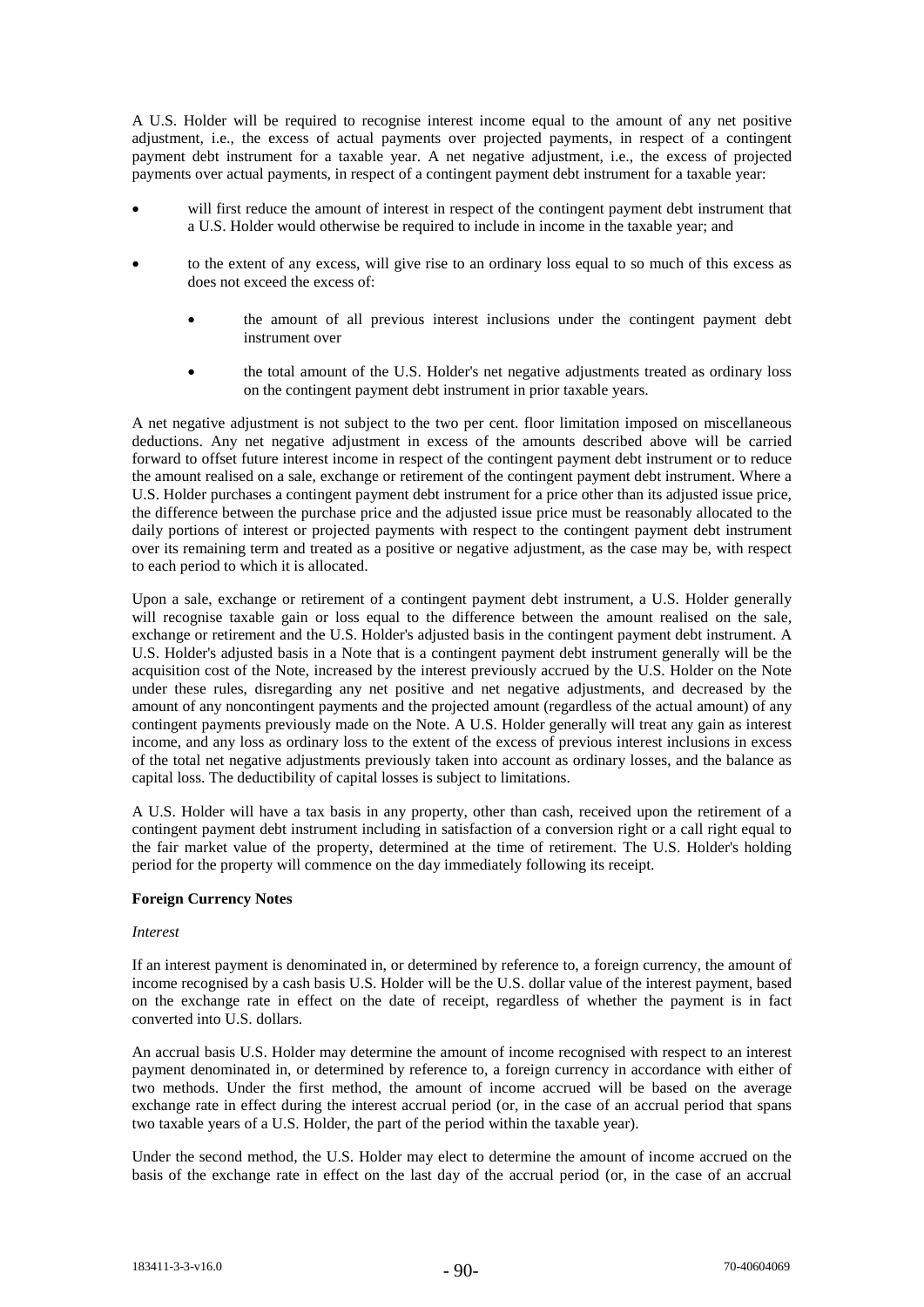period that spans two taxable years, the exchange rate in effect on the last day of the part of the period within the taxable year). Additionally, if a payment of interest is actually received within five business days of the last day of the accrual period, an electing accrual basis U.S. Holder may instead translate the accrued interest into U.S. dollars at the exchange rate in effect on the day of actual receipt. Any such election will apply to all debt instruments held by the U.S. Holder at the beginning of the first taxable year to which the election applies or thereafter acquired by the U.S. Holder, and will be irrevocable without the consent of the IRS.

Upon receipt of an interest payment (including a payment attributable to accrued but unpaid interest upon the sale or retirement of a Note) denominated in, or determined by reference to, a foreign currency, the U.S. Holder may recognise U.S. source exchange gain or loss (taxable as ordinary income or loss) equal to the difference between the amount received (translated into U.S. dollars at the spot rate on the date of receipt) and the amount previously accrued, regardless of whether the payment is in fact converted into U.S. dollars.

### *OID*

OID for each accrual period on a Discount Note that is denominated in, or determined by reference to, a foreign currency, will be determined in the foreign currency and then translated into U.S. dollars in the same manner as stated interest accrued by an accrual basis U.S. Holder, as described above. Upon receipt of an amount attributable to OID (whether in connection with a payment on the Note or a sale of the Note), a U.S. Holder may recognise U.S. source exchange gain or loss (taxable as ordinary income or loss) equal to the difference between the amount received (translated into U.S. dollars at the spot rate on the date of receipt) and the amount previously accrued, regardless of whether the payment is in fact converted into U.S. dollars.

# *Market Discount*

Market Discount on a Note that is denominated in, or determined by reference to, a foreign currency, will be accrued in the foreign currency. If the U.S. Holder elects to include market discount in income currently, the accrued market discount will be translated into U.S. dollars at the average exchange rate for the accrual period (or portion thereof within the U.S. Holder's taxable year). Upon the receipt of an amount attributable to accrued market discount, the U.S. Holder may recognise U.S. source exchange gain or loss (which will be taxable as ordinary income or loss) determined in the same manner as for accrued interest or OID. A U.S. Holder that does not elect to include market discount in income currently will recognise, upon the disposition or maturity of the Note, the U.S. dollar value of the amount accrued, calculated at the spot rate on that date, and no part of this accrued market discount will be treated as exchange gain or loss.

# *Bond Premium*

Bond premium (including acquisition premium) on a Note that is denominated in, or determined by reference to, a foreign currency, will be computed in units of the foreign currency, and any such bond premium that is taken into account currently will reduce interest income in units of the foreign currency. On the date bond premium offsets interest income, a U.S. Holder may recognise U.S. source exchange gain or loss (taxable as ordinary income or loss) measured by the difference between the spot rate in effect on that date, and on the date the Notes were acquired by the U.S. Holder. A U.S. Holder that does not elect to take bond premium (other than acquisition premium) into account currently will recognise a market loss when the Note matures.

#### *Sale or Retirement*

As discussed below under "*— Purchase, Sale and Retirement of Notes*", a U.S. Holder will generally recognise gain or loss on the sale or retirement of a Note equal to the difference between the amount realised on the sale or retirement and its tax basis in the Note. A U.S. Holder's tax basis in a Note that is denominated in a foreign currency will be determined by reference to the U.S. dollar cost of the Note. The U.S. dollar cost of a Note purchased with foreign currency will generally be the U.S. dollar value of the purchase price on the date of purchase or, in the case of Notes traded on an established securities market, as defined in the applicable Treasury regulations, that are purchased by a cash basis U.S. Holder (or an accrual basis U.S. Holder that so elects), on the settlement date for the purchase.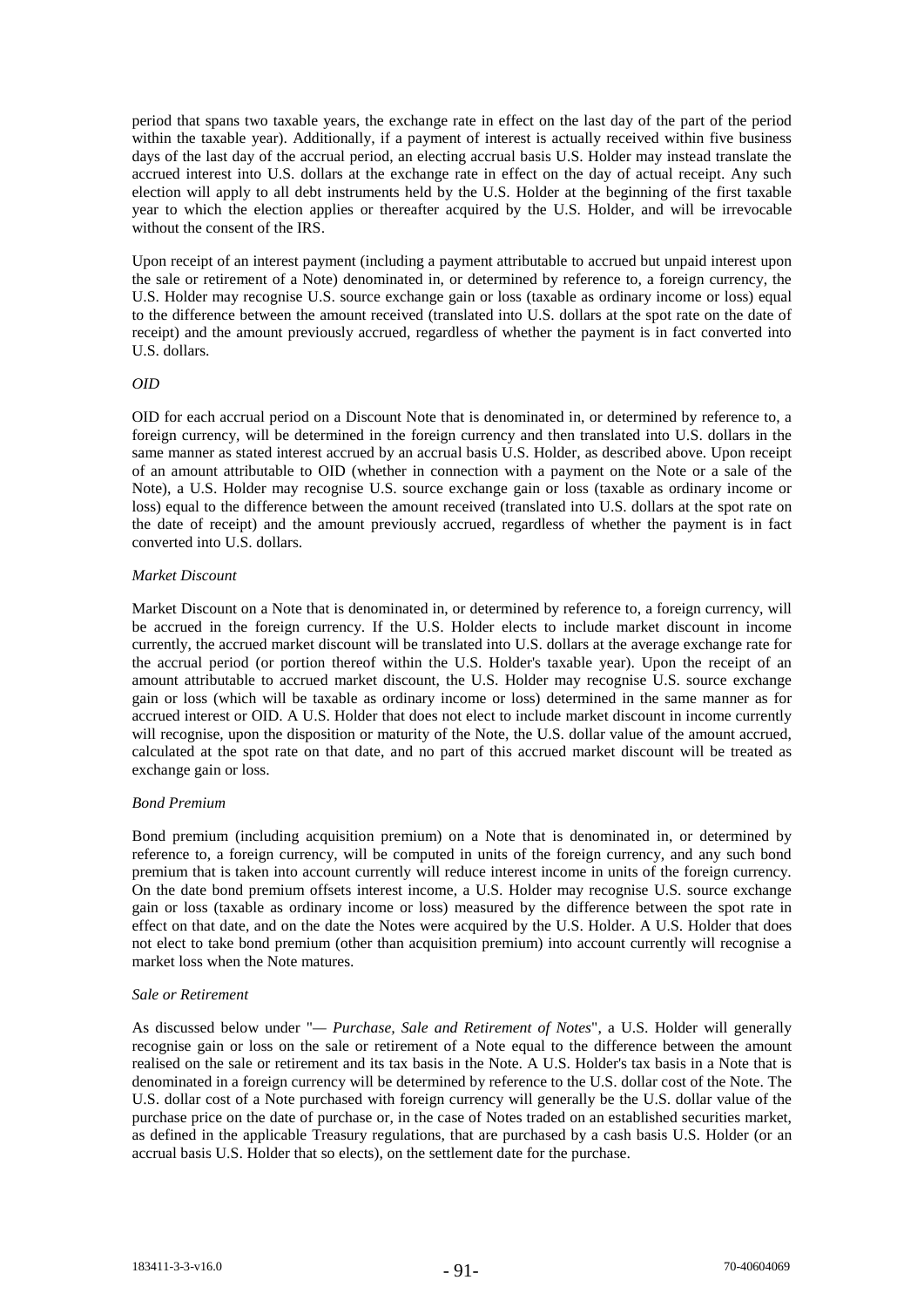The amount realised on a sale or retirement for an amount in foreign currency will be the U.S. dollar value of this amount on the date of sale or retirement or, in the case of Notes traded on an established securities market, as defined in the applicable Treasury regulations, sold by a cash basis U.S. Holder (or an accrual basis U.S. Holder that so elects), on the settlement date for the sale. Such an election by an accrual basis U.S. Holder must be applied consistently from year to year and cannot be revoked without the consent of the IRS.

A U.S. Holder will recognise U.S. source exchange rate gain or loss (taxable as ordinary income or loss) on the sale or retirement of a Note equal to the difference, if any, between the U.S. dollar values of the U.S. Holder's purchase price for the Note (or, if less, the principal amount of the Note) (i) on the date of sale or retirement and (ii) the date on which the U.S. Holder acquired the Note. Any such exchange rate gain or loss will be realised only to the extent of total gain or loss realised on the sale or retirement. A U.S. Holder that does not determine its amount realised on the settlement date of the sale or exchange (as discussed in the preceding paragraph) will also recognise U.S. source exchange rate gain or loss on the difference between the U.S. dollar amount realised and the U.S. dollar value of the foreign currency on the date of receipt.

# *Disposition of Foreign Currency*

Foreign currency received as interest on a Note or on the sale or retirement of a Note will have a tax basis equal to its U.S. dollar value at the time it is received. Foreign currency that is purchased will generally have a tax basis equal to the U.S. dollar value of the foreign currency on the date of purchase. Any gain or loss recognised on a sale or other disposition of a foreign currency (including its use to purchase Notes or upon exchange for U.S. dollars) will be U.S. source ordinary income or loss.

## **Foreign Currency Contingent Notes**

Special rules apply to determine the accrual of interest, and the amount, timing, source and character of any gain or loss on a contingent debt instrument that is denominated in, or determined by reference to, a foreign currency (a "**Foreign Currency Contingent Note**"). The rules applicable to Foreign Currency Contingent Notes are complex, and U.S. Holders are urged to consult their tax advisers concerning the application of these rules.

Under these rules, a U.S. Holder of a Foreign Currency Contingent Note will generally be required to accrue interest in the foreign currency in which the Foreign Currency Contingent Note is denominated (i) at a yield at which the relevant Issuer would issue a fixed rate debt instrument denominated in the same foreign currency with terms and conditions similar to those of the Foreign Currency Contingent Note, and (ii) in accordance with a projected payment schedule determined by the relevant Issuer, under rules similar to those described above under "*— Contingent Payment Debt Instruments*". The amount of interest on a Foreign Currency Contingent Note that accrues in any accrual period will be the product of the comparable yield of the Foreign Currency Contingent Note (adjusted to reflect the length of the accrual period) and the adjusted issue price of the Foreign Currency Contingent Note. The adjusted issue price of a Foreign Currency Contingent Note will generally be determined under the rules described above, and will be denominated in the foreign currency of the Foreign Currency Contingent Note.

Interest accrued on a Foreign Currency Contingent Note will be translated into U.S. dollars under translation rules similar to those described above under "*— Foreign Currency Notes*". Any positive adjustment (i.e. the excess of actual payments over projected payments) in respect of a Foreign Currency Contingent Note for a taxable year will be translated into U.S. dollars at the spot rate on the last day of the taxable year in which the adjustment is taken into account, or if earlier, the date on which the Foreign Currency Contingent Note is disposed of. The amount of any negative adjustment on a Foreign Currency Contingent Note (i.e. the excess of projected payments over actual payments) that is offset against accrued but unpaid interest will be translated into U.S. dollars at the same rate at which the interest was accrued. To the extent a net negative adjustment exceeds the amount of accrued but unpaid interest, the negative adjustment will be treated as offsetting interest that has accrued and been paid on the Foreign Currency Contingent Note, and will be translated into U.S. dollars at the spot rate on the date the Foreign Currency Contingent Note was issued. Any net negative adjustment carry forward will be carried forward in the relevant foreign currency.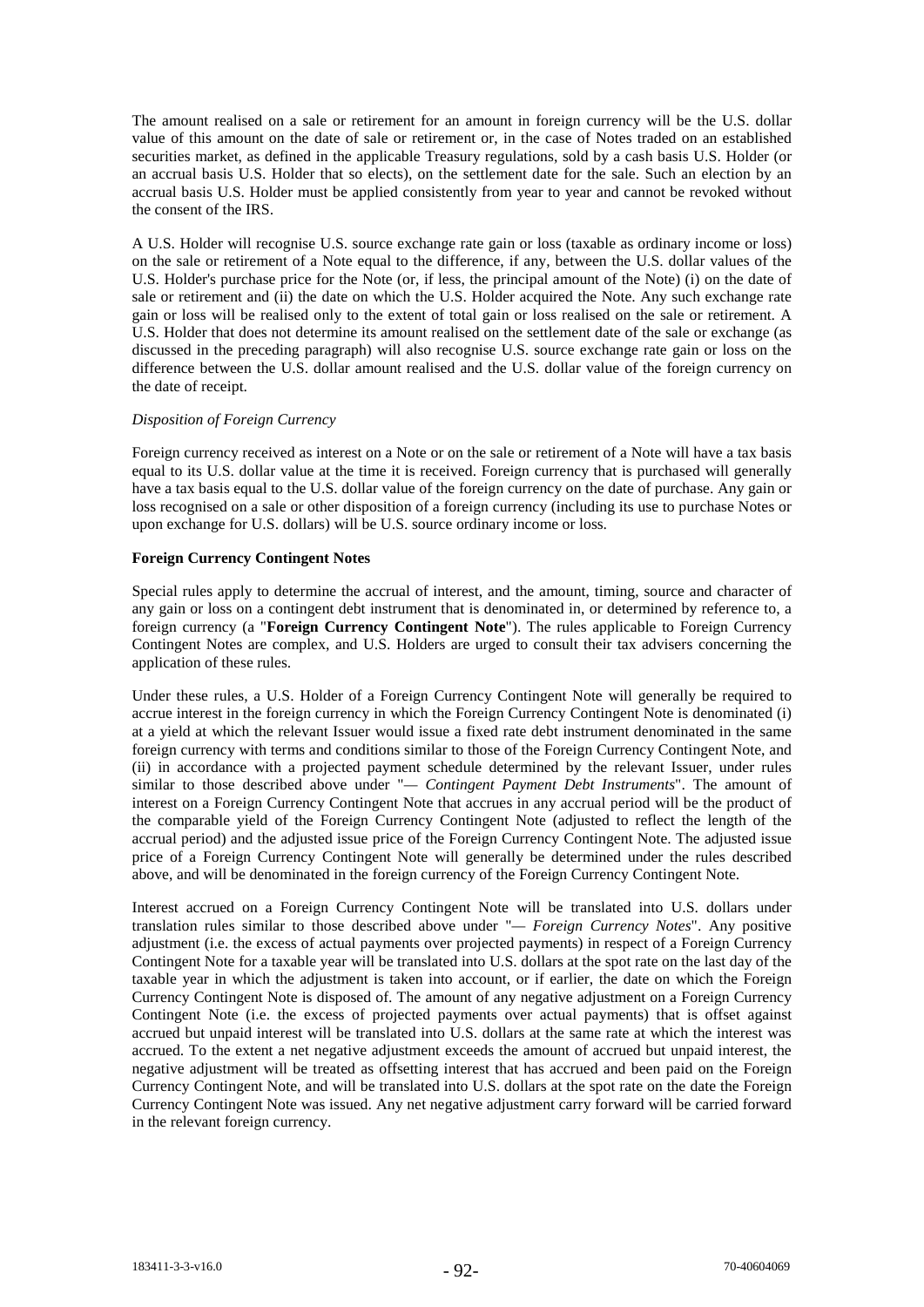#### **Purchase, Sale and Retirement of Notes - Other than Contingent Payment Debt Instruments**

A U.S. Holder's tax basis in a Note will generally be its cost, increased by the amount of any OID or market discount included in the U.S. Holder's income with respect to the Note and the amount, if any, of income attributable to *de minimis* OID and *de minimis* market discount included in the U.S. Holder's income with respect to the Note, and reduced by (i) the amount of any payments that are not qualified stated interest payments, and (ii) the amount of any amortisable bond premium applied to reduce interest on the Note.

A U.S. Holder will generally recognise gain or loss on the sale or retirement of a Note equal to the difference between the amount realised on the sale or retirement and the tax basis of the Note. The amount realised does not include the amount attributable to accrued but unpaid qualified stated interest, which will be taxable as interest income to the extent not previously included in income. Except to the extent described above under "*— Original Issue Discount - Market Discount*" or "*— Original Issue Discount - Short Term Notes*" or attributable to changes in exchange rates (as discussed below), gain or loss recognised on the sale or retirement of a Note will be capital gain or loss and will be long-term capital gain or loss if the U.S. Holder's holding period in the Notes exceeds one year.

Gain or loss realised by a U.S. Holder on the sale or retirement of a Note generally will be U.S. source. Therefore, a U.S. Holder may have insufficient foreign source income to utilise foreign tax credits attributable to any United Kingdom capital gains tax imposed on a sale or disposition. Prospective purchasers should consult their tax advisers as to the availability of and limitations on any foreign tax credit attributable to this United Kingdom capital gains tax.

For Notes that are contingent payment debt instruments (other than "*— Foreign Currency Contingent Notes*"), see treatment above under "*— Contingent Payment Debt Instruments*".

#### **Purchase, Sale and Retirement of Notes - Foreign Currency Contingent Notes**

Upon a sale, exchange or retirement of a Foreign Currency Contingent Note, a U.S. Holder will generally recognise taxable gain or loss equal to the difference between the amount realised on the sale, exchange or retirement and the U.S. Holder's tax basis in the Foreign Currency Contingent Note, both translated into U.S. dollars as described below. A U.S. Holder's tax basis in a Foreign Currency Contingent Note will equal (i) the cost thereof (translated into U.S. dollars at the spot rate on the issue date), (ii) increased by the amount of interest previously accrued on the Foreign Currency Contingent Note (disregarding any positive or negative adjustments and translated into U.S. dollars using the exchange rate applicable to such interest) and (iii) decreased by the projected amount of all prior payments in respect of the Foreign Currency Contingent Note. The U.S. dollar amount of the projected payments described in clause (iii) of the preceding sentence is determined by (i) first allocating the payments to the most recently accrued interest to which prior amounts have not already been allocated and translating those amounts into U.S. dollars at the rate at which the interest was accrued and (ii) then allocating any remaining amount to principal and translating such amount into U.S. dollars at the spot rate on the date the Foreign Currency Contingent Note was acquired by the U.S. Holder. For this purpose, any accrued interest reduced by a negative adjustment carry forward will be treated as principal.

The amount realised by a U.S. Holder upon the sale, exchange or retirement of a Foreign Currency Contingent Note will equal the amount of cash and the fair market value (determined in foreign currency) of any property received. If a U.S. Holder holds a Foreign Currency Contingent Note until its scheduled maturity, the U.S. dollar equivalent of the amount realised will be determined by separating such amount realised into principal and one or more interest components, based on the principal and interest comprising the U.S. Holder's basis, with the amount realised allocated first to interest (and allocated to the most recently accrued amounts first) and any remaining amounts allocated to principal. The U.S. dollar equivalent of the amount realised upon a sale, exchange or unscheduled retirement of a Foreign Currency Contingent Note will be determined in a similar manner, but will first be allocated to principal and then any accrued interest (and will be allocated to the earliest accrued amounts first). Each component of the amount realised will be translated into U.S. dollars using the exchange rate used with respect to the corresponding principal or accrued interest. The amount of any gain realised upon a sale, exchange or unscheduled retirement of a Foreign Currency Contingent Note will be equal to the excess of the amount realised over the holder's tax basis, both expressed in foreign currency, and will be translated into U.S. dollars using the spot rate on the payment date. Gain from the sale or retirement of a Foreign Currency Contingent Note will generally be treated as interest income taxable at ordinary income (rather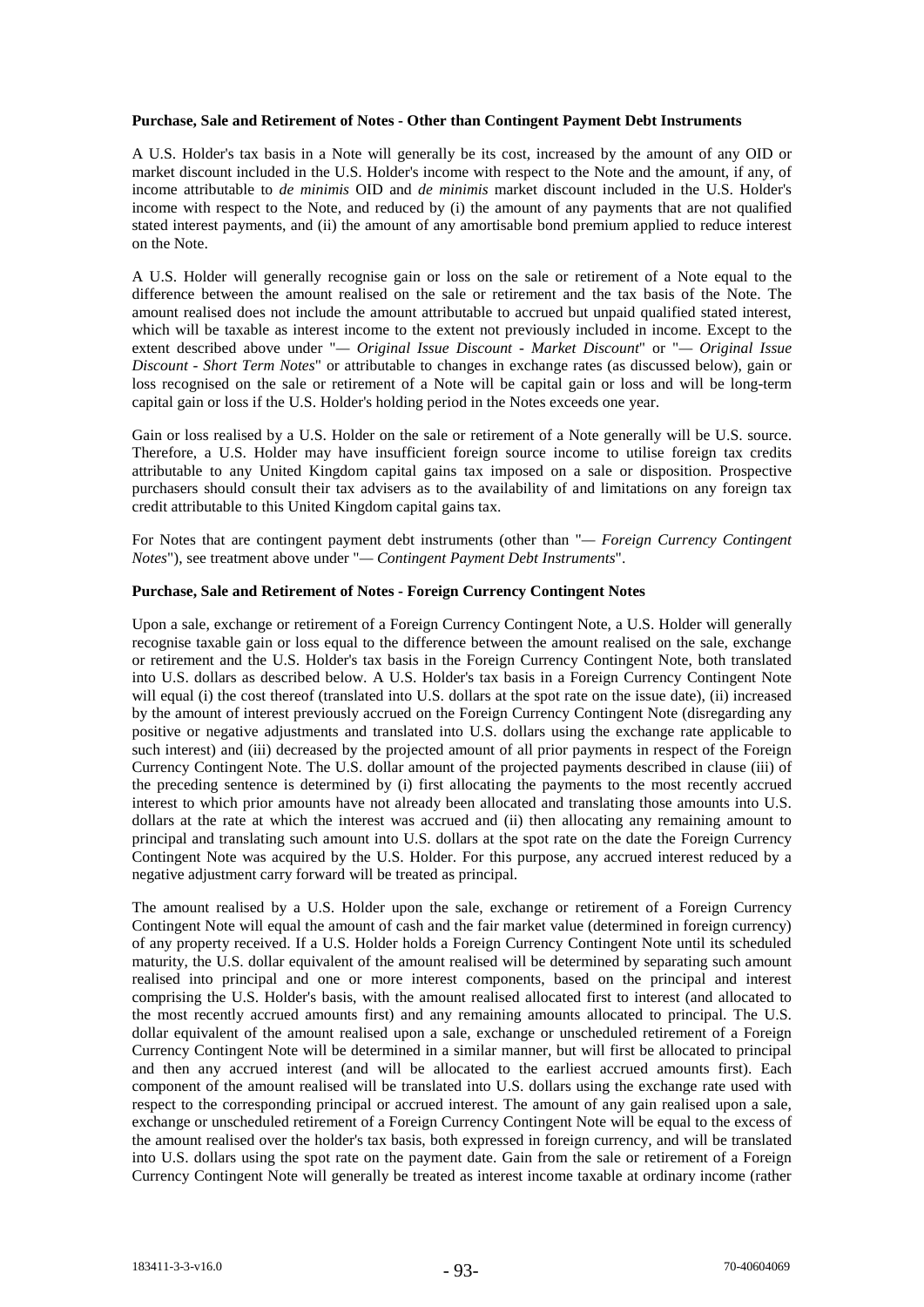than capital gains) rates. Any loss will be ordinary loss to the extent that the U.S. Holder's total interest inclusions to the date of sale or retirement exceed the total net negative adjustments that the U.S. Holder took into account as ordinary loss, and any further loss will be capital loss. Gain or loss realised by a U.S. Holder on the sale or retirement of a Foreign Currency Contingent Note will generally be foreign source. Prospective purchasers should consult their tax advisers as to the foreign tax credit implications of the sale or retirement of Foreign Currency Contingent Notes.

A U.S. Holder will also recognise U.S. source exchange rate gain or loss (taxable as ordinary income or loss) on the receipt of foreign currency in respect of a Foreign Currency Contingent Note if the exchange rate in effect on the date the payment is received differs from the rate applicable to the principal or accrued interest to which such payment relates.

# **Reportable Transactions**

A U.S. taxpayer that participates in a "reportable transaction" will be required to disclose this participation to the IRS. The scope and application of these rules is not entirely clear. A U.S. Holder may be required to treat a foreign currency exchange loss from the Notes as a reportable transaction if the loss exceeds U.S.\$50,000 in a single taxable year, if the U.S. Holder is an individual or trust, or higher amounts for other non-individual U.S. Holders. In the event the acquisition, holding or disposition of Notes constitutes participation in a "reportable transaction" for purposes of these rules, a U.S. Holder will be required to disclose its investment by filing Form 8886 with the IRS. Accordingly, if a U.S. Holder realises a loss on any Note (or, possibly, aggregate losses from the Notes) satisfying the monetary thresholds discussed above, the U.S. Holder could be required to file an information return with the IRS, and failure to do so may subject the U.S. Holder to the penalties described above. In addition, an Issuer and its advisers may also be required to disclose the transaction to the IRS and maintain a list of U.S. Holders, and to furnish this list and certain other information to the IRS upon written request. Prospective purchasers are urged to consult their tax advisers regarding the application of these rules to the acquisition, holding or disposition of Notes.

# **Notes Treated as Equity in an Issuer**

The applicable Final Terms will indicate whether any particular Series of Tier 2 Capital Notes should properly be treated as equity interests in the relevant Issuer for U.S. federal income tax purposes. The following discussion applies to Notes that are properly treated as equity of the relevant Issuer.

# **Payments of Interest**

# *General*

Subject to the PFIC rules discussed below, payments of interest paid by an Issuer out of current or accumulated earnings and profits (as determined for U.S. federal income tax purposes), before reduction for any United Kingdom withholding tax paid by the relevant Issuer with respect thereto, will generally be taxable to a U.S. Holder as foreign source dividend income, and will not be eligible for the dividends received deduction allowed to corporations. Payments of interest in excess of current and accumulated earnings and profits will be treated as a non-taxable return of capital to the extent of the U.S. Holder's basis in the Notes and thereafter as capital gain. However, the Issuers do not maintain calculations of their earnings and profits in accordance with U.S. federal income tax accounting principles. U.S. Holders should therefore assume that any payments of interest by an Issuer with respect to Notes will constitute ordinary dividend income. U.S. Holders should consult their own tax advisors with respect to the appropriate U.S. federal income tax treatment of any payments of interest received from an Issuer.

Payments of interest that are treated as dividends paid by an Issuer will be taxable to a non-corporate U.S. Holder at the special reduced rate normally applicable to capital gains, provided the relevant Issuer qualifies for the benefits of the income tax treaty between the United States and the United Kingdom. A U.S. Holder will be eligible for this reduced rate only if it satisfies certain holding period requirements. A U.S. Holder will not be able to claim the reduced rate for any year in which the relevant Issuer is treated as a PFIC. See "*— Passive Foreign Investment Company Considerations*" below.

# *Foreign Currency Interest*

Interest paid in a foreign currency will be included in income in a U.S. dollar amount calculated by reference to the exchange rate in effect on the day the payment is received by the U.S. Holder, regardless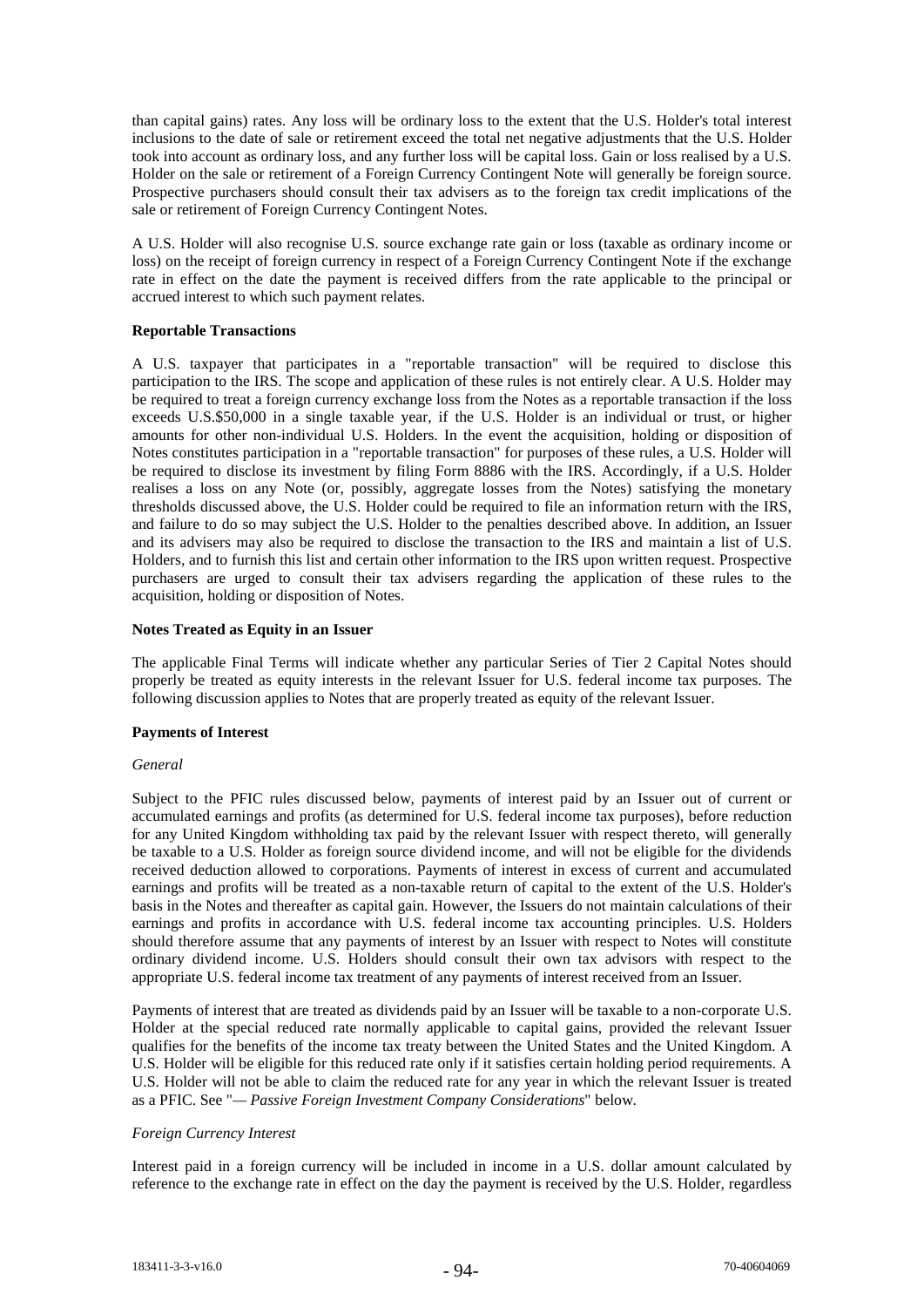of whether the foreign currency is converted into U.S. dollars at that time. If interest received in a foreign currency is converted into U.S. dollars on the day it is received, the U.S. Holder generally will not be required to recognise foreign currency gain or loss in respect of the interest income.

# *Effect of United Kingdom Withholding Taxes*

As discussed in "*United Kingdom Taxation*", under current law payments of interest in respect of certain Notes may be subject to United Kingdom withholding taxes. As discussed under "*Terms and Conditions of the Notes - Taxation*", an Issuer may become liable for the payment of additional amounts to U.S. Holders so that U.S. Holders receive the same amounts they would have received had no United Kingdom withholding taxes been imposed. For U.S. federal income tax purposes, U.S. Holders will be treated as having received the amount of United Kingdom taxes withheld by the relevant Issuer, and as then having paid over the withheld taxes to the United Kingdom taxing authorities. As a result of this rule, the amount of income included in gross income for U.S. federal income tax purposes by a U.S. Holder with respect to a payment of interest may be greater than the amount of cash actually received (or receivable) by the U.S. Holder from the relevant Issuer with respect to the payment.

A U.S. Holder will generally be entitled, subject to certain limitations, to a credit against its U.S. federal income tax liability, or a deduction in computing its U.S. federal taxable income, for United Kingdom income taxes withheld by an Issuer. For purposes of the foreign tax credit limitation, foreign source income is classified by "baskets", and the credit for foreign taxes on income in a basket is limited to U.S. federal income tax allocable to that income. The foreign tax credit rules are very complex and prospective purchasers should consult their tax advisers concerning the foreign tax credit implications of the payment of United Kingdom taxes, and of receiving a payment of interest from an Issuer that is treated as a dividend eligible for the special reduced rate described above under "*— Payments of Interest - General*".

# **Sale or other Disposition**

A U.S. Holder's tax basis in a Note will generally be its U.S. dollar cost. The U.S. dollar cost of a Note purchased with foreign currency will generally be the U.S. dollar value of the purchase price on the date of purchase or, in the case of Notes traded on an established securities market, as defined in the applicable Treasury Regulations, that are purchased by a cash basis U.S. Holder (or an accrual basis U.S. Holder that so elects), on the settlement date for the purchase. Such an election by an accrual basis U.S. Holder must be applied consistently from year to year and cannot be revoked without the consent of the IRS.

Subject to the PFIC rules discussed below, upon a sale or other disposition of Notes, a U.S. Holder generally will recognise capital gain or loss for U.S. federal income tax purposes equal to the difference, if any, between the amount realised on the sale or other disposition and the U.S. Holder's adjusted tax basis in the Notes. This capital gain or loss will be long-term capital gain or loss if the U.S. Holder's holding period in the Notes exceeds one year. However, regardless of a U.S. Holder's actual holding period, in certain circumstances any loss may be long-term capital loss to the extent the U.S. Holder receives a payment of interest treated as a dividend that qualifies for the reduced rate described above under "*— Payments of Interest - General*". Any gain or loss will generally be U.S. source.

The amount realised on a sale or other disposition of Notes for an amount in foreign currency will be the U.S. dollar value of this amount on the date of sale or disposition. On the settlement date, the U.S. Holder will recognise U.S. source foreign currency gain or loss (taxable as ordinary income or loss) equal to the difference (if any) between the U.S. dollar value of the amount received based on the exchange rates in effect on the date of sale or other disposition and the settlement date. However, in the case of Notes traded on an established securities market that are sold by a cash basis U.S. Holder (or an accrual basis U.S. Holder that so elects), the amount realised will be based on the exchange rate in effect on the settlement date for the sale, and no exchange gain or loss will be recognised at that time.

# **Disposition of Foreign Currency**

Foreign currency received on the sale or other disposition of a Note will have a tax basis equal to its U.S. dollar value on the settlement date. Foreign currency that is purchased will generally have a tax basis equal to the U.S. dollar value of the foreign currency on the date of purchase. Any gain or loss recognised on a sale or other disposition of a foreign currency (including its use to purchase Notes or upon exchange for U.S. dollars) will be U.S. source ordinary income or loss.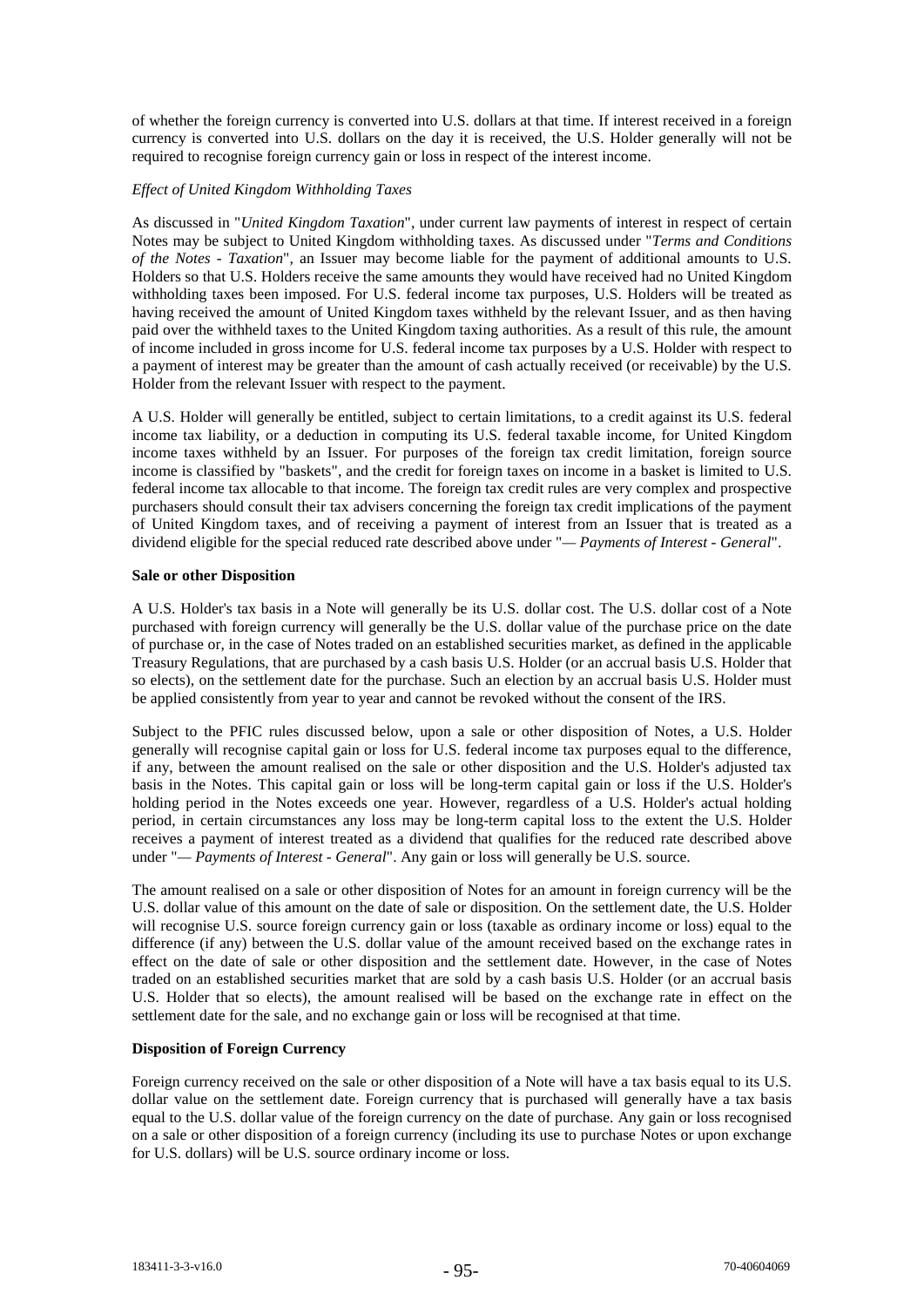# **Passive Foreign Investment Company Considerations**

A foreign corporation will be a "passive foreign investment company" (a "**PFIC**") in any taxable year in which, after taking into account the income and assets of the corporation and certain subsidiaries pursuant to applicable "look-through rules," either (i) at least 75 per cent. of its gross income is "passive income" or (ii) at least 50 per cent. of the average value of its assets is attributable to assets which produce passive income or are held for the production of passive income. The Issuers do not believe that they should be treated as PFICs. Although interest income is generally passive income, a special rule allows banks to treat their banking business income as non-passive. To qualify for this rule, a bank must satisfy certain requirements regarding its licensing and activities. The Issuers believe that they currently meet these requirements. The Issuers' possible status as PFICs must be determined annually, however, and may be subject to change if the Issuers fail to qualify under this special rule for any year in which a U.S. Holder holds Notes. If the Issuers were to be treated as PFICs in any year, U.S. Holders of Notes would be required (i) to pay a special U.S. addition to tax on certain payments of interest and gains on sale and (ii) to pay tax on any gain from the sale of Notes at ordinary income (rather than capital gains) rates in addition to paying the special addition to tax on this gain. Additionally, payments of interest treated as dividends paid by the relevant Issuer would not be eligible for the special reduced rate of tax described above under "*— Payments of Interest - General*". Prospective purchasers should consult their tax advisers regarding the potential application of the PFIC regime.

#### **Substitution of Issuer**

The terms of the Notes provide that, in certain circumstances, the obligations of the relevant Issuer under the Notes may be assumed by another entity. Any such assumption might be treated for U.S. federal income tax purposes as a deemed disposition of Notes by a U.S. Holder in exchange for new notes issued by the new obligor. As a result of this deemed disposition, a U.S. Holder could be required to recognise capital gain or loss for U.S. federal income tax purposes equal to the difference, if any, between the fair market value at that time of the U.S. Holder's Notes, and the U.S. Holder's tax basis in those Notes. U.S. Holders should consult their tax advisors concerning the U.S. federal income tax consequences to them of a change in obligor with respect to the Notes.

#### **Medicare Tax**

A U.S. Holder that is an individual or estate, or a trust that does not fall into a special class of trusts that is exempt from such tax, will be subject to a 3.8 per cent. tax (the "**Medicare Tax**") on the lesser of (1) the U.S. Holder's "net investment income" for the relevant taxable year and (2) the excess of the U.S. Holder's modified adjusted gross income for the taxable year over a certain threshold (which in the case of individuals will be between U.S.\$125,000 and U.S.\$250,000, depending on the individual's circumstances). A U.S. Holder's net investment income will generally include the interest payments on the Notes (even if they are treated as dividends for tax purposes as described above) and the U.S. Holder's net gains from the sale, exchange, redemption or maturity of the Notes, unless such net gains are derived in the ordinary course of the conduct of a trade or business (other than a trade or business that consists of certain passive or trading activities). U.S. Holders are urged to consult their tax advisers regarding the applicability of the Medicare Tax to their net investment income in respect of an investment in the Notes.

#### **Information Reporting and Backup Withholding**

In general, payments of interest and accrued OID on, and the proceeds of a sale, redemption or other disposition of, the Notes, payable to a U.S. Holder by a U.S. paying agent or other U.S. intermediary will be reported to the IRS and to the U.S. Holder as may be required under applicable regulations. Backup withholding will apply to these payments and to accruals of OID if the U.S. Holder fails to provide an accurate taxpayer identification number or certification of exempt status or fails to report all interest and dividends required to be shown on its U.S. federal income tax returns. Certain U.S. Holders (including, among others, corporations) are not subject to backup withholding. U.S. Holders should consult their tax advisers as to their qualification for exemption from backup withholding and the procedure for obtaining an exemption.

U.S. Holders should consult their tax advisers as to any information reporting or special tax filing obligations they may have as a result of acquiring, owning or disposing of Notes. Failure to comply with certain reporting obligations could result in the imposition of substantial penalties.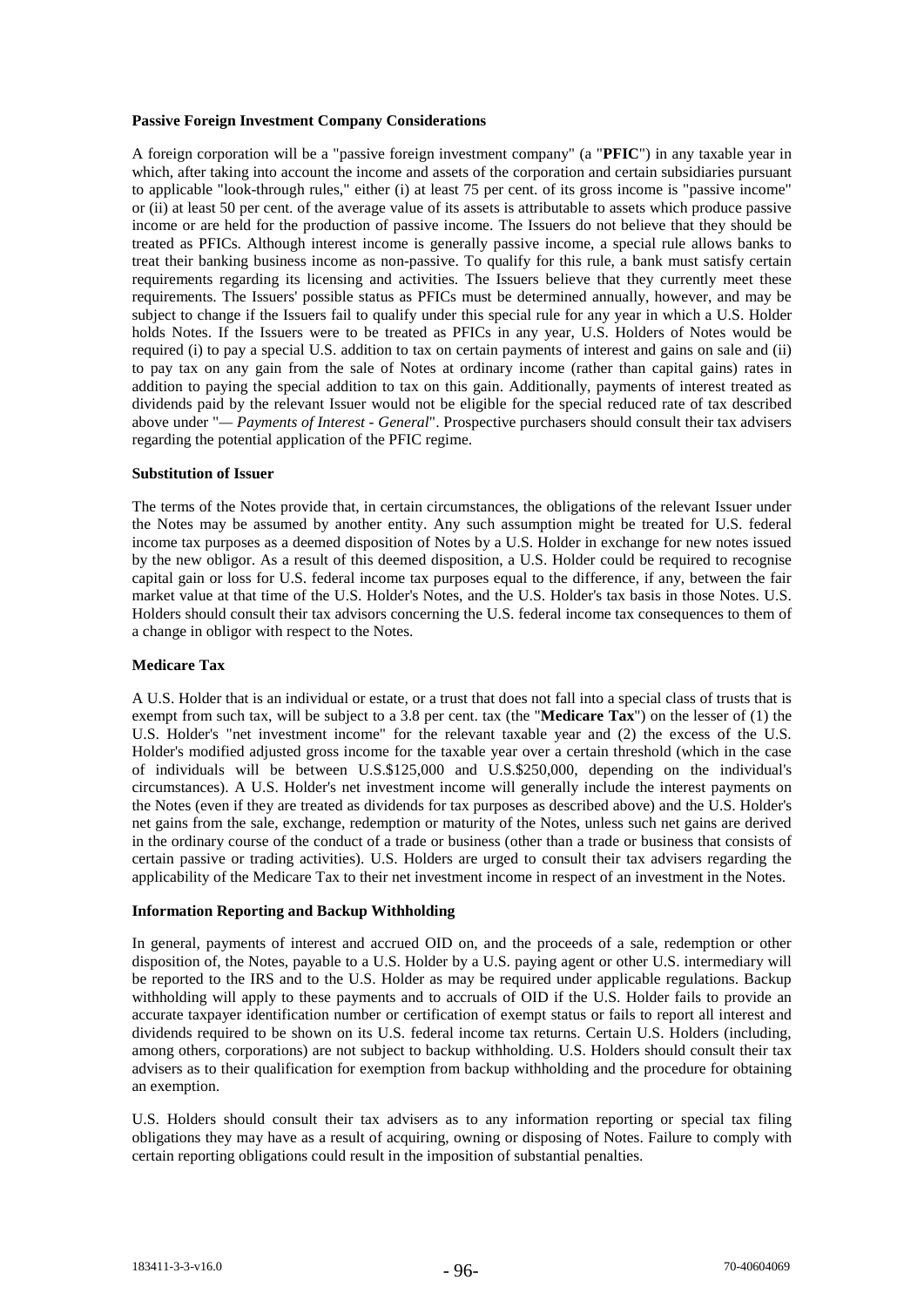# **OTHER TAX CONSIDERATIONS**

*The following is a general description of certain EU tax considerations relating to the Notes. It does not purport to be a complete analysis of all tax considerations relating to the Notes, whether in those countries or elsewhere. Prospective purchasers of Notes should consult their own tax advisers as to which countries' tax laws could be relevant to acquiring, holding and disposing of Notes and receiving payments of interest, principal and/or other amounts under the Notes and the consequences of such actions under the tax laws of those countries. This summary is based upon the law as in effect on the date of this Base Prospectus and is subject to any change in law that may take effect after such date.*

# **EU Savings Tax Directive**

Under EC Council Directive 2003/48/EC on the taxation of savings income ("**EU Savings Directive**"), each EU Member State is required to provide to the tax authorities of another EU Member State details of payments of interest or other similar income paid by a person within its jurisdiction to, or collected by such a person for, an individual resident or certain limited types of entity established in that other EU Member State; however, for a transitional period, Austria may instead apply a withholding system in relation to such payments, deducting tax at a rate of 35 per cent. (subject to a procedure whereby on meeting certain conditions the beneficial owner of the interest or other income may request that no tax be withheld) unless during such period it elects otherwise. The transitional period is to terminate at the end of the first full fiscal year following agreement by certain non-EU countries to the exchange of information relating to such payments.

A number of non-EU countries including Switzerland, and certain dependent or associated territories of certain EU Member States, have adopted similar measures (either provision of information or transitional withholding) in relation to payments made by a person within its jurisdiction to, or collected by such a person for, an individual resident or certain limited types of entity established in an EU Member State. In addition, the EU Member States have entered into provision of information or transitional withholding arrangements with certain of those dependent or associated territories in relation to payments made by a person in an EU Member State to, or collected by such a person for, an individual resident or certain limited types of entity established in one of those territories.

The Council of the European Union formally adopted a Council Directive amending the EU Savings Directive on 24 March 2014 (the "**Amending Directive**"). The Amending Directive broadens the scope of the requirements described in the first paragraph above. EU Member States have until 1 January 2016 to adopt the national legislation necessary to comply with the Amending Directive (which national legislation must apply from 1 January 2017). The changes made under the Amending Directive include extending the scope of the EU Savings Directive to payments made to, or collected for, certain other entities and legal arrangements. They also broaden the definition of "interest payment" to cover income that is equivalent to interest.

However, the European Commission has proposed the repeal of the EU Savings Directive from 1 January 2017 in the case of Austria and from 1 January 2016 in the case of all other EU Member States (subject to on-going requirements to fulfil administrative obligations such as the reporting and exchange of information relating to, and accounting for withholding taxes on, payments made before those dates). This is to prevent overlap between the EU Savings Directive and a new automatic exchange of information regime to be implemented under Council Directive 2011/16/EU on Administrative Cooperation in the field of Taxation (as amended by Council Directive 2014/107/EU). The proposal also provides that, if it proceeds, EU Member States will not be required to apply the new requirements of the Amending Directive.

Investors who are in any doubt as to their position should consult their professional advisers.

Where a deduction or withholding is imposed on a payment to an individual as described above pursuant to the EU Savings Directive or any law implementing or complying with, or introduced in order to conform to the EU Savings Directive, the relevant Issuer is under no obligation to pay additional amounts to ensure that the net amounts received by the Noteholder after such deduction or withholding are equal to the amounts which would have been receivable in the absence of such deduction or withholding.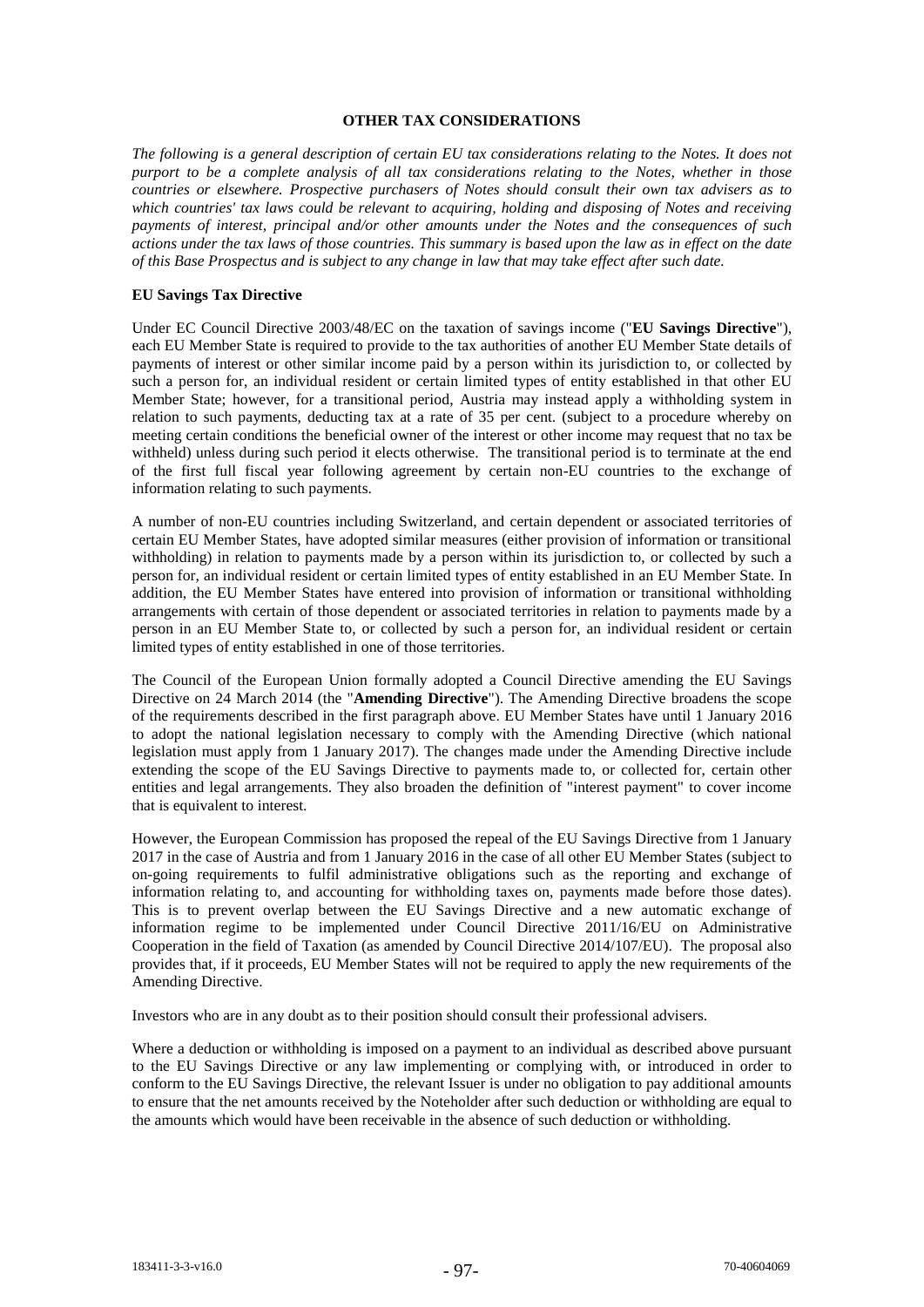The relevant Issuer will, however, ensure that at all times it maintains a paying agent in an EU Member State that will not be obliged to withhold or deduct tax pursuant to the EU Savings Directive or any law implementing or complying with, or introduced to conform to, the EU Savings Directive.

#### **The proposed financial transactions tax ("FTT")**

On 14 February 2013, the European Commission published a proposal (the "**Commission's Proposal**") for a Directive for a common FTT in Belgium, Germany, Estonia, Greece, Spain, France, Italy, Austria, Portugal, Slovenia and Slovakia (the "**participating Member States**").

The Commission's Proposal has very broad scope and could, if introduced, apply to certain dealings in the Notes (including secondary market transactions) in certain circumstances. The issuance and subscription of Notes should, however, be exempt.

Under the Commission's Proposal the FTT could apply in certain circumstances to persons both within and outside of the participating Member States. Generally, it would apply to certain dealings in the Notes where at least one party is a financial institution, and at least one party is established in a participating Member State. A financial institution may be, or be deemed to be, "established" in a participating Member State in a broad range of circumstances, including (a) by transacting with a person established in a participating Member State or (b) where the financial instrument which is subject to the dealings is issued in a participating Member State.

Joint statements issued by participating Member States indicate an intention to implement the FTT by 1 January 2016.

However, the FTT proposal remains subject to negotiation between the participating Member States and the scope and implementation of any such tax is uncertain. Additional EU Member States may decide to participate.

Prospective holders of the Notes are advised to seek their own professional advice in relation to the FTT.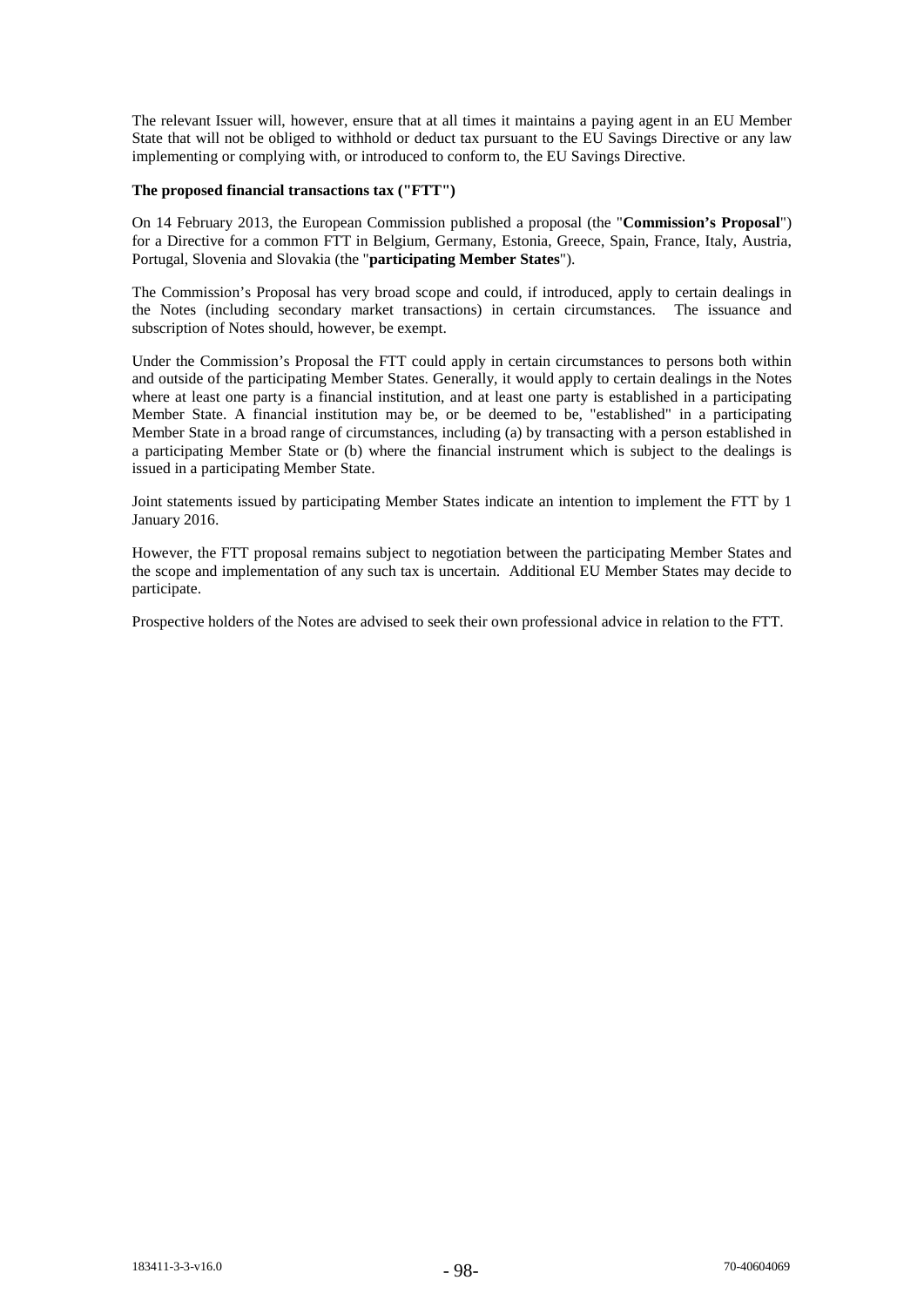#### **SUBSCRIPTION AND SALE**

Notes may be sold from time to time by the Company or the Bank to any one or more of Barclays Bank PLC (in its role as Arranger and Dealer), Banco Santander, S.A., BNP Paribas, Citigroup Global Markets Limited, Credit Suisse Securities (Europe) Limited, Deutsche Bank AG, London Branch, Merrill Lynch International, Morgan Stanley & Co. International plc and UBS Limited, or such other dealers as may be appointed either generally in respect of the Programme or in relation to a particular Tranche of Notes (together, the "**Dealers**"). The arrangements under which Notes may from time to time be agreed to be sold by the Company or the Bank to, and purchased by, Dealers are set out in a Distribution Agreement dated 10 October 1995, as most recently amended and restated on 4 August 2015 (as amended or restated from time to time, the "**Distribution Agreement**") and made between the Issuers and the Dealers. Any such agreement will, *inter alia*, make provision for the form and terms and conditions of the relevant Notes, the price at which such Notes will be purchased by the Dealers and the commissions or other agreed deductibles (if any) payable or allowable by the Company or the Bank in respect of such purchase. Notes so subscribed under the Distribution Agreement may be resold at prevailing market prices, or at prices related thereto, at the time of such resale, as determined by the relevant Dealer. The Distribution Agreement makes provision for the resignation or termination of appointment of existing Dealers and for the appointment of additional or other Dealers either generally in respect of the Programme or in relation to a particular Tranche of Notes. The Notes may also be issued by the Company or the Bank, as the case may be, through all or any of the Dealers acting as agents. In addition, the Distribution Agreement provides for Notes to be issued in syndicated Tranches which are jointly and severally underwritten by two or more Dealers.

Each Issuer has agreed to indemnify the Dealers against certain liabilities in connection with the offer and sale of the Notes. The Distribution Agreement may be terminated in relation to all or any of the Dealers by any Issuer or, in relation to itself and the Company or the Bank or both, as the case may be, by any Dealer, at any time on giving not less than 30 days' written notice.

#### **United States of America**: *Regulation S Category 2; TEFRA D or TEFRA C as specified in the relevant Final Terms or neither if TEFRA is specified as not applicable in the relevant Final Terms*.

The Notes have not been and will not be registered under the Securities Act and may not be offered or sold within the United States or to, or for the account or benefit of, U.S. persons, except in certain transactions exempt from the registration requirements of the Securities Act. Terms used in this paragraph have the meanings given to them by Regulation S.

Bearer Notes are subject to U.S. tax law requirements and may not be offered, sold or delivered within the United States or its possessions or to a United States person, except in certain transactions permitted by U.S. tax regulations. Terms used in this paragraph have the meanings given to them by the U.S. Internal Revenue Code and regulations thereunder.

Each Dealer has represented and agreed (and each additional Dealer named in the Final Terms will be required to represent and agree) that in addition to the relevant U.S. Selling Restrictions set forth below:

- (a) except to the extent permitted under U.S. Treasury Regulations section 1.163  $5(c)(2)(i)$  (the "**TEFRA D Rules**"), it has not offered or sold, and during the restricted period it will not offer or sell, Notes in bearer form to a person who is within the United States or its possessions or to a U.S. person;
- (b) it has and throughout the restricted period it will have in effect procedures reasonably designed to ensure that its employees or agents who are directly engaged in selling Notes are aware that such Notes may not be offered or sold during the restricted period to a person who is within the United States or its possessions or to a U.S. person (except to the extent permitted under the TEFRA D Rules);
- (c) if it is a U.S. person, it is acquiring the Notes in bearer form for purposes of resale in connection with their original issuance, and if it retains Notes in bearer form for its own account, it will do so in accordance with the requirements of the TEFRA D Rules;
- (d) with respect to each affiliate or distributor that acquires Notes in bearer form from the Dealer for the purpose of offering or selling such Notes during the restricted period, the Dealer either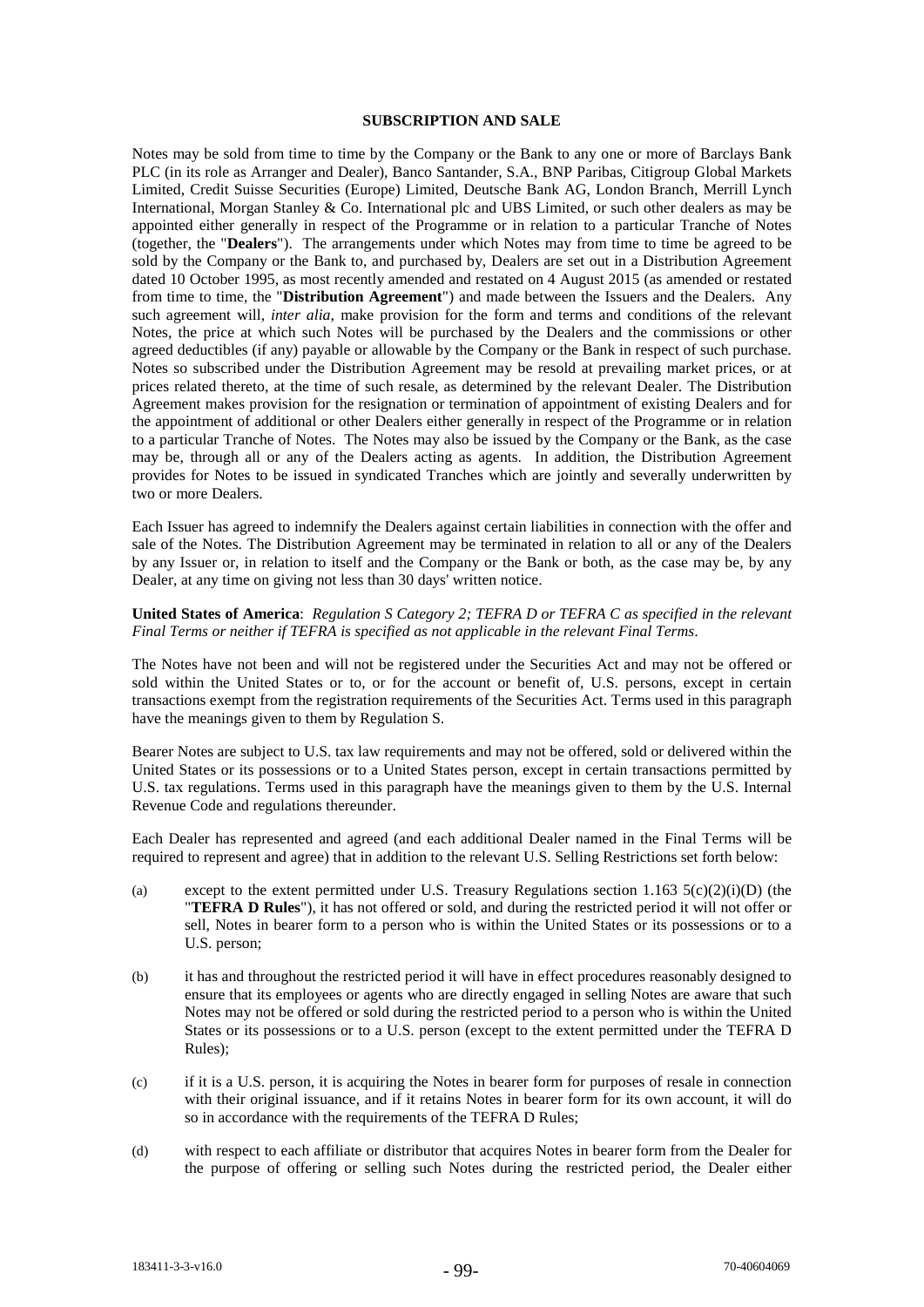repeats and confirms the representations and agreements contained in paragraphs (a), (b) and (c) above on such affiliate's or distributor's behalf or agrees that it will obtain from such distributor for the benefit of the relevant Issuer the representations and agreements contained in such paragraphs; and

(e) it shall obtain for the benefit of the relevant Issuer the representations, undertakings and agreements contained in sub-clauses (a), (b), (c), (d) and (e) of this paragraph from any person other than its affiliate with whom it enters into a written contract, (a "distributor" as defined in U.S. Treasury Regulation section  $1.163-5(c)(2)(i)(D)(4)$ , for the offer or sale during the restricted period of the Notes.

Terms used in this section shall have the meanings given to them by the Internal Revenue Code and the regulations thereunder, including the TEFRA D Rules.

Where the rules under U.S. Treasury Regulations section 1.163-5(c)(2)(i)(C) (the "**TEFRA C Rules**") are specified in the relevant final terms as being applicable in relation to any Notes, the Notes must, in accordance with their original issuance, be issued and delivered outside the United States and its possessions and, accordingly, each Dealer has represented and agreed (and each additional Dealer named in the Final Terms will be required to represent and agree) that, in connection with the original issuance of the Notes:

- (a) it has not offered, sold or delivered, and will not offer, sell or deliver, directly or indirectly, any Notes within the United States or its possessions; and
- (b) it has not communicated, and will not communicate, directly or indirectly, with a prospective purchaser if such Dealer or such prospective purchaser is within the United States or its possessions and will not otherwise involve the United States office of such Dealer in the offer .<br>and sale of Notes

Each Dealer has represented and agreed that and each further Dealer appointed under the Programme will be required to represent and agree that, except as permitted by the Distribution Agreement, it has not offered, sold or in the case of Bearer Notes delivered and will not offer, sell or in the case of Bearer Notes deliver the Notes (i) as part of their distribution at any time, or (ii) otherwise until 40 days after the later of the commencement of the offering of the Notes or the relevant issue date, only in accordance with Rule 903 of Regulation S under the Securities Act and Rule 144A or any other available exemption from registration under the Securities Act. Accordingly, neither it, its affiliates nor any persons acting on its or their behalf have engaged or will engage in any directed selling efforts with respect to the Notes, and it and they have complied and will comply with the offering restrictions requirement of Regulation S. Each Dealer and its affiliates also agree that it will have sent to each dealer to which it sells Notes during the distribution compliance period other than resales pursuant to Rule 144A relating thereto a confirmation or other notice setting forth the restrictions on offers and sales of the Notes within the United States or to, or for the account or benefit of, U.S. persons. In addition, until 40 days after the commencement of the offering of any identifiable Tranche of Notes, an offer or sale of Notes within the United States by any dealer (whether or not participating in the offering of such Tranche of Notes) may violate the registration requirements of the Securities Act if such sale is made otherwise than in accordance with Rule 144A . Terms used in this paragraph have the meanings given to them by Regulation S.

Each Dealer represented and undertook that neither it nor any of its affiliates, nor any person acting on its or their behalf has engaged or will engage in any form of "general solicitation" or "general advertising" (within the meaning of Regulation D) in connection with any offer and sale of Securities in the United **States** 

The Notes are being offered and sold outside the United States to non U.S. persons in reliance on Regulation S. Notwithstanding the foregoing, Dealers nominated by the relevant Issuer may arrange, through their U.S.-registered broker dealer affiliates, for the offer and resale of Registered Notes to QIBs in the United States pursuant to Rule 144A. Each purchaser of such Notes is hereby notified that the offer and sale of such Notes may be made in reliance upon the exemption from the registration requirements of the Securities Act provided by Rule 144A.

This Base Prospectus has been prepared by the Issuers for use in connection with the offer and sale of the Notes outside the United States and for the resale of the Notes in the United States. The Issuers and the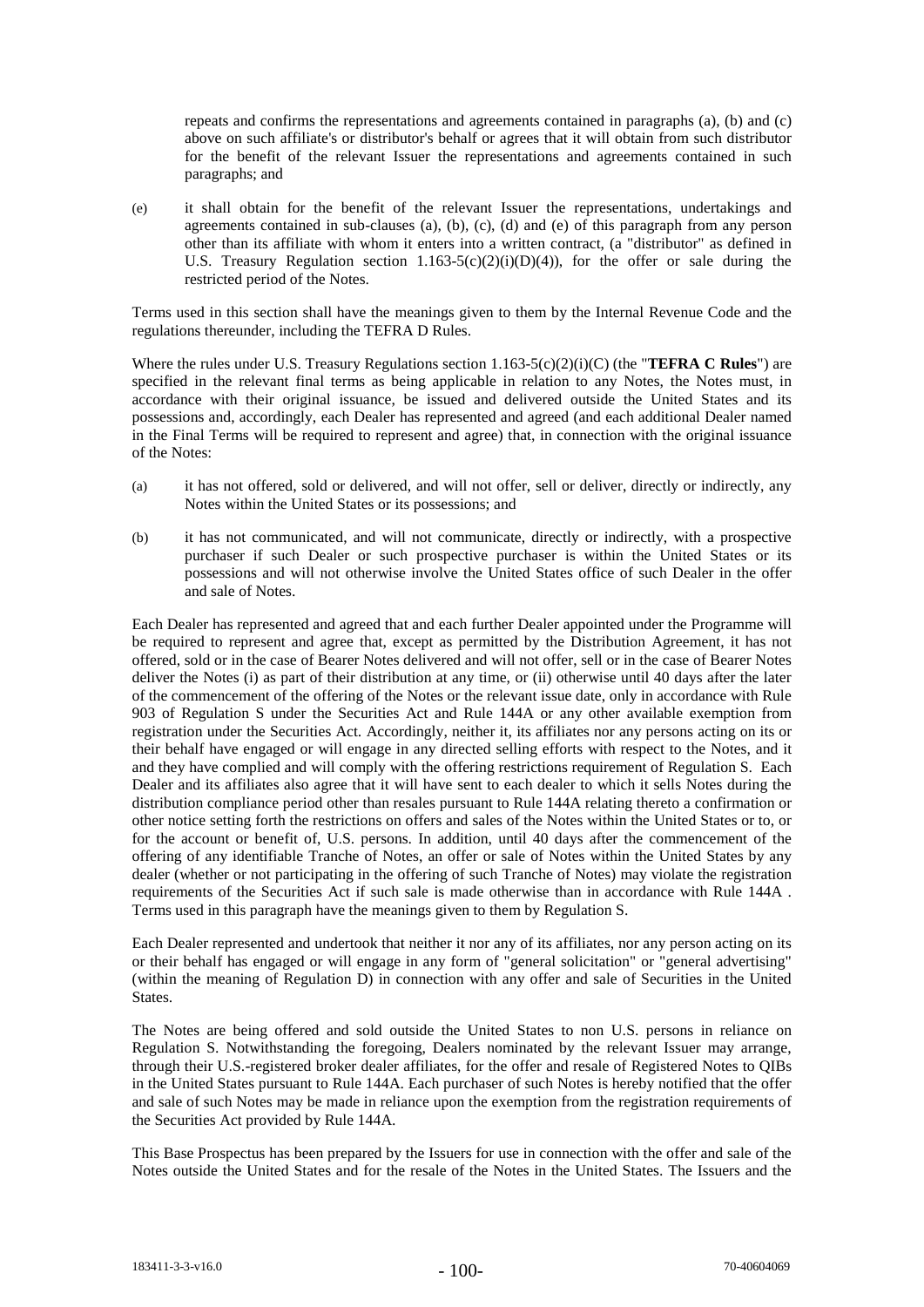Dealers reserve the right to reject any offer to purchase the Notes, in whole or in part, for any reason. This Base Prospectus does not constitute an offer to any person in the United States or to any U.S. person, other than any qualified institutional buyer within the meaning of Rule 144A to whom an offer has been made directly by one of the Dealers or its U.S. broker-dealer affiliate. Distribution of this Base Prospectus by any non-U.S. person outside the United States or by any qualified institutional buyer in the United States to any U.S. person or to any other person within the United States, other than any qualified institutional buyer and those persons, if any, retained to advise such non-U.S. person or qualified institutional buyer with respect thereto, is unauthorised and any disclosure without the prior written consent of the Issuers of any of its contents to any such U.S. person or other person within the United States, other than any qualified institutional buyer and those persons, if any, retained to advise such non-U.S. person or qualified institutional buyer, is prohibited.

# **United Kingdom**

Each Dealer has represented and agreed, and each further Dealer appointed under the Programme will be required to represent and agree, that:

- (a) *No deposit-taking:* in relation to any Notes issued by the Company having a maturity of less than one year:
	- (i) it is a person whose ordinary activities involve it in acquiring, holding, managing or disposing of investments (as principal or agent) for the purposes of its business; and
	- (ii) it has not offered or sold and will not offer or sell any Notes other than to persons:
		- (A) whose ordinary activities involve them in acquiring, holding, managing or disposing of investments (as principal or agent) for the purposes of their businesses; or
		- (B) who it is reasonable to expect will acquire, hold, manage or dispose of investments (as principal or agent) for the purposes of their businesses,

where the issue of the Notes would otherwise constitute a contravention of Section 19 of the FSMA by the Company;

- (b) *Financial promotion:* it has only communicated or caused to be communicated and will only communicate or cause to be communicated any invitation or inducement to engage in investment activity (within the meaning of section 21 of the FSMA) received by it in connection with the issue or sale of any Notes in circumstances in which section 21(1) of the FSMA does not, or in the case of the Bank, would not, if it was not an authorised person, apply to the relevant Issuer; and
- (c) *General compliance:* it has complied and will comply with all applicable provisions of the FSMA with respect to anything done by it in relation to any Notes in, from or otherwise involving the United Kingdom.

## **France**

Each of the Dealers and each Issuer has represented and agreed, and each further Dealer appointed under the Programme will be required to represent and agree, that it has not offered or sold, and will not offer or sell, directly or indirectly, Notes to the public in France, and has not distributed or caused to be distributed and will not distribute or cause to be distributed to the public in France, this Base Prospectus or any other offering material relating to the Notes, and that such offers, sales and distributions have been and shall only be made in France to persons providing investment services relating to portfolio management for the account of third parties (*personnes fournissant la service d'investissement de gestion de portefeuille pour compte de tiers*), and/or qualified investors (*investisseurs qualifiés*), all as defined in, and in accordance with, articles L.411-1, L.411-2 and D.411-1 of the French *Code monétaire et financier*.

### **Japan**

The Notes have not been and will not be registered under the Financial Instruments and Exchange Act of Japan (Law No. 25 of 1948), as amended (the "**FIEA**"). Accordingly, each Dealer has represented and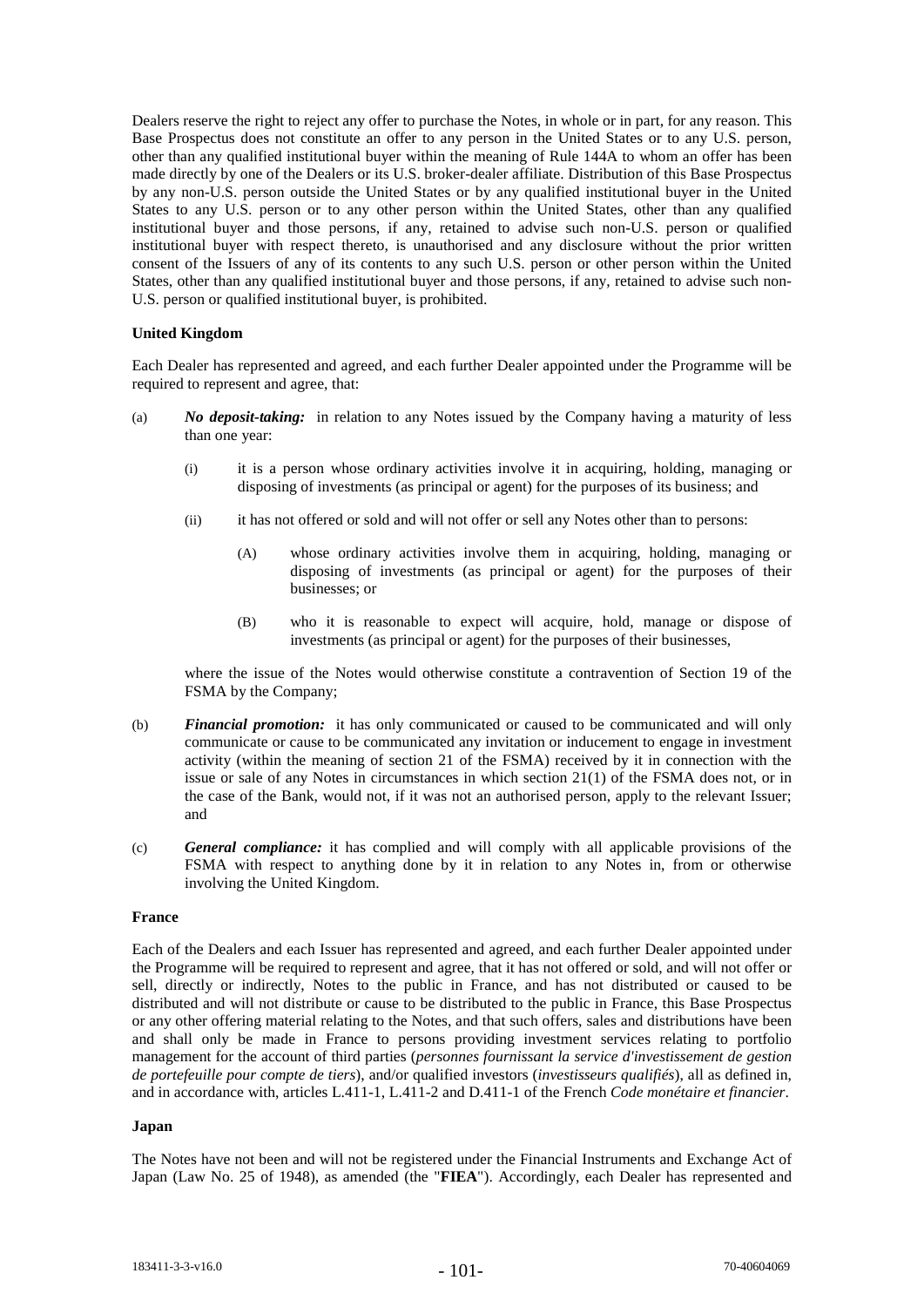agreed, and each further Dealer appointed under the Programme will be required to represent and agree, that it has not, directly or indirectly, offered or sold and will not, directly or indirectly, offer to sell any Notes in Japan or to, or for the benefit of, a resident of Japan (which term as used herein means any person resident in Japan, including any corporation or other entity organised under the laws of Japan) or to others for re-offering or resale, directly or indirectly, in Japan or to, or for the benefit of, any resident in Japan, except pursuant to an exemption from the registration requirements of, and otherwise in compliance with, FIEA and other relevant laws and regulations of Japan.

# **The People's Republic of China**

Each Dealer has represented and agreed, and each further Dealer appointed under the Programme will be required to represent and agree, that the Notes will not be offered or sold directly or indirectly within the People's Republic of China (for such purposes, not including Hong Kong and Macau Special Administrative Regions or Taiwan (the "**PRC**")). This Base Prospectus, the Notes and any material or information contained or incorporated by reference herein in relation to the Notes have not been, and will not be, submitted to or approved/verified by or registered with the China Securities Regulatory Commission ("**CSRC**") or other relevant governmental and regulatory authorities in the PRC pursuant to relevant laws and regulations and thus may not be supplied to the public in the PRC or used in connection with any offer for the subscription or sale of the Notes in the PRC. Neither this Base Prospectus nor any material or information contained or incorporated by reference herein constitutes an offer to sell or the solicitation of an offer to buy any securities in the PRC.

The Notes may only be invested by or sold to PRC investors that are authorised to engage in the investment in the Notes of the type being offered or sold. PRC investors are responsible for obtaining all relevant government regulatory approvals/licenses, verification and/or registrations themselves, including, but not limited to, any which may be required from the State Administration of Foreign Exchange, CSRC, the China Banking Regulatory Commission, the China Insurance Regulatory Commission and other regulatory bodies, and complying with all relevant PRC regulations, including, but not limited to, all relevant foreign exchange regulations and/or foreign investment regulations.

# **Hong Kong**

Each Dealer has represented and agreed, and each further Dealer appointed under the Programme will be required to represent and agree, that (i) it has not offered or sold and will not offer or sell in Hong Kong, by means of any document, any Notes, except for Notes which are a "structured product" as defined in the Securities and Futures Ordinance (Cap. 571) of Hong Kong ("**SFO**"), other than (a) to "professional investors" as defined in the SFO and any rules made under that Ordinance; or (b) in other circumstances which do not result in the document being a "prospectus" as defined in the Companies (Winding Up and Miscellaneous Provisions) Ordinance (Cap. 32) of Hong Kong or which do not constitute an offer to the public within the meaning of that Ordinance; and (ii) it has not issued or had in its possession for the purposes of issue, and will not issue or have in its possession for the purposes of issue, whether in Hong Kong or elsewhere, any advertisement, invitation or document relating to the Notes, which is directed at, or the contents of which are likely to be accessed or read by, the public of Hong Kong (except if permitted to do so under the securities laws of Hong Kong) other than with respect to Notes which are or are intended to be disposed of only to persons outside Hong Kong or only to "professional investors" as defined in the SFO and any rules made under that Ordinance.

### **Norway**

The Notes have not been registered with the Norwegian Central Securities Depositary (the "**VPS**"). Accordingly, each Dealer has represented and agreed, and each further Dealer appointed under the Programme will be required to represent and agree, that it has not offered or sold, and will not offer or sell, directly or indirectly, Notes denominated in Norwegian Kroner within Norway or in any other circumstance which would require the Notes to be registered with the VPS pursuant to Norwegian law and regulations. In addition, each Dealer has represented and agreed, and each further Dealer appointed under the Programme will be required to represent and agree, that it will comply with all laws, regulations and guidelines applicable to the offering of Notes within Norway or to or for the account or benefit of persons domiciled in Norway.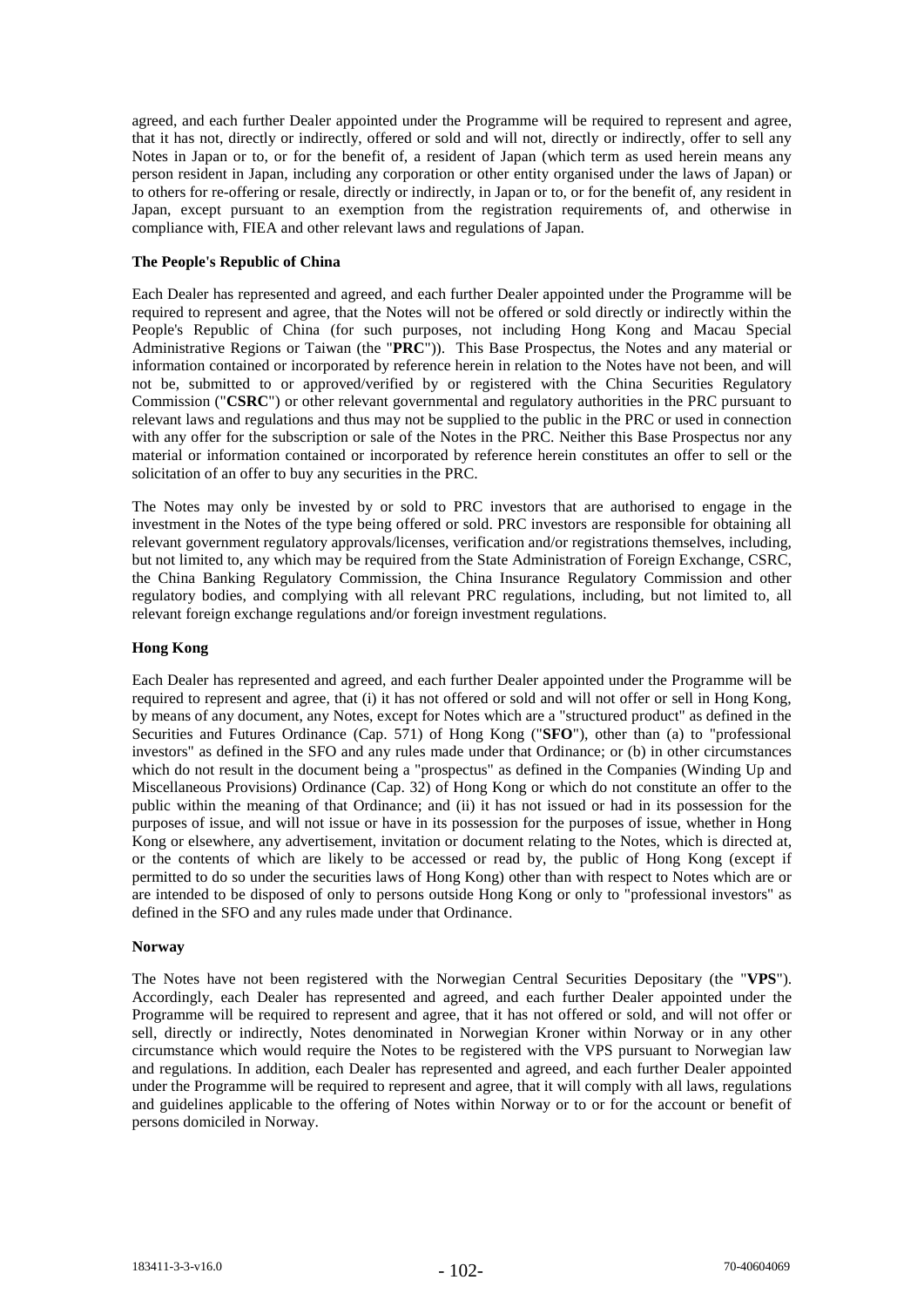# **General**

With the exception of the approval by the FCA of this Base Prospectus as a base prospectus issued in compliance with the Prospectus Directive and relevant implementing measures in the United Kingdom, no representation is made that any action has been or will be taken in any country or jurisdiction by the Company, the Bank or the Dealers that would permit a public offering of Notes, or possession or distribution of any offering material in relation thereto, in any country or jurisdiction where action for that purpose is required. Persons into whose hands the Base Prospectus or any Final Terms comes are required by the Issuers and the Dealers to comply with all applicable laws and regulations in each country or jurisdiction in or from which they purchase, offer, sell or deliver Notes or have in their possession, or distribute such offering material, in all cases at their own expense.

The Distribution Agreement provides that the Dealers shall not be bound by any of the restrictions relating to any specific jurisdiction (set out above) to the extent that such restrictions shall, as a result of change(s) in official interpretation, after the date hereof, of applicable laws and regulations, no longer be applicable but without prejudice to the obligations of the Dealers described in the preceding paragraph.

Selling restrictions may be supplemented or modified with the agreement of the relevant Issuer. Any such supplement or modification will be set out in the relevant Final Terms (in the case of a supplement or modification relevant only to a particular Series of Notes) or (in any other case) in a supplement to the Base Prospectus.

Each Issuer has given an undertaking to the Dealers in connection with the listing of any Notes on the Official List to the effect that if after preparation of the Base Prospectus for submission to the FCA it becomes aware that there is a significant new factor, material mistake or inaccuracy relating to the information contained in the Base Prospectus published in connection with the admission of any of the Notes to the Official List, it shall give to each Dealer full information about such change or matter and shall publish a supplementary Base Prospectus as may be required by the FCA, under Section 87G(2) of the FSMA or by the prospectus rules made by the FCA and shall otherwise comply with section 87G of the FSMA and the prospectus rules in that regard and shall supply to each Dealer such number of copies of the supplementary Base Prospectus as it may reasonably request.

Certain of the Dealers and their affiliates have engaged, and may in the future engage, in investment banking and/or commercial banking transactions with, and may perform services for, the Issuers and their affiliates in the ordinary course of business. In addition, in the ordinary course of their business activities, the Dealers and their affiliates may make or hold a broad array of investments and actively trade debt and equity securities (or related derivative securities) and financial instruments (including bank loans) for their own account and for the accounts of their customers. Such investments and securities activities may involve securities and/or instruments of an Issuer or an Issuer's affiliates. Certain of the Dealers or their affiliates that have a lending relationship with the Issuers routinely hedge their credit exposure to the Issuers consistent with their customary risk management policies. Typically, such Dealers and their affiliates would hedge such exposure by entering into transactions which consist of either the purchase of credit default swaps or the creation of short positions in securities, including potentially the Notes issued under the Programme. Any such short positions could adversely affect future trading prices of Notes issued under the Programme. The Dealers and their affiliates may also make investment recommendations and/or publish or express independent research views in respect of such securities or financial instruments and may hold, or recommend to clients that they acquire, long and/or short positions in such securities and instruments.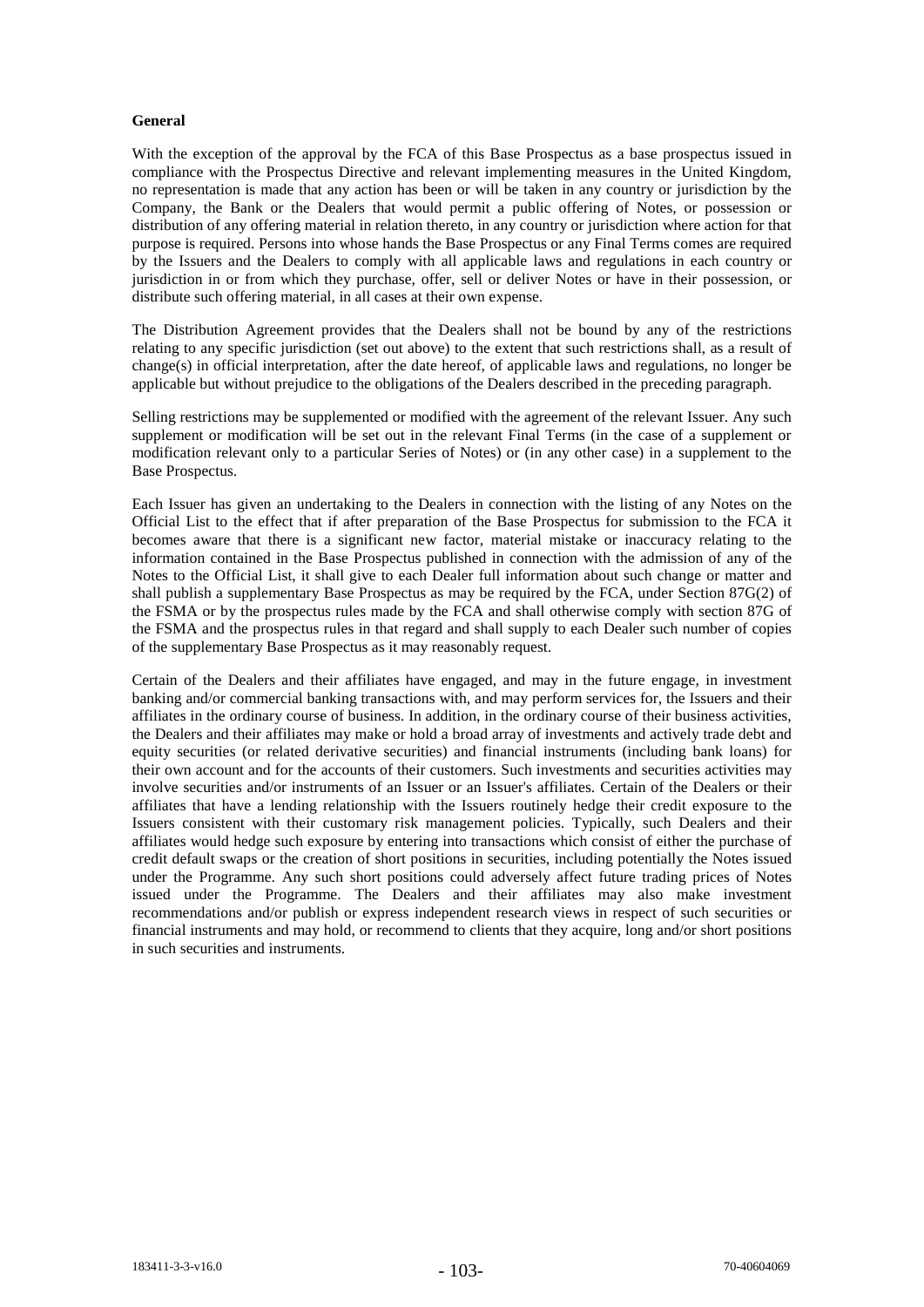# **TRANSFER RESTRICTIONS**

## **Regulation S Notes**

Each purchaser of Bearer Notes or Unrestricted Registered Notes outside the United States pursuant to Regulation S and each subsequent purchaser of such Notes in resales prior to the expiration of the distribution compliance period, by accepting delivery of this Base Prospectus and the Notes, will be deemed to have represented, agreed and acknowledged that:

- (i) it is, or at the time Notes are purchased will be, the beneficial owner of such Notes and:
	- (a) it is not a U.S. person and it is located outside the United States (within the meaning of Regulation S); and
	- (b) it is not an affiliate of the Company or the Bank or a person acting on behalf of such an affiliate;
- (ii) it understands that such Notes have not been and will not be registered under the Securities Act and that, prior to the expiration of the distribution compliance period (as defined in Regulation S), it will not offer, sell, pledge or otherwise transfer such Notes except:
	- (a) in an offshore transaction to non-U.S. persons occurring outside the United States in accordance with Rule 903 or Rule 904 of Regulation S; or
	- (b) to the relevant Issuer; or
	- (c) in the case of Unrestricted Registered Notes only, in accordance with Rule 144A to a person that it and any person acting on its behalf reasonably believe is a QIB purchasing for its own account or the account of a QIB,

in each case in accordance with any applicable securities laws of any State of the United States;

(iii) it understands that such Notes, unless otherwise determined by the Issuer in accordance with applicable law, will bear a legend to the following:

"THIS NOTE HAS NOT BEEN AND WILL NOT BE REGISTERED UNDER THE U.S. SECURITIES ACT OF 1933 (THE "SECURITIES ACT") OR WITH ANY SECURITIES REGULATORY AUTHORITY OF ANY STATE OR OTHER JURISDICTION OF THE UNITED STATES AND MAY NOT BE OFFERED, SOLD, PLEDGED OR OTHERWISE TRANSFERRED WITHIN THE UNITED STATES EXCEPT PURSUANT TO AN EXEMPTION FROM THE REGISTRATION UNDER THE SECURITIES ACT."; and

(iv) it understands that the Company, the Bank, the Trustee, the Registrars, the Dealers and their affiliates, and others will rely upon the truth and accuracy of the foregoing acknowledgements, representations and agreements.

On or prior to the fortieth day after the later of the commencement of the offering of the Notes or the relevant issue date, Notes represented by an interest in an Unrestricted Global Certificate may be transferred to a person who wishes to hold such Notes in the form of an interest in a Restricted Global Certificate only upon receipt by the relevant Registrar of a written certification from the transferor (in the form set out in Schedule 5 (*Form of Transfer Certificate*) to the Trust Deed) to the effect that such transfer is being made to a person whom the transferor reasonably believes is a QIB, in a transaction meeting the requirements of Rule 144A and in accordance with any applicable securities laws of any state of the United States. After such fortieth day, such certification requirements will no longer apply to such transfers, but such transfers will continue to be subject to the transfer restrictions contained in the legend appearing on the face of such Global Certificate, as described above under "*Forms of the Notes*".

Notes represented by an interest in a Restricted Global Certificate may also be transferred to a person who wishes to hold such Notes in the form of an interest in an Unrestricted Global Certificate, but only upon receipt by the relevant Registrar of a written certification from the transferor (in the form set out in Schedule 5 (*Form of Transfer Certificate*) to the Trust Deed) to the effect that such transfer is being made in accordance with Regulation S or Rule 144 (if available) under the Securities Act.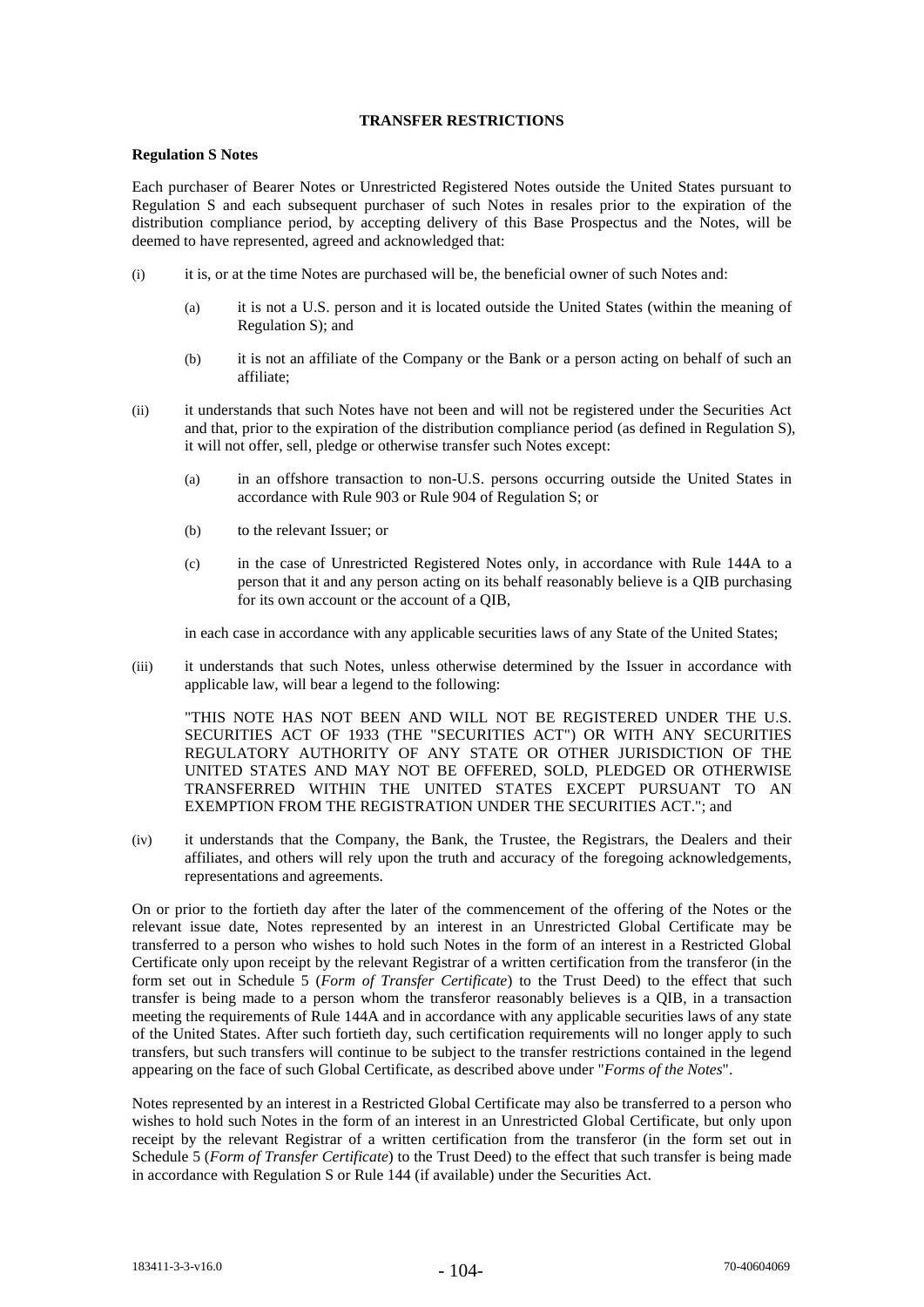Any interest in a Note represented by an Unrestricted Global Certificate that is transferred to a person who takes delivery in the form of an interest in a Note represented by a Restricted Global Certificate will, upon transfer, cease to be an interest in a Note represented by an Unrestricted Global Certificate and become an interest in a Note represented by a Restricted Global Certificate and, accordingly, will thereafter be subject to all transfer restrictions and other procedures applicable to Notes represented by a Restricted Global Certificate.

# **Rule 144A Notes**

Each purchaser of Restricted Registered Notes in reliance on Rule 144A, by accepting delivery of this Base Prospectus, will be deemed to have represented, agreed and acknowledged as follows (terms used in the following paragraphs that are defined in Rule 144A have the respective meanings given to them in Rule 144A):

- (i) the purchaser is (a) a QIB, (b) acquiring the Notes for its own account or for the account of one or more QIBs, (c) not formed for the purpose of investing in the Notes or the Company or the Bank and (d) is aware, and each beneficial owner of such Notes has been advised that the sale of the Notes to it is being made in reliance on Rule 144A;
- (ii) the purchaser understands that (1) the Notes have not been and will not be registered under the Securities Act and may not be offered, sold, pledged or otherwise transferred except (a) in accordance with Rule 144A to a person that it, and any person acting on its behalf, reasonably believes is a QIB purchasing for its own account or for the account of one or more QIBs, (b) in an offshore transaction in accordance with Rule 903 or Rule 904 of Regulation S under the Securities Act, (c) pursuant to an exemption from registration under the Securities Act provided by Rule 144 thereunder (if available), (d) pursuant to an effective registration statement under the Securities Act or (e) to the Company or the Bank or any of their respective affiliates, in each case in accordance with any applicable securities laws of any State of the United States and (2) it will, and each subsequent holder of the Restricted Registered Notes is required to, notify any purchaser of the Restricted Registered Notes from it of the resale restrictions applicable to the Restricted Registered Notes;
- (iii) the purchaser understands that the Restricted Global Certificate and any restricted Individual Certificate (a "**Restricted Individual Certificate**") will bear a legend to the following effect, unless the relevant Issuer determines otherwise in accordance with applicable law:

THE NOTES REPRESENTED HEREBY HAVE NOT BEEN AND WILL NOT BE REGISTERED UNDER THE UNITED STATES SECURITIES ACT OF 1933, AS AMENDED (THE "**SECURITIES ACT**") OR ANY SECURITIES LAW OF ANY STATE OF THE UNITED STATES OR OTHER JURISDICTION. THE HOLDER HEREOF, BY PURCHASING THE NOTES REPRESENTED HEREBY, AGREES FOR THE BENEFIT OF THE COMPANY AND THE BANK THAT THE NOTES REPRESENTED HEREBY MAY BE REOFFERED, RESOLD, PLEDGED OR OTHERWISE TRANSFERRED ONLY IN COMPLIANCE WITH THE SECURITIES ACT AND OTHER APPLICABLE LAWS AND ONLY (1) PURSUANT TO RULE 144A UNDER THE SECURITIES ACT TO A PERSON THAT THE HOLDER REASONABLY BELIEVES IS A QUALIFIED INSTITUTIONAL BUYER WITHIN THE MEANING OF RULE 144A PURCHASING FOR ITS OWN ACCOUNT OR A PERSON PURCHASING FOR THE ACCOUNT OF A QUALIFIED INSTITUTIONAL BUYER WHOM THE HOLDER HAS INFORMED, IN EACH CASE, THAT THE REOFFER, RESALE, PLEDGE OR OTHER TRANSFER IS BEING MADE IN RELIANCE ON RULE 144A, (2) TO A NON-U.S. PERSON IN AN OFFSHORE TRANSACTION IN ACCORDANCE WITH RULE 903 OR 904 OF REGULATION S UNDER THE SECURITIES ACT, (3) PURSUANT TO AN EFFECTIVE REGISTRATION STATEMENT UNDER THE SECURITIES ACT, (4) PURSUANT TO AN EXEMPTION FROM REGISTRATION PROVIDED BY RULE 144 UNDER THE SECURITIES ACT (IF AVAILABLE), IN EACH CASE IN ACCORDANCE WITH ANY APPLICABLE SECURITIES LAWS OF ANY STATE OF THE UNITED STATES. NO REPRESENTATION CAN BE MADE AS TO THE AVAILABILITY OF THE EXEMPTION PROVIDED BY RULE 144 UNDER THE SECURITIES ACT FOR RESALE OF THIS NOTE OR (5) TO THE COMPANY, THE BANK OR THEIR RESPECTIVE AFFILIATES.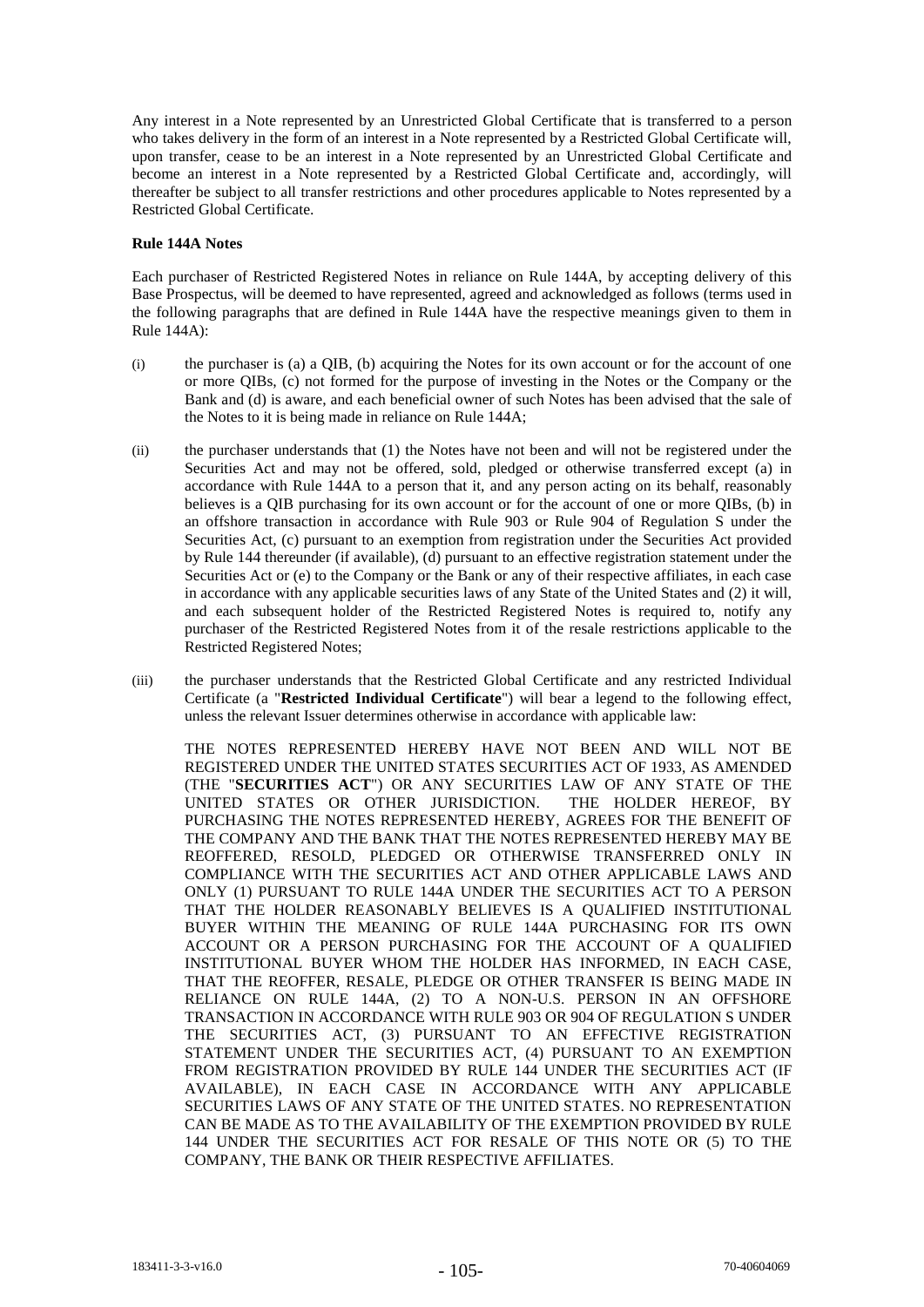- (iv) if it is acquiring any Notes for the account of one or more QIBs the purchaser represents that it has sole investment discretion with respect to each such account and that it has full power to make the foregoing acknowledgements, representations and agreements on behalf of each such account; and
- (v) the purchaser understands that the Company, the Bank, the Trustee, the Registrars, the Dealers and their affiliates, and others will rely upon the truth and accuracy of the foregoing acknowledgements, representations and agreements.

Upon the transfer, exchange or replacement of a Restricted Global Certificate or a Restricted Individual Certificate, or upon specific request for removal of the legend, the relevant Issuer will deliver only a Restricted Global Certificate or one or more Restricted Individual Certificates that bear such legend or will refuse to remove such legend, unless there is delivered to the relevant Issuer and the relevant Registrar such satisfactory evidence (which may include a legal opinion) as may reasonably be required by the relevant Issuer that neither the legend nor the restrictions on transfer set forth therein are required to ensure compliance with the provisions of the Securities Act.

Any interest in a Restricted Global Certificate that is transferred to a person who takes delivery in the form of an interest in an Unrestricted Global Certificate will, upon transfer, cease to be an interest in a Restricted Global Certificate and become an interest in an Unrestricted Global Certificate and, accordingly, will thereafter be subject to all transfer restrictions and other procedures applicable to an interest in an Unrestricted Global Certificate.

**Prospective purchasers that are QIBs are hereby notified that sellers of the Restricted Registered Notes may be relying on the exemption from the provisions of Section 5 of the Securities Act provided by Rule 144A.**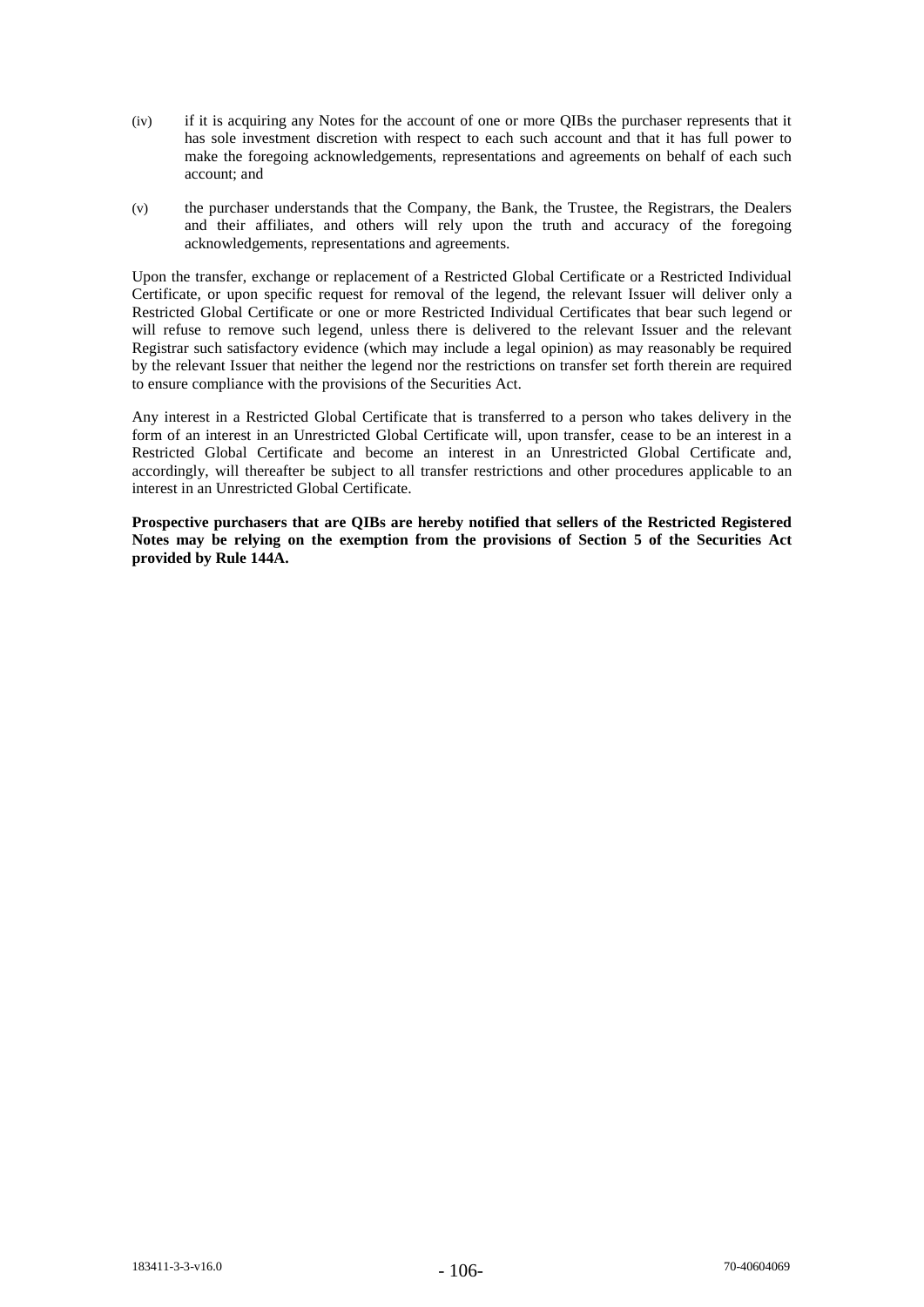# **GENERAL INFORMATION**

# **Authorisation**

- 1. The establishment of the Programme was authorised by resolutions of a duly constituted Committee of the Board of Directors of the Bank on 21 September 1995. The renewal of the Programme on 4 August 2015 was duly authorised by resolutions of the Group Finance Director and the Treasury Committee of the Bank and the Company each dated 30 July 2015.
- 2. The price of a Series of Notes on the price list of the London Stock Exchange will be expressed as a percentage of their principal amount (exclusive of accrued interest, if any). The admission of the Programme to trading on the Market is expected to be granted on or around 4 August 2015 for a period of 12 months. Any Series of Notes intended to be admitted to trading on the Market will be so admitted to trading upon submission to the London Stock Exchange of the relevant Final Terms and any other information required by the London Stock Exchange, subject to the issue of the Global Note or Global Certificate representing Notes of that Series. If such Global Note is not issued, the issue of such Notes may be cancelled. Prior to admission to trading, dealings in the Notes of the relevant Series will be permitted by the London Stock Exchange in accordance with its rules. Transactions will normally be effected for delivery on the third working day after the day of the transaction.

# **Legal Proceedings**

3. Save as disclosed in the section entitled "*The Issuers and the Group – Legal Proceedings*" on page 78 of this Base Prospectus, there are no governmental, legal or arbitration proceedings (including any such proceedings which are pending or threatened of which the Issuers are aware), which may have or have had during the 12 months preceding the date of this Base Prospectus, a significant effect on the financial position or profitability of the Company, the Bank, the Group and/or, as the case may be, the Bank Group.

# **Significant/Material Change**

4. There has been no material adverse change in the prospects of the Company, the Bank, the Group or, as the case may be, the Bank Group since 31 December 2014, nor any significant change in the financial or trading position of the Company, the Bank, the Group or, as the case may be, the Bank Group since 30 June 2015.

# **Auditors**

5. The annual consolidated accounts of the Company and the Bank for the two years ended 31 December 2014 and 31 December 2013 have been audited without qualification by PricewaterhouseCoopers LLP, chartered accountants and registered auditors (a member of the Institute of Chartered Accountants in England and Wales).

## **Documents on Display**

- 6. Copies of the following documents may be inspected during normal business hours at Barclays Treasury, 1 Churchill Place, London E14 5HP United Kingdom and at the specified office of the Principal Paying Agent, at One Canada Square, London, E14 5AL, United Kingdom, and the CMU Lodging and Paying Agent at Level 24, Three Pacific Place, 1 Queen's Road East, Hong Kong for 12 months from the date of this Base Prospectus. In the case of, (b), (c), (f) and (g), these documents shall also be available in electronic form at www.barclays.com/InvestorRelations or http://www.sec.gov/cgi-bin/browseedgar?company=barclays+plc&owner=exclude&action=getcompany and, in the case of (h) at http://www.londonstockexchange.com/exchange/news/market-news/market-news-home.html:
	- (a) the Articles of Association of each Issuer;
	- (b) the Joint Annual Report, the 2014 Bank Annual Report, the 2013 Bank Annual Report and the 2015 Interim Results Announcement;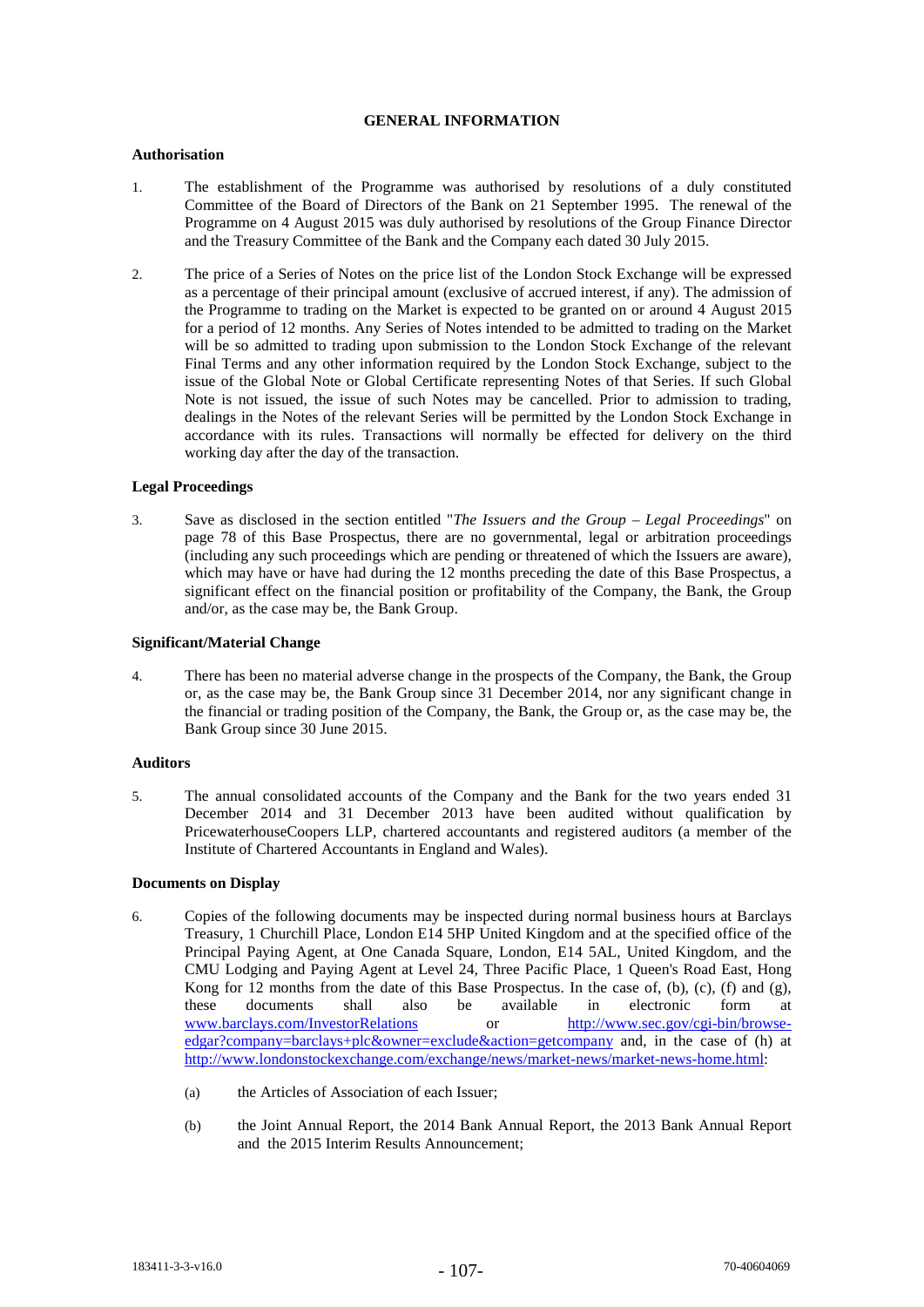- (c) the 2014 Conditions, the 2013 Conditions, the 2012 Conditions, the 2011 Conditions, the 2010 Conditions and the 2009 Conditions;
- (d) the Trust Deed (which contains the forms of Notes in global and definitive form);
- (e) the Agency Agreement;
- (f) the current Base Prospectus in respect of the Programme;
- (g) any supplementary or drawdown base prospectus published since the most recent base prospectus was published and any documents incorporated therein by reference; and
- (h) any Final Terms issued in respect of Notes admitted to listing and/or trading by the listing authority and/or stock exchange since the most recent base prospectus was published.

# **Clearing of the Notes**

7. The Notes may be accepted for clearance through the Clearstream, Luxembourg and Euroclear systems and DTC (which are entities in charge of keeping the records). Notes may also be accepted for clearance through the CMU Service. The relevant CMU instrument number will be set out in the relevant Final Terms. The common code and/or CINS or CUSIP number for each Series of Notes allocated by Clearstream, Luxembourg and Euroclear or DTC will be contained in the relevant Final Terms, along with the International Securities Identification Number for that Series. The relevant Final Terms shall specify any other clearing system as shall have accepted the relevant Notes for clearance together with any further appropriate information.

The address of Euroclear is 1 Boulevard du Roi Albert II, B-1210 Brussels, Belgium and the address of Clearstream, Luxembourg is 42, Avenue J.F. Kennedy, L-1855 Luxembourg. The address of the CMU Service is 55/F, Two International Finance Centre, 8 Finance Street, Central, Hong Kong. The address of The Depository Trust Company is 55 Water Street, New York, NY10041-0099, U.S.A.

The price and the amount of Notes to be issued under the Programme will be determined by the relevant Issuer and each relevant Dealer at the time of issue in accordance with prevailing market conditions. The Issuers do not intend to provide any post-issuance information in relation to any issues of Notes.

8. The following legend will appear on all Permanent Global Notes with maturities of more than 365 days and on all Definitive Notes, Coupons and Talons: "Any United States person who holds this obligation will be subject to limitations under the United States income tax laws, including the limitations provided in sections 165(j) and 1287(a) of the Internal Revenue Code".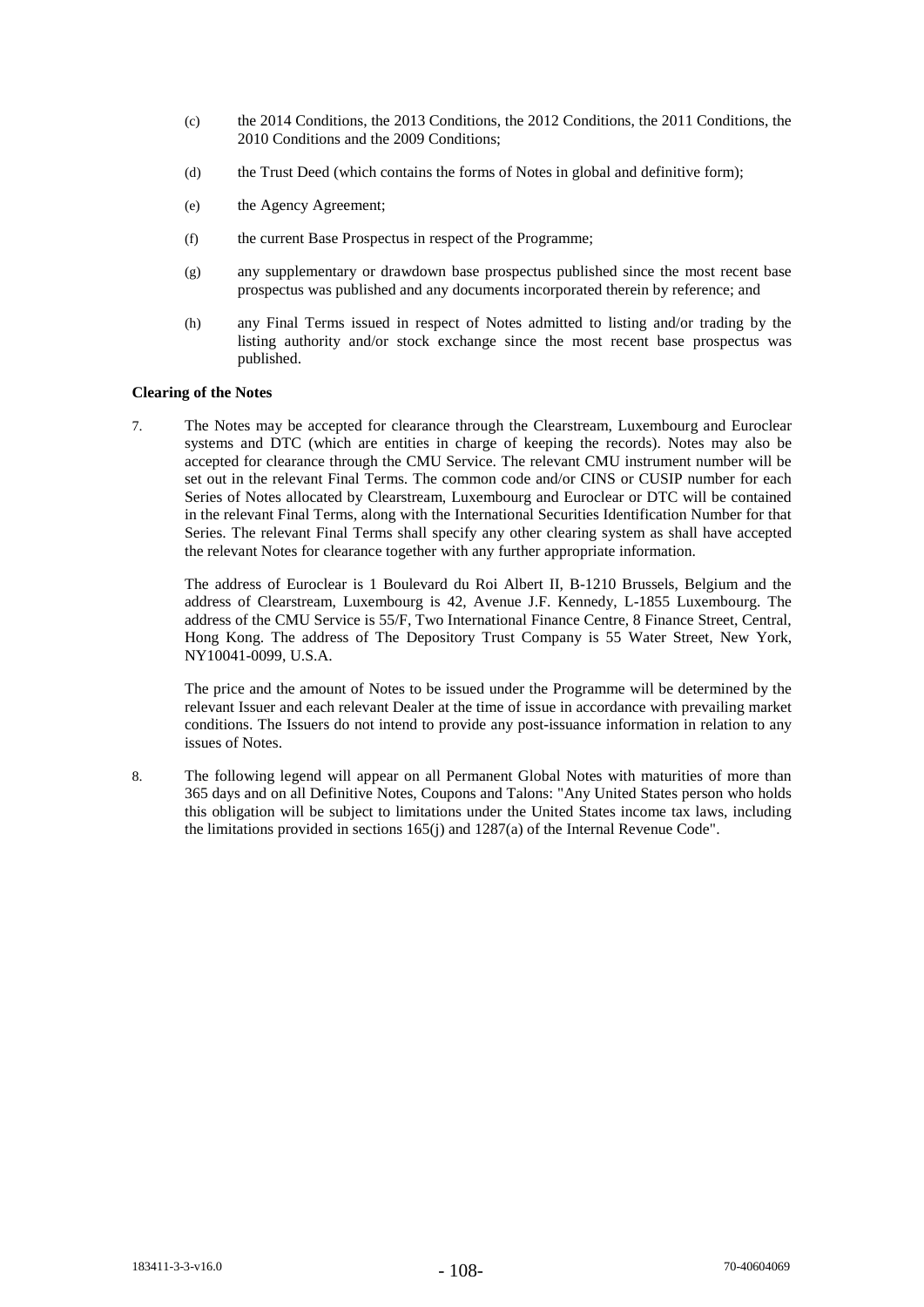#### **PRINCIPAL OFFICES OF THE ISSUERS**

**L.C. Dickinson Company Secretary Barclays PLC** 1 Churchill Place London E14 5HP United Kingdom

**L.C. Dickinson and P.A. Gonsalves Joint Company Secretaries Barclays Bank PLC** 1 Churchill Place London E14 5HP United Kingdom

# **PRINCIPAL PAYING AGENT, FOREIGN EXCHANGE AGENT, AGENT BANK AND TRUSTEE**

**The Bank of New York Mellon, London Branch**

One Canada Square London E14 5AL United Kingdom

**ICSD REGISTRAR, ICSD PAYING AGENT AND ICSD TRANSFER AGENT in respect of notes other than CMU Notes**

**The Bank of New York Mellon (Luxembourg) S.A.**

Vertigo Building – Polaris 2-4 rue Eugène Ruppert L-2453 Luxembourg

## **CMU LODGING AND PAYING AGENT, CMU REGISTRAR AND CMU TRANSFER AGENT in respect of CMU Notes**

**The Bank of New York Mellon, Hong Kong Branch**

Level 24, Three Pacific Place 1 Queen's Road East Hong Kong

# **ARRANGER**

# **Barclays Bank PLC**

*(in its role as Arranger)* 5 The North Colonnade Canary Wharf London E14 4BB United Kingdom

# **DEALERS**

### **Barclays Bank PLC**

*(in its role as Dealer)* 5 The North Colonnade Canary Wharf London E14 4BB United Kingdom

# **BNP Paribas**

10 Harewood Avenue London NW1 6AA United Kingdom

#### **Credit Suisse Securities (Europe) Limited**  One Cabot Square

London E14 4QJ

### **Banco Santander, S.A.**

Ciudad Grupo Santander Edificio Encinar, Avenida de Cantabria 28660, Boadilla del Monte Madrid Spain

# **Citigroup Global Markets Limited**

Citigroup Centre Canada Square Canary Wharf London E14 5LB United Kingdom

# **Deutsche Bank AG, London Branch**

Winchester House 1 Great Winchester Street London EC2N 2DB